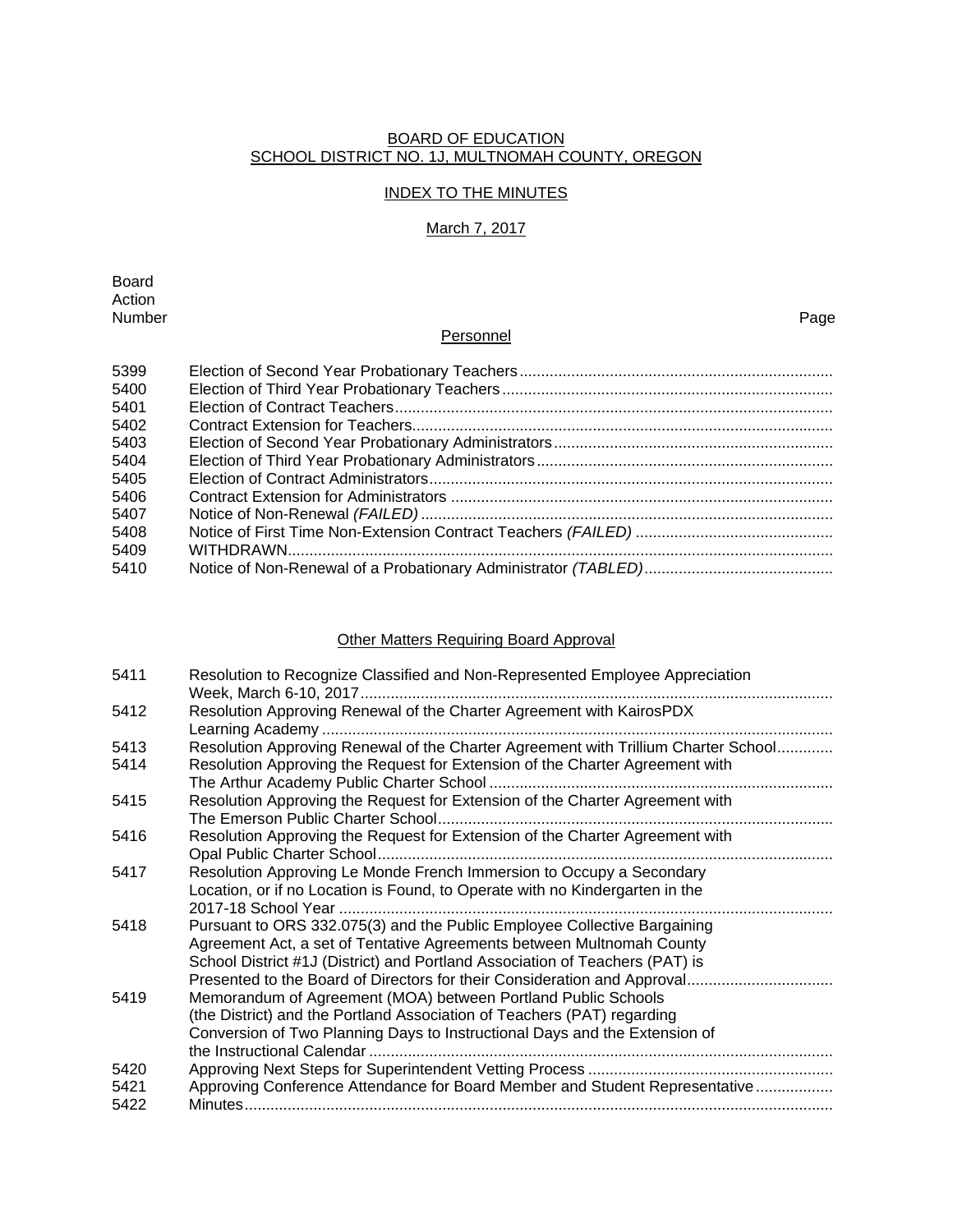### Personnel

The Interim Superintendent RECOMMENDED adoption of the following items:

### Resolutions 5399 through 5410

Director Knowles moved and Director Anthony seconded the motion to adopt Resolutions 5399 through 5403, 5405 and 5406. The motion was put to a voice vote and passed unanimously (6-yes, 0-no), with Chair Koehler absent and Student Representative Bradley voting yes, unofficial.

Director Buel moved and Director Anthony seconded the motion to adopt Resolution 5404. The motion was put to a voice vote and passed unanimously (6-yes, 0-no), with Student Representative Bradley voting yes, unofficial.

Director Knowles moved and Director Esparza Brown seconded the motion to adopt Resolutions 5407 and 5408. The motion as put to a voice vote and failed by a vote of 3-3 (3-yes, 3-no [Anthony, Buel, Rosen]), with Chair Koehler absent and Student Representative Bradley voting yes, unofficial.

Director Anthony moved and Director Knowles seconded the motion to consider Resolution 5407, 5408 and 5410 at the March 14, 2017 Board Meeting. The motion failed by a vote of 3-3 (yes-3, no-3 [Knowles, Esparza Brown, Kohnstamm], with Chair Koehler absent and Student Representative Bradley voting no, unofficial.

Director Buel moved and Director Anthony seconded the motion that the Superintendent site down in the following week and have both a Union Representative and our Human Resources Department go through each of the 22 original non-extend/non-renew people and make sure we followed the contract and ensure we treated everyone responsibly and fairly. The motion was put to a voice vote and failed by a vote of 3-3 (3-yes, 3-no [Knowles, Kohnstamm Esparza Brown]), with Chair Koehler absent and Student Representative Bradley voting no, unofficial.

Resolution 5409 was withdrawn.

Director Rosen moved and Director Buel seconded the motion to table Resolution 5410 to the Board's March 14, 2017 meeting. The motion was put to a voice vote and passed unanimously (6-yes,, 0-no), with Chair Koehler absent and Student Representative Bradley voting yes, unofficial.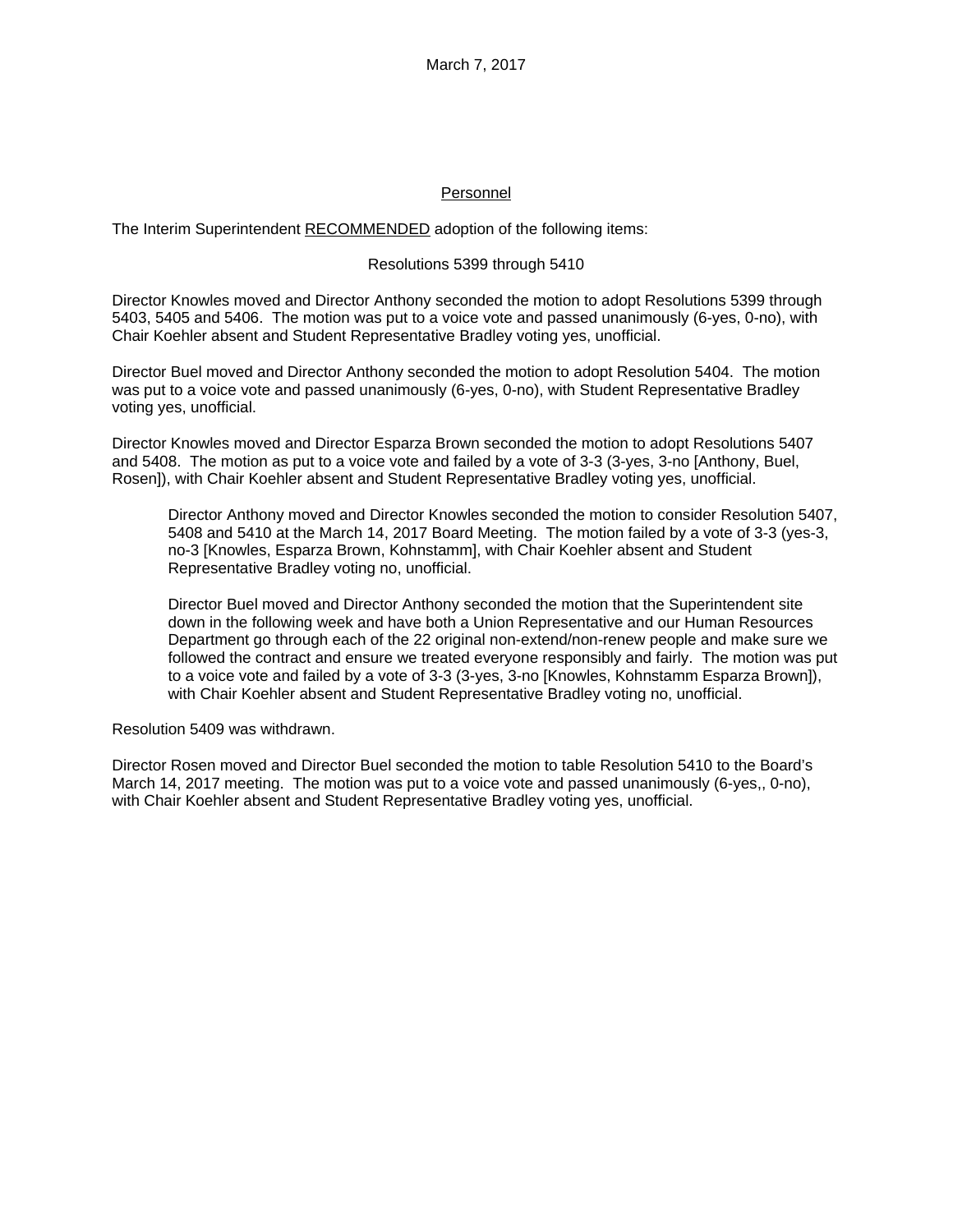#### Election of Second Year Probationary Teachers

### **RECITAL**

On the advice of the Chief Human Resources Officer, the Superintendent recommends that the teachers listed below be elected as Second Year Probationary Teachers.

### **RESOLUTION**

The Board of Education accepts the Superintendent's recommendation and by this resolution hereby elects as Second Year Probationary teachers for the 2017-2018 school year the following persons, subject to the employment terms and conditions contained in the standard form contract approved by the legal counsel for the District.

| ID     | Last             | <b>First</b>  |
|--------|------------------|---------------|
| 026172 | Acuna            | Miguel        |
| 026363 | Adair            | Emily         |
| 026197 | Ahmann           | Tiana         |
| 026378 | Al-Shawaf        | Mariam        |
| 025944 | Alkana           | Kerry         |
| 026339 | Anderson         | Akari         |
| 011753 | Angell           | Amy           |
| 026292 | Arias            | <b>Bianca</b> |
| 026442 | Arias            | Laura         |
| 026405 | Armgardt         | Emily         |
| 026431 | Arteaga          | Nancy         |
| 008191 | Bagg             | Barbara       |
| 026205 | Bahtjak          | Ljiljana      |
| 026301 | <b>Baker</b>     | Katherine     |
| 026301 | <b>Baker</b>     | Katherine     |
| 025928 | <b>Baker</b>     | Kelly         |
| 026424 | Bannon           | Kelly         |
| 026373 | Bargeron         | Shamara       |
| 026202 | <b>Barnhardt</b> | Alana         |
| 026116 | <b>Beck</b>      | Aisha         |
| 026289 | <b>Beckers</b>   | Susan         |

| ID     | Last             | <b>First</b> |
|--------|------------------|--------------|
| 026011 | Bellamy          | Cassie       |
| 026658 | <b>Berg</b>      | Catherine    |
| 003661 | Berg             | Jean         |
| 025613 | <b>Betz</b>      | Melanie      |
| 025613 | <b>Betz</b>      | Melanie      |
| 026452 | Bevan            | Ashley       |
| 026379 | <b>Bitzer</b>    | Mary         |
| 026255 | <b>Blum</b>      | Carolyn      |
| 025827 | <b>Boles</b>     | Crystal      |
| 023965 | <b>Bonilla</b>   | Angela       |
| 026252 | <b>Boubel</b>    | Lauren       |
| 026467 | <b>Boudreaux</b> | Aurelian     |
| 026164 | <b>Bovee</b>     | Jaclyn       |
| 022347 | <b>Braaten</b>   | Leslie       |
| 026367 | Brandt-Lazar     | Matthew      |
| 026451 | <b>Brooks</b>    | Ashley       |
| 026248 | <b>Brown</b>     | Sarah        |
| 026248 | <b>Brown</b>     | Sarah        |
| 026590 | <b>Buechel</b>   | Jacquelyn    |
| 026590 | <b>Buechel</b>   | Jacquelyn    |
| 021366 | <b>Butler</b>    | Grace        |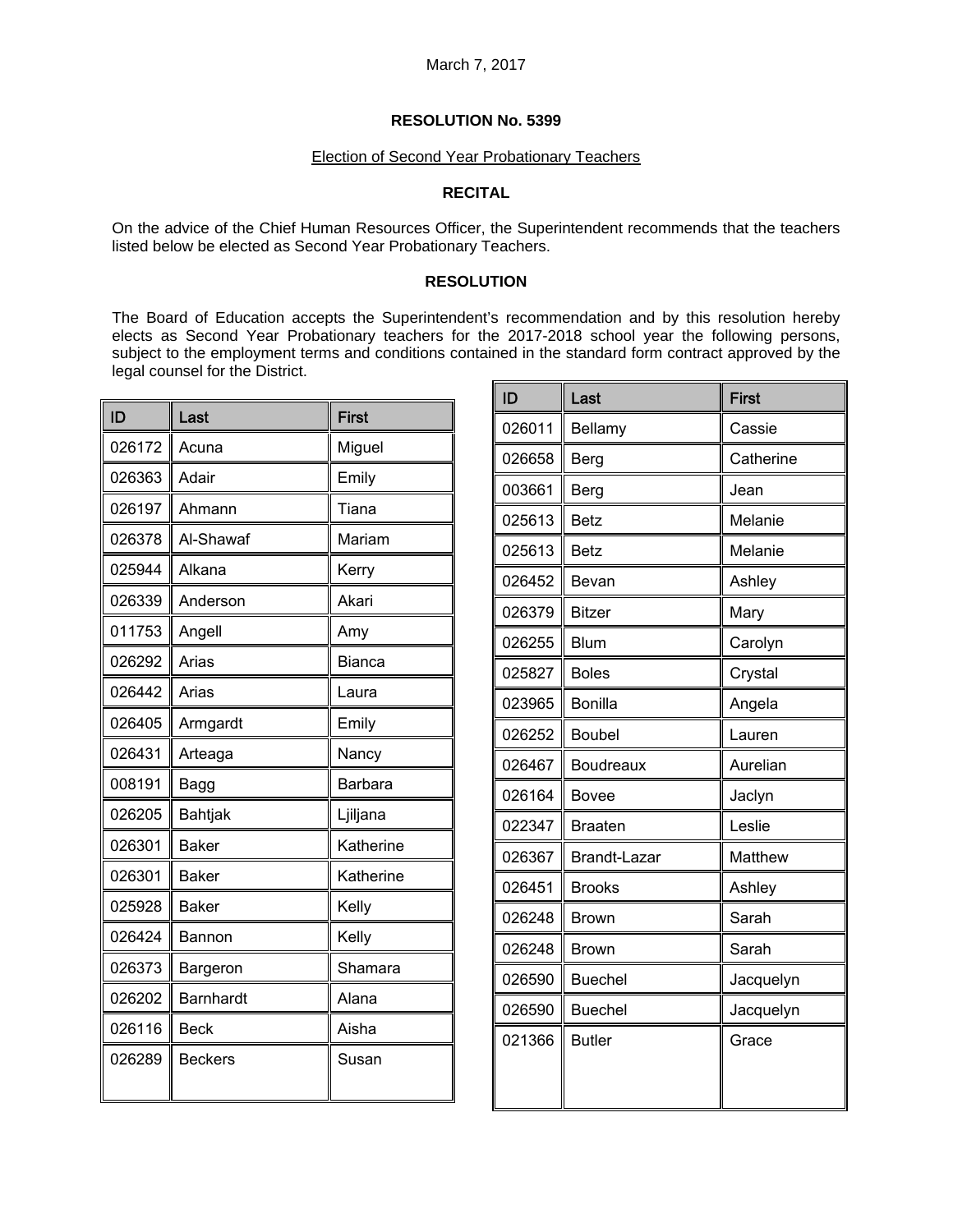| ID     | Last            | <b>First</b>  |
|--------|-----------------|---------------|
| 026250 | Calkins         | Amy           |
| 026445 | Cardiasmenos    | <b>Brenda</b> |
| 025632 | Carlin          | Joan          |
| 026204 | Carranza        | Samara        |
| 025829 | Cash            | Colleen       |
| 025829 | Cash            | Colleen       |
| 022074 | Casillas        | Omar          |
| 023404 | Cassella        | Nicholas      |
| 025400 | Cathcart        | Kerstin       |
| 023610 | Causey          | Jayme         |
| 023741 | Cha             | Mary          |
| 026238 | Chamlou         | Katherine     |
| 026177 | Chasse          | Loren         |
| 024308 | Cho             | James         |
| 026457 | Cleveland       | Heather       |
| 026230 | Coffman         | Lisa          |
| 017331 | Colby           | Trask         |
| 026384 | Coleman         | James         |
| 026237 | Cook            | Nancy         |
| 006935 | Cooper          | Roberta       |
| 026251 | Corbett-Crocket | Jacqueline    |
| 026108 | Coughlin        | Danielle      |
| 026279 | Crosby          | Valerie       |
| 026209 | Cuatt           | Susanne       |
| 023664 | Danon           | Eva           |
| 026262 | Darling         | Jessica       |
| 026346 | Davis           | Megan         |
| 026346 | Davis           | Megan         |
| 026490 | Deland          | Anthony       |
| 026525 | Denney          | Alicia        |
| 022890 | DesCamp         | Margaret      |

| ID     | Last         | <b>First</b>  |
|--------|--------------|---------------|
| 019548 | DiPasquale   | Angela        |
| 026160 | Dorresteyn   | lan           |
| 026290 | Dowden       | Jessica       |
| 025648 | Duque        | Alfredo       |
| 026640 | Dwyer Young  | Henry         |
| 026640 | Dwyer Young  | Henry         |
| 026354 | Earle        | Nathan        |
| 022628 | Ellis-Wiard  | <b>Bailey</b> |
| 021449 | Engstrom     | Kristina      |
| 026201 | Ereckson     | Ezra          |
| 027018 | Erwin        | Jesse         |
| 026454 | Escovedo     | LaPrincea     |
| 004247 | Eybel        | <b>Nicki</b>  |
| 025983 | Fagan        | Mitchell      |
| 026178 | Fealk        | Rachel        |
| 026419 | Fisher       | Samuel        |
| 026358 | Fisher       | Taylor        |
| 026265 | Foltz        | Emily         |
| 026348 | Ford         | Joel          |
| 015069 | Forest       | Emily         |
| 025466 | Fulton       | Richard       |
| 026383 | Gao          | Ruiyuan       |
| 026284 | Garcia       | Gabriela      |
| 026395 | Gawronski    | Peter         |
| 022270 | Gilbertson   | Amelia        |
| 025997 | Gilley       | Kerry         |
| 026155 | Gipe         | Kerrie        |
| 026381 | Goertzen     | Heide         |
| 026337 | Goldsborough | Megan         |
| 022210 | Good         | Kristopher    |
| 026338 | Graham       | Amanda        |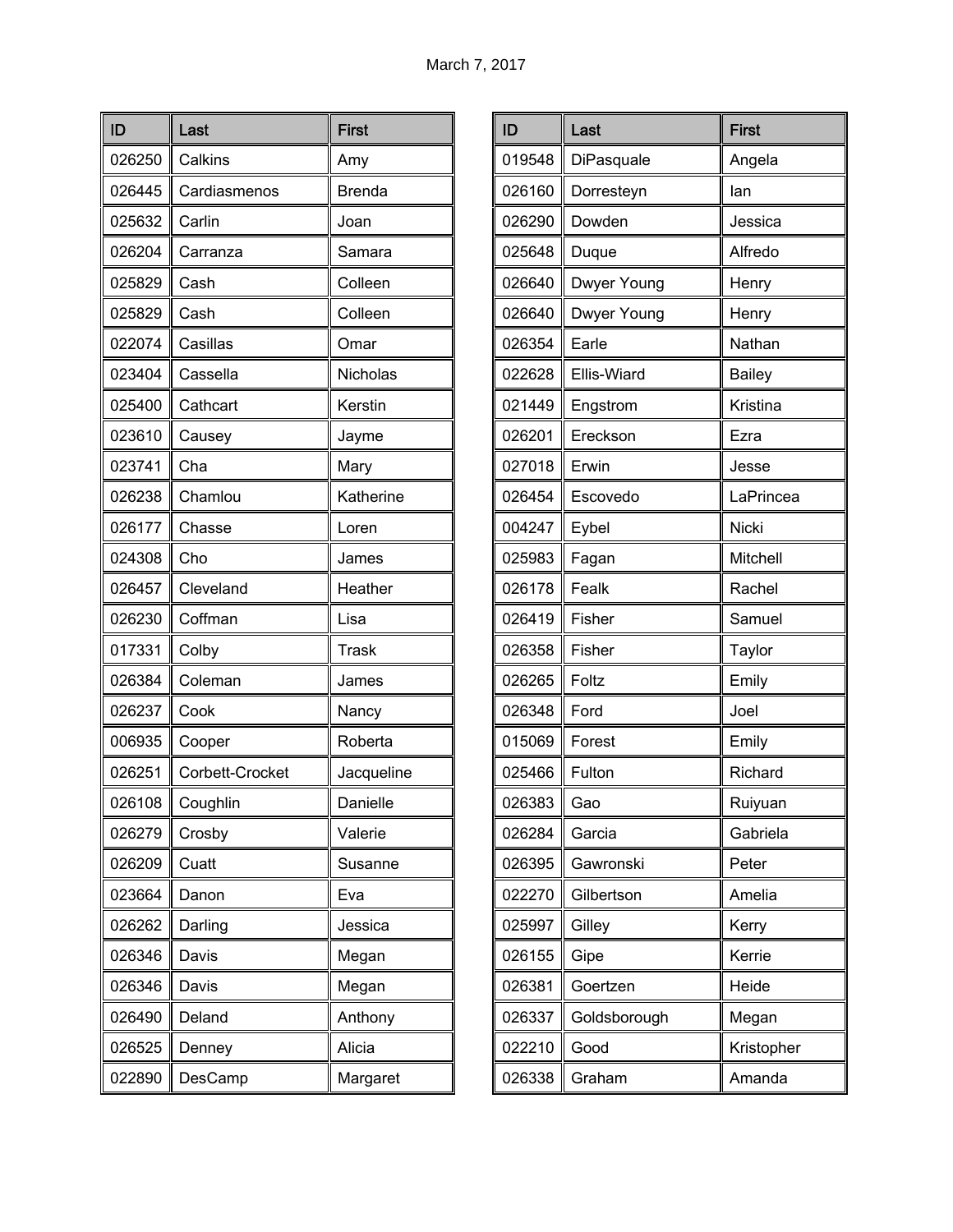| ID     | Last            | <b>First</b>     |
|--------|-----------------|------------------|
| 026360 | Green-Mitchell  | Aaron            |
| 026247 | Greenfield      | Katherine        |
| 026361 | Grigg           | Christopher      |
| 026159 | Groesbeck       | Audrey           |
| 020583 | Gunderson       | Mark             |
| 020466 | Guron           | Raymond<br>James |
| 026766 | Gustafson       | Christine        |
| 026449 | Gutierrez       | Kathleen         |
| 026186 | Guzman          | Arlene           |
| 026179 | Haber           | Rachel           |
| 021506 | Hagen           | Alexandra        |
| 026185 | Hammett         | LeeAnn           |
| 026364 | Hansen          | Audrey           |
| 023585 | Hardy           | Sarah            |
| 026228 | Harkness        | Edward           |
| 026220 | Harville        | Meysha           |
| 026637 | Henderson       | Kristen          |
| 026210 | Henson          | Nathaniel        |
| 012123 | Herrera         | Molly            |
| 026396 | Higgins         | Warren           |
| 025989 | Hollingsworth   | Carrie           |
| 021317 | Hom             | Ming             |
| 011565 | Honeyman-Colvin | Katherine        |
| 026297 | Hopson          | Chanell          |
| 026267 | Howard          | Adrienne         |
| 006577 | Howdyshell      | Jill             |
| 026291 | Huber           | Erica            |
| 026350 | Hutchinson      | Carrie           |
| 014554 | Hutchinson      | Janelle          |
| 026127 | Imran-Sideris   | Gayle            |

| ID     | Last              | <b>First</b>  |
|--------|-------------------|---------------|
| 026357 | Ingham            | Hannah        |
| 025390 | Ivester           | Elizabeth     |
| 026211 | Jackson           | Megan         |
| 021903 | Jahn              | Kathleen      |
| 019286 | Jarad             | Ruqayya       |
| 026199 | Jaynes            | David         |
| 026352 | Jenness           | Laura         |
| 026000 | Jensen            | Sonya         |
| 026123 | Johnson           | <b>Alexis</b> |
| 026090 | Johnson           | Jaydra        |
| 026450 | Johnson-Greenough | Noah          |
| 026746 | Joynson           | Alan          |
| 026468 | Keith             | Lesley        |
| 026303 | Kendall           | Sheila        |
| 023509 | Kennedy           | Christopher   |
| 026050 | Kennedy           | David         |
| 026156 | Kernan            | Kaitlin       |
| 026175 | Ketel             | Faith         |
| 026125 | Kimbrow           | Rachel        |
| 026086 | King              | Andrew        |
| 026294 | Klehm             | Kathleen      |
| 026120 | Klein-Wolf        | Lisa          |
| 019094 | Kluss             | Susan         |
| 024431 | Krill             | Robin         |
| 026245 | Kuhlman           | Lih           |
| 026200 | Kuhnau            | Julie         |
| 024214 | <b>Kuzmickas</b>  | Daina         |
| 026388 | Lagos Carvajal    | Harling       |
| 022027 | Lam               | Carol         |
| 024914 | Landis            | Patrick       |
| 026260 | Lang              | Jocelyn       |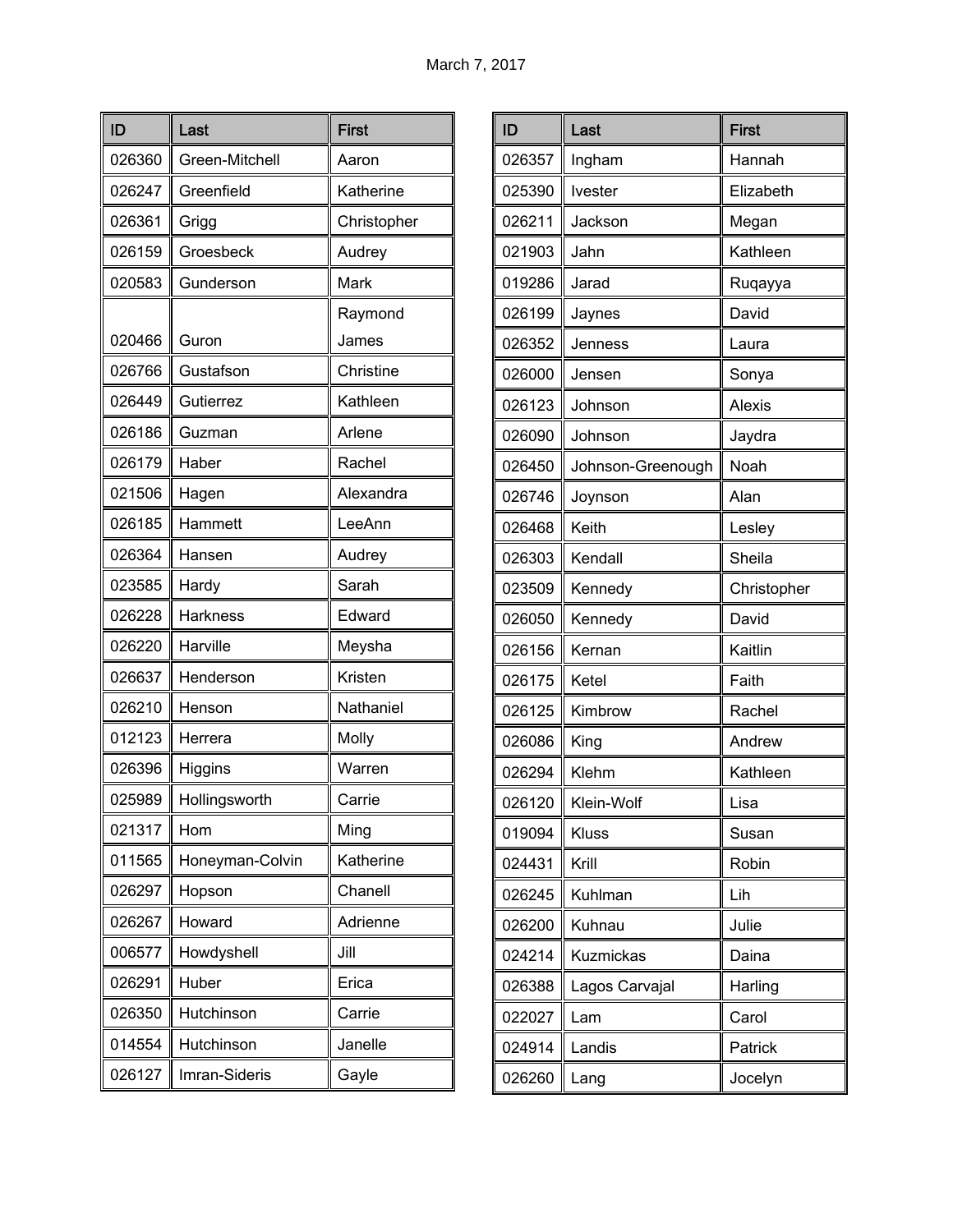| ID     | Last            | <b>First</b> |
|--------|-----------------|--------------|
| 025791 | Larriva         | Amanda       |
| 013113 | Latocha         | Koren        |
| 002828 | Laufe           | Anne         |
| 023112 | LeCrone         | Amanda       |
| 026343 | Lennox          | Gayle        |
| 026085 | Leshefsky       | Allison      |
| 026347 | Li              | Katherine    |
| 026107 | Lindell         | Ryan         |
| 026609 | Linehan         | Barbara      |
|        | Lloyd-Knox      |              |
| 025622 | McDonald        | Kendra       |
| 021249 | Loba            | Suntara      |
| 026100 | Locarno         | Jenny        |
| 022267 | Lockamy-Emmons  | Heather      |
| 026353 | Lopez           | Maria        |
| 025833 | Lowery          | Anthony      |
| 026130 | Lurch           | Jacqueline   |
| 014482 | Lyerla          | Jessica      |
| 026277 | Mac             | Frank        |
| 026259 | Maceo           | Jorge        |
| 026351 | Mack            | Tara         |
| 026173 | Macy-Gustafson  | Ericka       |
| 026651 | Mariano         | Krystal      |
| 024474 | Marrooquin      | Venus        |
| 026340 | Matteri         | Dominic      |
| 026283 | Maurer          | Hannah       |
| 026300 | Maurer          | lan          |
| 023810 | <b>McCants</b>  | Ryan         |
| 026492 | <b>McCarthy</b> | Elizabeth    |
| 026233 | McClean         | Jedidiah     |
| 026249 | McConney        | Taylor       |

| ID     | Last             | <b>First</b> |
|--------|------------------|--------------|
| 026286 | McCormack        | Marieta      |
| 026446 | <b>McCormick</b> | Glenn        |
| 025887 | <b>McCormick</b> | Michelle     |
| 026473 | McCutchenne      | Emmett       |
| 026473 | McCutchenne      | Emmett       |
| 026121 | McGee            | John         |
| 024261 | McGlynn          | Justin       |
| 026111 | McLawhorn        | Susan        |
| 026176 | McMaster         | Matthew      |
| 025269 | Meditz           | Cori         |
| 025265 | Meeker           | Christopher  |
| 026634 | Meiffren         | Renee        |
| 026221 | Mejia            | Paul         |
| 026334 | Mejias Dominguez | Letisia      |
| 026087 | Mellgren         | Erik         |
| 026183 | Mendola          | Adam         |
| 026433 | Mendro           | Jacqueline   |
| 026506 | Merrill          | Kelly        |
| 023176 | Mihelic          | Benjamin     |
| 026101 | Miller           | Julie        |
| 018687 | Miller           | Nicole       |
| 016587 | Misumi           | Angela       |
| 026106 | Mitchell         | Jill         |
| 021998 | Mohamed          | Nasteha      |
| 017572 | Montanaro        | Scott        |
| 025790 | Monty            | Taleia       |
| 019856 | Moog             | Leah         |
| 026157 | Morioka          | Hannah       |
| 026258 | Morris           | Amanda       |
| 017817 | Moyola           | Adriana      |
| 025200 | Mumford          | Andrea       |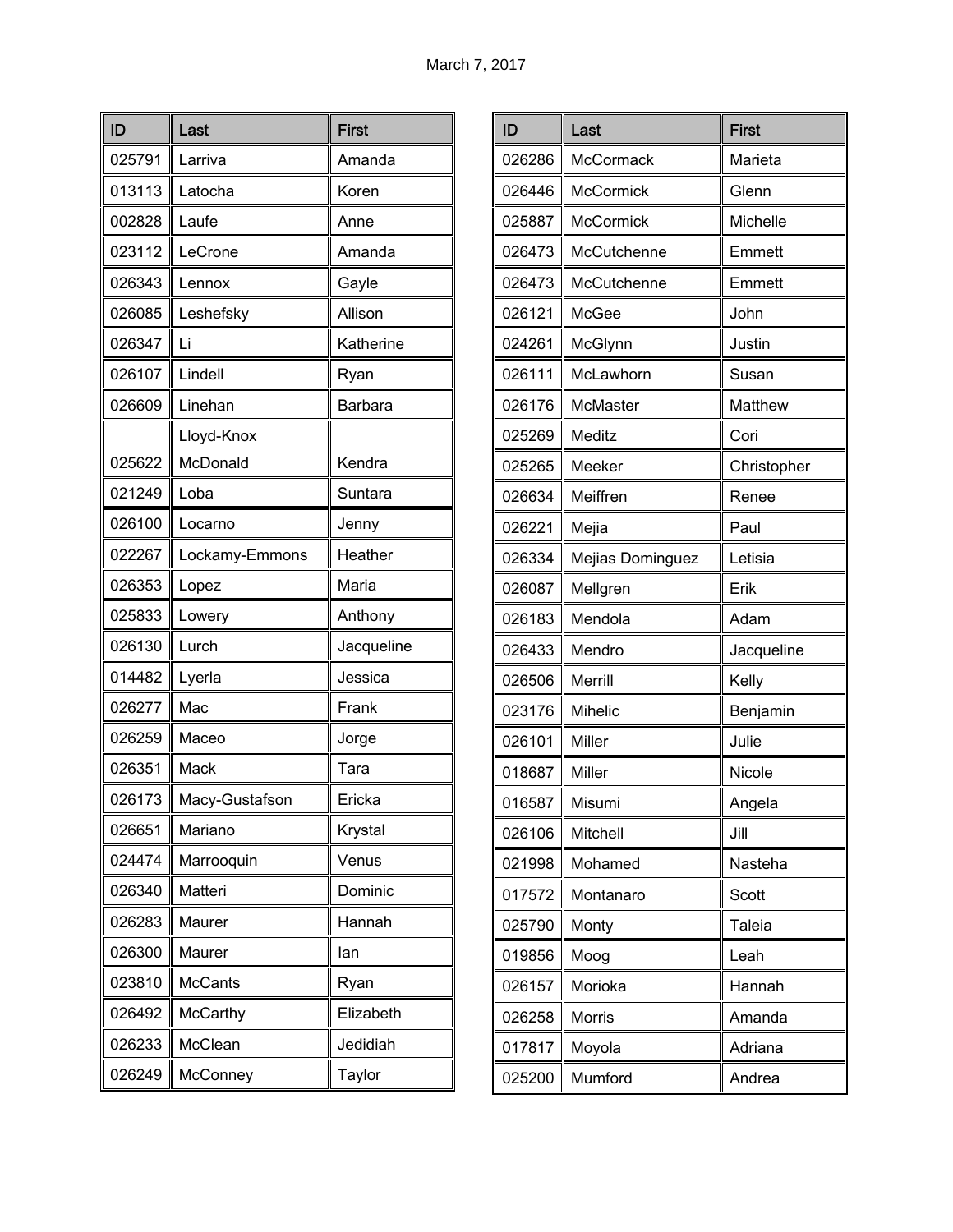| ID     | Last           | <b>First</b> |
|--------|----------------|--------------|
| 026420 | Munoz          | Myrna        |
| 026065 | Murray         | Sean         |
| 026187 | Napoli         | Michael      |
| 026208 | Nelson         | Melissa      |
| 026212 | Nichols        | Katherine    |
| 026404 | Nordstrom      | Elizabeth    |
| 026105 | <b>Norris</b>  | Logan        |
| 026394 | Nossaman       | Cali         |
| 026761 | Notebaart      | Jessica      |
| 021844 | Olsson         | Janet        |
| 022148 | Opiela         | Elizabeth    |
| 022148 | Opiela         | Elizabeth    |
| 026124 | Ortega         | Fanny        |
| 026427 | Osayande-Davis | Elizabeth    |
| 026427 | Osayande-Davis | Elizabeth    |
| 014720 | Pack           | Daniel       |
| 026104 | Padua          | Irynne       |
| 026161 | Parada         | Renato       |
| 026234 | Parchment      | Teisha       |
| 026356 | Pell           | Aimee        |
| 025874 | Pelsma         | Andrew       |
| 026349 | Peng           | Huidian      |
| 026266 | Penman         | Tatiana      |
| 026293 | Perine         | Sarah        |
| 020315 | Perry          | Ronald       |
| 026385 | Peterson       | Emily        |
| 014119 | Peterson       | Eric         |
| 006459 | Pfohman        | Susan        |
| 026377 | Phillips       | Christopher  |
| 026287 | Pila Beltran   | Wesme        |
| 026287 | Pila Beltran   | Wesme        |

| ID     | Last            | <b>First</b> |
|--------|-----------------|--------------|
| 012785 | Pineo           | Angie        |
| 026158 | Polychronis     | Thomas       |
| 026398 | Potter          | Michael      |
| 010184 | Raffaele        | Michael      |
| 026936 | Rangel          | Natalie      |
| 026444 | Ransom          | Jennifer     |
| 026298 | Reardon         | Michael      |
| 026318 | Refvem          | Emilee       |
| 023897 | Rentz           | Gina         |
| 026368 | Retherford      | Chrishana    |
| 026341 | <b>Riffel</b>   | Andrew       |
| 026264 | Riffel          | Lisa         |
| 026214 | <b>Rishel</b>   | Jay          |
| 026232 | Ritter          | Kelly        |
| 026448 | Robayo Trujillo | Gloria       |
| 026103 | Robins          | Emily        |
| 026342 | Robinson        | Katherine    |
| 025521 | Rodriguez       | Ana          |
| 026403 | Rodriguez       | Anibel       |
| 026375 | Rook            | Cody         |
| 026184 | Root            | Joy          |
| 025913 | Rudinsky        | Anna         |
| 017025 | Rulon           | Kelly        |
| 026335 | Russo           | Diana        |
| 026825 | Rydberg         | Rebecca      |
| 012075 | Ryland          | Justin       |
| 012961 | Sanders         | Gretchen     |
| 020535 | Sause           | Micaela      |
| 026254 | Schiller        | Hailey       |
| 026372 | Schroth         | Andrew       |
| 025201 | Scibetta        | Sara         |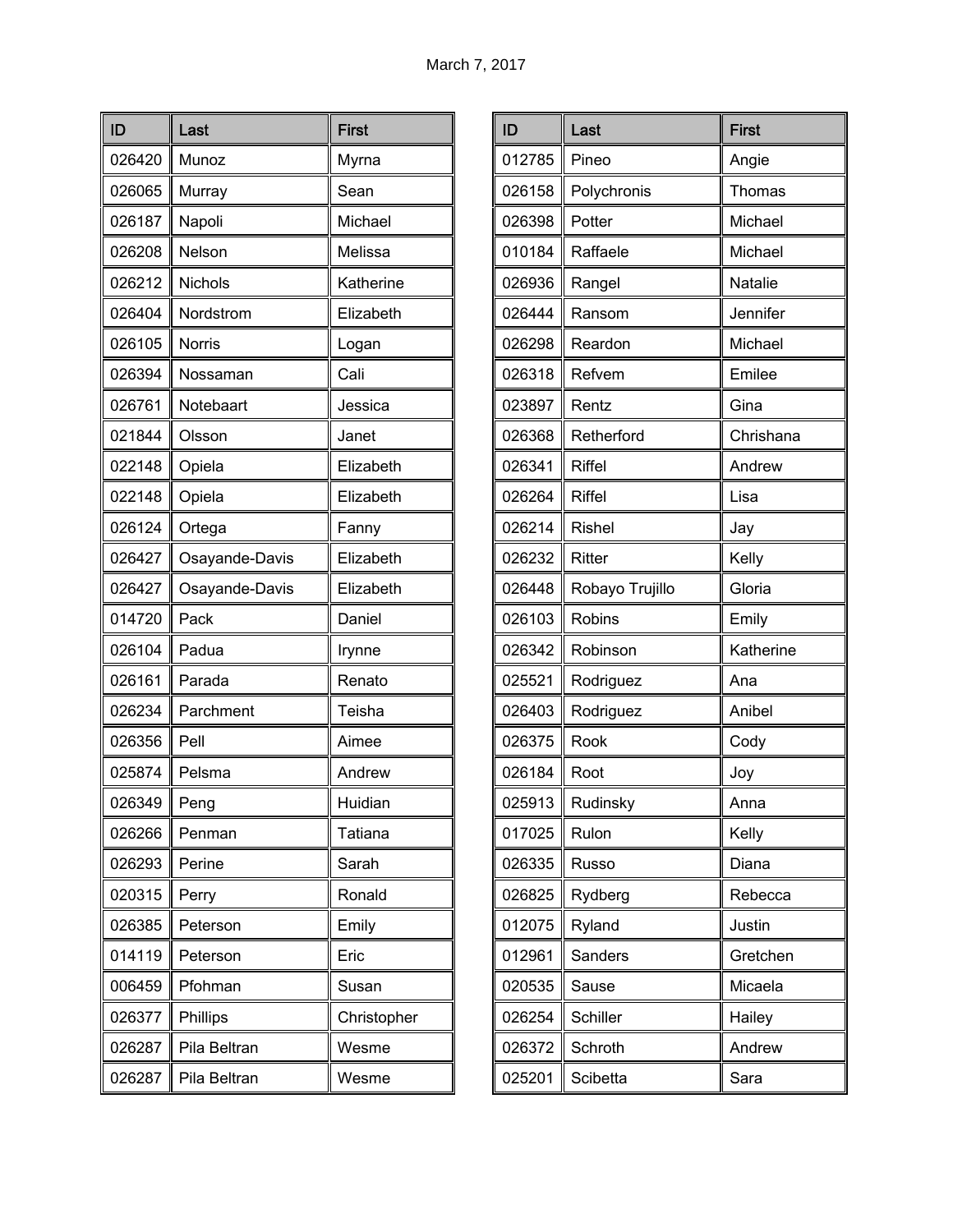| ID     | Last            | <b>First</b>   |
|--------|-----------------|----------------|
| 026207 | <b>Scott</b>    | Randy          |
| 025825 | Shaw            | Cameron        |
| 016702 | Sheridan        | Katherine      |
| 025763 | Sherman         | Courtney       |
| 026261 | Shoemaker       | Amy            |
| 026359 | Silenzi         | Vicki          |
| 024439 | Simonetti       | Leslie         |
| 026305 | Singh           | <b>Briana</b>  |
| 026421 | Siron           | Elijah         |
| 026263 | <b>Skrapits</b> | Christopher    |
| 025627 | Slater          | Rachel         |
| 026471 | Smith           | <b>Brandan</b> |
| 026344 | Sobehrad        | <b>Bryan</b>   |
| 019673 | Solomon         | Pylaar         |
| 026447 | Sorcinelli      | Jennifer       |
| 022075 | Souza           | Adam           |
| 026174 | Souza           | Jordan         |
| 026296 | Startin-Hall    | Randee         |
| 026336 | Steinmetz       | Jennifer       |
| 026122 | Stephens        | Ellen          |
| 017539 | Sterling        | Jessica        |
| 012391 | Stevens         | Brenda         |
| 026899 | Strange         | Julie          |
| 025252 | <b>Street</b>   | <b>Treasa</b>  |
| 026374 | Strode          | Blanca         |
| 025202 | Swackhamer      | Adam           |
| 026355 | Swake           | Joseph         |
| 025482 | Szabo           | Heather        |
| 026551 | Tamez           | Noel           |
| 026437 | Taya            | Minori         |
| 025845 | Terranova       | Janet          |

| ID     | Last               | <b>First</b> |
|--------|--------------------|--------------|
| 006202 | Tetzloff           | Sandra       |
| 015775 | Thomas             | Scott        |
| 026465 | Thomer             | Megan        |
| 026047 | Thompson           | Nicholas     |
| 026196 | Thomsen            | Dardn        |
| 026129 | <b>Torres</b>      | Amanda       |
| 008180 | Tourtillott        | Robert       |
| 026481 | Townsend           | Rachel       |
| 025775 | Trull              | Brogan       |
| 026369 | Twiss              | lan          |
| 026572 | Urbina             | Lydia        |
| 026216 | Vance              | Reyanna      |
| 026030 | Velez              | Ana          |
| 026198 | Wadnizak           | Mark         |
| 026082 | Wahl               | Michael      |
| 026509 | Wallace            | Susan        |
| 025081 | Waterworth         | Tammy        |
| 026213 | Wells              | Daniel       |
| 024834 | White              | Stephen      |
| 026429 | Whitney            | Allison      |
| 025769 | Wigman             | Heidi        |
| 026472 | Williams           | Amanda       |
| 023710 | Williamson         | Carlin       |
| 026163 | Wilson             | Samuel       |
| 025840 | Wirtheim           | Taylor       |
| 026382 | Witmer             | Andrew       |
| 026180 | <b>Wolfe-Perez</b> | Anna         |
| 026345 | Wright             | Emily        |
| 026469 | Wurst              | Christopher  |
| 024666 | Zapeta             | Kedin        |
| 026102 | Zeal               | Kennedy      |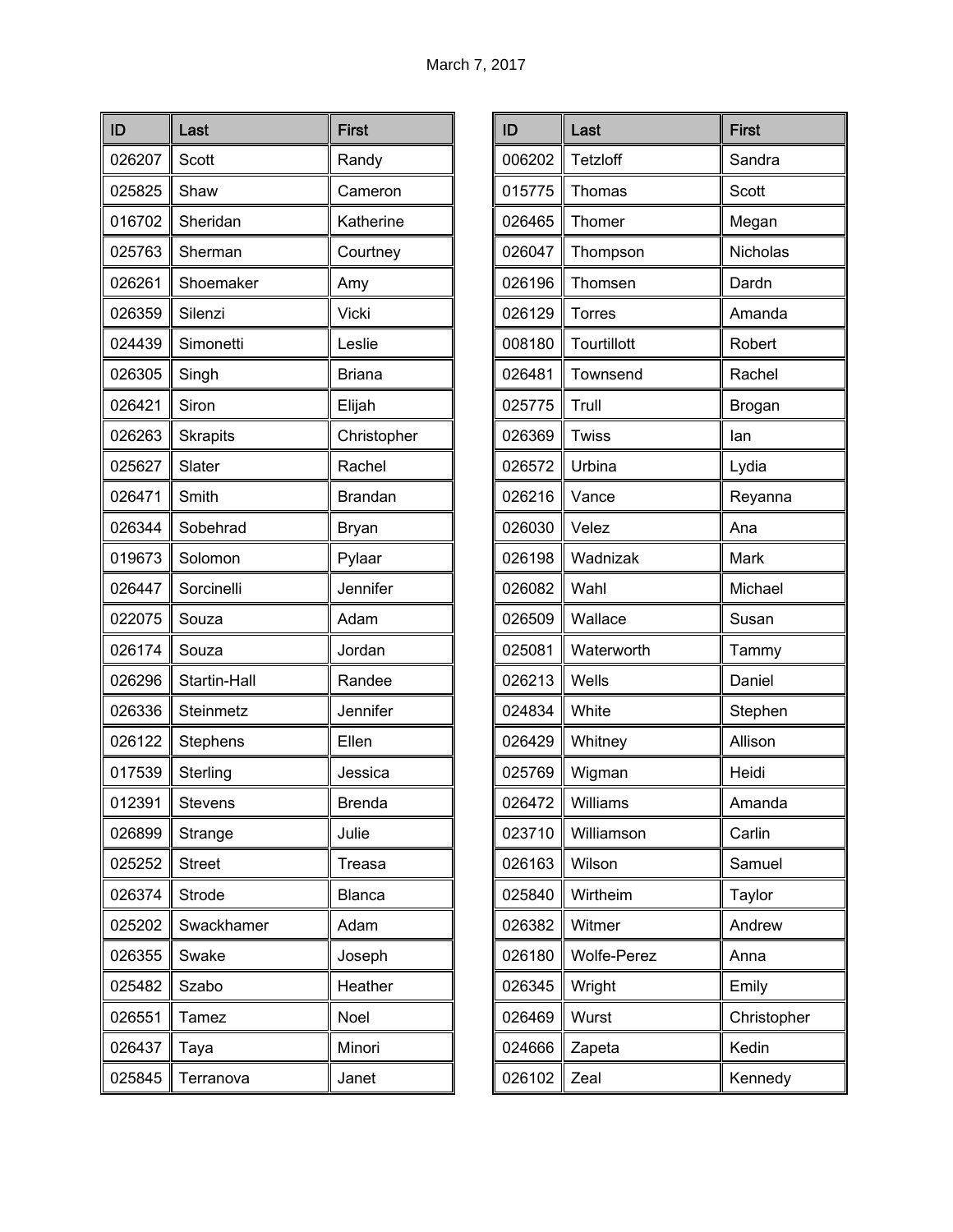| -ID            | Last | <b>First</b> |
|----------------|------|--------------|
| 023757 Ziehl   |      | Loan         |
| 026227   Zizzo |      | Charles      |
| 020974 Zuniga  |      | Adriana      |

*S. Murray*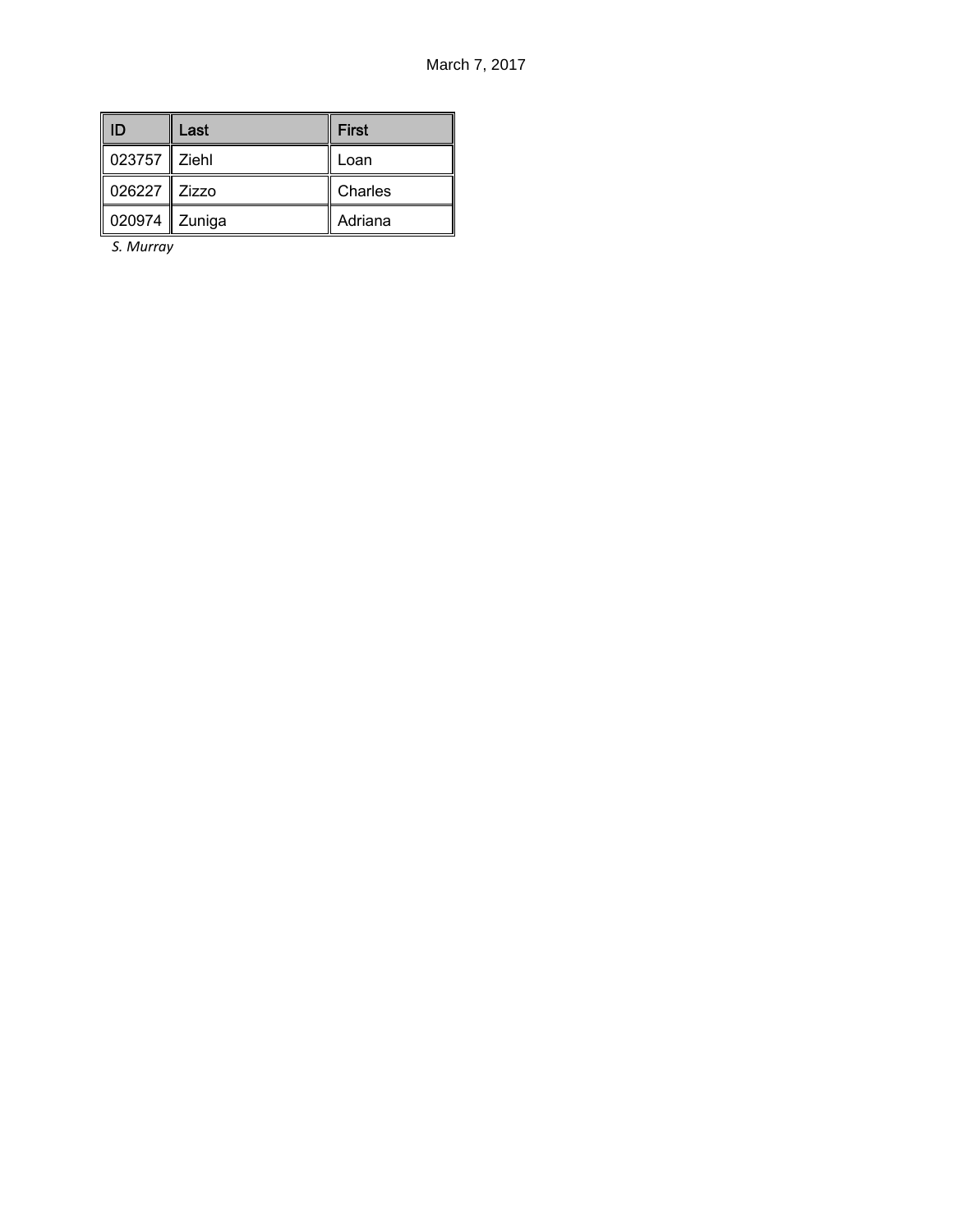#### Election of Third Year Probationary Teachers

### **RECITAL**

On the advice of the Chief Human Resources Officer, the Superintendent recommends that the teachers listed below be elected as Third Year Probationary Teachers.

### **RESOLUTION**

The Board of Education accepts the Superintendent's recommendation and by this resolution hereby elects as Third Year Probationary teachers for the 2017-2018 school year the following persons, subject to the employment terms and conditions contained in the standard form contract approved by the legal counsel for the District.

| ID     | Last           | <b>First</b> |
|--------|----------------|--------------|
| 024765 | Acquino        | Amy          |
| 024765 | Acquino        | Amy          |
| 015232 | Acuna-Lujan    | Richard      |
| 019060 | Addis          | Rose         |
| 024716 | Ah Choy-Agusen | Zandra       |
| 024841 | Ajjarapu       | Elijah       |
| 023623 | Aksay          | Evin         |
| 024637 | Allen          | Kathleen     |
| 024188 | Allen          | Maleka       |
| 024742 | Almeida        | Richard      |
| 023753 | Anderson       | Caryn        |
| 016732 | Anderson       | Kimberly     |
| 016732 | Anderson       | Kimberly     |
| 024569 | Ansell         | Aram         |
| 024552 | Antonucci      | Jonathan     |
| 024591 | Appel          | Margaret     |
| 014872 | Appell         | Marc         |
| 024719 | Appenzeller    | Robert       |
| 025066 | Arafat         | Muna         |
| 024827 | Archer         | Michael      |
| 018233 | Armitage       | Kawaji       |
| 020853 | Aronson        | Scott        |

| ID     | Last               | <b>First</b>  |
|--------|--------------------|---------------|
| 017016 | Asay               | Kiera         |
| 007828 | Askari-Tamu        | Malaika       |
| 024740 | Astvaldsson        | Haukur        |
| 024804 | Audel              | Steffanie     |
| 024607 | <b>Backner</b>     | William       |
| 024683 | <b>Baier</b>       | Kellie        |
| 024881 | <b>Baker</b>       | Cameron       |
| 024775 | <b>Baker</b>       | Rocio         |
| 024730 | <b>Bander</b>      | Adam          |
| 024800 | Barnes             | Brian         |
| 024681 | <b>Barnhart</b>    | Candice       |
| 024658 | <b>Barr-Hertel</b> | Everett       |
| 025053 | <b>Beckler</b>     | David         |
| 024551 | Beeman             | Jodi          |
| 024691 | <b>BenAziz</b>     | Randa         |
| 024634 | Benny              | Cara          |
| 024618 | <b>Berkowitz</b>   | Marcy         |
| 024670 | <b>Bettencourt</b> | <b>Brooke</b> |
| 024537 | Bizer              | Kellie        |
| 025246 | Blackford          | Eric          |
| 024802 | <b>Blair</b>       | Jai           |
| 024687 | Blakemore          | Amanda        |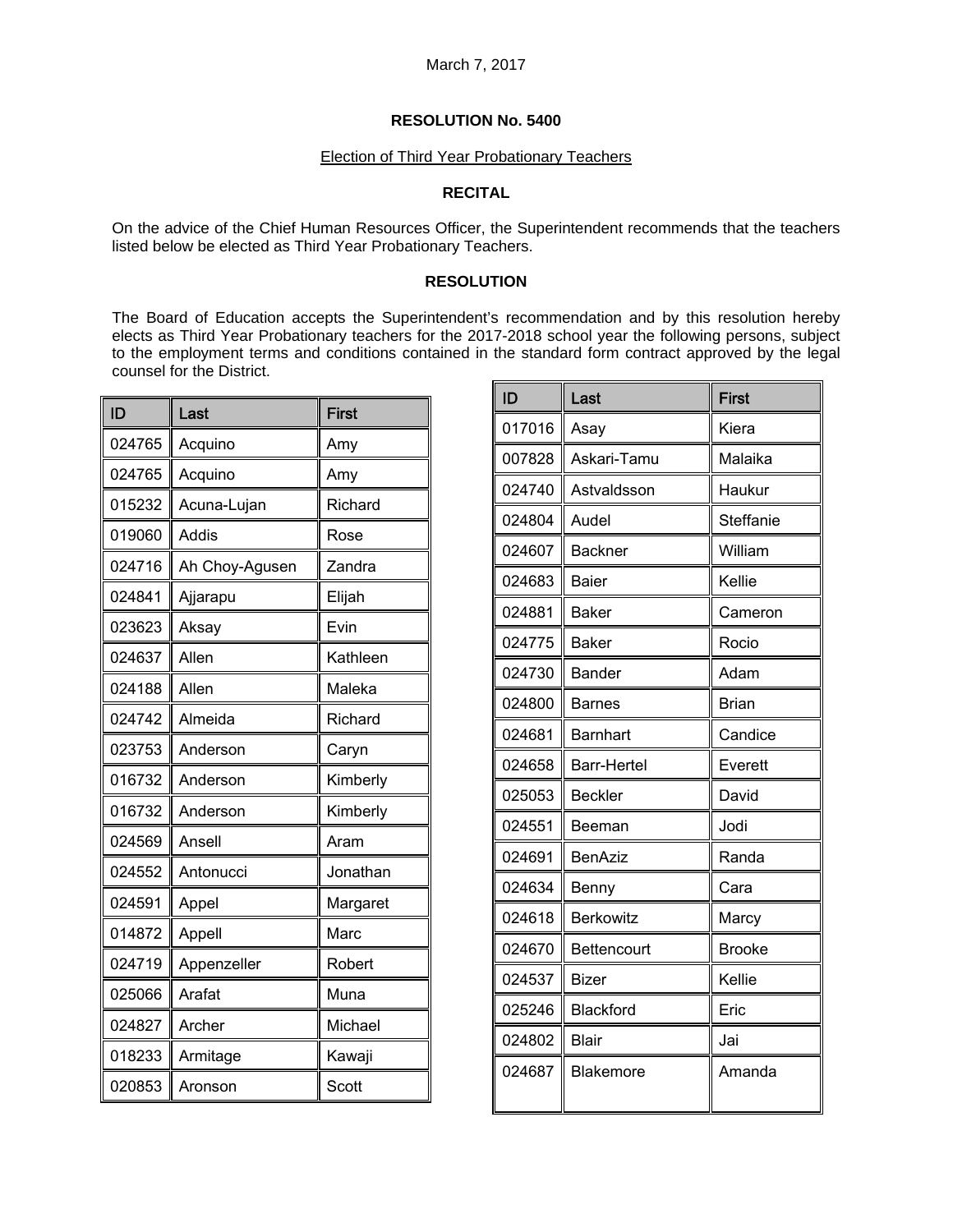| ID     | Last                    | <b>First</b> |
|--------|-------------------------|--------------|
| 024695 | <b>Blevins</b>          | Scott        |
| 025191 | <b>Botcheos</b>         | Heather      |
| 015476 | <b>Bradach</b>          | Daniel       |
| 011710 | <b>Breaker</b>          | Jason        |
| 000175 | <b>Brennan</b>          | Julia        |
| 025391 | <b>Brennan</b>          | Maureen      |
| 024689 | Brinton-Anderson        | Kristina     |
| 024689 | <b>Brinton-Anderson</b> | Kristina     |
| 025462 | <b>Brooks</b>           | Ashlee       |
| 024568 | <b>Brooks</b>           | Danielle     |
| 023718 | <b>Brown</b>            | Carrie       |
| 024594 | <b>Brown</b>            | Hillary      |
| 024837 | Bryan                   | Martha       |
| 024538 | <b>Buhler</b>           | Kristen      |
| 016905 | <b>Bullard</b>          | Laura        |
| 024601 | <b>Burke</b>            | Andrea       |
| 022981 | <b>Burke</b>            | Erin         |
| 024656 | <b>Bush</b>             | Laurie       |
| 024795 | <b>Bussey</b>           | Dana         |
| 016545 | <b>Cady Russell</b>     | Michael      |
| 016091 | Campbell                | Sandra       |
| 023776 | Cannon                  | Elizabeth    |
| 025737 | Carchedi                | Adam         |
| 019311 | Cardenas                | Kali         |
| 023599 | Cary                    | Susan        |
| 025263 | Castillo-Harden         | Jenica       |
| 024803 | Chavez                  | Alisha       |
| 024846 | Christopher             | Julie        |
| 024533 | Clayton-Sosanya         | LaVettra     |
| 024661 | Clemmer                 | Evening      |
| 024723 | Cohen                   | Rebecca      |

| ID     | Last           | <b>First</b>  |
|--------|----------------|---------------|
| 024688 | Condron        | Kimberly      |
| 024613 | Constantinescu | Andrew        |
| 024452 | Cook           | Ryan          |
| 025075 | Cornett        | E             |
| 018987 | Corona         | Gabriel       |
| 018987 | Corona         | Gabriel       |
| 024604 | Covey          | <b>Brian</b>  |
| 024485 | Cox            | LeAnne        |
| 025452 | Da Rosa        | Jeremy        |
| 024819 | Dahinden       | Susan         |
| 024883 | Daley          | <b>Alexis</b> |
| 019126 | Dalton         | Nicole        |
| 024624 | Daniels        | Jacqulyn      |
| 024706 | Decklar        | Kelly         |
| 024788 | Deede          | Sara          |
| 024561 | Dekker         | <b>Betsy</b>  |
| 024612 | Delgado        | Deanna        |
| 020667 | Deniston       | Nicole        |
| 025372 | Devore         | Jenna         |
| 025372 | Devore         | Jenna         |
| 012109 | Dischner       | Karen         |
| 014655 | Dixon          | Jacqueline    |
| 024847 | Donohoe        | Susan         |
| 025533 | Dwan           | Elizabeth     |
| 021665 | Echang         | Ashley        |
| 024213 | Elwer          | Aarika        |
| 024786 | Emmanuelli     | Christine     |
| 016089 | Enyeart        | Jason         |
| 018922 | Erickson       | Danielle      |
| 025050 | Esteve         | Ann           |
| 025050 | Esteve         | Ann           |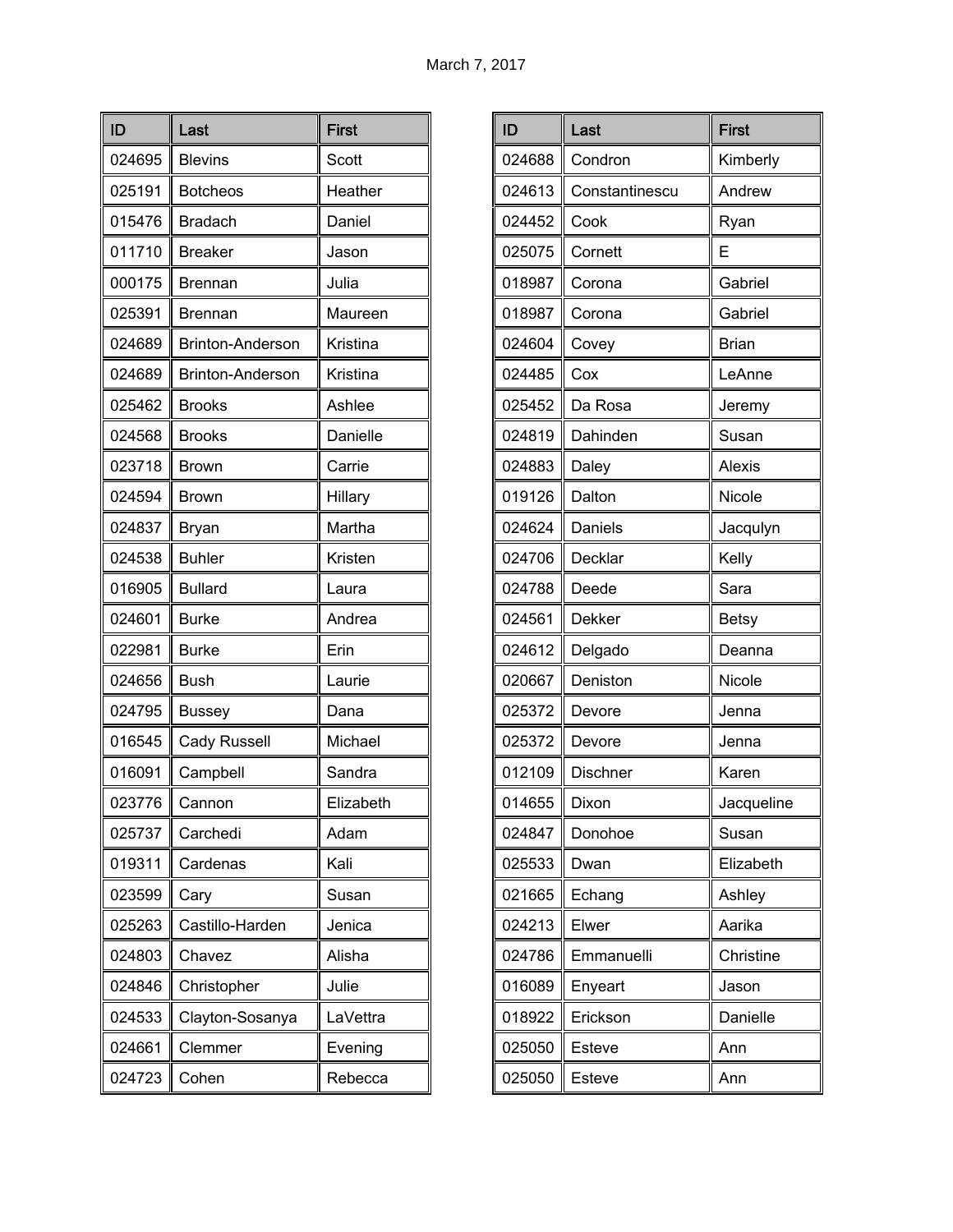| ID     | Last           | <b>First</b> |
|--------|----------------|--------------|
| 024616 | Fahey          | Justin       |
| 024801 | Fennema        | <b>Brian</b> |
| 012982 | Feutrier       | Meggie       |
| 024771 | Fitzgerald     | Maureen      |
| 024542 | Ford           | Windy        |
| 025650 | Foreman        | Jacqueline   |
| 024558 | Francis        | <b>Brad</b>  |
| 023759 | Franks         | Chase        |
| 024597 | <b>Fuentes</b> | Lauren       |
| 024990 | Fuller         | Sara         |
| 024684 | Gadbow         | Kenneth      |
| 024781 | Garcia         | Greg         |
| 024599 | Gardner        | Natalie      |
| 024625 | Gates          | Katherine    |
| 024605 | Gelrod         | Lia          |
| 024608 | Georgetta      | Emma         |
| 024780 | Gershuny       | Jason        |
| 024628 | Gervais        | Amy          |
| 005183 | Giffert        | Kathryn      |
| 024623 | Gill           | Darshanpreet |
| 021302 | Goetz          | Susan        |
| 019544 | Goslin         | Jennifer     |
| 023419 | Greenberg      | Liliana      |
| 022375 | Griffith       | Jessica      |
| 024980 | Griffiths      | Robyn        |
| 024117 | Grimm          | Gillian      |
| 023896 | Groom          | Grace        |
| 017865 | Gruber         | Robert       |
| 024662 | Guitron        | Edith        |
| 024784 | Gunvalson      | Stephen      |
| 024305 | Guthrie        | Andrea       |

| ID     | Last      | <b>First</b>  |
|--------|-----------|---------------|
| 015516 | Hackman   | Marion        |
| 024743 | Hagen     | Destini       |
| 024365 | Hale      | Erica         |
| 024546 | Hall      | Rachael       |
| 018986 | Hallman   | Craig         |
| 024519 | Hambelton | Kaley         |
| 020843 | Hanlon    | Kathryn       |
| 022406 | Hanson    | Ann           |
| 013301 | Hargaden  | Christina     |
| 000371 | Harper    | Norelle       |
| 024988 | Harpster  | Clinton       |
| 024760 | Harrold   | Elysia        |
| 015974 | Hartz     | Andrea        |
| 024587 | Havens    | Aimee         |
| 015764 | Heard     | Martha        |
| 024851 | Hedine    | Samuel        |
| 020004 | Hennessy  | <b>Blair</b>  |
| 024486 | Herzog    | Jaclyn        |
| 024682 | Hewitt    | Natalie       |
| 025425 | Hiefield  | Julianne      |
| 024548 | Hiramatsu | Tara          |
| 024986 | Hollister | <b>Tracy</b>  |
| 024721 | Hooper    | Henry         |
| 023895 | Horvat    | Jason         |
| 025082 | Howard    | <b>Branic</b> |
| 025079 | Howard    | Ruth          |
| 024696 | Huerta    | Javier        |
| 024909 | Huls      | Jessica       |
| 024489 | Hunter    | Kyle          |
| 025288 | Ingram    | Holly         |
| 005661 | Interian  | Michele       |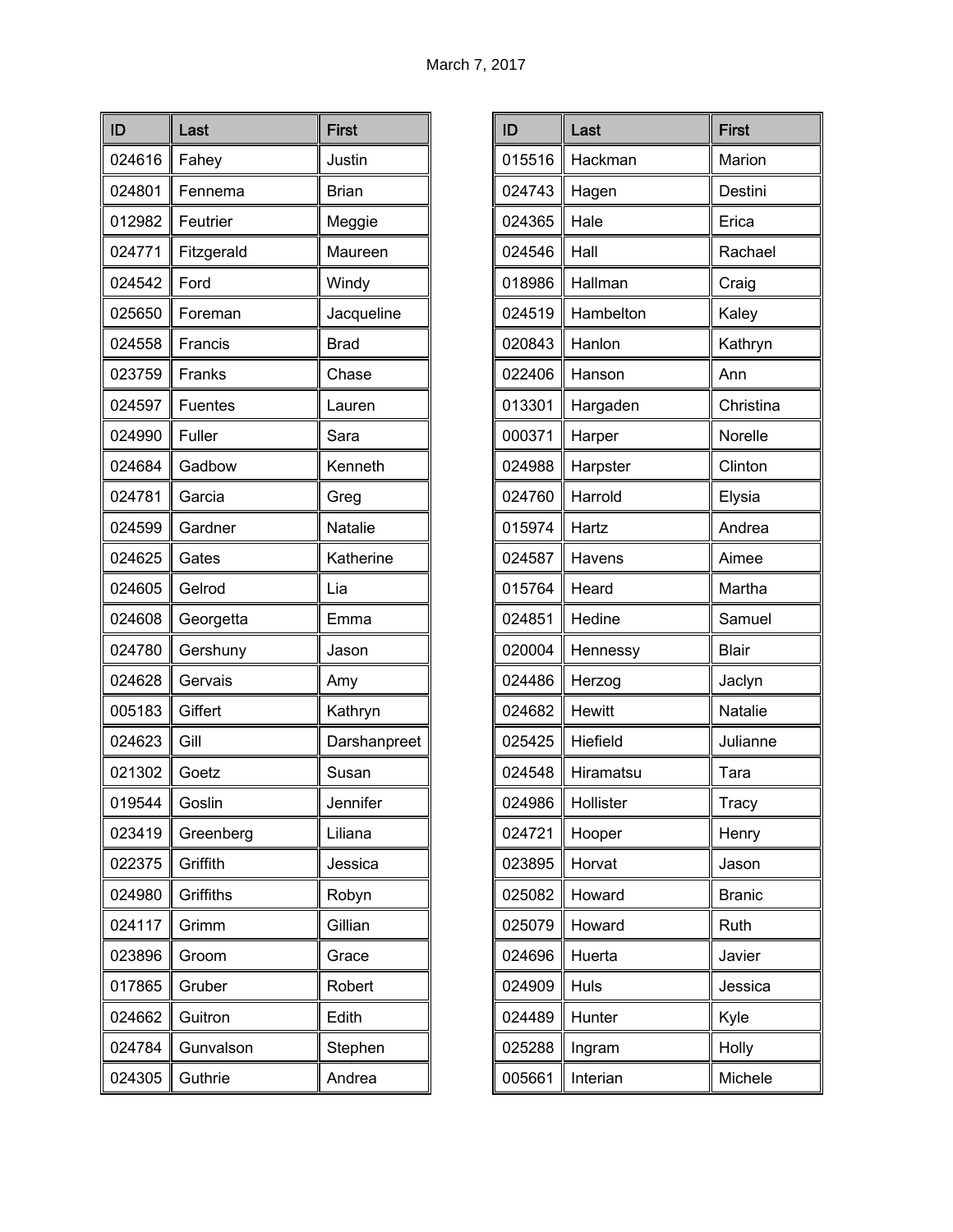| ID     | Last          | <b>First</b> |
|--------|---------------|--------------|
| 024805 | Iser          | Jessica      |
| 020017 | Jarvis        | Kimberly     |
| 024729 | Jeudy         | Melanie      |
| 024729 | Jeudy         | Melanie      |
| 022465 | Johnson       | Ingrid       |
| 024763 | Johnson       | Jeremy       |
| 016084 | Johnson       | Nicholas     |
| 024598 | Johnstone     | lan          |
| 022120 | Joshi         | Gillian      |
| 023660 | Jue           | Meredith     |
| 024243 | Kauth         | Cecelia      |
| 024583 | Kawasaki      | Osamu        |
| 024522 | Kays          | David        |
| 018659 | Keil          | Virginia     |
| 015782 | Kellar        | Michele      |
| 003774 | Kennison      | Lyn          |
| 024444 | Kennybrew     | Adam         |
| 024811 | Kerr          | Shawn        |
| 024244 | Kerrissey     | Carissa      |
| 023886 | Kertay        | Kyle         |
| 024860 | Kertesz       | Matthew      |
| 024614 | Kessler       | Addy         |
| 024987 | Kino Harris   | Mariko       |
| 024675 | <b>Kirk</b>   | Alexa        |
| 007909 | Klee          | Tim          |
| 007909 | Klee          | Tim          |
| 024697 | <b>Knauss</b> | lan          |
| 021213 | Kosmas        | Pantelis     |
| 025778 | Kozil         | Tracy        |
| 024627 | Laney         | Joel         |
| 016074 | Lang          | Melody       |

| ID     | Last          | <b>First</b> |
|--------|---------------|--------------|
| 015781 | Larson        | Carl         |
| 024282 | Law           | Iris         |
| 022202 | LeMay         | Adrianne     |
| 023673 | LeMeune       | Kieran       |
| 024580 | Lefevre       | Michelle     |
| 013732 | Lenius        | Michelle     |
| 024865 | Lenneberg     | Abigail      |
| 025141 | Letofsky      | Kirsten      |
| 010201 | Levison       | Rebecca      |
| 024536 | Levy          | Stuart       |
| 009383 | Lieberman     | Lori         |
| 009383 | Lieberman     | Lori         |
| 023553 | Limb          | Daniel       |
| 024825 | Lincoln       | Christina    |
| 024517 | Lingo         | Rosalie      |
| 018027 | Livesay       | Kimberly     |
| 025125 | Longfellow    | Jay          |
| 024764 | Loret de Mola | Ursula       |
| 024211 | Lowery        | Jennifer     |
| 023702 | Lumbard       | Kelly        |
| 012735 | Lumbreras     | Amy          |
| 019870 | Machell       | Kristina     |
| 024588 | Madison       | Phyllis      |
| 024773 | Mafchir       | Anna         |
| 025173 | Mahaney       | Kelsey       |
| 015870 | Mahony        | Erin         |
| 024422 | Malbin        | Benjamin     |
| 019388 | Mallare       | Jessica      |
| 024985 | Mare          | Theresa      |
| 024540 | Marquez       | Jerardo      |
| 025120 | Marquis       | Carissa      |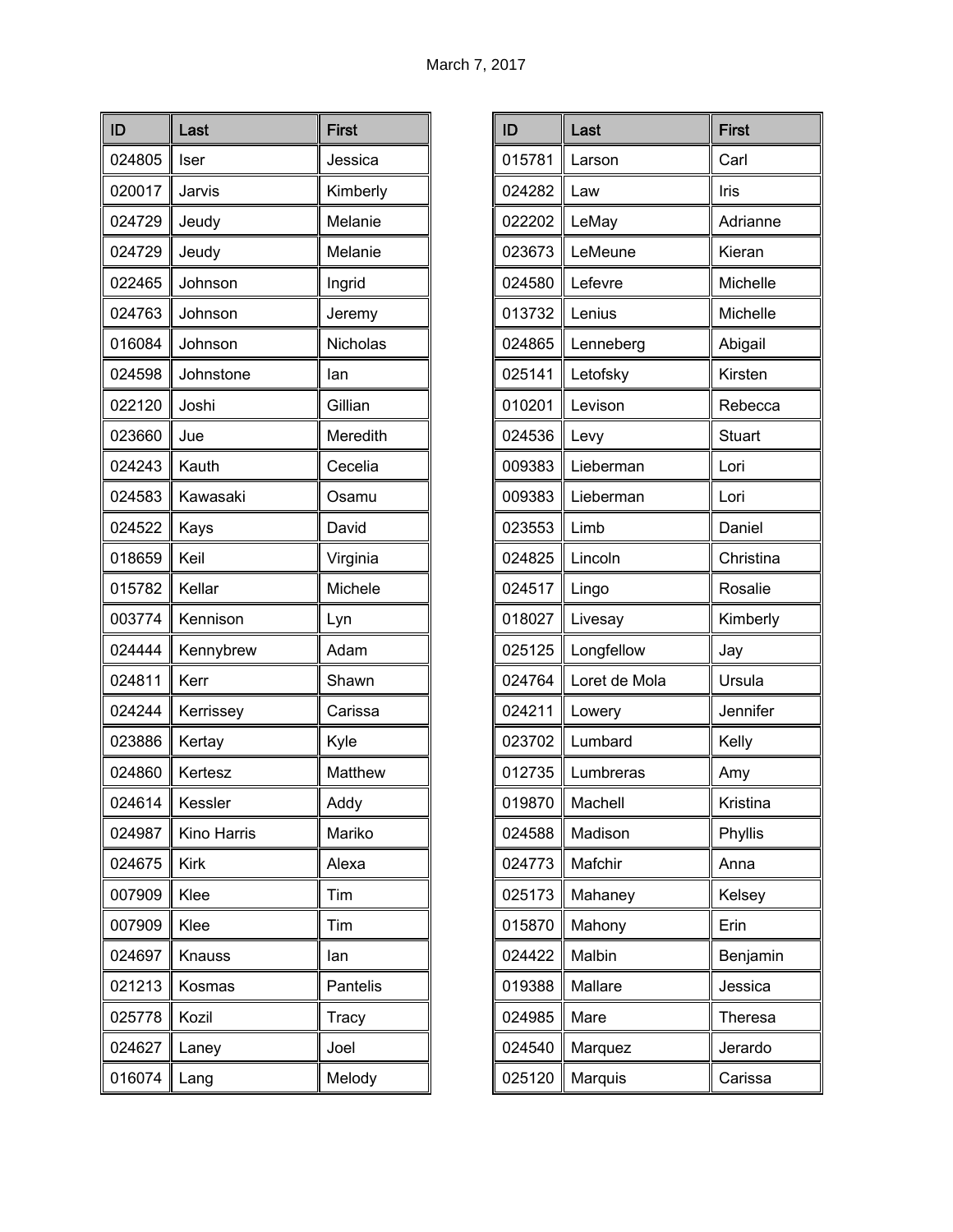| ID     | Last           | <b>First</b> |
|--------|----------------|--------------|
| 024619 | Martini        | Aaron        |
| 024713 | Massey         | George       |
| 024713 | Massey         | George       |
| 024722 | Matsen         | Jeremy       |
| 019202 | McEwen         | Spencer      |
| 022145 | McGowan        | John         |
| 023667 | McIntyre       | <b>Brian</b> |
| 024285 | McKay          | Diana        |
| 024778 | McMillan       | Julie        |
| 024745 | Mears          | April        |
| 024463 | Mella          | Douglas      |
| 023615 | Melzer         | Haylee       |
|        | Mendez-        |              |
| 024596 | Rodriguez      | Demetrio     |
| 024579 | Menke-Thielman | Forest       |
| 006757 | Merrill V      | Zadoc        |
| 024042 | Metcalf        | Megan        |
| 024659 | Meyer          | <b>Brian</b> |
| 024884 | <b>Mick</b>    | Elizabeth    |
| 020556 | Miller         | Julie        |
| 024731 | Miller         | Seth         |
| 018962 | <b>Millis</b>  | Stephanie    |
| 024774 | Millon         | Claire       |
| 025099 | Miner          | Amy          |
| 021002 | Mirsepassi     | Eric         |
| 025473 | Mitchell       | Sharon       |
| 024978 | Moller         | Erika        |
| 023892 | Mooney         | Amy          |
| 024263 | Morell-Hart    | Daniel       |
| 024717 | Morgan         | Melissa      |
| 015190 | Morgan         | Robert       |

| ID     | Last            | <b>First</b> |
|--------|-----------------|--------------|
| 024673 | Morlock         | Leigh        |
| 024704 | <b>Morris</b>   | Julie        |
| 024592 | Muraoka         | Kenneth      |
| 024262 | Murphy          | Elisabeth    |
| 024785 | Musa            | Joanne       |
| 024806 | Musgnung        | Noel         |
| 024734 | Nagarajan       | Surya        |
| 023675 | Nelson          | Craig        |
| 024794 | Nelson          | Kasey        |
| 024585 | Nguyen          | Catherine    |
| 024770 | <b>Nicholas</b> | Timothy      |
| 024657 | Norman          | Rebecca      |
| 024789 | Nowland         | Sean         |
| 014102 | O'Barrow        | Salaad       |
| 024736 | O'Leary         | Elizabeth    |
| 024736 | O'Leary         | Elizabeth    |
| 024720 | O'Shanecy       | Emelia       |
| 025052 | Olivas          | Ambar        |
| 024600 | Oriard          | Kelly        |
| 024665 | Overvold        | Elena        |
| 024982 | Palmer          | Courtney     |
| 024882 | Paradis         | Kathleen     |
| 007758 | Parker          | Reba         |
| 024766 | Parker          | Shoko        |
| 024821 | Partridge       | Lucas        |
| 023257 | Peloquin        | Sara         |
| 020516 | Perdue          | Michaelyn    |
| 020851 | Petersen        | Maya         |
| 024693 | Petraglia       | Anthony      |
| 023211 | Phan            | Cristal      |
| 008967 | Pinney          | Suzanne      |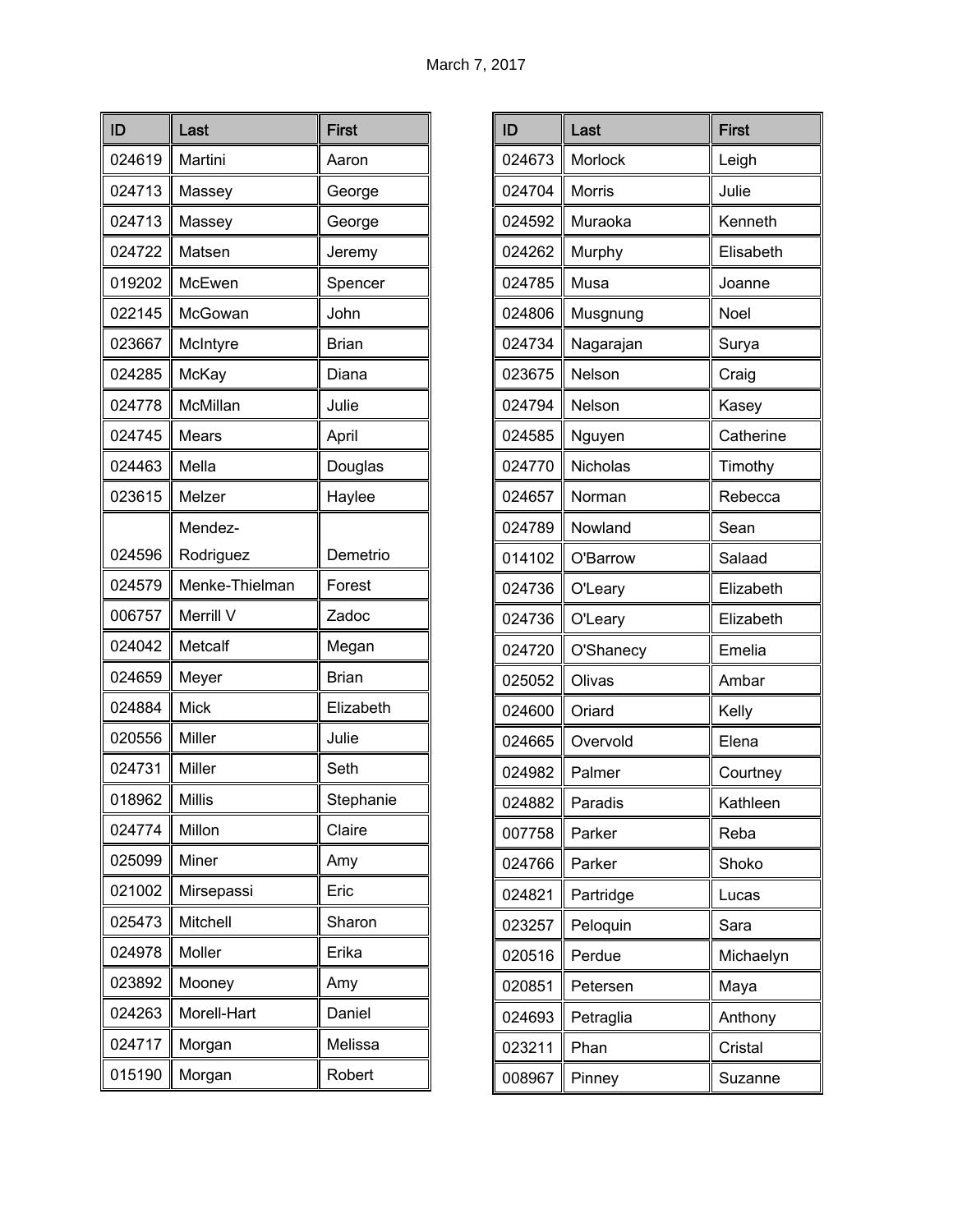| ID     | Last          | <b>First</b> |
|--------|---------------|--------------|
| 021296 | Pollock       | Sean         |
| 024610 | Polzin        | Amy          |
| 024830 | Prahl         | Alexandria   |
| 025061 | Preussler     | Natalia      |
| 023817 | Price         | Makenzie     |
| 024690 | Quiros        | Yailine      |
| 025478 | Rainey        | Ellen        |
| 025475 | Ramirez       | Daniel       |
| 024494 | Ray           | Dawn         |
| 022124 | Redmond       | Cynthia      |
| 022124 | Redmond       | Cynthia      |
|        | Redmond-      |              |
| 024210 | Davenport     | Kathleen     |
| 024602 | Reich         | Rachel       |
| 025464 | Reinking      | Collin       |
| 000448 | Richman       | Melissa      |
| 024520 | Riler         | Gary         |
| 024692 | Robblee       | Lindsay      |
| 018744 | Rocha         | Michael      |
| 017930 | Rolfe-Redding | lan          |
| 022108 | Rudnick       | Darcy        |
| 024590 | Sadhal        | Manpreet     |
| 025250 | Safranek      | Nicole       |
| 025250 | Safranek      | Nicole       |
| 013576 | Sankovitz     | Debra        |
| 024782 | Satoorian     | Stephanie    |
| 024707 | Satter        | Rachel       |
| 022354 | Saunders      | Melanie      |
| 024559 | Scantling     | Jeanette     |
| 024549 | Schmuck       | Kate         |
| 024595 | Scholten      | David        |

| ID     | Last            | <b>First</b> |
|--------|-----------------|--------------|
| 024703 | Schultz         | Charles      |
| 024653 | Scott           | Sylvia       |
| 024735 | Sechrest        | Michelle     |
| 024615 | Segraves        | Jessica      |
| 021027 | Selivanova      | Anna         |
| 024787 | Selkye          | Jane         |
| 015119 | Shepard         | Deborah      |
| 023522 | Sheppard        | Catherine    |
| 015943 | Sherman         | Lukas        |
| 024817 | Shiokari        | Lauren       |
| 021668 | Shudruk         | Nataliia     |
| 014050 | Sichel          | Kumar        |
| 024712 | <b>Sky</b>      | Anna         |
| 024737 | Smith           | Alexandra    |
| 020844 | Spieler Compton | Connie       |
| 024767 | Spiers          | Elizabeth    |
| 024566 | Spohn           | Michelle     |
| 023607 | Standish        | Cortney      |
| 024484 | Stanfield       | Heathrina    |
| 024603 | <b>Staples</b>  | Ashley       |
| 024663 | <b>Steel</b>    | Amy          |
| 025151 | Steele          | Wendy        |
| 024629 | Stegner         | Alexander    |
| 012781 | <b>Stevens</b>  | Christopher  |
| 024823 | Stone           | Stephen      |
| 024480 | <b>Sturges</b>  | Maren        |
| 024480 | <b>Sturges</b>  | Maren        |
| 024617 | Sykes           | Carolyn      |
| 024560 | Thomas          | Christina    |
| 024739 | Thomas          | Stephanie    |
| 024708 | Thomas-Coleman  | Sherree      |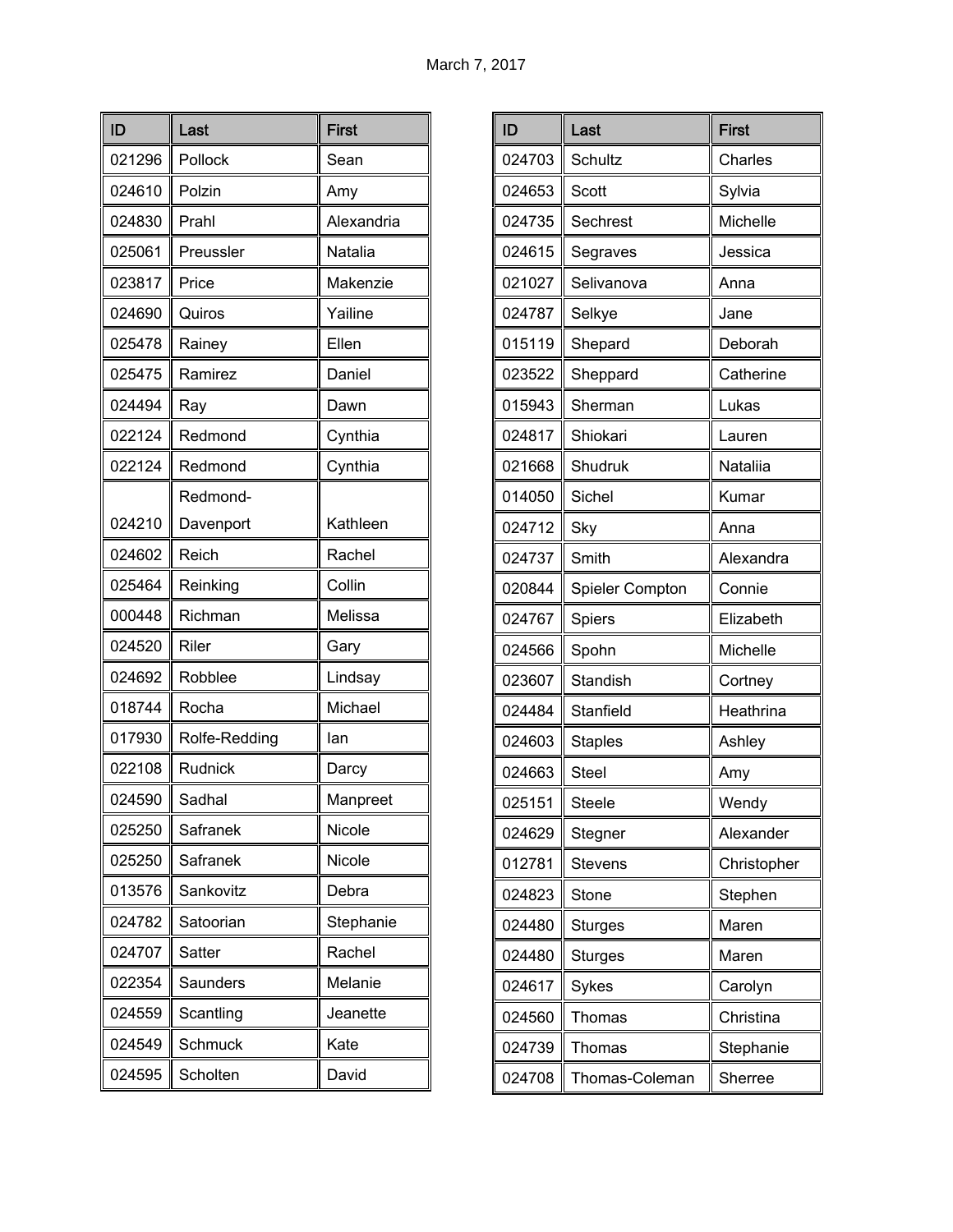| ID     | Last           | <b>First</b>  |
|--------|----------------|---------------|
| 024708 | Thomas-Coleman | Sherree       |
| 024680 | Thompson       | Haley         |
| 024984 | Todd           | Michael       |
| 024984 | Todd           | Michael       |
| 023884 | Tokarski       | Stephen       |
| 024575 | Tran           | Connie        |
| 016889 | True           | Jason         |
| 023714 | Tucker         | Catherine     |
| 024709 | Valenzuela     | Zulema        |
| 024718 | Van Winkle     | Elizabeth     |
| 024725 | Vance          | Meagan        |
| 024715 | Velasquez      | Cynthia       |
| 002490 | Verheyleweghen | Susan         |
| 025742 | Viajar         | Rosheil       |
| 024518 | Vieira         | <b>Esther</b> |
| 025018 | Volnycheva     | Olga          |
| 023969 | Waiwaiole      | Poeko         |
| 025044 | Walden         | Sarah         |
| 024679 | Walker         | Coral         |
| 024516 | Walker         | John          |
| 024769 | Walker         | Melody        |

| ID     | Last         | <b>First</b> |
|--------|--------------|--------------|
| 024869 | Wang         | Mo           |
| 024906 | Waugh        | Ronald       |
| 017009 | Weaver       | Erin         |
| 024888 | Weaver       | Miranda      |
| 024586 | Weitz        | Alissa       |
| 021175 | Wheeler      | Shawna       |
| 021501 | Whitaker     | Julie        |
| 025284 | Whitcomb     | Corey        |
| 024668 | White        | Benjamin     |
| 024664 | Whitney      | Morgan       |
| 024887 | Wilcox       | Ledah        |
| 020117 | Wilcox       | Rebecca      |
| 022551 | Winterbower  | Ryan         |
| 024818 | Wisely       | Kendra       |
| 025661 | Withycombe   | Jenny        |
| 022420 | Woods        | Cari         |
| 024927 | Wu           | Yi-Hung      |
| 020797 | Wulferdingen | Christine    |
| 016427 | Yoder        | Nicholas     |
| 024606 | Zapf         | Tracy        |

024550 Walter-Young Rayne

*S. Murray*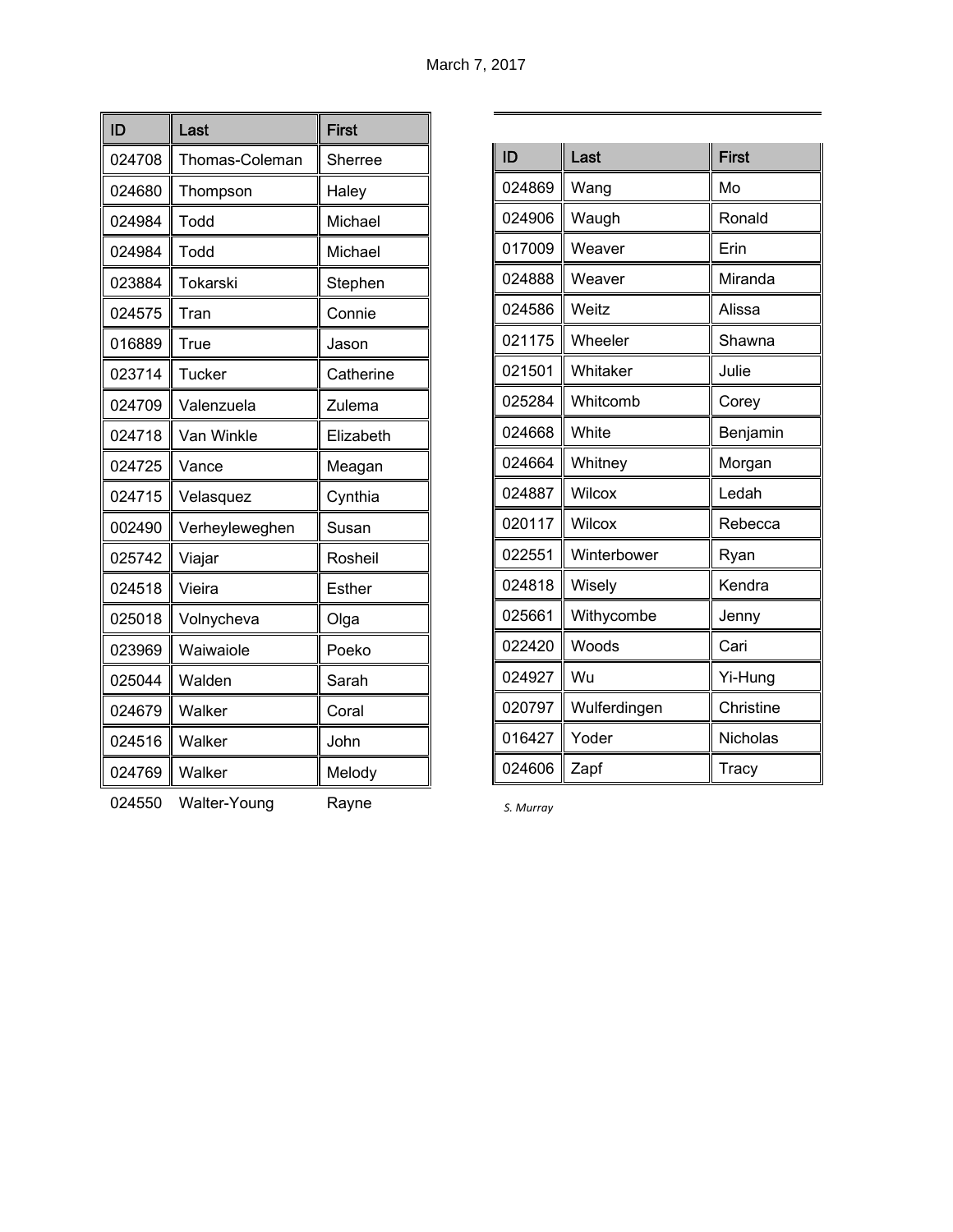#### Election of Contract Teachers

### **RECITAL**

On the advice of the Chief Human Resources Officer, the Superintendent recommends that the teachers listed below who has been employed by the District as a regularly appointed teachers for three or more successive school years be elected as Contract Teachers.

### **RESOLUTION**

The Board of Education accepts the Superintendent's recommendation and by this resolution hereby elects as Contract teachers for the 2017-2018 school year the following persons, subject to the employment terms and conditions contained in the standard form contract approved by the legal counsel for the District.

| ID     | Last                      | <b>First</b>    |
|--------|---------------------------|-----------------|
| 012199 | Abel                      | Tivon           |
| 022830 | Accetta                   | Hanisi          |
| 023175 | Ackron                    | Michelle        |
| 022794 | Acosta                    | Jessica         |
| 018700 | Adams Gaudreau            | Susan           |
| 023100 | Addy                      | Meredith        |
| 023100 | Addy                      | Meredith        |
| 023725 | Agre                      | Ashley          |
| 017735 | Allen                     | Hanna           |
| 021204 | Allen                     | Madeleine       |
| 009246 | Allen                     | Noelle          |
| 023120 | Alvarez                   | Vanessa         |
| 023165 | Amador                    | Kimberly        |
| 023218 | Amaya-Gonzalez            | <b>Berenice</b> |
| 023294 | Anderson                  | Candace         |
| 023318 | Arellano                  | Rosario         |
| 023402 | Arnold                    | Lyndsey         |
| 023061 | <b>Arze Torres Goitia</b> | Camila          |
| 023129 | <b>Aubel Topletz</b>      | Kristin         |
| 023811 | Aubry                     | Dominique       |
| 021295 | Azzaro-Budak              | Gina            |
| 023350 | Baca                      | Carlos          |

| ID     | Last             | <b>First</b> |
|--------|------------------|--------------|
| 023105 | <b>Baird</b>     | Andrew       |
| 012526 | <b>Barry</b>     | Elena        |
| 023392 | Barry            | Sean         |
| 023239 | Bassaloff        | Kristin      |
| 023286 | <b>Batten</b>    | Sarah        |
| 022970 | <b>Beck</b>      | Nathan       |
| 023116 | Bedi             | Sanjay       |
| 023194 | <b>Bennett</b>   | Neressa      |
| 017243 | Bernardo         | Anna         |
| 017243 | Bernardo         | Anna         |
| 019163 | <b>Bernat</b>    | Allison      |
| 022129 | <b>Billings</b>  | Ariel        |
| 013499 | Birdsong         | Robin        |
| 023287 | Blackford        | Elicia       |
| 023315 | Blumhardt-Braga  | Tammy        |
| 023398 | <b>Boettcher</b> | Daniel       |
| 022969 | <b>Bossard</b>   | Maureen      |
| 023299 | Bourassa         | Rebecca      |
| 022107 | <b>Boyeas</b>    | Megan        |
| 022265 | <b>Boyle</b>     | Janelle      |
| 018158 | <b>Brown</b>     | Amber        |
| 022339 | <b>Browne</b>    | Mary         |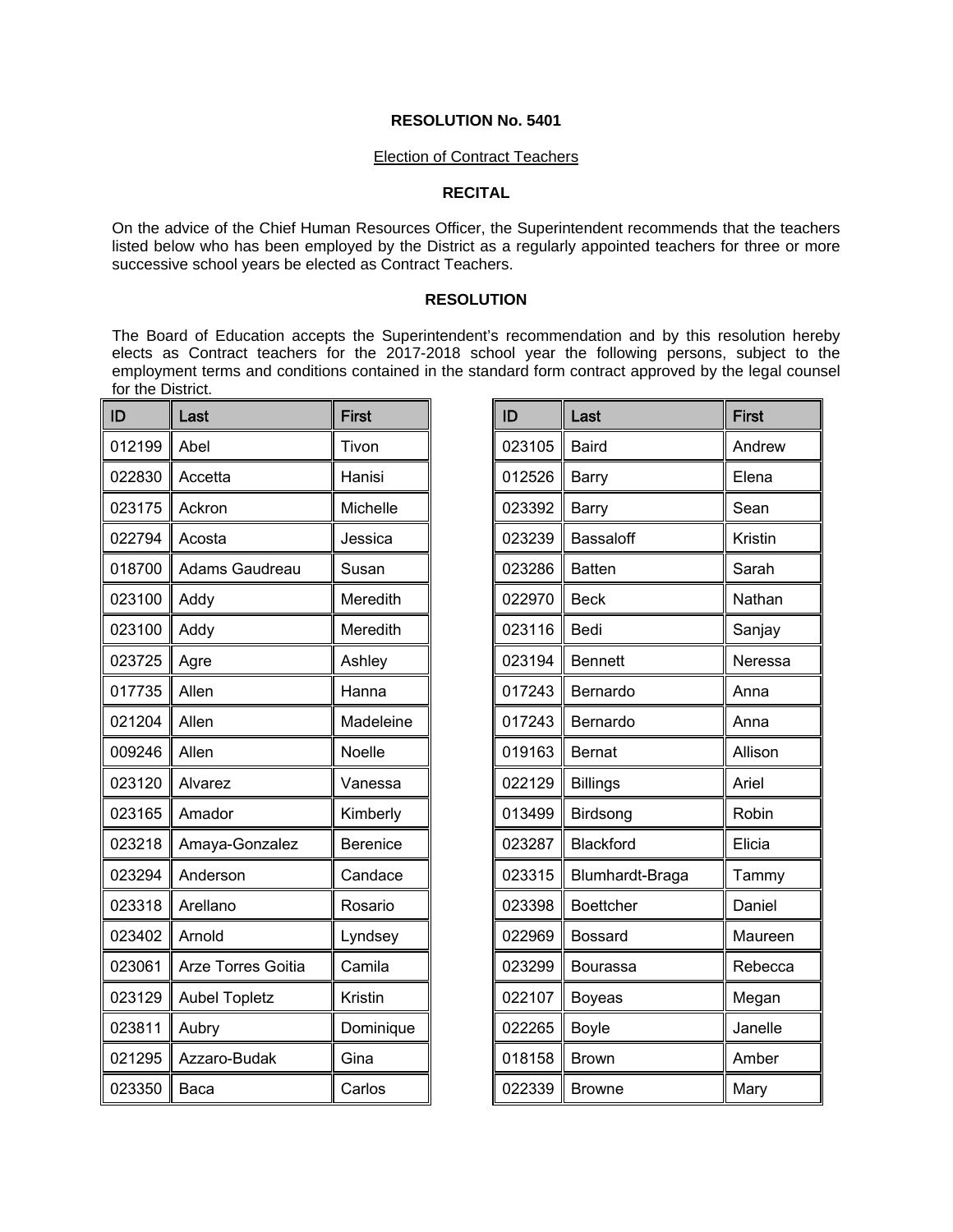| ID     | Last                      | <b>First</b>    |
|--------|---------------------------|-----------------|
| 023437 | <b>Bryant</b>             | Anjene          |
| 015904 | <b>Bullock</b>            | Treothe         |
| 017155 | <b>Burke</b>              | Rosario         |
| 020895 | <b>Burkhead</b>           | Gregory         |
| 023261 | Busacca                   | Christine       |
| 023255 | <b>Bustamante-Jenkins</b> | Angela          |
| 023459 | <b>Butcher</b>            | <b>Bryan</b>    |
| 023083 | <b>Buvinger-Wild</b>      | Gabrielle       |
| 023083 | <b>Buvinger-Wild</b>      | Gabrielle       |
| 010939 | Campeau                   | Matthew         |
| 014719 | <b>Canales Reyes</b>      | Andres          |
| 014719 | <b>Canales Reyes</b>      | Andres          |
| 023212 | Caraboa                   | <b>Brittney</b> |
| 023119 | Carranza                  | Duncan          |
| 023391 | Carrasco                  | Myette          |
| 024155 | Caudill                   | Dalton          |
| 022967 | Childress                 | Richard         |
| 022982 | Chong                     | Garett          |
| 023260 | Clark                     | Lisa            |
| 022701 | Clawson                   | Frances         |
| 017168 | Cleary                    | Jennifer        |
| 022082 | Clem                      | Megan           |
| 023269 | Clyde                     | Chelsea         |
| 023788 | Cooper                    | Suzanne         |
| 014678 | Copacino                  | Allyson         |
| 020226 | Coronado                  | Nadia           |
| 020226 | Coronado                  | Nadia           |
| 023355 | Crawford                  | Jacqueline      |
|        | Cunningham-               |                 |
| 012310 | Parmeter                  | Kendall         |
| 023049 | Cvitanich                 | Michelle        |

| ID     | Last          | <b>First</b> |
|--------|---------------|--------------|
| 022408 | Cywinski      | Kristin      |
| 020212 | Da Rosa       | Gladis       |
| 012301 | Daigle        | Paul         |
| 014686 | Davidson      | Roxanne      |
| 021115 | Day           | Myriah       |
| 023279 | De Lagrave    | Nicole       |
| 022989 | De Valdenebro | Maria        |
| 023244 | Dewey         | Sada         |
| 023056 | Deych         | Yulia        |
| 023266 | Dietsch       | Shelby       |
| 023103 | Dill          | Morgan       |
| 023242 | <b>Diltz</b>  | Michael      |
| 023242 | Diltz         | Michael      |
| 023307 | Docken        | Elizabeth    |
| 023022 | Doler         | Nicole       |
| 023022 | Doler         | Nicole       |
| 023067 | Dombrowski    | Deborah      |
| 023216 | Doney         | Stephanie    |
| 021334 | Donin         | Stacy        |
| 022136 | Doslu         | Lisa         |
| 023181 | Duckworth     | James        |
| 022144 | Duffy Govea   | Kaitlyn      |
| 022330 | Duggan        | Lori Ann     |
| 023130 | Dulcich       | Sarah        |
| 022817 | Duncan        | Hayley       |
| 023106 | Dwight        | Kelly        |
| 023092 | Dyer          | <b>Brian</b> |
| 022418 | Eastman       | Catherine    |
| 020808 | Eichman       | Katharine    |
| 023369 | Erickson      | Nicholas     |
| 023051 | Espineli      | Lorene       |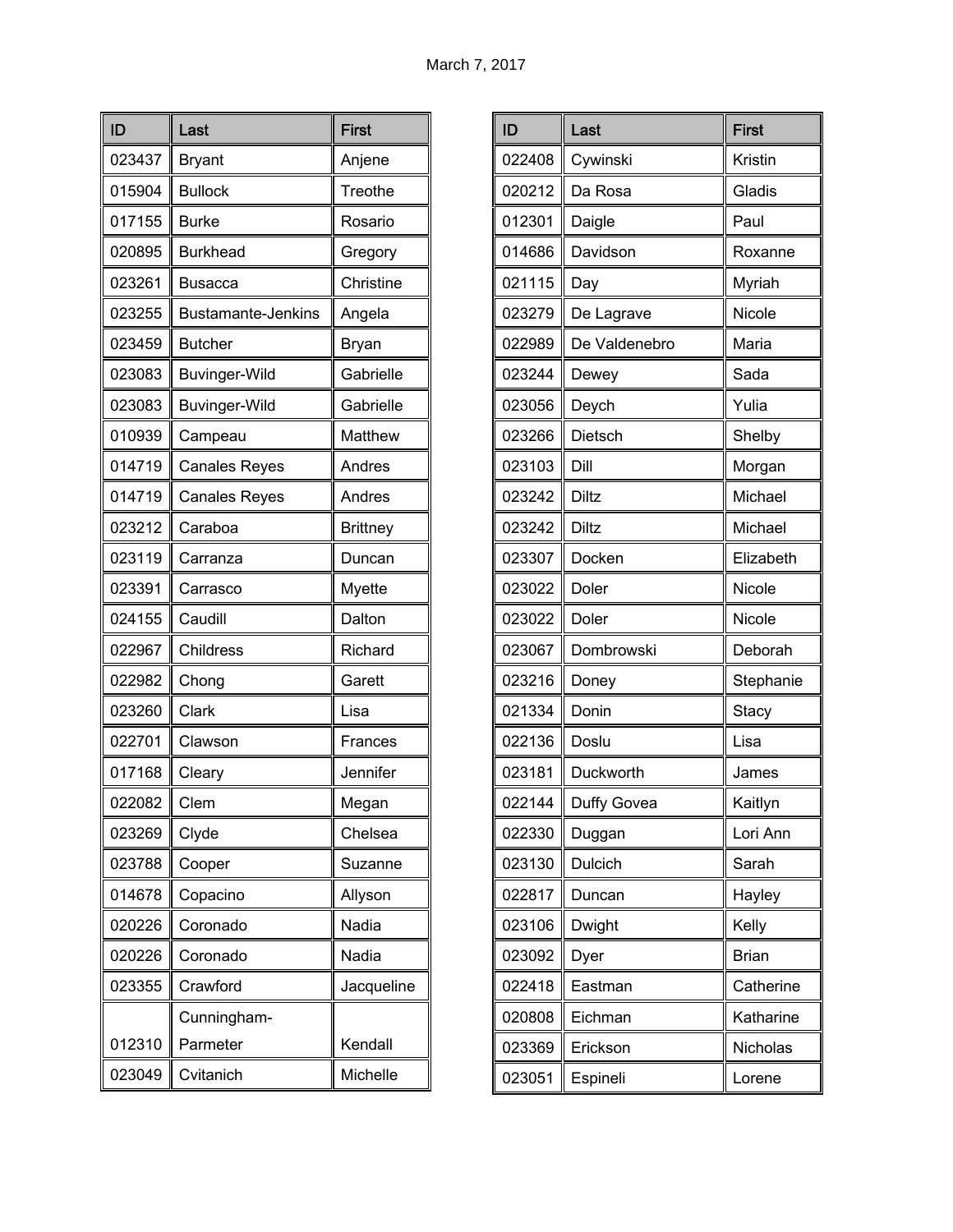| ID     | Last       | <b>First</b>  |
|--------|------------|---------------|
| 023093 | Estassi    | Samia         |
| 023432 | Fagan      | Alexandra     |
| 000765 | Fantz      | <b>Travis</b> |
| 023196 | Fatemi     | Kian          |
| 023273 | Fell       | Erin          |
| 023214 | Ferguson   | Joseph        |
| 023248 | Fessant    | John          |
| 023248 | Fessant    | John          |
| 023052 | Firestone  | Skye          |
| 023267 | Fisher     | Laura         |
| 014744 | Fitch      | Jason         |
| 014744 | Fitch      | Jason         |
| 022447 | Fleischman | Katia         |
| 023348 | Flores     | Melody        |
| 022547 | Flores     | Sarah         |
| 023450 | Forst      | Mellissa      |
| 023205 | Fraser     | Eric          |
| 022162 | Frazee     | Ayn           |
|        |            | Maria         |
| 023323 | Freeman    | Roma          |
| 023122 | Friedman   | Levia         |
| 020838 | Frisina    | Salvatore     |
| 017147 | Fujiwara   | Ritsuko       |
| 023154 | Fuller     | Kathleen      |
| 000276 | Garcia     | Merri         |
| 019320 | Gardiner   | Stephen       |
| 022150 | Gardner    | Alyssa        |
| 005614 | Garvey     | Molly         |
| 023185 | Gascoyne   | Maya          |
| 019970 | Gerber     | <b>Brian</b>  |
| 023193 | Gerolami   | Mark          |

| ID     | Last            | <b>First</b> |
|--------|-----------------|--------------|
| 022978 | Gervich         | Asa          |
| 023235 | Ghobrial        | Marita       |
| 023235 | Ghobrial        | Marita       |
| 023606 | Giackino-Baisch | Tiffany      |
| 023373 | Giles           | Jason        |
| 021263 | Goldman         | Sara         |
| 023178 | Graham          | Sarah        |
| 023285 | Gray            | Monica       |
| 023057 | Gray            | Rhonda       |
| 023481 | Gregoire        | Susan        |
| 023077 | Gretzinger      | Jessica      |
| 023031 | Groseclose Lobb | Alicia       |
| 023226 | Guest           | Danuta       |
| 023336 | Gustin          | Mitchell     |
| 023201 | Guzman          | Malaina      |
| 013342 | Guzman          | Marquita     |
| 023227 | Ham             | Jessica      |
| 020011 | Hanawalt        | Joel         |
| 022336 | Harmon          | Michael      |
| 023293 | Harvey          | Elizabeth    |
| 017049 | Hatzipavlou     | Athanasia    |
| 018855 | Hay             | Susan        |
| 023141 | Hayes           | Amy          |
| 023389 | Heath           | James        |
| 019093 | Hermes          | Leah         |
| 023614 | Hernandez       | Andrew       |
| 018785 | Herrmann        | Lauren       |
| 023082 | Heyerly         | Logan        |
| 023101 | Hibbert         | Lindsey      |
| 011099 | Higginbottom    | Keri         |
| 022167 | <b>Hilbers</b>  | Mikalene     |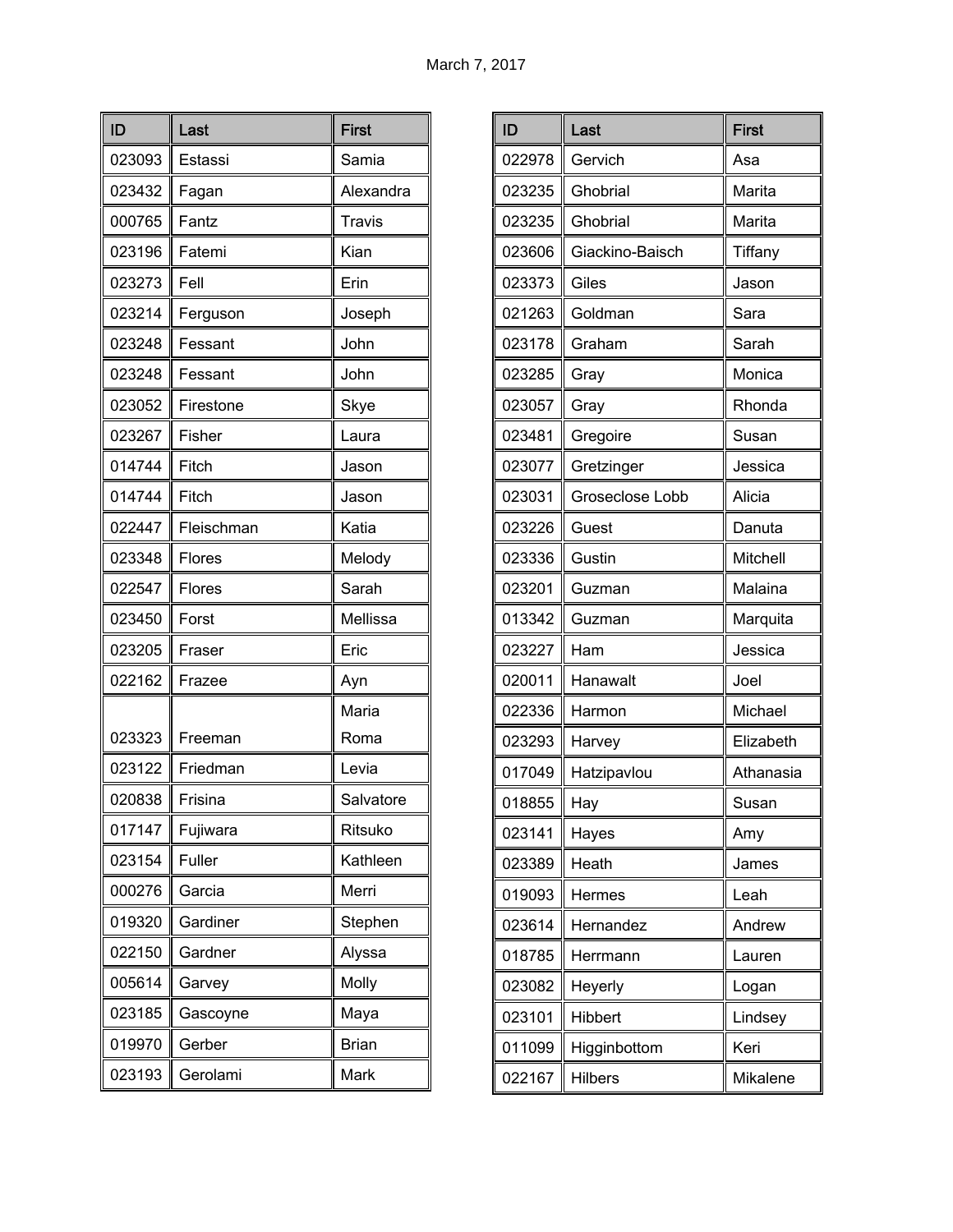| ID     | Last           | <b>First</b> |
|--------|----------------|--------------|
| 008740 | Hill           | Mary         |
| 022945 | Hill           | Susan        |
| 022140 | Hilyard        | Kevin        |
| 020809 | Himmelstein    | Julia        |
| 012807 | Hite           | Tammy        |
| 023230 | Hoang          | Cuong        |
| 023470 | Hook           | Ryan         |
| 012727 | Hopkins        | Jennifer     |
| 012727 | Hopkins        | Jennifer     |
| 023121 | Horner         | Jamie        |
| 023371 | Houghton       | Mary         |
| 022790 | Hughes-Bond    | Kasey        |
| 022952 | Hull           | Megan        |
| 023102 | Huntley        | lan          |
| 023070 | Incorvia       | Jamie        |
| 020506 | lonescu        | Marinela     |
| 021487 | Jablon         | Joel         |
| 023453 | Jablonski      | Anna         |
| 022721 | Jamison        | Janae        |
| 016130 | Jangula-McNabb | Jennifer     |
| 023390 | Jardine        | Tara         |
| 023546 | Jo             | Aimee        |
| 023097 | Johns          | Lauren       |
| 023258 | Johnston       | Scott        |
| 023624 | Jones          | Jessica      |
| 023155 | Jones          | Kira         |
| 022976 | Jones Bohara   | Carrie       |
| 022990 | Kangas         | Molly        |
| 023565 | Kaplan         | Alexandra    |
| 021156 | Kennedy        | David        |
| 019285 | Kessluk        | Joshua       |

| ID     | Last      | <b>First</b>   |
|--------|-----------|----------------|
| 020607 | Khalsa    | Nam Kirn       |
| 023161 | Kiernan   | Elizabeth      |
| 023091 | Kiggen    | Benjamin       |
| 023134 | Kincaid   | Meghan         |
| 023159 | Kindred   | Megan          |
| 023079 | King      | Lindsay        |
| 023344 | Kinney    | Emily          |
| 022385 | Kirkelie  | Maia           |
| 022385 | Kirkelie  | Maia           |
| 022376 | Knochel   | Kate           |
| 023047 | Kolesar   | Jaclyn         |
| 023317 | Korth     | Zachary        |
| 023280 | Kreuz     | Cameron        |
| 022251 | Kunda     | Natalya        |
| 023148 | LaBerge   | Ashley         |
| 023148 | LaBerge   | Ashley         |
| 023256 | Lancaster | Valoree        |
| 023190 | Laney     | Renee          |
| 021441 | Langton   | <b>Bradley</b> |
| 023163 | Lanners   | Eric           |
| 023098 | Lara      | Joel           |
| 024049 | Larson    | Sharon         |
| 023088 | Lawrence  | Andrea         |
| 022934 | Le        | Thuy-Linh      |
| 019137 | LeMier    | Sarah          |
| 023297 | Lee       | Sarah          |
| 023312 | LeeWehage | Elizabeth      |
| 023312 | LeeWehage | Elizabeth      |
| 023113 | Leitch    | Sarabeth       |
| 023618 | Leonard   | Emily          |
| 023251 | Lewis     | Matthew        |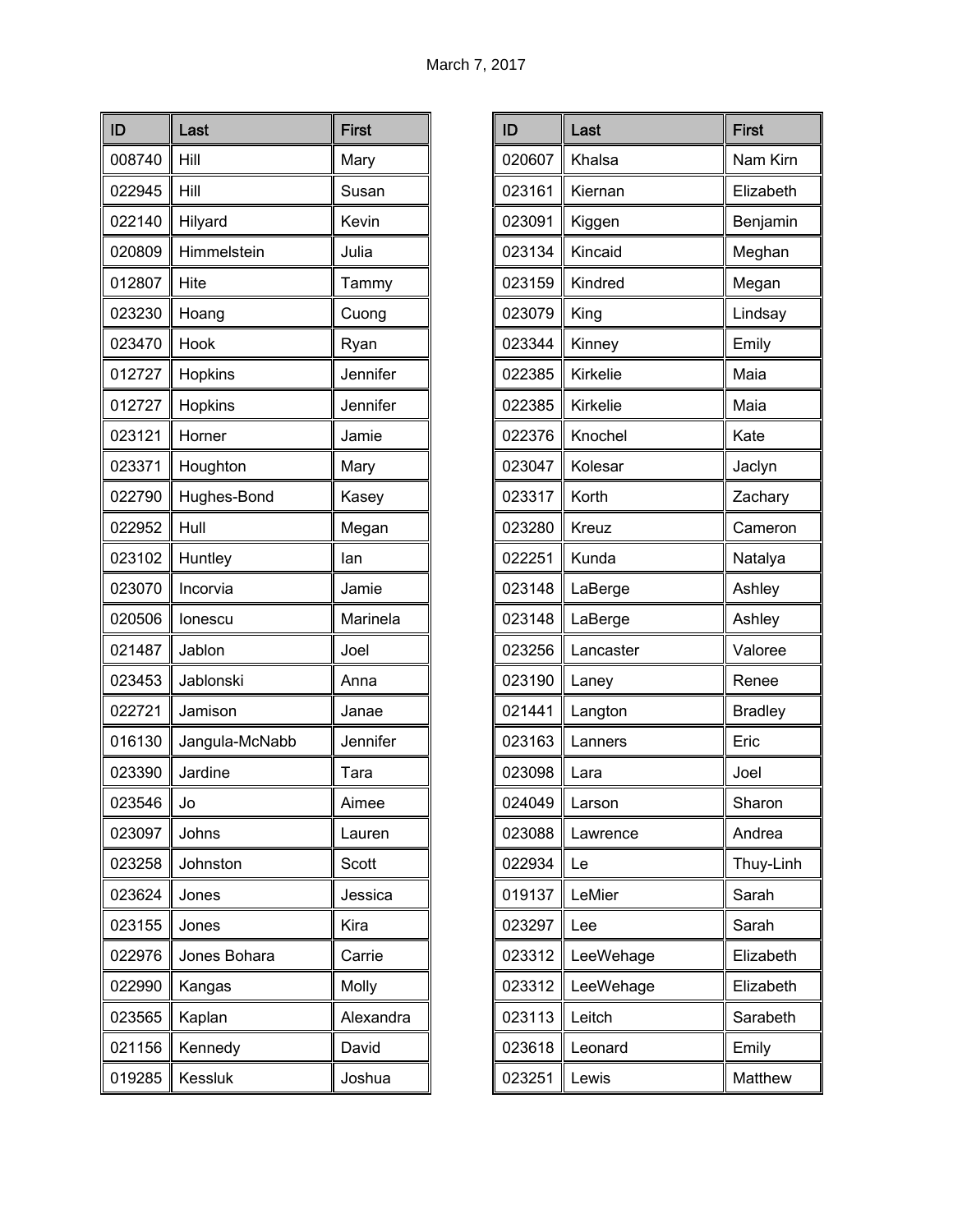| ID     | Last              | <b>First</b> |
|--------|-------------------|--------------|
| 023203 | Littledyke        | Richard      |
| 023899 | Lo                | Jeremy       |
| 023003 | Loosemore         | Monica       |
| 023123 | Lumbard           | Emilee       |
| 023327 | Luther            | Erika        |
| 023114 | Machado Rodriguez | Yudmila      |
| 020509 | Machuca           | Eliana       |
| 013880 | Maestas           | Marlena      |
| 023326 | Magee             | Lauren       |
| 023086 | Marquez           | Kenya        |
| 020725 | Martin            | Joseph       |
| 023393 | <b>Martins</b>    | Sara         |
| 023058 | <b>Masters</b>    | Nicole       |
| 023339 | <b>Mathews</b>    | Frank        |
| 023152 | Mayer             | Keelin       |
| 023152 | Mayer             | Keelin       |
| 023197 | McCarthy          | Ellen        |
| 022996 | McClain           | Stephanie    |
| 021714 | McCracken Ferro   | Erin         |
| 023349 | McDaid            | Heather      |
| 023245 | McFadden          | <b>Brian</b> |
| 023845 | McFaul-Amadoro    | Sunshine     |
| 023232 | McGee             | James        |
| 023109 | <b>McGinnis</b>   | Megan        |
| 021289 | McGowan           | Maya         |
| 023135 | McIvor-Baker      | Ellery       |
| 022974 | McKee             | Erin         |
| 022115 | McKinney-Heiney   | Hilary       |
| 020177 | McKinstry         | Samuel       |
| 023238 | McMahon           | Marie        |
| 016005 | <b>McNulty</b>    | Erin         |

| ID     | Last              | <b>First</b> |
|--------|-------------------|--------------|
| 022234 | <b>McNulty</b>    | Teri         |
| 022080 | McShane           | Joyce        |
| 022695 | Mead              | Christopher  |
| 007674 | Metz              | John         |
| 013643 | Mew               | Natalie      |
| 023115 | Micheletti        | Kesia        |
| 020810 | Mouery            | Kathryn      |
| 022874 | Munoz Nabielski   | Risa         |
| 019268 | <b>Nations</b>    | Katherine    |
| 023021 | Nava-Replogle     | Alejandra    |
| 023295 | Nelson            | Sonya        |
| 023186 | Nemesi            | Emily        |
| 023756 | Nichols           | Derek        |
| 023160 | Nichols           | Kelly        |
| 022946 | Nicola            | Michelle     |
| 022999 | Niebergall        | Thomas       |
| 023231 | Nohner            | Nicholas     |
| 022988 | Norgaard          | Kasandra     |
| 022988 | Norgaard          | Kasandra     |
| 023191 | O'Leary           | Colleen      |
| 023195 | Ordaz             | Maggie       |
| 023117 | Oriard            | Colin        |
| 021583 | Palmer            | Megan        |
| 020865 | Patterson         | Daniel       |
| 021914 | Patterson de Tarr | Gavriel      |
| 023253 | Payne             | Ruth         |
| 023084 | Pearlz            | Gary         |
| 018008 | Pier              | Nathan       |
| 023217 | Pierce            | Nancy        |
| 023374 | Pinder            | Gabriela     |
| 021437 | Polzin            | Daniel       |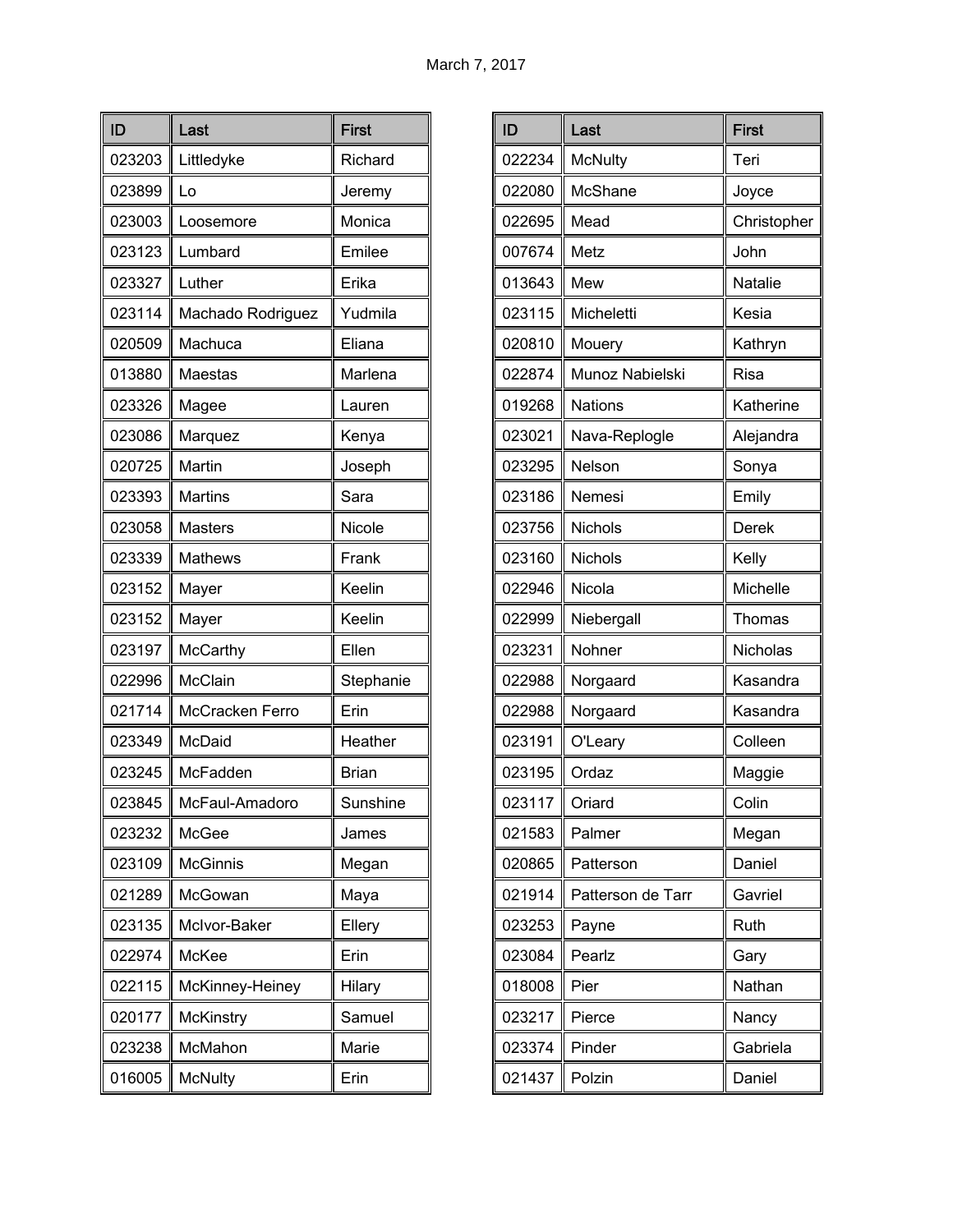| ID     | Last           | <b>First</b> |
|--------|----------------|--------------|
| 022947 | Porras         | Angela       |
| 023414 | Pratt          | Emily        |
| 020684 | Price          | Kayla        |
| 023229 | Qian           | Kun          |
| 018143 | Quastler       | Juliana      |
| 023306 | Quintana       | Gabrielle    |
| 000084 | Quintero       | Tracy        |
| 023131 | Rafferty       | Philip       |
| 023050 | Ramirez        | Cesar        |
| 023041 | Ranjani        | Krishnan     |
| 023204 | Reed           | Nicole       |
| 023376 | Remington      | Erewyn       |
| 022841 | Reynolds       | Alix         |
| 023108 | Reznic         | Emanuela     |
| 023240 | Richardson     | Kevin        |
| 023346 | Richner        | Mark         |
| 022051 | Ritzinger      | Karen        |
| 023140 | <b>Rizzo</b>   | Paul         |
| 008958 | Roberts        | Teresa       |
| 022226 | Robertson      | Susan        |
| 023396 | Rodriguez      | Kate         |
| 023413 | Roix           | Clair        |
| 022953 | <b>Rollins</b> | Ashley       |
| 023284 | Ross           | Laura        |
| 018111 | Routtenberg    | Yael         |
| 018111 | Routtenberg    | Yael         |
| 015288 | Rowe           | Joseph       |
| 023023 | Ruberte        | Karina       |
| 019009 | Ruth           | Elizabeth    |
| 007130 | Ryan           | Myron        |
| 022792 | Sabzalian      | Rebekah      |

| ID     | Last           | <b>First</b> |
|--------|----------------|--------------|
| 023322 | Sams           | Markelle     |
| 023089 | Sanborn        | Emily        |
| 017131 | Savage         | Magdalene    |
| 017128 | Schaffer       | Jane         |
| 023053 | Schaper        | Catherine    |
| 022706 | Schnebeck      | Thomas       |
| 023020 | Scrutchions    | Gerald       |
| 022980 | Seavey         | Erik         |
| 023514 | Selter         | Sherron      |
| 022979 | Senteney       | Cara         |
| 019031 | Shipe          | Ryan         |
| 023910 | Shutt          | Allison      |
| 018926 | <b>Sievers</b> | Allyson      |
| 000671 | Simantel       | Ana          |
| 023179 | Simon          | Erich        |
| 006287 | Simrell        | Melody       |
| 023107 | <b>Sims</b>    | Molly        |
| 022903 | Singer         | Sylvia       |
| 019092 | Skorohodov     | Elizabeth    |
| 023688 | Sloan          | Shawn        |
| 023151 | Smith          | Christopher  |
| 023254 | Smith          | Jennifer     |
| 015940 | Smith          | Nicolette    |
| 023325 | Sneed          | Joseph       |
| 022956 | Sogo           | Wakako       |
| 022443 | Sollman        | Jennifer     |
| 023066 | Soulas         | Kara         |
| 017999 | Spann          | Bobby        |
| 023136 | Spiegel        | Jasmine      |
| 022070 | Springfield    | Suella       |
| 023032 | Stafford       | Dylan        |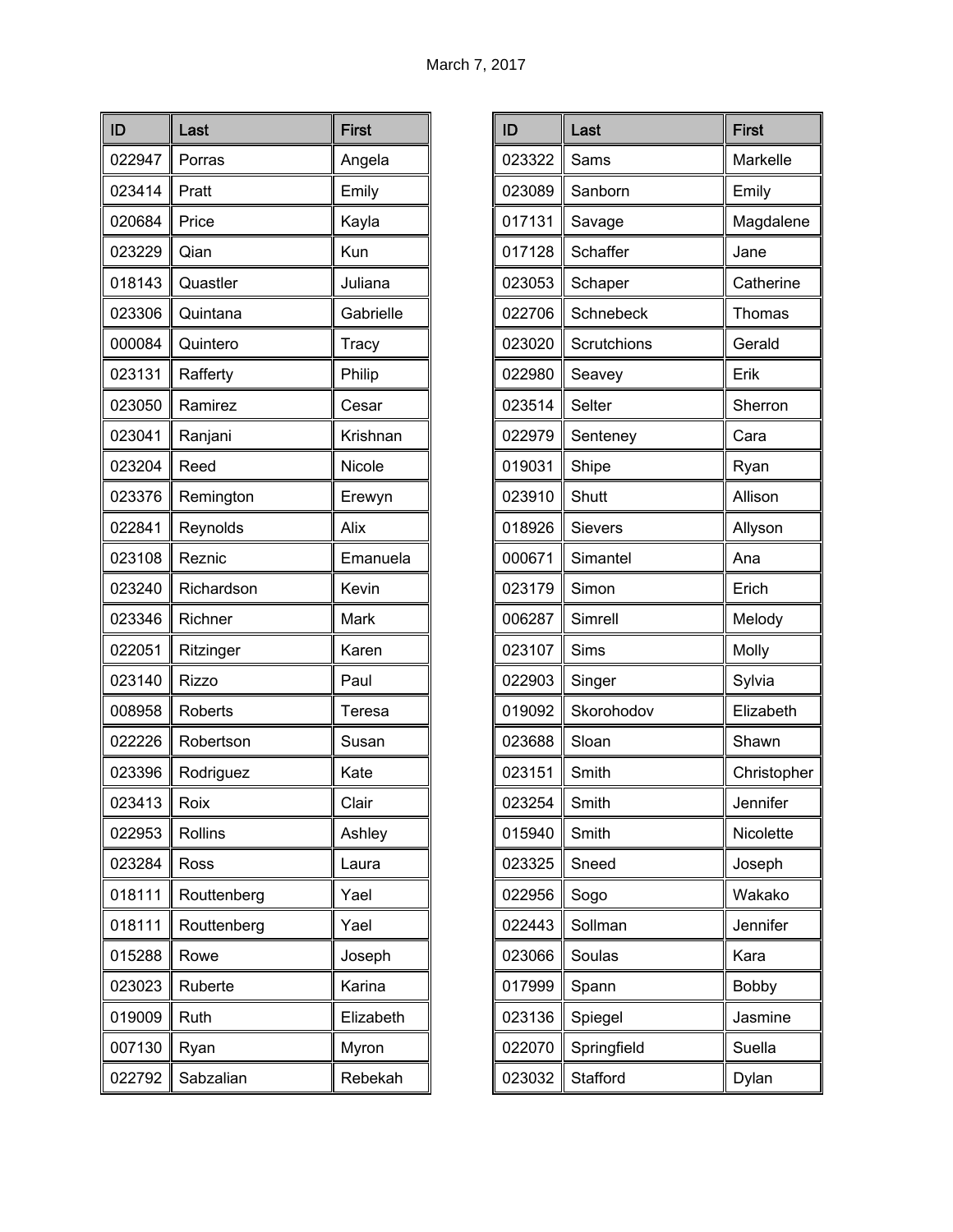| ID     | Last             | <b>First</b> |
|--------|------------------|--------------|
| 015932 | Stahlecker       | Michele      |
| 023156 | <b>Steinke</b>   | Aron         |
| 023335 | Stenger          | Patrick      |
| 022138 | Stohl            | Joshua       |
| 010486 | Stone            | Carolyn      |
| 023060 | Suehiro          | Jamie        |
| 023276 | Sutter           | Jeremy       |
| 023524 | Talerico         | Frank        |
| 023417 | Talerico         | Tracie       |
| 023132 | Taylor           | Adam         |
| 023132 | Taylor           | Adam         |
| 023087 | Taylor           | Kari         |
| 021173 | Tellez-Gomez     | Elsa         |
| 021973 | Ten Eyck         | George       |
| 002545 | <b>Theriault</b> | Catherine    |
| 023124 | Thomas           | Shaphan      |
| 020682 | Tilt             | Amy          |
| 023281 | Todd             | Trevor       |
| 023746 | Tosh             | Cynthia      |
| 023016 | Tripp            | Elizabeth    |
| 022923 | Trovillion       | Noelle       |
| 022943 | Truhlar          | April        |
| 014695 | Valent           | Laura        |
| 023138 | Valenzuela       | David        |
| 023024 | Van Eeckhout     | Barbara      |
| 023111 | Van Egeren       | Sara         |
| 022968 | Van Patten       | Kelda        |
| 023128 | Van de Water     | Allen        |
| 020918 | Vasey            | Vicky        |
| 020918 | Vasey            | Vicky        |
| 023366 | Vaughan          | Amy          |

| ID     | Last         | <b>First</b> |
|--------|--------------|--------------|
| 023366 | Vaughan      | Amy          |
| 023711 | Vausberg     | Joanna       |
| 023711 | Vausberg     | Joanna       |
| 023018 | Verbon       | Nicholas     |
| 023456 | Volsky       | Lyubov       |
| 023440 | Von Ahn      | Rochelle     |
| 023137 | Wagner       | Kimberly     |
| 023298 | Wagner       | Mary         |
| 017501 | Wang         | Edward       |
| 023331 | Wang         | Keyi         |
| 023394 | Warfel       | Sonia        |
| 018231 | Wasinger     | Nettajane    |
| 023221 | Watson       | Christopher  |
| 000102 | Watson       | Nichole      |
| 023127 | Weir-Mayorga | Willow       |
| 022184 | Welle        | Alexa        |
| 023262 | Wheeler      | Rhonda       |
| 014147 | White        | Amy          |
| 018758 | Whitewolff   | Steven       |
| 018758 | Whitewolff   | Steven       |
| 023164 | Wilebski     | Jeffrey      |
| 022987 | Wilkinson    | Jack         |
| 023415 | Williams     | Todd         |
| 021631 | Winicki      | Frank        |
| 017271 | Winokur      | Emily        |
| 017271 | Winokur      | Emily        |
| 023329 | Wolfe        | Joshua       |
| 016164 | Wolfer       | MaLynda      |
| 023387 | Yarne        | Lynn         |
| 023027 | Yu           | Beyoung      |
| 017110 | Zambrano     | Kerry        |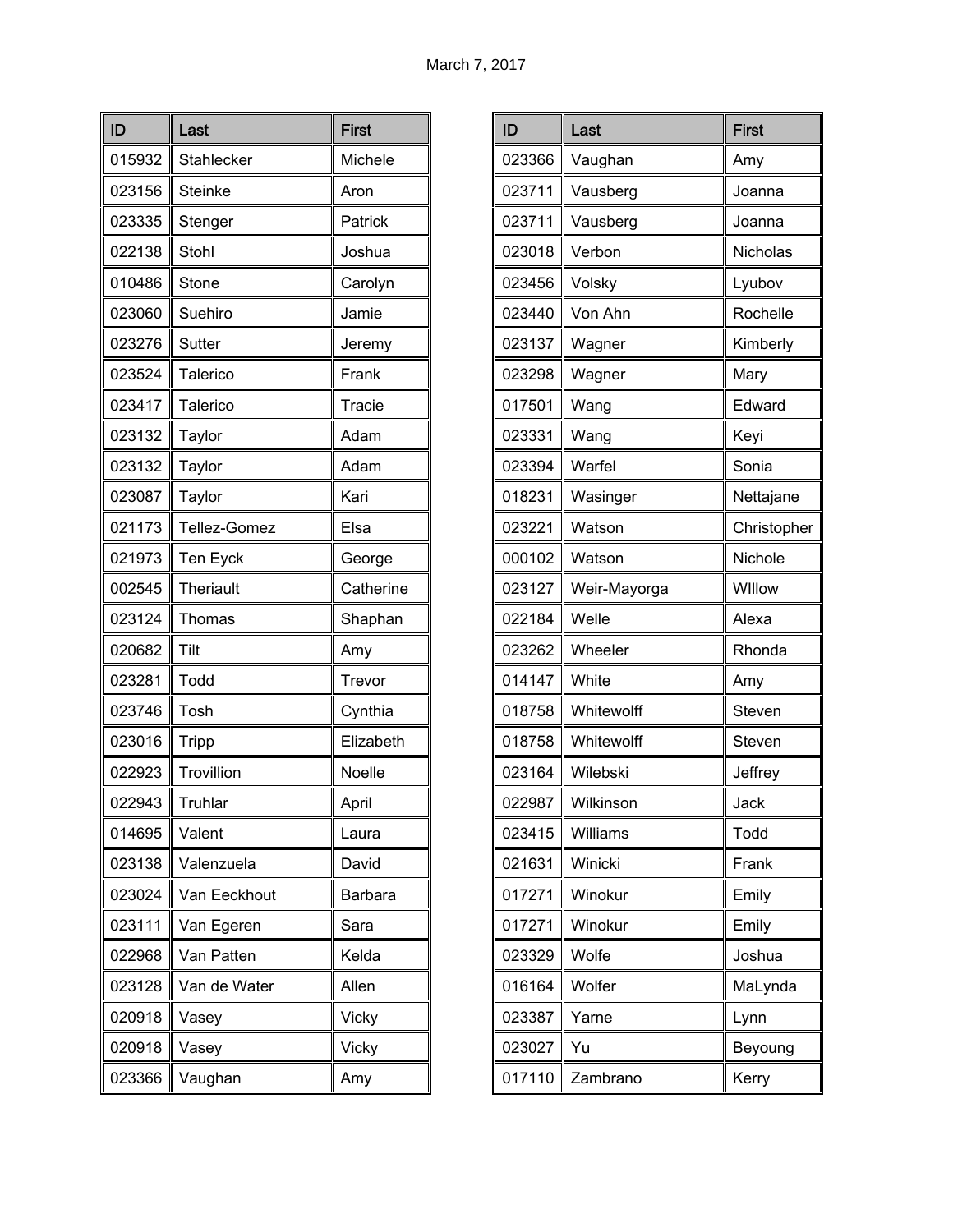| ID | Last                 | <b>First</b> |
|----|----------------------|--------------|
|    | 022374 Zimbardi      | Darlene      |
|    | 022955 de Boer       | Jennifer     |
|    | 023026 dela Houssaye | Philip       |

*S. Murray*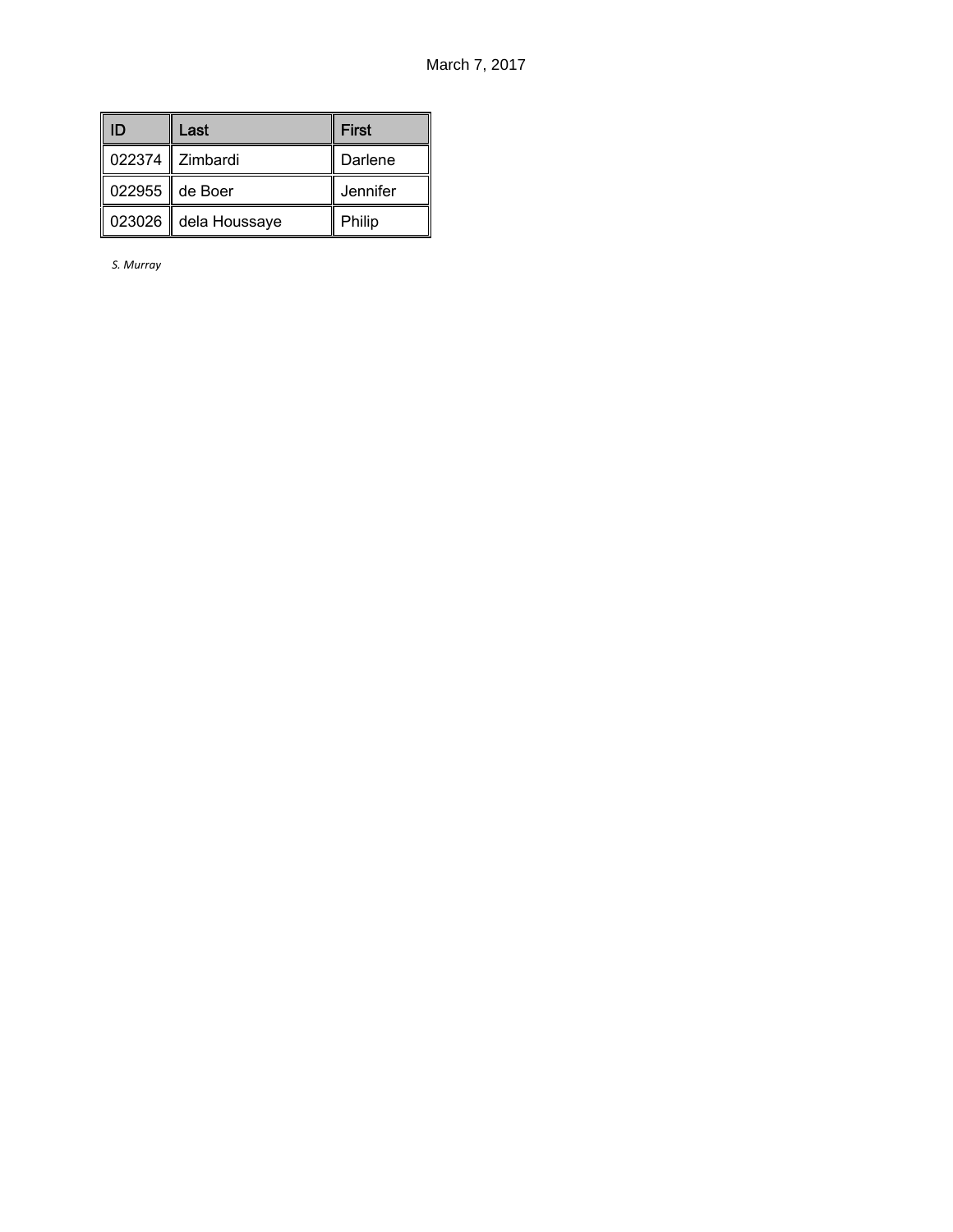#### Contract Extension for Teachers

### **RECITAL**

On the advice of the Chief Human Resources Officer, the Superintendent recommends that the employment contracts of the contract teachers listed below be extended.

### **RESOLUTION**

The Board of Education accepts the Superintendent's recommendation and by this resolution hereby extends the employment contracts of the following persons until June 2019, subject to the employment terms and conditions contained in the standard form contract approved by the legal counsel for the District.

| ID     | Last            | <b>First</b> |
|--------|-----------------|--------------|
| 020057 | Aaker           | Daniel       |
| 019059 | Aalto           | Johanna      |
| 004653 | Abel            | Kimberly     |
| 002275 | Abens           | Nancy        |
| 020543 | Accuardi        | Nicole       |
| 021884 | Acevedo         | Jody         |
| 021798 | Ackerman-Harvie | Adrian       |
| 014867 | Adam-Howard     | Edith        |
| 016448 | Adams           | Melodie      |
| 005058 | Adams           | Nadene       |
| 021195 | Adams           | Sadie        |
| 000612 | Adamski         | Debra        |
| 002453 | Adana           | Camille      |
| 017886 | Adkisson        | Daniel       |
| 017704 | Aguirre         | Rodrigo      |
| 018836 | Ahern           | Sean         |
| 000041 | Akhavein        | Rana         |
| 018789 | Al Faiz         | Miriam       |
| 020407 | AlSuhaimi       | Miriam       |
| 017835 | Alabarca        | Erika        |
| 010907 | Alderman        | Amy          |

| ID     | Last             | <b>First</b> |
|--------|------------------|--------------|
| 008586 | Alleman          | Cynthia      |
| 001365 | Allen            | Jerry        |
| 013812 | Allen            | Kelly        |
| 019881 | Allen            | Lauraine     |
| 016816 | Allen            | Maia         |
| 018839 | Allen            | Thomas       |
| 019774 | Alongi-Hernandez | Aleta        |
| 011894 | Alonso           | Amanda       |
| 021772 | Alonso           | Gloria       |
| 011929 | Alonso           | Ricardo      |
| 016651 | Alvarez          | Francisca    |
| 002799 | Ambinder         | Harris       |
| 005626 | Ambrosio         | Amy          |
| 015447 | Andanen          | Graham       |
| 008699 | Anderson         | <b>Brett</b> |
| 019073 | Anderson         | Cecilia      |
| 008885 | Anderson         | Daniel       |
| 021951 | Anderson         | Jeffrey      |
| 013952 | Anderson         | Katherine    |
| 008637 | Anderson         | Kathryn      |
| 008554 | Anderson         | Kathy        |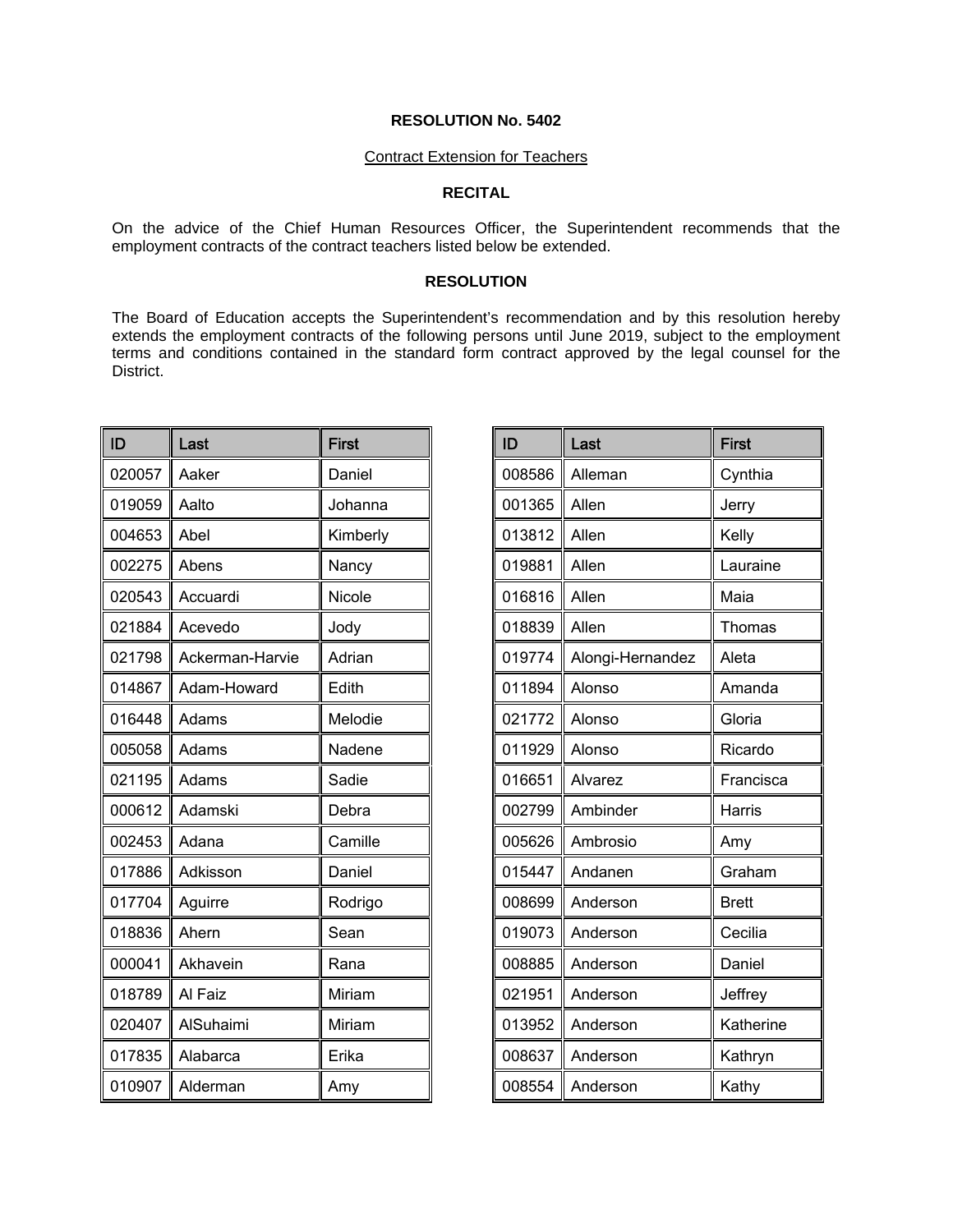| ID     | Last                  | <b>First</b> |
|--------|-----------------------|--------------|
| 007810 | Anderson              | Kent         |
| 003566 | Anderson              | Louise       |
| 002194 | Ando                  | Atsuko       |
| 012711 | Andrews               | Barbara      |
| 016473 | <b>Andrews Denney</b> | Kelly        |
| 021315 | Anello                | Heather      |
| 013044 | Anglada Bartley       | Susan        |
| 008310 | Ankeny                | Frances      |
| 019858 | Ankney                | Leslie       |
| 001287 | Annen                 | Megan        |
| 008476 | Ansara-Henderson      | Nicole       |
| 008314 | Appollo               | Melissa      |
| 021811 | Aquino                | Emmanuel     |
| 021098 | Archer                | Keri         |
| 016594 | Arias                 | Erin         |
| 017305 | Armendariz            | Febe         |
| 019995 | Armstrong             | Laura        |
| 021877 | Arnold                | Alexa        |
| 011555 | Arras                 | Katrina      |
| 000212 | Arrayan               | Daniel       |
| 020442 | Arredondo             | Marcela      |
| 020780 | Arthurs               | Erica        |
| 000930 | Atagabe               | <b>Beth</b>  |
| 017795 | Aubrecht              | William      |
| 015828 | Auda-Capel            | Laurel       |
| 010768 | Augustine             | David        |
| 010878 | Austin                | Ken          |
| 007400 | Austin                | Linda        |
| 017111 | Austrie               | Amanda       |
| 020147 | Avila                 | Obdulia      |
| 012299 | Avison                | James        |

| ID     | Last                  | <b>First</b>  |
|--------|-----------------------|---------------|
| 018791 | <b>Baber</b>          | Marla Ann     |
| 017048 | <b>Backer</b>         | Ella          |
| 011276 | Bacon                 | Annette       |
| 012759 | Bacon-Brenes          | Matthew       |
| 003422 | <b>Bailey</b>         | David         |
| 022096 | <b>Bailey</b>         | Kathryn       |
| 008162 | <b>Bailey</b>         | Nancy         |
| 000744 | <b>Bailey</b>         | <b>Torrey</b> |
| 020428 | <b>Baker</b>          | Courtney      |
| 019177 | <b>Baker</b>          | Kimberly      |
| 014658 | <b>Baker</b>          | Rebekka       |
| 001146 | <b>Baker</b>          | Shannon       |
| 018204 | <b>Baldauf-Wilcox</b> | Suzanna       |
| 021773 | <b>Baley</b>          | Tatiana       |
| 010790 | Ball                  | Joseph        |
| 017275 | <b>Ballman</b>        | Joseph        |
| 009146 | <b>Bancroft</b>       | Cinnamon      |
| 004153 | <b>Barde</b>          | Richard       |
| 007661 | <b>Barkett</b>        | Paul          |
| 010766 | <b>Barlow</b>         | Rebecca       |
| 000838 | <b>Barnes</b>         | Dereck        |
| 011911 | Barnes                | Julie         |
| 014781 | <b>Barnes</b>         | Sharon        |
| 020013 | <b>Barnett</b>        | Lisa          |
| 003114 | <b>Barone</b>         | Rebecca       |
| 007073 | Barry                 | Patricia      |
| 021979 | <b>Barten</b>         | Sarah         |
| 021979 | <b>Barten</b>         | Sarah         |
| 018760 | Bartlo                | Christopher   |
| 017761 | <b>Bass</b>           | Kori          |
| 015355 | <b>Batliner</b>       | Derrick       |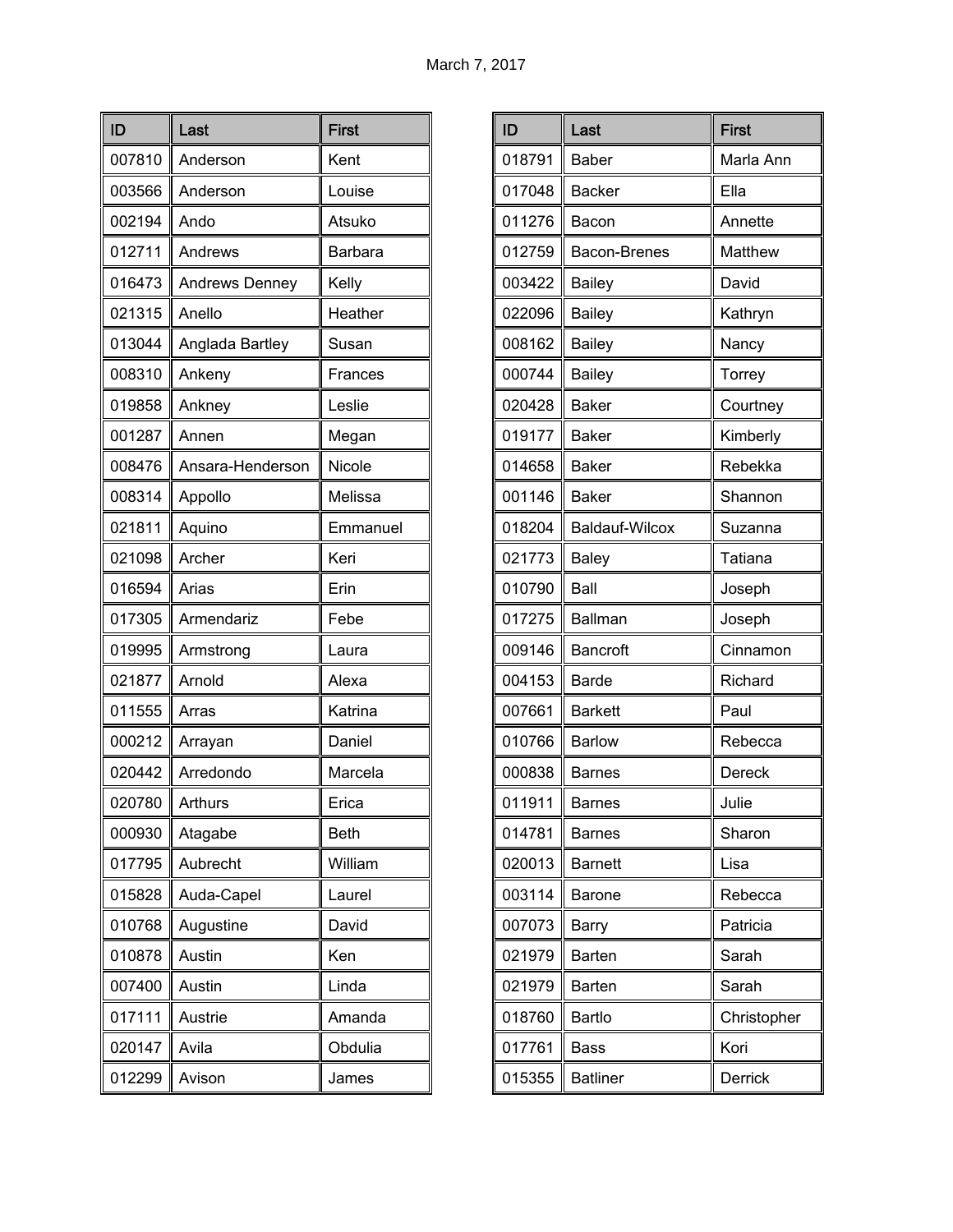| ID     | Last            | <b>First</b> |
|--------|-----------------|--------------|
| 001097 | <b>Batsch</b>   | Jennifer     |
| 007066 | <b>Battle</b>   | Lynda        |
| 011816 | <b>Bauer</b>    | Michael      |
| 017759 | Bauer           | Suzanne      |
| 011829 | Bayne           | Kerry        |
| 019942 | <b>Beadle</b>   | <b>Brian</b> |
| 011437 | <b>Beaird</b>   | Susan        |
| 003855 | <b>Beatty</b>   | Thomas       |
| 010164 | <b>Becic</b>    | Susan        |
| 020728 | <b>Beck</b>     | Laresa       |
| 017763 | <b>Beck</b>     | Lucinda      |
| 013734 | <b>Beck</b>     | Sara         |
| 020269 | <b>Becker</b>   | Julie        |
| 012447 | <b>Beckett</b>  | Thomas       |
| 007939 | Beebe           | Allen        |
| 001245 | Beeber          | Mary Jo      |
| 008731 | <b>Belcher</b>  | Rachel       |
| 004977 | Bellavia        | Marie        |
| 005264 | <b>Bennett</b>  | Eric         |
| 008559 | <b>Bennett</b>  | Jennifer     |
| 021826 | <b>Bennett</b>  | Remy         |
| 014718 | Bennett         | Roseann      |
| 018773 | Bennon          | <b>Brady</b> |
| 014244 | Benton          | Sean         |
| 020578 | <b>Berchier</b> | Emily        |
| 017695 | Berg            | Marta        |
| 017695 | Berg            | Marta        |
| 012673 | Bergren-Dizon   | Greta        |
| 018020 | Bergstrom       | Kelly        |
| 010072 | <b>Berkley</b>  | Carol        |
| 001192 | Berning         | Carolyn      |

| ID     | Last              | <b>First</b> |
|--------|-------------------|--------------|
| 009322 | <b>Bernt</b>      | Michelle     |
| 005070 | <b>Berry</b>      | Kenneth      |
| 000894 | Bertelsen         | Kimberly     |
| 010827 | Berten            | Anne         |
| 008380 | Bertolone-Logan   | Carla        |
| 015039 | Berton            | Ann          |
| 005258 | Bessas            | Soumountha   |
| 021159 | <b>Best</b>       | May          |
| 020031 | <b>Bettinger</b>  | Cory         |
| 008820 | <b>Beutler</b>    | Shawna       |
| 014881 | Biagini           | <b>Beth</b>  |
| 000088 | <b>Biamont</b>    | Timothy      |
| 008622 | <b>Bickett</b>    | Carla        |
| 009106 | <b>Bidney</b>     | Jacqueline   |
| 019005 | <b>Biello</b>     | Gena         |
| 008982 | Bielman           | Candice      |
| 007961 | <b>Billedeaux</b> | Chuck        |
| 003771 | <b>Billups</b>    | John         |
| 012838 | <b>Bilter</b>     | Marika       |
| 012988 | <b>Binder</b>     | Patrick      |
| 000869 | <b>Biornstad</b>  | Kaoru        |
| 015381 | Birch             | Jennifer     |
| 014689 | <b>Birkey</b>     | Colleen      |
| 001552 | Birmingham        | Kileen       |
| 000779 | <b>Birt</b>       | Laura        |
| 018829 | <b>Bish</b>       | Maranda      |
| 016515 | <b>Bishop</b>     | <b>Bella</b> |
| 008241 | <b>Bishop</b>     | George       |
| 007878 | Bjerkelund        | Kristi       |
| 021878 | <b>Black</b>      | Ashley       |
| 008763 | <b>Black</b>      | Tim          |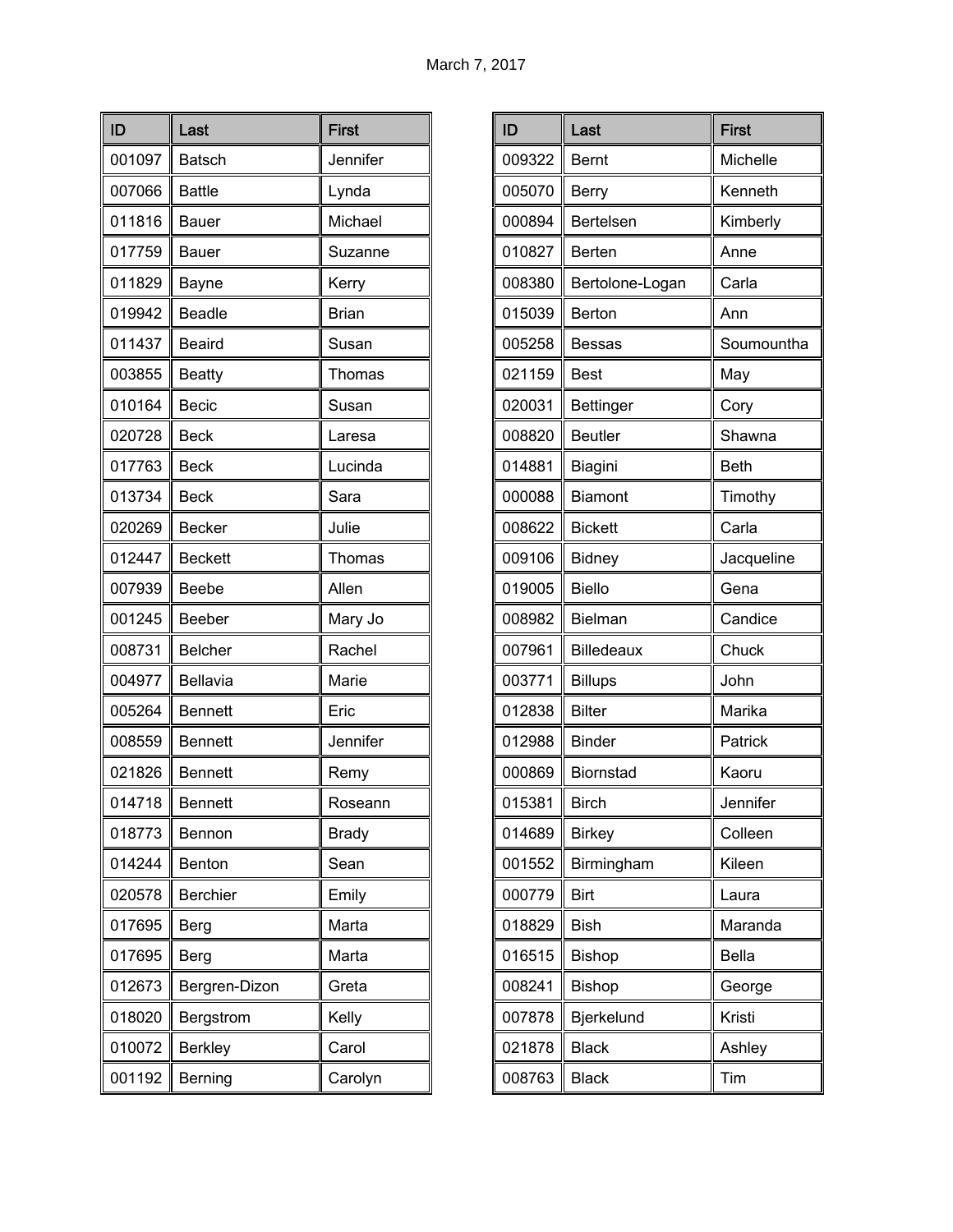| ID     | Last              | <b>First</b>  |
|--------|-------------------|---------------|
| 015371 | Blackman          | Adriane       |
| 016873 | Blackwell         | Judi          |
| 007358 | <b>Blakely</b>    | Thomas        |
| 015492 | <b>Blattner</b>   | Julia         |
| 015424 | Bloom             | Lisa          |
| 013672 | <b>Bobenrieth</b> | Rafael        |
| 007028 | Bode              | Philomena     |
| 020458 | <b>Boehm</b>      | Andrew        |
| 003696 | Bogdanoff         | Rachel        |
| 015475 | Bokenyi           | <b>Brenda</b> |
| 001120 | <b>Bokoske</b>    | Mary          |
| 017642 | Boldman           | Emily         |
| 012730 | <b>Bolger</b>     | Elizabeth     |
| 019956 | Bolgioni          | Dawn          |
| 004862 | <b>Boly</b>       | William       |
| 006369 | Bonbright         | Terri         |
| 005254 | Boon              | Sandra        |
| 017700 | Bordioug          | Olessia       |
| 020850 | Borosky           | Alison        |
| 002994 | <b>Borst</b>      | Cheri         |
| 015383 | <b>Bostick</b>    | Jessica       |
| 022127 | Botieff           | Sasanna       |
| 000802 | <b>Bottman</b>    | Tereza        |
| 021814 | <b>Bowe</b>       | Elizabeth     |
| 003917 | Boyd              | Heather       |
| 009027 | Boyea             | Kathryn       |
| 015322 | <b>Boyer</b>      | Matthew       |
| 021846 | <b>Brachman</b>   | Srule         |
| 010784 | <b>Brackmann</b>  | Terra         |
| 000183 | <b>Bradley</b>    | Amber         |
| 017609 | <b>Bradley</b>    | Elise         |

| ID     | Last                 | <b>First</b>     |
|--------|----------------------|------------------|
| 007233 | <b>Brady</b>         | Cassandra        |
| 021114 | <b>Braia</b>         | Anne             |
| 000418 | <b>Branham</b>       | Tara             |
| 013010 | <b>Brantley</b>      | Michael          |
| 013883 | <b>Braun</b>         | Christina        |
| 000968 | Brayson              | Kristen          |
| 020641 | <b>Bredehoeft</b>    | Van              |
| 015541 | <b>Breeden</b>       | <b>Brandon</b>   |
| 018949 | <b>Breen</b>         | Samantha         |
| 009084 | <b>Brenan</b>        | Jill             |
| 002715 | <b>Brenner</b>       | Conni            |
| 001367 | <b>Brewer</b>        | <b>Brittanie</b> |
| 015435 | <b>Briggs</b>        | Tracey           |
| 000343 | <b>Brighouse</b>     | Susan            |
| 019727 | <b>Brinks-Detzer</b> | Harmony          |
| 014268 | <b>Briones</b>       | Adrienne         |
| 021171 | <b>Brislin</b>       | Alicia           |
| 021122 | <b>Brislin</b>       | Jeffrey          |
| 004461 | <b>Brixius</b>       | Daniel           |
| 021107 | Brockmann            | Jennifer         |
| 012172 | <b>Brod</b>          | <b>Beth</b>      |
| 011655 | <b>Brooks</b>        | Denise           |
| 011740 | <b>Brooks</b>        | Nora             |
| 020377 | <b>Brooks</b>        | Yulia            |
| 021180 | <b>Brown</b>         | Alicia           |
| 011841 | <b>Brown</b>         | Barbara          |
| 021895 | <b>Brown</b>         | Christina        |
| 021895 | <b>Brown</b>         | Christina        |
| 007317 | <b>Brown</b>         | Gail             |
| 014659 | <b>Brown</b>         | Gregory          |
| 019064 | <b>Brown</b>         | Julie            |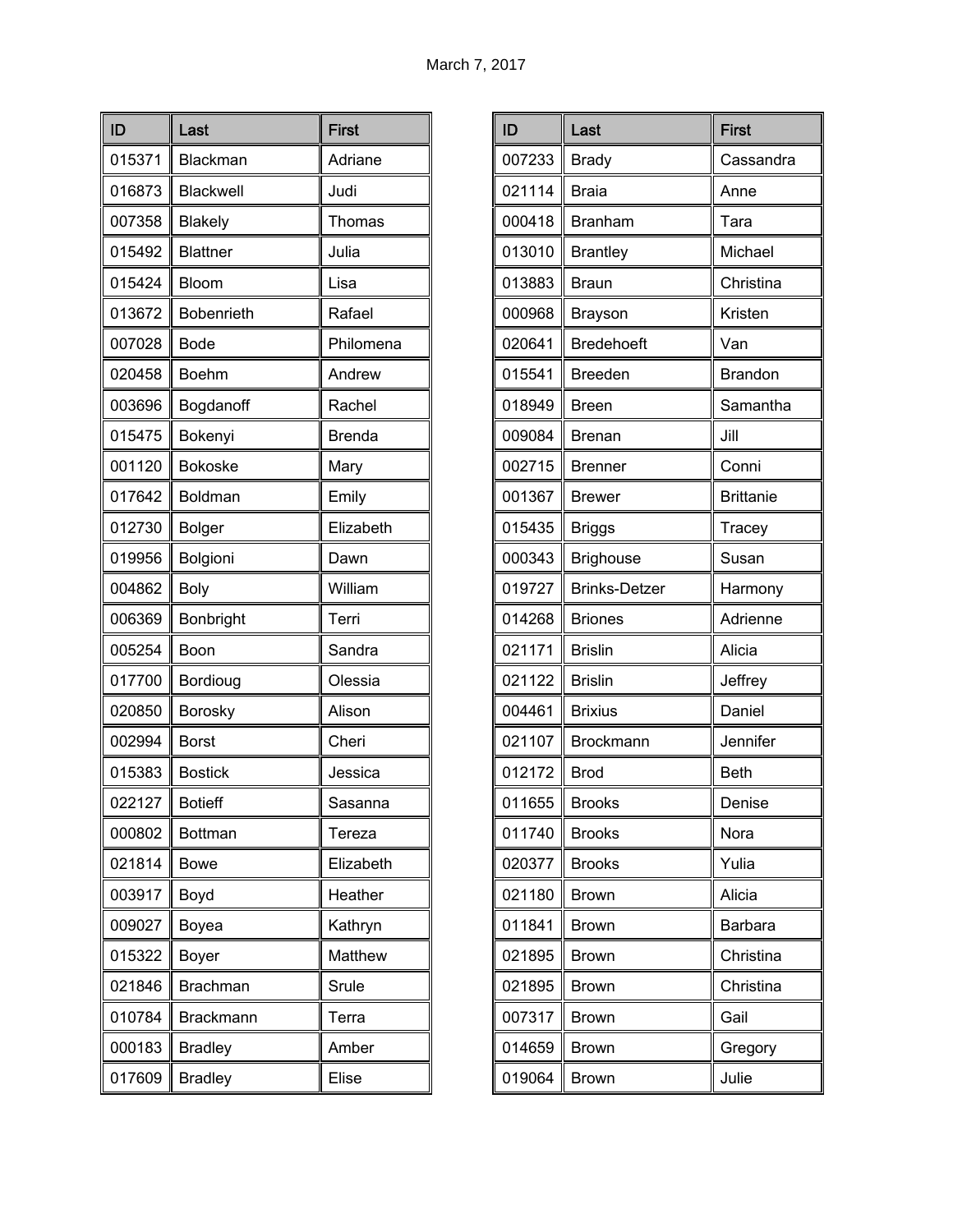| ID     | Last             | <b>First</b>  |
|--------|------------------|---------------|
| 001069 | <b>Brown</b>     | Keith         |
| 021707 | <b>Brown</b>     | Leslie        |
| 012674 | <b>Brown</b>     | ReShawn       |
| 007434 | <b>Brown</b>     | Sahjo         |
| 007386 | <b>Brown</b>     | Susan         |
| 021966 | <b>Brown</b>     | Tara          |
| 005778 | <b>Brucato</b>   | Kurt          |
| 010607 | <b>Bruce</b>     | Tina          |
| 020704 | <b>Bruer</b>     | Ilsa          |
| 013749 | <b>Brunak</b>    | Eugene        |
| 019447 | <b>Bryson</b>    | Ronette       |
| 020608 | <b>Bubl</b>      | Paul          |
| 000897 | Buchanan         | Jennifer      |
| 008713 | Buckley-Logue    | Anne          |
| 002184 | <b>Bucknam</b>   | Jessica       |
| 014674 | <b>Buckowski</b> | Kristie       |
| 020623 | <b>Buehler</b>   | Christopher   |
| 015640 | <b>Buell</b>     | Alexis        |
| 015640 | <b>Buell</b>     | <b>Alexis</b> |
| 021244 | <b>Buker</b>     | Francine      |
| 003896 | <b>Bulinski</b>  | Laura         |
| 005552 | Bullock          | Laura         |
| 011313 | <b>Bulow</b>     | Annelies      |
| 019174 | <b>Bundy</b>     | Elizabeth     |
| 005114 | <b>Bunnell</b>   | Karen         |
| 016068 | <b>Burgoine</b>  | Leslie        |
| 019950 | <b>Burich</b>    | Jessica       |
| 018367 | <b>Burks</b>     | Nathan        |
| 012136 | <b>Burmester</b> | David         |
| 007734 | <b>Burns</b>     | Elizabeth     |
| 012111 | <b>Burns</b>     | Scott         |

| ID     | Last               | <b>First</b> |
|--------|--------------------|--------------|
| 018994 | <b>Burny</b>       | Alana        |
| 019106 | <b>Burt</b>        | Nicole       |
| 021105 | <b>Bush</b>        | Elsa         |
| 012975 | <b>Bush</b>        | Kevin        |
| 016633 | <b>Butenhoff</b>   | Trevor       |
| 012604 | <b>Butler</b>      | Lori         |
| 000496 | <b>Butterfield</b> | Andrew       |
| 001033 | <b>Button</b>      | Ann          |
| 015903 | <b>Byer</b>        | Aaron        |
| 014302 | <b>Byrkit</b>      | Margaret     |
| 003317 | Cahill             | David        |
| 006026 | Caldwell           | Benjamin     |
| 006868 | Caldwell           | Meredith     |
| 021452 | Caldwell           | Michaela     |
| 014943 | Caldwell           | Nicholas     |
| 007227 | Calli              | Marilyn      |
| 016465 | Callies            | Sara         |
| 005214 | Calvillo           | Patricia     |
| 006909 | Cameron            | Nancy        |
| 004650 | Cameron            | <b>Scott</b> |
| 008390 | Camp               | Charles      |
| 017608 | Camp               | lan          |
| 019855 | Campanella         | Christine    |
| 018480 | Campbell           | Gwen         |
| 020457 | Canales            | Cassandra    |
| 018724 | Cantwell           | Sarah        |
| 001254 | Cappella           | Kate         |
| 018637 | Capps              | Kali         |
| 020603 | Carlson            | Matthew      |
| 020450 | Carolan            | John         |
| 015374 | Caron              | Ceyriss      |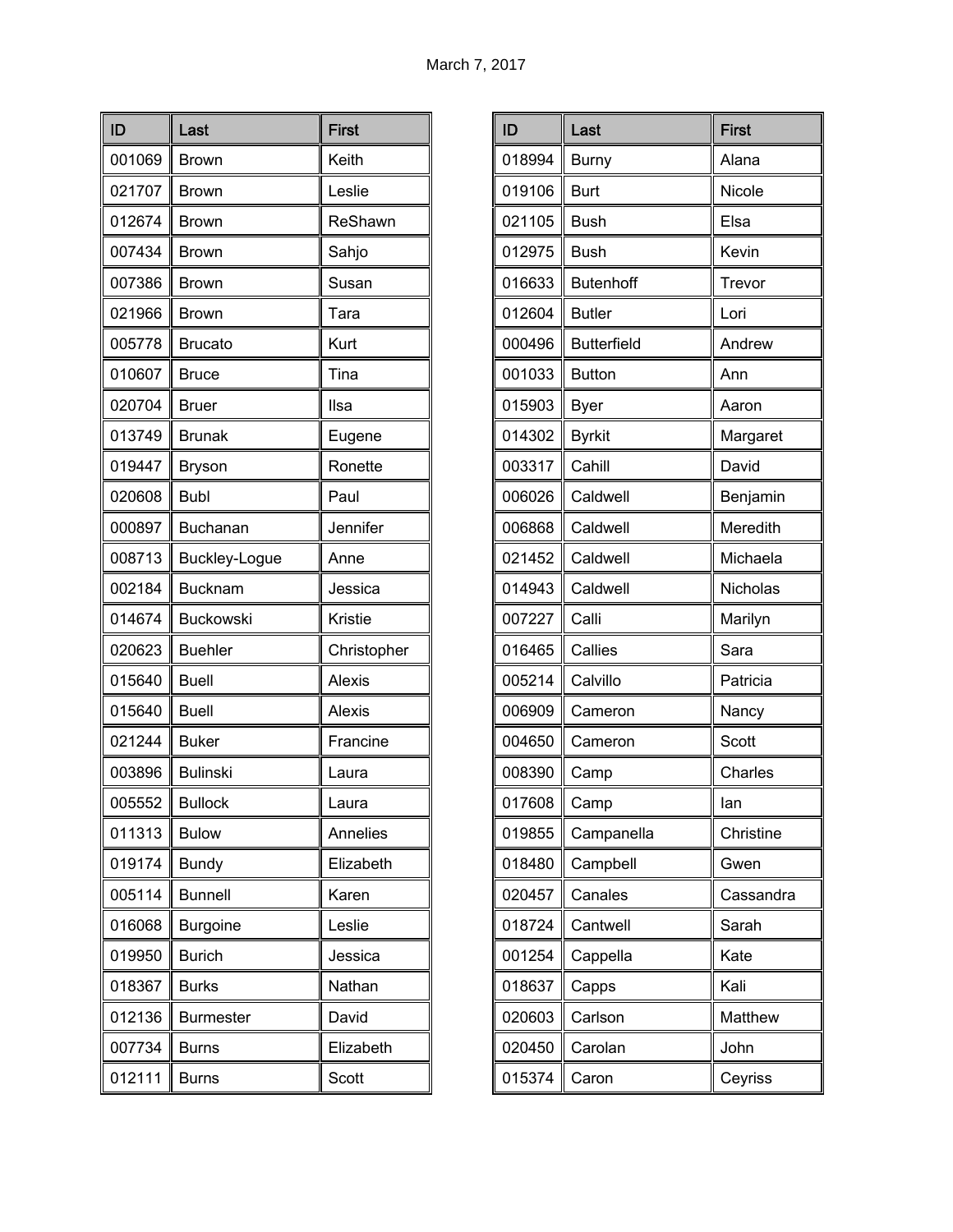| ID     | Last              | <b>First</b> |
|--------|-------------------|--------------|
| 017597 | Carr              | Jaimie       |
| 012626 | Carr              | Jonathan     |
| 012508 | Carrera-Padilla   | Maricruz     |
| 020678 | Carrigg           | Amanda       |
| 017052 | Cartagena         | Max          |
| 020195 | Carter            | Jonetta      |
| 002458 | Carter-Widyaratne | Lisabeth     |
| 002458 | Carter-Widyaratne | Lisabeth     |
| 002458 | Carter-Widyaratne | Lisabeth     |
| 002458 | Carter-Widyaratne | Lisabeth     |
| 014373 | Casciato          | Heather      |
| 000119 | Casey             | Allyson      |
| 016965 | Caslavka          | Jennifer     |
| 007115 | Cassell           | Santha       |
| 021440 | Castillo          | Martin       |
| 017685 | Catabay           | Monty        |
| 019281 | Cates             | Kathryn      |
| 012398 | Caton             | Christine    |
|        | Cervantes-        |              |
| 010651 | Campbell          | Lucila       |
| 015820 | Cha               | Richard      |
| 015154 | Champlain         | Cheryl       |
| 015396 | Chaney            | Heather      |
| 016679 | Chaplin           | Nicole       |
| 013758 | Chapman           | Danelle      |
| 012113 | Chapman           | Gaye         |
| 019088 | Charlston         | Katie        |
| 022333 | Chasse            | William      |
| 013600 | Chavez            | Xavier       |
| 013600 | Chavez            | Xavier       |
| 010511 | Chedester         | Shannon      |

| ID     | Last        | <b>First</b> |
|--------|-------------|--------------|
| 015406 | Cheek       | Thomas       |
| 000042 | Cheney      | Kerri        |
| 006632 | Cherry      | Richard      |
| 007943 | Chevallier  | Michelle     |
| 002998 | Child       | David        |
| 008716 | Childs      | Sandra       |
| 007319 | Chin        | Elaine       |
| 013815 | Choate      | Jennifer     |
| 003862 | Chow        | Joanne       |
| 007052 | Christensen | Dianna       |
| 015633 | Christensen | Tracy        |
| 018968 | Christy     | Ross         |
| 017157 | Chu         | <b>Bryan</b> |
|        |             | Mary         |
| 016360 | Chun        | Elizabeth    |
| 006458 | Clark       | Alfred       |
| 010838 | Clark       | Kristen      |
| 020391 | Clark       | Sarah        |
| 002089 | Clarke      | Ellen        |
| 007800 | Clarkson    | Gregory      |
| 001295 | Clegg       | Lionel       |
| 007951 | Clooten     | Barth        |
| 008651 | Clouse      | Anthony      |
| 007185 | Coats       | Robert       |
| 008192 | Cockburn    | Shelley      |
| 013616 | Coffey      | Daniel       |
| 015629 | Cogan       | Daniel       |
| 012983 | Cohen       | Suzanne      |
| 012443 | Coleman     | JoAnna       |
| 012443 | Coleman     | JoAnna       |
| 019762 | Collinge    | Amy          |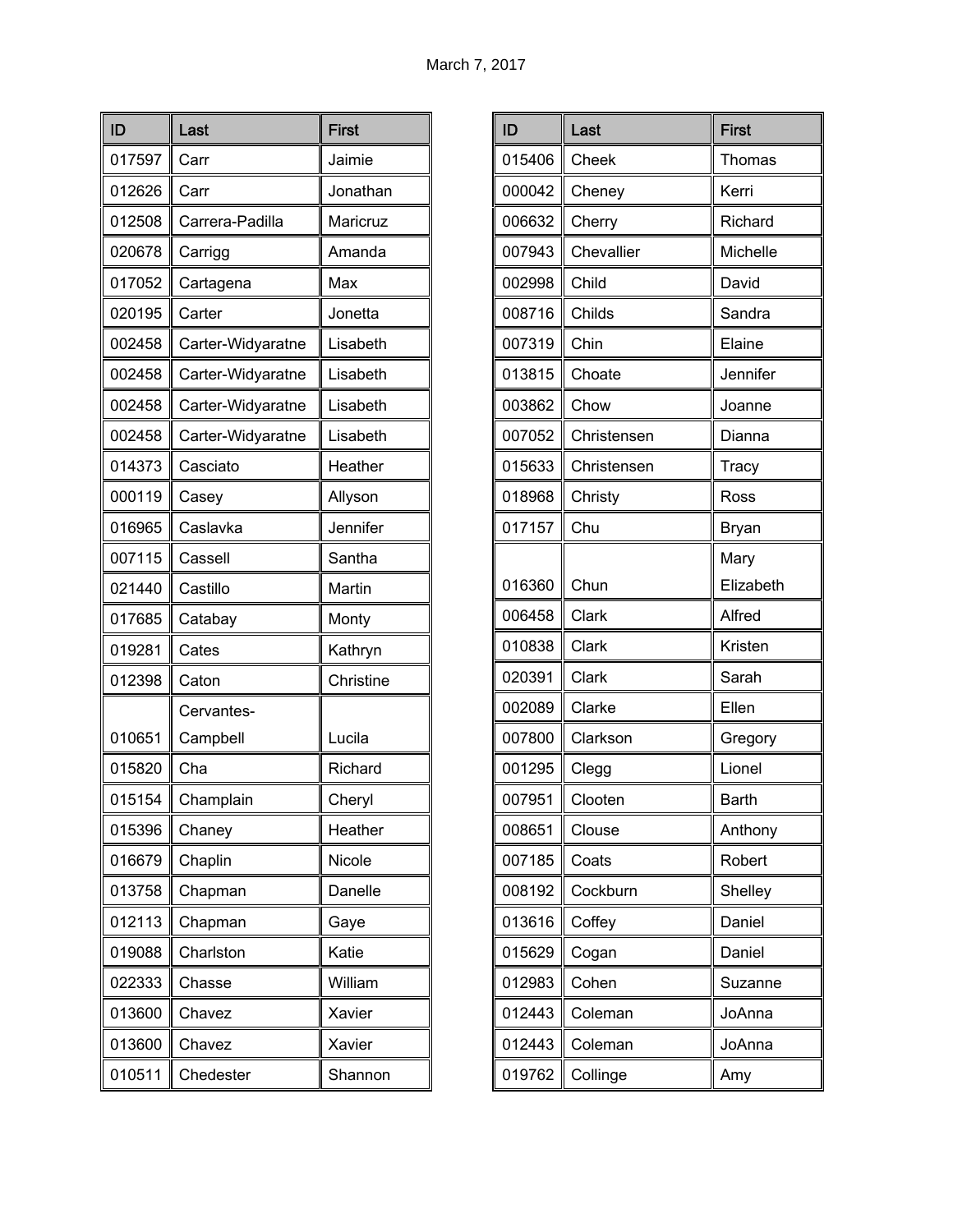| ID     | Last            | <b>First</b>   |
|--------|-----------------|----------------|
| 018775 | Collins         | Diana          |
| 003910 | Collins         | Erika          |
| 016830 | Collins         | Julia          |
| 020392 | Colon           | Yesenia        |
| 018353 | Conable         | Victoria       |
| 018353 | Conable         | Victoria       |
| 019978 | Connolly        | Kelly          |
| 001255 | Connors         | Anna           |
| 015756 | Conroy          | Kevin          |
| 010936 | Conry           | Tom            |
| 006652 | Consani         | Mary           |
| 021882 | Cook            | Allison        |
| 016967 | Cooke           | Kyle           |
| 008001 | Cooke           | Patricia       |
| 015373 | Coomes          | Jennifer       |
| 007137 | Cooper          | Robin          |
| 020058 | Cope            | <b>Barbara</b> |
| 015551 | Cornet          | Lindsay        |
| 008015 | Corwin          | Caryn          |
| 000414 | Costa           | Susan          |
| 016055 | Cowley          | Leslie         |
| 015636 | Cowley          | Maurice        |
| 017785 | Cox             | Stephanie      |
| 013873 | Coyne           | Jennifer       |
| 000398 | Craig           | Sheila         |
| 001252 | Craig-McFarland | Amy            |
| 016595 | Cranley         | Stephanie      |
| 021821 | Crawford        | Debra          |
| 021821 | Crawford        | Debra          |
| 003858 | Crawford        | Stephen        |
| 014107 | Crock           | Vanessa        |

| ID     | Last        | <b>First</b>   |
|--------|-------------|----------------|
| 020600 | Cronen      | Susanna        |
| 018950 | Crosman     | Nathaniel      |
| 011699 | Croteau     | Shawn          |
| 007460 | Crouser     | Julie          |
| 000012 | Crouser     | Martin         |
| 018854 | Crow        | Elizabeth      |
| 013030 | Crowell     | Kimberly       |
| 018886 | Crozier     | Wendy          |
| 011248 | Cudjoe      | Jessica        |
| 004591 | Culhane     | Eleanor        |
| 018840 | Culley      | Lori           |
| 005984 | Cummings    | Victor         |
| 011418 | Cunningham  | Kevin          |
| 015583 | Curley      | Stephen        |
| 017868 | Cusack      | Carly          |
| 013688 | Cushman     | Caryn          |
| 003633 | D'Cruz      | Stephanie      |
| 002054 | Daggett     | <b>Beverly</b> |
| 016572 | Dagostino   | Joseph         |
| 021901 | Dahl        | Ingrid         |
| 015440 | Daley       | Cadie          |
| 008221 | Daley       | Catherine      |
| 019666 | Daley       | Sara           |
| 013792 | Dalla Corte | Nancy          |
| 006898 | Damon       | Alan           |
| 018399 | Dang        | Tina           |
| 020455 | Daniels     | Darlene        |
| 010485 | Daniels     | Julie          |
| 000588 | Danielson   | Andre          |
| 008580 | Danielson   | Teri           |
| 008757 | Danzer      | Kellie         |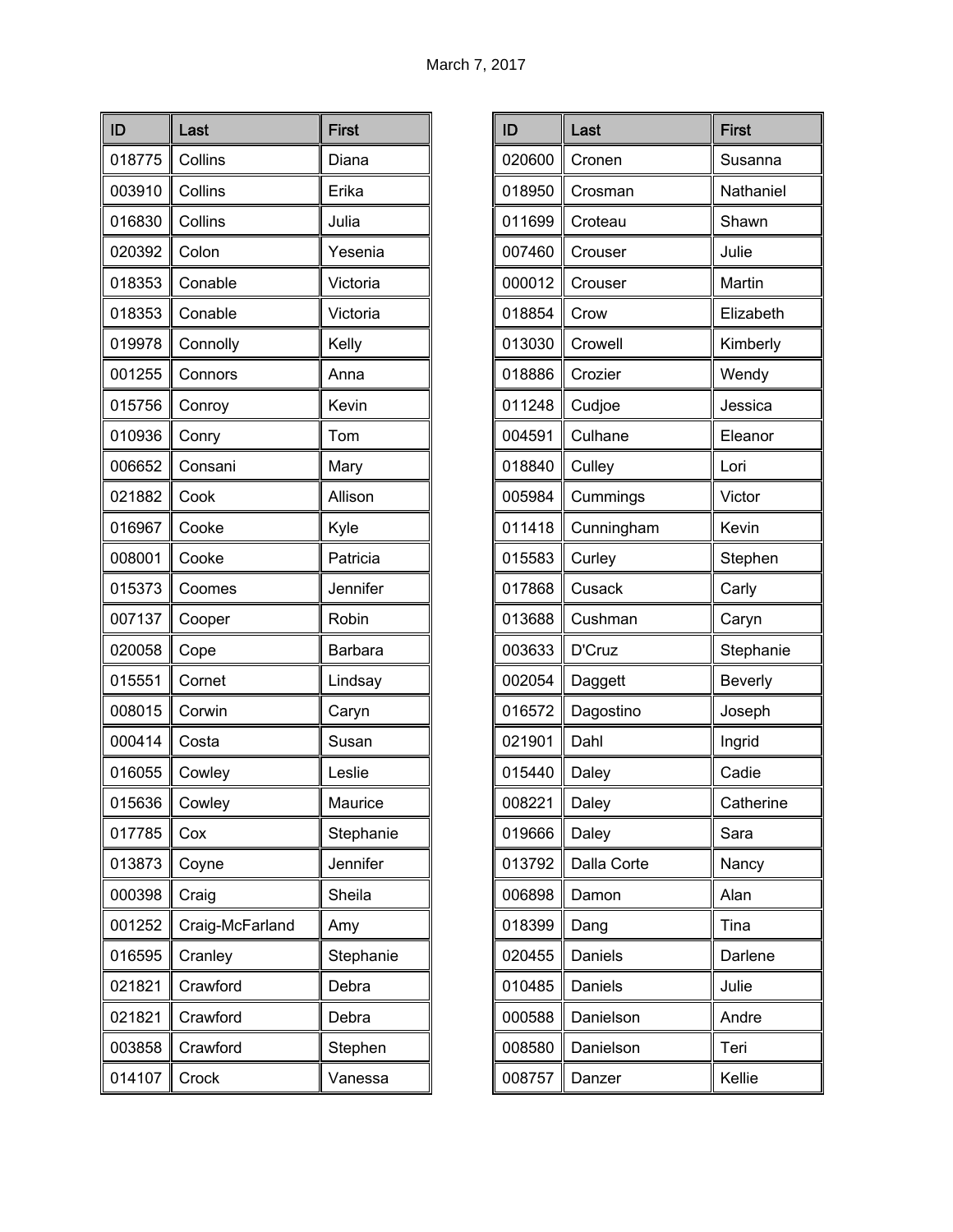| ID     | Last            | <b>First</b>    |
|--------|-----------------|-----------------|
| 000603 | Date            | <b>Brooke</b>   |
| 000603 | Date            | <b>Brooke</b>   |
| 022453 | Daucourt        | Monica          |
| 014485 | Davenport       | Adrienne        |
| 021976 | Davenport       | Katie           |
| 012704 | Davidson        | Amy             |
| 000979 | Davidson        | Elizabeth       |
| 000346 | Davidson        | Lisa            |
| 014760 | Davila-Marquez  | Anna            |
| 014760 | Davila-Marquez  | Anna            |
| 015432 | Davis           | Anna            |
| 008168 | Davis           | Gabriela        |
| 020426 | Davis           | Robbie          |
| 013846 | Dawson          | Alexander       |
| 019298 | Dawson          | Elizabeth       |
| 018397 | Day             | Lorelle         |
| 000289 | Day             | Sean            |
| 021774 | DeGroot         | Cheryl          |
| 014721 | DeNiro          | Meghan          |
| 002890 | <b>DeSantis</b> | Carolyn         |
| 021840 | DeVille         | Anna            |
| 013750 | DeVry           | Peter           |
| 016655 | Deacon          | Lindsay         |
| 021349 | Delaney         | Hannah          |
| 008966 | Delwisch        | Meghan          |
| 016874 | Denlinger       | Seth            |
| 000564 | Denney          | Kevin           |
| 008663 | Dennis          | Paula           |
| 007044 | Dennison        | Franki          |
| 004651 | Dennison        | <b>Thaddeus</b> |
| 007310 | Devine          | John            |

| ID     | Last          | <b>First</b>      |
|--------|---------------|-------------------|
| 006542 | Diamond       | Kathleen          |
| 021198 | Diaz          | Jessica           |
| 021198 | Diaz          | Jessica           |
| 022053 | Dickinson     | Heather           |
| 019907 | Dickstein     | Galen             |
| 020151 | Diepenbrock   | <b>Bernadette</b> |
| 016193 | Dierker       | Anne              |
| 003478 | Digiovanna    | Colleen           |
| 019822 | Dillavou      | Leslie            |
| 019075 | <b>Diller</b> | Lynnette          |
| 019443 | Dillingham    | Angela            |
| 010484 | Dillon        | Melinda           |
| 018692 | Dilworth      | Kate              |
| 006774 | Dineen        | Eileen            |
| 017802 | Dingus        | Elissa            |
| 021879 | Dipascuale    | Pablo             |
| 018152 | Dippell       | Margaret          |
| 003410 | Dittmer       | Timothy           |
| 008764 | Dixon         | Colleen           |
| 000067 | Dixon         | Donald            |
| 016936 | Dixon         | Maggie            |
| 021815 | Do            | Janet             |
| 020060 | Dodson        | <b>Kirk</b>       |
| 018967 | Doern         | Margie            |
| 020551 | Doherty       | Christopher       |
| 000348 | Doht-Barron   | Karlyn            |
| 008000 | Dolberg       | Heather           |
| 002157 | Dolson        | Marie             |
| 000755 | Donahoe       | Patrick           |
| 003591 | Doni          | Lilia             |
| 001158 | Donkers       | Paul              |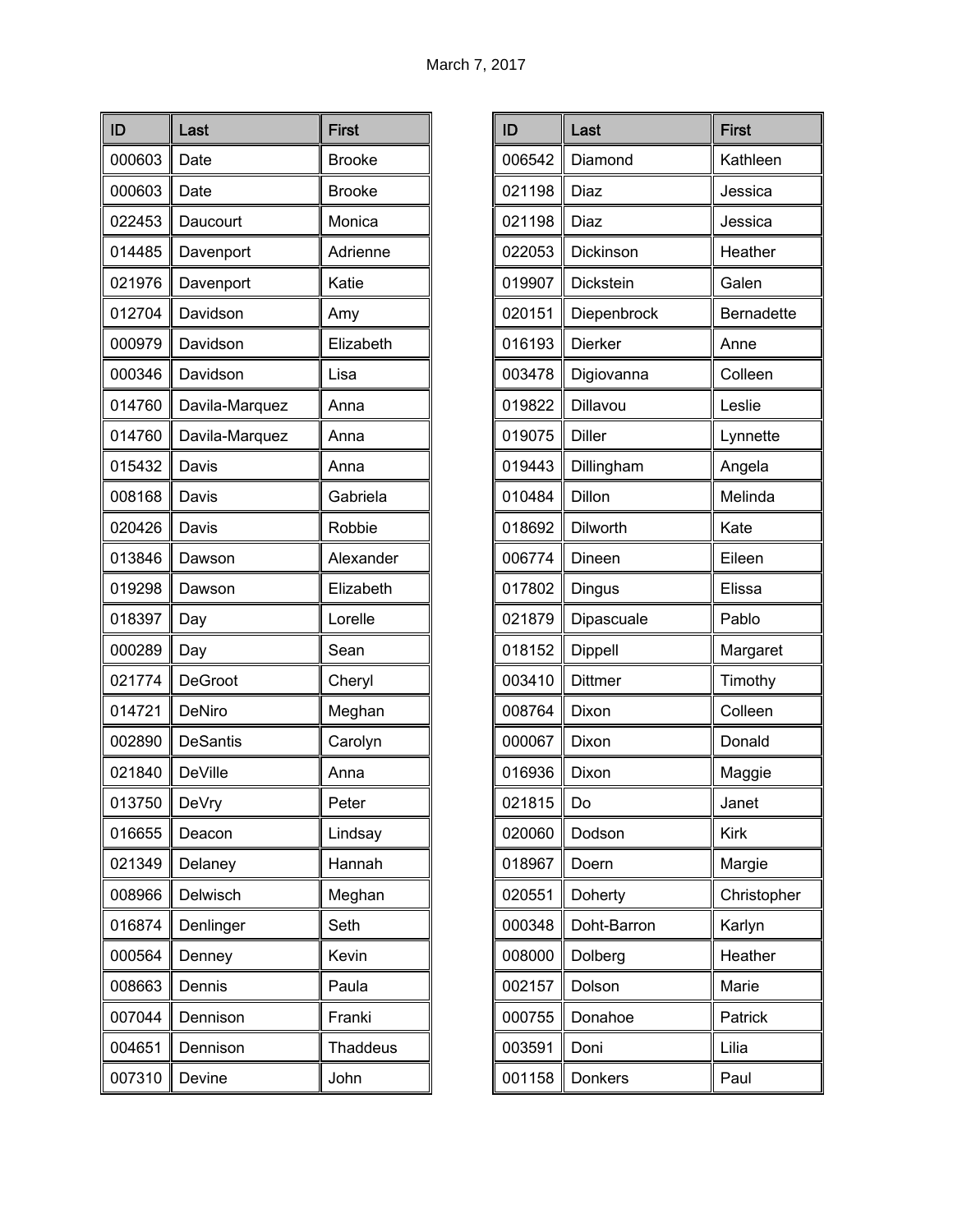| ID     | Last            | <b>First</b> |
|--------|-----------------|--------------|
| 007563 | Donnelly        | Sandra       |
| 015790 | Dorn-Medeiros   | Rebecca      |
| 018211 | <b>Dorobek</b>  | Leslie       |
| 000961 | Dougherty       | Paula        |
| 019890 | Douglass        | Martin       |
| 008952 | Douglass        | Susan        |
| 020283 | Doyle           | Michelle     |
| 005827 | Draper          | Elizabeth    |
| 012624 | Draper          | Rachel       |
| 021091 | Drew            | Amy          |
| 008791 | <b>Drexler</b>  | Judith       |
| 004299 | <b>DuBois</b>   | Elizabeth    |
| 008834 | Duchow-Pressley | Michael      |
| 018696 | Dudareva        | Elena        |
| 021800 | Dugan           | Christine    |
| 007718 | Duggan          | Andrew       |
| 007534 | Dugo            | David        |
| 004973 | Dulcich         | Cynthia      |
| 021172 | Duncan          | Hannelore    |
| 000164 | Dunn            | Marie        |
| 019752 | Dunn            | Melissa      |
| 018899 | Dunnam          | Lynn         |
| 018899 | Dunnam          | Lynn         |
| 021101 | Durant          | Erika        |
| 012723 | Durham          | Amy          |
| 009403 | Durocher        | Anna         |
| 009403 | Durocher        | Anna         |
| 015758 | Dustin          | Steven       |
| 019121 | Dutchuk         | Ryan         |
| 008553 | Dyer            | Casey        |
| 021346 | <b>Dyste</b>    | Sarah        |

| ID     | Last            | <b>First</b>  |
|--------|-----------------|---------------|
| 001154 | Eames           | Carlyn        |
| 010167 | Earl            | Margaret      |
| 016688 | Earle           | Heidi         |
| 016688 | Earle           | Heidi         |
| 005236 | Early           | Elisabeth     |
| 004537 | Eastman         | Rebecca       |
| 000936 | Eaton           | Gerald        |
| 021130 | Echenique Arduz | Lily          |
| 006185 | Eckrich         | Monica        |
| 011782 | Edelson         | Jennifer      |
|        |                 | Mehera-       |
| 018505 | Edgar           | Rosa          |
| 013796 | Edington        | Linda         |
| 017705 | Edler           | Jennifer      |
| 002874 | Edwards         | Leonard       |
| 017723 | Edwards         | Mila          |
| 001571 | Edwards         | Tamara        |
| 010822 | Egan            | Theresa       |
| 019557 | Eigo            | Meghan        |
| 021268 | Eisemann        | John          |
| 021231 | Eisen           | Leslie        |
| 012801 | Ekelof          | Ingela        |
| 012171 | Eldredge-Burns  | Ann           |
| 017771 | Ellenwood       | Benjamin      |
|        |                 | Amanda        |
| 015353 | Elliott         | Jane          |
| 020915 | <b>Ellis</b>    | Elizabeth     |
| 006587 | <b>Ellis</b>    | Georgia       |
| 000244 | Ellis           | Micaela       |
| 015480 | Eltagonde       | Peaches       |
| 008090 | Elwell          | Donald        |
| 021875 | Elwood          | <b>Stacey</b> |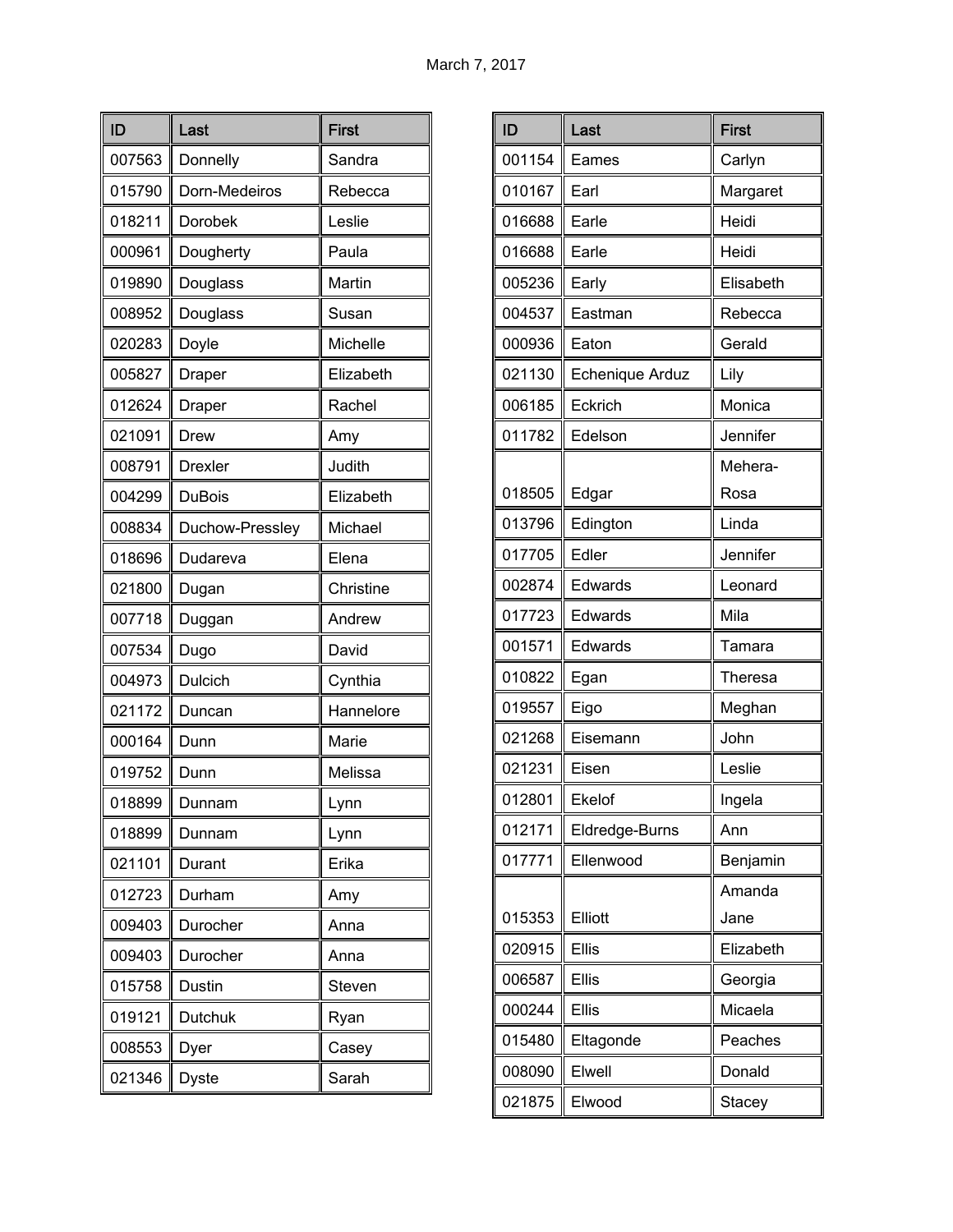| ID     | Last              | <b>First</b> |
|--------|-------------------|--------------|
| 017797 | Enfield           | Donald       |
| 009026 | Engelstad         | Deborah      |
| 019191 | English           | Kelly        |
| 009556 | Epstein           | Sarah        |
| 016592 | Erbach            | <b>Brian</b> |
| 004684 | Erickson          | David        |
| 006792 | Erickson          | Kristian     |
| 011357 | Esbensen          | Thor-Aage    |
| 015402 | Espinosa          | Bianca       |
| 019192 | Espinoza          | Renee        |
| 000187 | <b>Essex</b>      | Elizabeth    |
| 000322 | Estrada-Meza      | Monica       |
| 008153 | Evans             | Linda        |
| 006529 | Evans             | Morgan       |
| 013580 | Evans             | Nancy        |
| 012718 | Evers             | Joseph       |
| 014716 | Everton           | Adrianne     |
| 014560 | <b>Ewers</b>      | Cindy        |
| 019749 | Ewing             | Shauna       |
| 013644 | Fain              | <b>Brian</b> |
| 019999 | Fale              | Kelly        |
| 000397 | Farnand           | Rochella     |
| 018101 | Farrell           | Miki         |
| 013740 | Fass              | Eric         |
| 010906 | Fast              | Jennifer     |
| 021028 | Fedorenko         | Anna         |
| 007398 | Feikert-Aquilizan | Julie        |
| 013664 | Feitelberg        | Matthew      |
| 005329 | Feldman           | Felissa      |
| 018462 | Ferber            | Jonah        |
| 015786 | Ferguson          | Emily        |

| ID     | Last          | <b>First</b>  |
|--------|---------------|---------------|
| 019669 | Ferguson      | Joseph        |
| 008625 | Ferguson      | Leesa         |
| 010978 | Fernandez     | Lourdes       |
| 003928 | Fernandez     | Rebecca       |
| 006003 | Ferrell-Burns | Elaine        |
| 003008 | Feuz          | Lisa          |
| 000170 | Fields        | Frank         |
| 013593 | Fig           | Nicole        |
| 020037 | Finamori      | Melody        |
| 012672 | Finch         | Thomas        |
| 009297 | Fink          | Kathleen      |
| 000899 | Finke         | Jennifer      |
| 016888 | Finley        | Aaron         |
| 005591 | Finn          | Barbara       |
| 010875 | Fischer       | Jonathon      |
| 007622 | Fisher        | Carolyn       |
| 015733 | Fisher        | Richard       |
| 008154 | Fitzgearld    | Kevin         |
| 000522 | Fitzpatrick   | J             |
| 015928 | Fitzwater     | Bryan         |
| 006864 | Flagel        | Eric          |
| 007373 | Flamer        | Mary          |
| 015441 | Fleming       | Julie         |
| 018725 | Flenniken     | Gregory       |
| 012708 | Fletcher      | Donna         |
| 021885 | Flores        | Moises        |
| 001409 | Flores        | Yolanda       |
| 000144 | Flowerday     | Chadrick      |
| 021455 | Flye          | <b>Travis</b> |
| 021453 | Fogg          | Julia         |
| 016575 | Foiles        | Stacey        |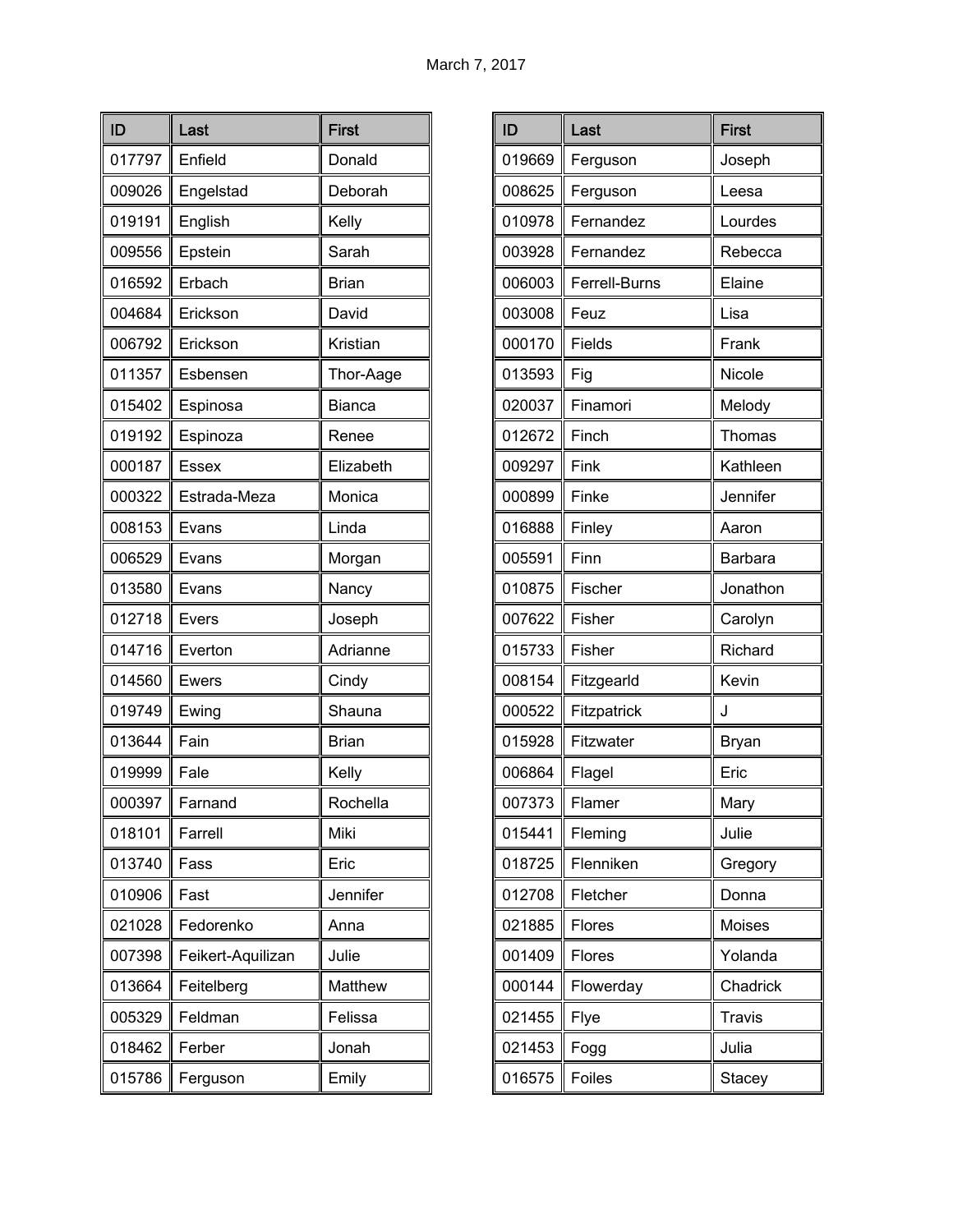| ID     | Last       | <b>First</b> |
|--------|------------|--------------|
| 005187 | Forbes     | Colleen      |
| 006391 | Ford       | Connie       |
| 000505 | Ford       | Emma         |
| 012611 | Ford       | Jaclyn       |
| 020027 | Ford       | Rian         |
| 000185 | Forrest    | Sharon       |
| 008163 | Forstag    | Michael      |
| 015077 | Forsythe   | Joshua       |
| 020346 | Fosik      | Kristina     |
| 012760 | Fossen     | Garth        |
| 002784 | Foster     | Emily        |
| 000335 | Fournier   | Ann          |
| 017471 | Fox        | Fred         |
| 005415 | Fox        | Maura        |
| 013622 | Frager     | Ariel        |
| 004676 | Frankunas  | David        |
| 020569 | Fransen    | Jacqueline   |
| 019323 | Fraser     | Eva          |
| 009168 | Fraught    | <b>Brian</b> |
| 016959 | Fredericks | Sarah        |
| 012147 | Fredgant   | Daniel       |
| 021892 | Freeman    | Allanah      |
| 010843 | Freeman    | Sierra       |
| 010843 | Freeman    | Sierra       |
| 016558 | Freeman    | Stacey       |
| 016943 | Fretel     | Pamela       |
| 021371 | Frisby     | Barry        |
| 008176 | Frisby     | Susan        |
| 015742 | Frisch     | Molly        |
| 021825 | Fuller     | Chelsea      |
| 004084 | Fuller     | Debra        |

| ID     | Last             | <b>First</b> |
|--------|------------------|--------------|
| 006419 | Gabriel          | Leanne       |
| 016811 | Gaede            | Adam         |
| 004165 | Gaffney          | Emily        |
| 000410 | Gale             | Melinda      |
| 019764 | Gallusser        | Megan        |
| 008532 | Ganey            | Gretchen     |
| 008532 | Ganey            | Gretchen     |
| 018693 | Gapp             | Jenny        |
| 012690 | Garcia Arriola   | Alfonso      |
| 002201 | Garcia-Velasco   | Elena        |
| 021036 | Garcia-Yurchenco | Amparo       |
| 016699 | Garcie           | Fabiola      |
| 013581 | Garcie           | Michael      |
| 000480 | Gardes           | <b>Brian</b> |
| 016648 | Gardner          | Elizabeth    |
| 022008 | Gardner          | Jennifer     |
| 009194 | Gardner          | Kendra       |
| 001181 | Gardner          | Sara         |
| 001391 | Gardner-Allers   | N Lynne      |
| 010698 | Garrett          | Pamela       |
| 010611 | Gary             | Jocelyn      |
| 015534 | Garza-Cano       | Adolfo       |
| 006499 | Gavitte          | Donald       |
| 000716 | Gayler           | Holly        |
| 015028 | Gaynor           | Sarah        |
| 000659 | Geiger-Baker     | Alicia       |
| 000286 | Geisler          | James        |
| 010524 | Geiszler         | <b>Steve</b> |
| 005985 | Gentile          | Jeff         |
| 006020 | Gerald           | William      |
| 021803 | Gereau           | Caroline     |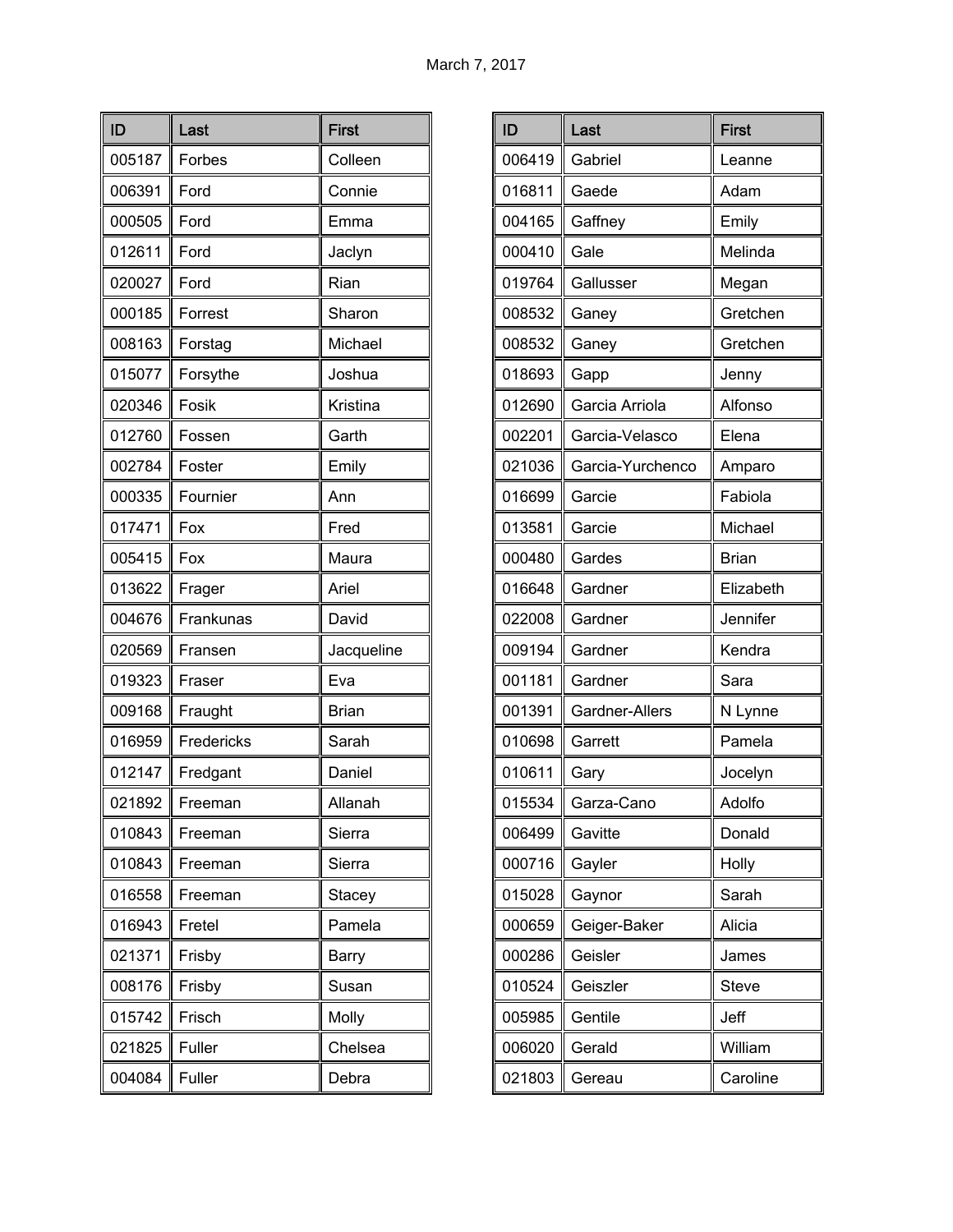| ID     | Last          | <b>First</b> |
|--------|---------------|--------------|
| 000290 | Gerlach       | Jennifer     |
|        | Germaneri-    |              |
| 004238 | Clarkson      | Suzanne      |
| 006281 | Germundson    | Susan        |
| 007186 | Gernhart      | <b>Brett</b> |
| 011077 | Geschwind     | Jeremy       |
| 010148 | Gevurtz       | Tom          |
| 020423 | Ghan          | Ryan         |
| 010530 | Ghodsi        | Leila        |
| 008808 | Gianotti      | Maria        |
| 006657 | Giarelli      | Kimberley    |
| 003098 | Gibson        | Craig        |
| 019229 | Gibson        | Neil         |
| 003805 | Gibson-Cairns | Robert       |
| 019670 | Gierer        | William      |
| 021169 | Gifford       | Christopher  |
| 008729 | Gilbert       | Darrel       |
| 008193 | Gilbertz      | Nancy        |
| 012675 | Gilkey        | Nancy        |
| 000769 | Gilley        | Matthew      |
| 003922 | Gilson        | Kirey        |
| 011788 | Gilson        | Maria        |
| 020840 | Glaze         | Cody         |
| 008342 | Glover        | John         |
| 001267 | Godfrey       | Joanne       |
| 002724 | Goff          | Diane        |
| 010927 | Goldbloom     | Stefanie     |
| 005331 | Golden        | John         |
| 012529 | Golden        | Kathryn      |
| 007268 | Goldhammer    | Timothy      |
| 001545 | Goldman       | Lilia        |

| ID     | Last         | <b>First</b>  |
|--------|--------------|---------------|
| 001545 | Goldman      | Lilia         |
| 001909 | Goldstein    | Howard        |
| 000594 | Gollhofer    | Dianne        |
| 013395 | Gomes        | Kelly         |
| 005773 | Gonzales     | Jenny         |
| 004663 | Gonzales     | John          |
| 008295 | Gonzales     | <b>Steve</b>  |
| 016425 | Gonzalez     | Marisel       |
| 021030 | Gonzalez     | Sarah         |
| 021753 | Good         | Melinda       |
| 019892 | Goodman      | <b>Bich</b>   |
| 019066 | Goodman      | Kala          |
| 014372 | Goodrich     | Saima         |
| 019767 | Goodwin      | Ria           |
| 007196 | Gooselaw     | Ann           |
| 006261 | Gordin       | Alex          |
| 009043 | Gordon       | <b>Brenda</b> |
| 019210 | Gordon       | John          |
| 020395 | Gothard      | Margarita     |
| 012888 | Graham       | Timothy       |
| 000239 | Graham       | Todd          |
| 017316 | Grahn        | Brittany      |
| 005458 | Grant        | Jeanne        |
| 000394 | Grant        | Sally         |
| 016567 | Grant-Molina | Emily         |
| 019466 | Grass        | Alyssa        |
| 006501 | Graves       | Richard       |
| 016660 | Gray         | Gina          |
| 021451 | Green        | Amber         |
| 019814 | Green        | Kelsey        |
| 020474 | Green        | Margaret      |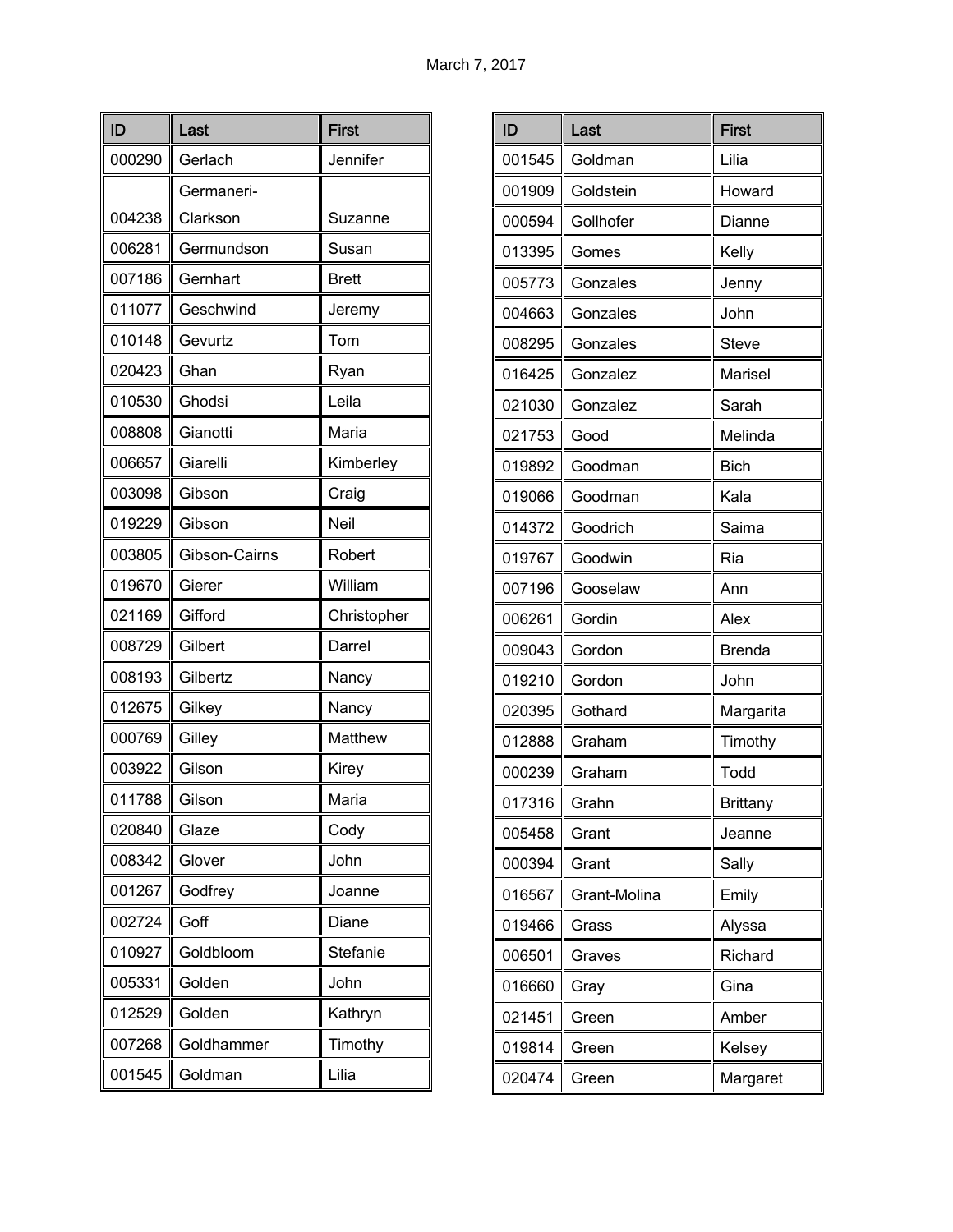| ID     | Last            | <b>First</b> |
|--------|-----------------|--------------|
| 003814 | Greene          | Deborah      |
| 003017 | Greene          | Debra        |
| 020083 | Gregerson       | Elena        |
| 017074 | Gregor          | Rebecca      |
| 008551 | Gregory         | Garin        |
| 004796 | Grewell         | Sherri       |
| 019168 | Griesdorn       | Catherine    |
| 007899 | Griffin         | Antoinia     |
| 003273 | Griffin         | William      |
| 020424 | Grillo          | Carolyn      |
| 019569 | Grillo          | Megan        |
| 000247 | Grobey          | Tod          |
| 018012 | Grohn           | Michela      |
| 014703 | Gromko          | Emily        |
| 020693 | Grone           | Kathryn      |
| 006228 | Groom           | Roger        |
| 002866 | Gross           | Martha       |
| 003370 | Grosscup        | Benjamin     |
| 014509 | Grossman        | Deena        |
| 014509 | Grossman        | Deena        |
| 019932 | Grunseth        | Katharine    |
| 017692 | Guerra-Sundberg | Alexandra    |
| 001998 | Gunther         | Natalia      |
| 015189 | Gustafson       | Maalaea      |
| 008880 | Guthrie         | Laura        |
| 008044 | Guthrie         | Scott        |
| 006395 | Gutlerner       | Jordan       |
| 013157 | Gwaltney        | Karen        |
| 008214 | Haatia          | Lynn         |
| 011020 | Haddon          | <b>Blair</b> |
| 018816 | Haddox          | Maria        |

| ID     | Last            | <b>First</b>  |
|--------|-----------------|---------------|
| 021238 | Haight          | Allison       |
| 016687 | Hakam           | David         |
| 013542 | Hale            | Erin          |
| 004220 | Hale            | Susanna       |
| 000629 | Hales           | Charlotte     |
| 015757 | Hall            | Ellen         |
| 007406 | Hall            | Portia        |
| 014699 | Hall            | Ronda         |
| 000873 | Hallinan        | Sheila        |
| 003552 | Halpern         | Mark          |
| 009332 | Halvorson       | <b>Betsy</b>  |
| 004112 | Hammel          | Marcelle      |
| 007334 | Hanawa          | Emi           |
| 001710 | Hanes           | Rachel        |
| 021870 | Hanna           | Skye          |
| 011063 | Hansen          | Amy           |
| 004776 | Hansen          | <b>Bernie</b> |
| 010844 | Hansen          | Mark          |
| 010792 | Hansen          | Tammy         |
| 000675 | Hanson          | James         |
| 007410 | Harbolt         | Mary          |
| 007541 | Hardin          | Amy           |
| 021847 | Hardin Mercado  | Yessica       |
| 010705 | Harding         | Karen         |
| 000220 | Hardy           | Rosina        |
| 000220 | Hardy           | Rosina        |
| 013217 | Hargrave        | Amy           |
| 019724 | <b>Harkness</b> | Devin         |
| 022035 | Harley          | Peter         |
| 008594 | Harold-Golden   | <b>Stacey</b> |
| 016656 | Harper          | Anne          |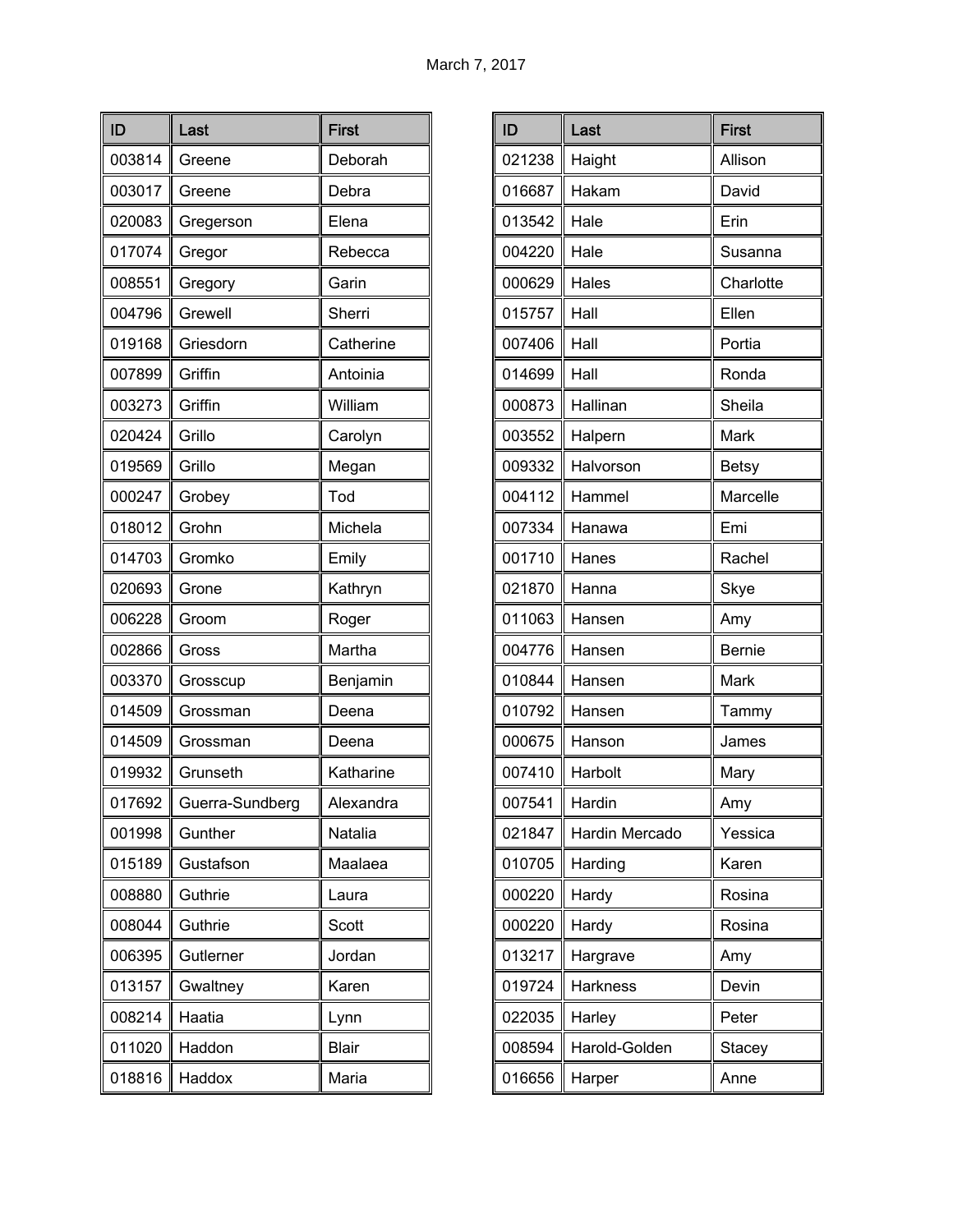| ID     | Last           | <b>First</b> |
|--------|----------------|--------------|
| 018875 | Harrah         | Lindsey      |
| 000617 | Harris         | Angie        |
| 015712 | Harris         | Gaelle       |
|        | Harris-        |              |
| 000793 | Wastradowski   | Donna        |
| 010605 | Hart-Davis     | Janice       |
| 019350 | Hartel         | Nicholas     |
| 002702 | Hartmann       | Eric         |
| 007202 | Hasart         | Dayna        |
| 003013 | Hascall        | Norman       |
| 004655 | Hashimoto      | James        |
| 018260 | Haskell        | April        |
| 008323 | Hass           | Elisabeth    |
| 006071 | Hata           | Chisao       |
| 018825 | Havermann      | Kristin      |
| 007305 | Havran         | Joanne       |
| 008799 | Hawes          | Elizabeth    |
| 012846 | <b>Hawkins</b> | Andre        |
| 008412 | Hawksford      | Anjanette    |
| 004004 | Hayter         | Virginia     |
| 016539 | Haywood        | Todd         |
| 022475 | Hazen          | Alicia       |
| 014687 | Hazzard        | Laurel       |
| 011294 | Headley        | Alice        |
| 001131 | Heard-Hopson   | Patricia     |
| 017963 | Heaton         | Jennifer     |
| 016601 | Heggem         | Deborah      |
| 008267 | Heinrich       | Tracy        |
| 002442 | Heins          | Marion       |
| 000508 | Heisler        | Mike         |
| 021896 | Held           | Laureen      |

| ID     | Last          | <b>First</b> |
|--------|---------------|--------------|
| 007914 | Heller        | Martha       |
| 021793 | Helmsworth    | Nancy        |
| 017745 | Henderson     | Kathryn      |
| 007499 | Hendrickson   | James        |
| 018929 | Henning       | Holly        |
| 007913 | Henry         | Amy          |
| 015269 | Henry         | Catherine    |
| 021202 | Hensley       | Emily        |
| 021202 | Hensley       | Emily        |
| 020425 | Herbage       | Jennifer     |
| 000844 | Herder        | Sandra       |
| 019157 | Herman        | Matthew      |
| 016675 | Hermansen     | Rachel       |
| 011864 | Hernandez     | Cesar        |
| 015718 | Hernandez     | Maria        |
| 021499 | Herron        | Alison       |
| 000723 | Heuberger     | Leeanne      |
| 005699 | Hewitt        | Thomas       |
| 006620 | Hibbert       | Lisa         |
| 011821 | Hieggelke     | Jason        |
| 000777 | Higbee        | Keith        |
| 010813 | Hilbourne     | Amber        |
| 015390 | Hildebrant    | Alison       |
| 013433 | Hilderbrand   | Joanne       |
| 019757 | Hildner       | Benjamin     |
| 021913 | Hill          | Megan        |
| 021820 | Hillenberg    | Jamie        |
| 013671 | <b>Hillis</b> | David        |
| 014908 | Hinatsu       | Melia        |
| 006742 | Hinderlie     | Kara         |
| 020397 | Hinds         | Lucy         |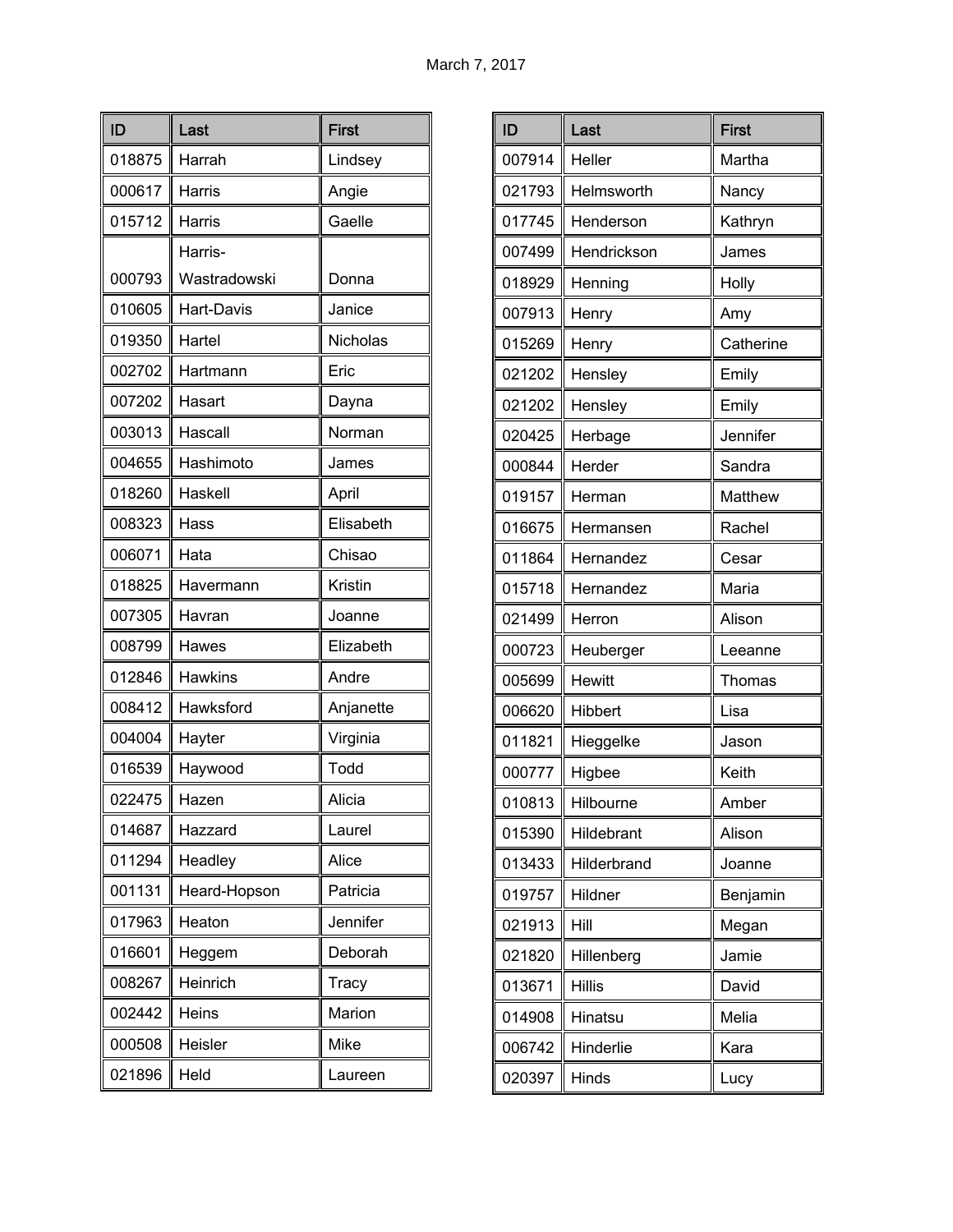| ID     | Last            | <b>First</b> |
|--------|-----------------|--------------|
| 021783 | Hines           | Shawnte      |
| 011817 | Hintz           | Carolyn      |
| 016698 | Hirahara        | Michiko      |
| 000311 | Hirata          | Marisa       |
| 013537 | Hjorth          | Mercedes     |
| 003604 | Hoback          | <b>Dixie</b> |
| 021948 | Hockett         | Jacob        |
| 011936 | Hoerauf         | Jason        |
| 017778 | Hoffelt         | Andrea       |
| 012691 | Holben          | Melinda      |
| 016435 | Holden          | Nicole       |
| 022236 | Holden-Williams | Demetria     |
| 017793 | Holdren         | Caitlin      |
| 007570 | Hollands        | Walter       |
| 021435 | Hollingshed     | Odie         |
| 016578 | Holloway        | Danielle     |
| 011922 | Hollyfield-Melz | Jessica      |
| 016167 | Holm            | Claire       |
| 001293 | Holmes          | Joellen      |
| 008125 | Holstine        | Janice       |
| 008200 | Holte           | Rickey       |
| 017121 | Holton          | Lashell      |
| 017784 | Homberg         | Jamie        |
| 005863 | Hook            | Kathryn      |
| 010938 | Horner          | Martha       |
| 010811 | Horrigan        | Michael      |
| 022042 | Hotchkiss       | Luke         |
| 017309 | Houdek          | Robin        |
| 006982 | House           | Suzanne      |
| 020363 | Howard          | Dalina       |
| 007668 | Howard          | Kimberly     |

| ID     | Last          | <b>First</b> |
|--------|---------------|--------------|
| 014664 | Howard        | Susan        |
| 011826 | Howard        | Wendy        |
| 004508 | Hryncewich    | James        |
| 007708 | Huckaba       | Dave         |
| 006579 | Hudson        | Christopher  |
| 008182 | Hudson        | Karla        |
| 015451 | Huerta        | Hilary       |
| 000105 | Huff          | Ronald       |
| 003494 | Hufford       | Mari         |
| 001838 | Hugel         | Liduan       |
| 007888 | Hughes        | Keri         |
| 018918 | Hughes        | Melody       |
| 018913 | Hughes        | Sarah        |
| 014690 | Hughes        | Vanessa      |
| 021874 | Huizinga      | Katharine    |
| 009108 | Humphrey      | Angel        |
| 014817 | Humphrey      | Laura        |
| 008864 | Hunt          | Kathryn      |
| 012462 | Hunt-Warren   | Nicole       |
| 017649 | Hunter        | Jesse        |
| 001099 | Hunting       | Kimberly     |
| 019780 | Huntington    | Gregory      |
| 008856 | Hurner        | Rose         |
| 003728 | Husbands      | Nancy        |
| 018373 | Hutchison     | Jess         |
| 016820 | Hutsell       | Kennedy      |
| 015377 | Hyde          | Lisa         |
| 012890 | Immesoete     | Melissa      |
| 020639 | Ingraham      | Jessica      |
| 020651 | Interian Ucan | Mario        |
| 010582 | Irons         | Michelle     |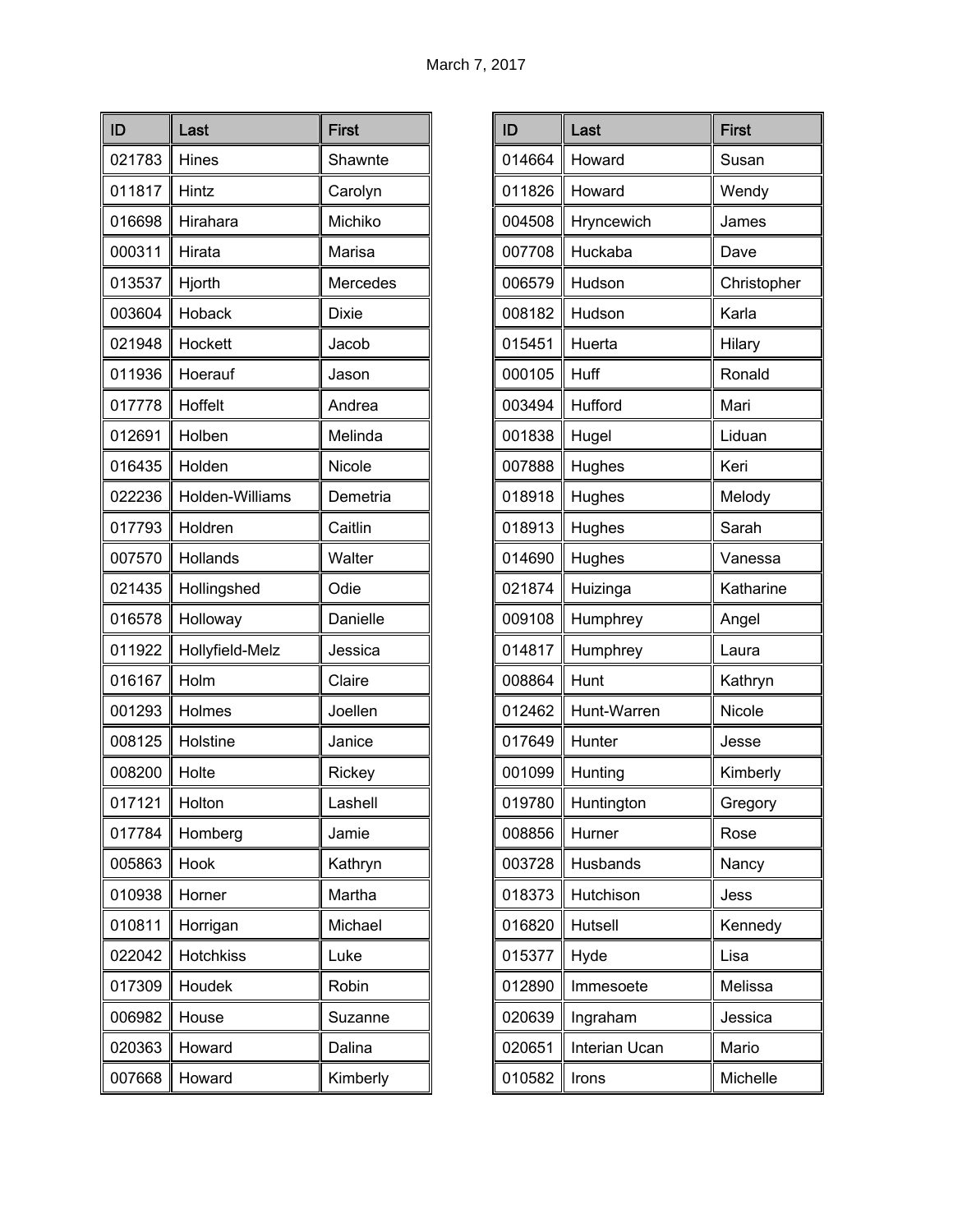| ID     | Last                | <b>First</b>   |
|--------|---------------------|----------------|
| 022089 | Irwin               | Alicia         |
| 012861 | Irwin               | Kristin        |
| 010932 | <b>Israel-Davis</b> | Elizabeth      |
| 006871 | Iverson             | Jill           |
| 018843 | Iverson             | Lindsay        |
| 018957 | Iwersen             | Deidre         |
| 007446 | Jackson             | Eileen         |
| 014677 | Jacobs              | Tina           |
| 008047 | Jacobsen            | Dana           |
| 007331 | Jamesbarry          | Anthony        |
| 009326 | Jamesbarry          | Sarah          |
| 021712 | Jamieson            | Robert         |
| 018837 | Jansa               | Michael        |
| 007940 | Janson              | Patricia       |
| 008155 | Jaquiss             | Andrew         |
| 021945 | Jeffrey-West        | James          |
| 019935 | Jendrzejek          | Jessica        |
| 017900 | Jenkins             | Douglas        |
| 005369 | Jensen              | Eleanor        |
| 015647 | Jensen              | Martha         |
| 001266 | Jensen              | Rachell        |
| 006142 | Jensen              | Rose           |
| 008599 | Jeppesen            | Paula          |
| 021978 | Jetton              | Debra          |
| 020390 | Jimenez             | Kelly          |
| 005783 | Johansson           | Eric           |
| 008148 | Johnson             | Alvin          |
| 017777 | Johnson             | <b>Bradley</b> |
| 016565 | Johnson             | Daniel         |
| 018697 | Johnson             | Emily          |
| 019750 | Johnson             | Erika          |

| ID     | Last          | <b>First</b>  |
|--------|---------------|---------------|
| 009092 | Johnson       | Gina          |
| 006763 | Johnson       | Jeffrey       |
| 008247 | Johnson       | Jeffrey       |
| 000995 | Johnson       | Justin        |
| 000901 | Johnson       | Kara          |
| 000537 | Johnson       | Katharine     |
| 013970 | Johnson       | Katie         |
| 004225 | Johnson       | Kimberly      |
| 016987 | Johnson       | Leah          |
| 008797 | Johnson       | Melissa       |
| 018710 | Johnson       | Melissa       |
| 016954 | Johnson       | Sean          |
| 015547 | Johnson-Smith | Carole        |
| 008300 | Johnston      | Kim           |
| 001339 | Jones         | <b>Bonnie</b> |
| 000889 | Jones         | Karen         |
| 015317 | Jones         | Keith         |
| 000907 | Jones         | Kelli         |
| 021136 | Jones         | Tawanda       |
| 021836 | Jordan        | Amanda        |
| 011705 | Joseph        | Chelyn        |
| 019056 | Joy           | Kelli         |
| 013356 | Joyalle       | Jennifer      |
| 000152 | Jugel         | Lynn          |
| 007824 | Jurisons      | Mary          |
| 015367 | Kabza         | Matthew       |
| 017867 | Kahn          | Meghan        |
| 014089 | Kaiser        | Jeramie       |
| 021699 | Kaller        | Susan         |
| 002198 | Kamata        | Yoshiko       |
| 002887 | Kamery        | Lee           |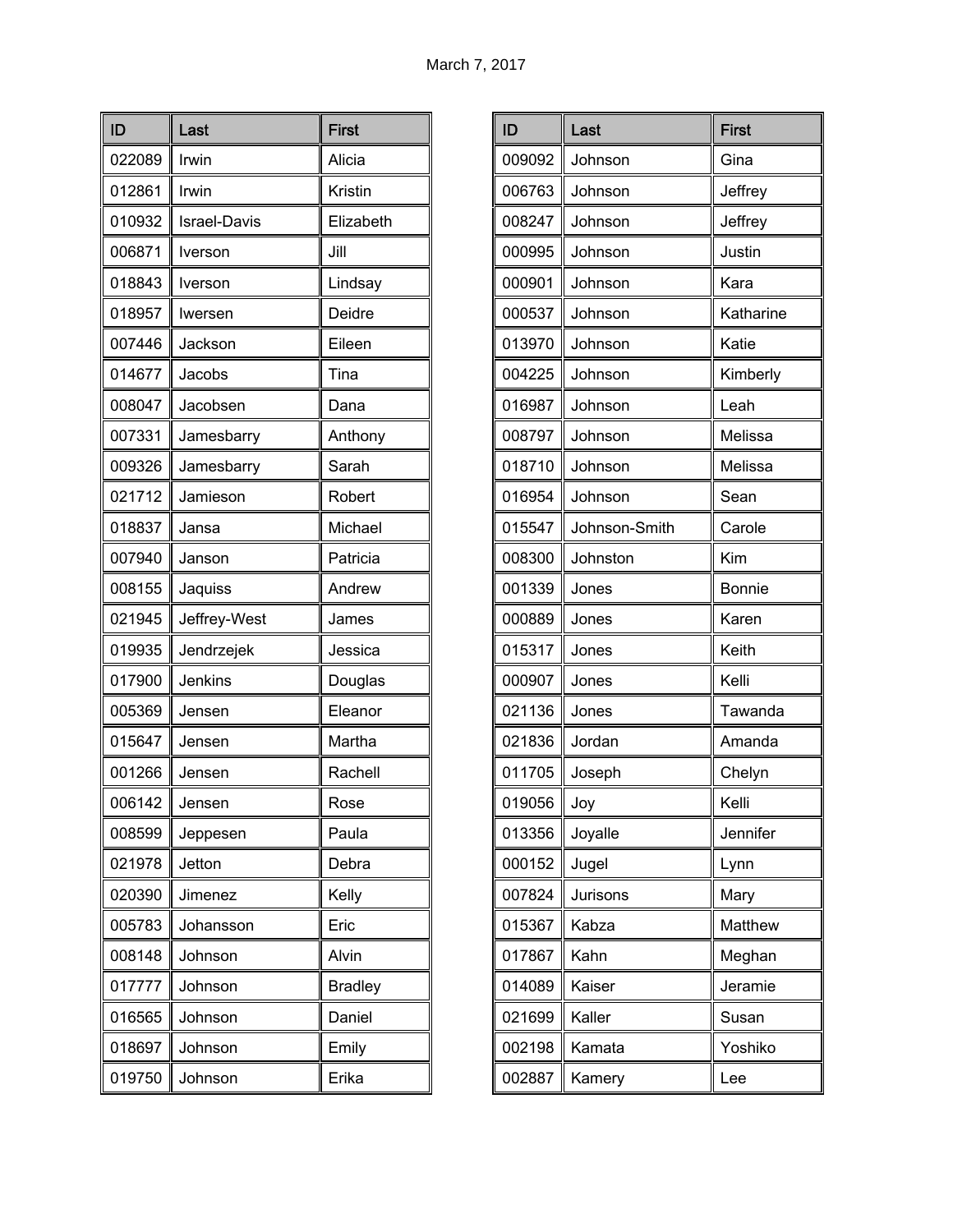| ID     | Last          | <b>First</b> |
|--------|---------------|--------------|
| 008367 | Kane          | Thomas       |
| 008367 | Kane          | Thomas       |
| 020230 | Kanof         | Kimberly     |
| 020430 | Kanz          | Holly        |
| 000934 | Kaplan        | David        |
| 017402 | Kappes-Levine | Nicole       |
| 017646 | Kapranos      | Anna         |
| 010963 | Kapranos      | Jaina        |
| 008962 | Kapranos      | Nicholas     |
| 017786 | Karki         | Dana         |
| 021164 | Karpenko      | Oksana       |
| 015365 | Karpouzes     | Stephanie    |
| 014629 | Kasch         | Amy          |
| 007380 | Kavanaugh     | John         |
| 000647 | Keefer        | Debbie       |
| 018125 | Keeler        | Tara         |
| 015375 | Keith         | Althea       |
| 011265 | Keller        | Damon        |
| 021439 | Kelley        | Robert       |
| 020228 | Kelley        | Stephanie    |
| 013539 | Kelly         | David        |
| 006644 | Kelly         | Terese       |
| 006644 | Kelly         | Terese       |
| 011715 | Kemp          | James        |
| 014902 | Kemper        | Keska        |
| 019874 | Kempster      | Karen        |
| 015453 | Kendrick      | Gretchen     |
| 016588 | Kennedy       | Carol        |
| 012001 | Kennedy       | Joseph       |
| 022094 | Kennedy       | Kristin      |
| 014340 | Kennedy       | Pamela       |

| ID     | Last            | <b>First</b> |
|--------|-----------------|--------------|
| 011741 | Kenney          | Michelle     |
| 003350 | Kenny           | Maureen      |
| 013735 | Kenyon          | Kimberly     |
| 013735 | Kenyon          | Kimberly     |
| 005926 | Kidd            | Karina       |
| 021106 | Kim             | ReCher       |
| 018029 | Kimlinger       | Lauren       |
| 021907 | Kincaid         | Diana        |
| 015434 | King            | Amber        |
| 004484 | King            | Linea        |
| 012991 | <b>Kirk</b>     | Karey        |
| 015444 | Kirkaldie       | Elzabeth     |
| 021230 | Kirkelie        | Greg         |
| 020568 | Kirkpatrick     | Melissa      |
| 021943 | Kirsch          | Elizabeth    |
| 010850 | Kirsch-McMaster | Megan        |
| 019782 | Kittrick        | Shannon      |
| 009079 | Kjome           | Kristin      |
| 018626 | Klein           | Christine    |
| 017593 | Klein           | Shara        |
| 020385 | Kleiner         | Maria        |
| 015335 | Klosterman      | Tracy        |
| 000825 | Kniser          | Timothy      |
| 019706 | Knoblich        | Jeffrey      |
| 000795 | Knutsen         | Kristin      |
| 006726 | Ko              | Elaine       |
| 009011 | Kobs            | Lisbeth      |
| 000721 | Koch            | Markeeta     |
| 019769 | Koenig          | Misty        |
| 019184 | Kohn            | Erika        |
| 012954 | Kohn            | Sarah        |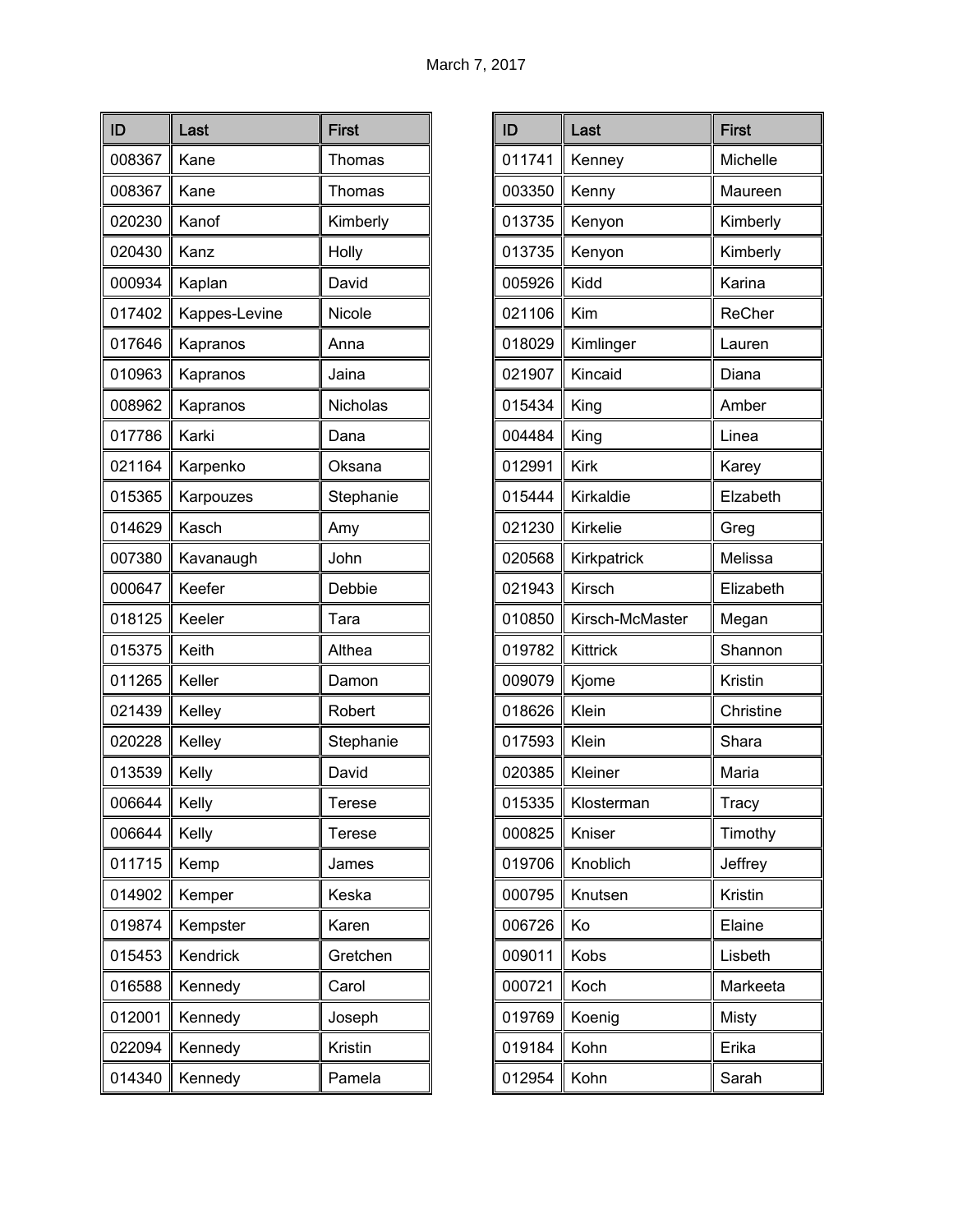| ID     | Last           | <b>First</b> |
|--------|----------------|--------------|
| 000446 | Kolb           | Melissa      |
| 001827 | Kondylis       | Katherine    |
| 008454 | Koning         | Jill         |
| 021236 | Koping         | Danielle     |
| 002992 | Kordahl        | Elin         |
| 011095 | Koshy          | Elizabeth    |
| 021225 | Kowalski       | Amy          |
| 019188 | Kozil          | Andrea       |
| 011501 | Kozlowski      | Kristen      |
| 009570 | Kray           | Shelby       |
| 006340 | Kreuzer        | Sara         |
| 008054 | Kriska         | Darcy        |
| 008814 | Krom           | Julie        |
| 015545 | <b>Kroswek</b> | Paul         |
| 017464 | Kruger         | Renee        |
| 003287 | Kucera         | Kristi       |
| 008778 | Kuhl           | Peri         |
| 004529 | Kulak          | Andrew       |
| 010385 | Kurtz          | Carolyn      |
| 009147 | Kurtz          | Chris        |
| 021832 | Kyler-Yano     | Amy          |
| 014966 | Kyriss         | Rachel       |
| 007964 | Lacaden        | Michelle     |
| 013730 | Lageson        | Tina         |
| 010741 | Lagos-Anker    | Monica       |
| 020595 | Laguardia      | Carlos       |
| 002979 | Lahart         | Bernard      |
| 003207 | Lahey          | Sheryl       |
| 017138 | Lamanna        | Tina         |
| 005887 | Lambert        | Stephen      |
| 013982 | Lamkins        | Judy         |

| ID     | Last      | <b>First</b> |
|--------|-----------|--------------|
| 013684 | Lammert   | Lisa         |
| 013582 | Lamoreaux | Michelle     |
| 012701 | Lancaster | Steven       |
| 000524 | Lanctot   | Michele      |
| 009095 | Lane      | Chris        |
| 010171 | Lane      | Jeffrey      |
| 000556 | Lane      | Jo           |
| 008188 | Lang      | Cassandra    |
| 000380 | Lanigan   | Alison       |
| 009112 | Lannigan  | Elizabeth    |
| 021127 | Lannom    | Samantha     |
| 012715 | Lanzas    | Cassandre    |
| 012715 | Lanzas    | Cassandre    |
| 010869 | Lara      | Felipe       |
| 016613 | Largo     | Abby         |
| 006247 | Lariza    | Katherine    |
| 007441 | Larsen    | Anne         |
| 008620 | Larsen    | Penelope     |
| 018018 | Larson    | Jamie        |
| 008804 | Lasher    | Kristin      |
| 008100 | Lasley    | John         |
| 016571 | Lathan    | Chrysanthius |
| 015183 | Lathrop   | Fei          |
| 013442 | Laurence  | Drew         |
| 011863 | Lauretti  | Leslie       |
| 016327 | Lawhon    | Kevin        |
| 014868 | Lawler    | <b>Beth</b>  |
| 011328 | Lawler    | Margaret     |
| 006483 | Layman    | Mildred      |
| 014197 | Le Fave   | Dominic      |
| 008450 | LeBlanc   | Christina    |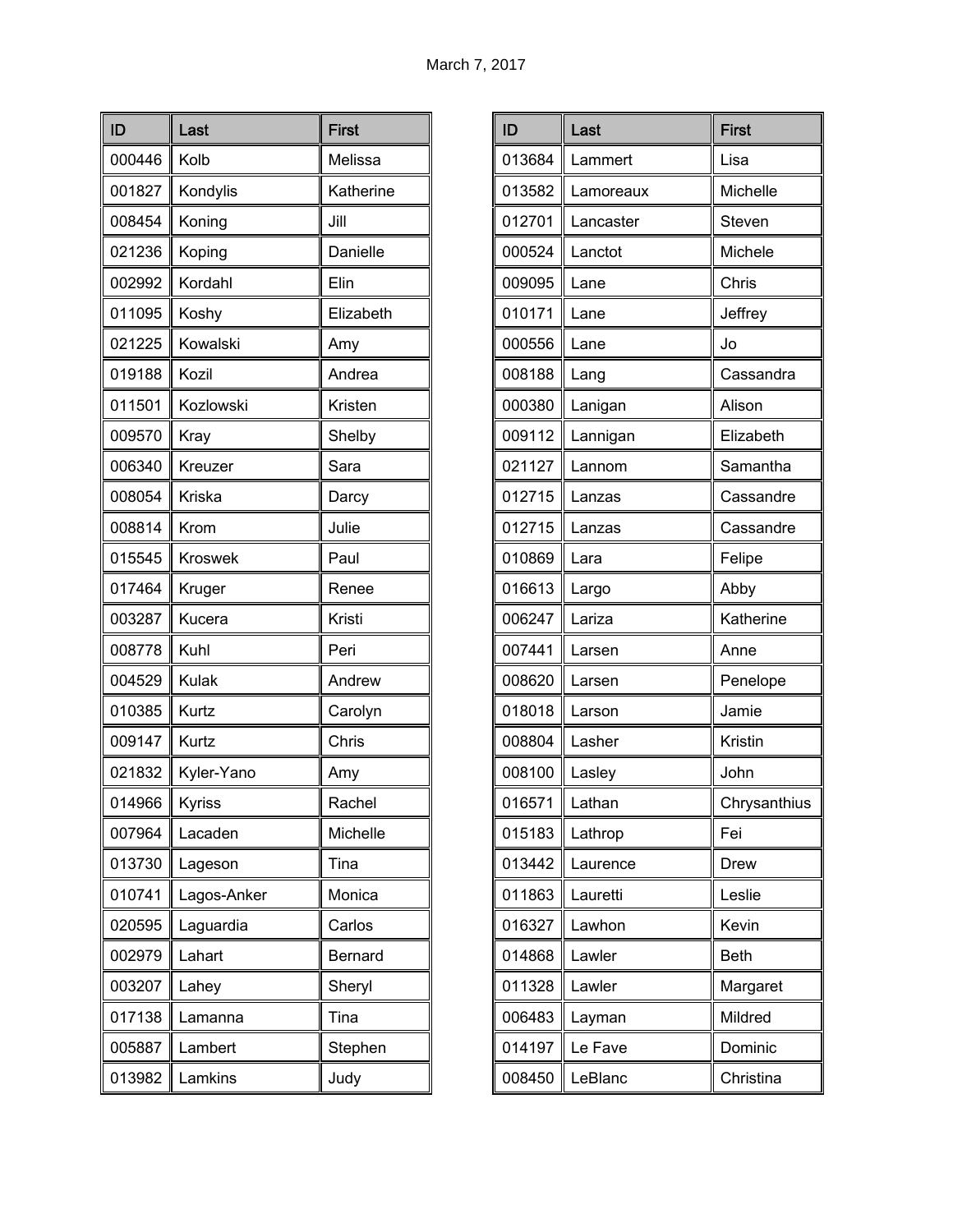| ID     | Last          | <b>First</b> |
|--------|---------------|--------------|
| 008450 | LeBlanc       | Christina    |
| 016237 | LeDoux-Leos   | Sheree       |
| 011834 | LeVan         | Angela       |
| 010400 | Leach         | Sam          |
| 005806 | Leahy         | Dianne       |
| 007596 | Leake         | Lynne        |
| 016553 | Lee           | Jamie        |
| 003916 | Lee           | Min          |
| 019087 | Lee           | Sitti        |
| 021863 | Leech         | Andrea       |
| 011861 | Leeman        | Dylan        |
| 021908 | Lefere        | Karen        |
| 018961 | Lehmkuhl      | Caroline     |
| 009231 | Lemen         | Elizabeth    |
| 017709 | Lemma         | Laura        |
| 008886 | Lenc-Westfall | Annie        |
| 014701 | Leong         | Verna        |
| 009055 | Lepley        | Jodene       |
| 000829 | Lesher        | Deborah      |
| 011064 | Leslie        | Natalie      |
| 016962 | Lethlean      | Emily        |
| 016962 | Lethlean      | Emily        |
| 012322 | Letson        | Charlene     |
| 012322 | Letson        | Charlene     |
| 012322 | Letson        | Charlene     |
| 005992 | Lettner       | Karen        |
| 006853 | Levear        | lan          |
| 004028 | Levine        | Eric         |
| 019242 | Levine        | Joshua       |
| 012761 | Levine        | Nina         |
| 006540 | Lewis         | Connie       |

| ID     | Last          | <b>First</b> |
|--------|---------------|--------------|
| 016713 | Lewis         | Kari         |
| 003610 | Lewis         | Silvia       |
| 005381 | Lickey        | David        |
| 012724 | Licurse       | Anne         |
| 008693 | Liljequist    | Kiva         |
| 021102 | Lind          | Patrick      |
| 013543 | Lindahl       | Amy          |
| 001342 | Lindeman      | Suzanna      |
| 007901 | Lindemann     | Tamara       |
| 006859 | Linder        | John         |
| 018595 | Lindsay       | Pamela       |
| 015821 | Lindstrom     | Kari         |
| 005708 | Lipscomb      | Edmund       |
| 003286 | Lipson        | Andrew       |
| 003567 | Lipson        | Dana         |
| 009244 | Llewellyn     | David        |
| 006260 | Lloyd         | Kathy        |
| 019957 | Lloyd         | Mary         |
| 019662 | Loewen        | Katherine    |
| 013724 | Lofquist      | Eric         |
| 000358 | Logan         | Cheri        |
| 009294 | London Tinsel | Jamin        |
| 016092 | Longstreet    | Cori         |
| 013633 | Longstreth    | Katharine    |
| 001859 | Loomis        | Gwen         |
| 007442 | Looney        | Liberty      |
| 013726 | Lopez         | Alodie       |
| 017595 | Lopez         | Luis         |
| 007037 | Loske         | Lisa         |
| 017972 | Lossner       | Christi      |
| 012599 | Loveland      | Jennifer     |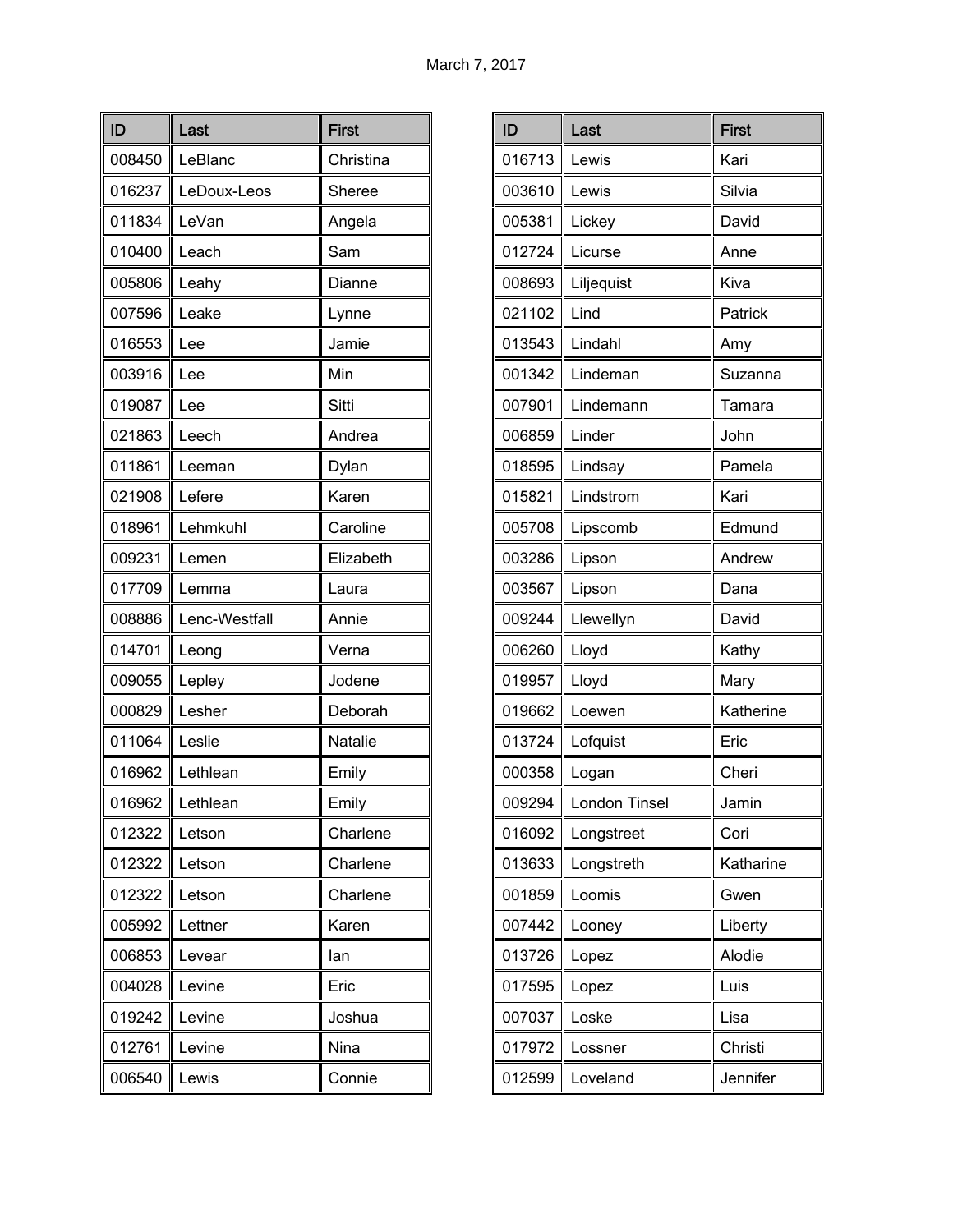| ID     | Last       | <b>First</b>   |
|--------|------------|----------------|
| 012849 | Loveless   | Timothy        |
| 013111 | Lowe       | Chrysann       |
| 009401 | Lowery     | Marianne       |
| 020680 | Lozano     | Mehira         |
| 008610 | Lundberg   | Sally          |
| 017758 | Lunde      | Heidi          |
| 016684 | Luria      | Alexandra      |
| 011846 | Lynch      | William        |
| 002746 | Maack      | Rodney         |
| 015937 | MacCartney | Eric           |
| 001208 | MacDicken  | Derek          |
| 012964 | MacKinnon  | Amy            |
| 017126 | MacNeill   | Marla          |
| 016597 | Macdonald  | Stephanie      |
| 019729 | Mack       | Catherine      |
| 012892 | Macklin    | William        |
| 015460 | Macon      | <b>Barbara</b> |
| 007875 | Macy       | Jill           |
| 020446 | Madden     | Peter          |
| 020446 | Madden     | Peter          |
| 009064 | Maddocks   | Joseph         |
| 014472 | Maddy      | Courtney       |
| 004713 | Madore     | Debra          |
| 009209 | Mafara     | Kathleen       |
| 000683 | Mahurin    | Michael        |
| 007408 | Maier      | Christine      |
| 018016 | Maier      | Elizabeth      |
| 014030 | Mak        | Korey          |
| 012695 | Makara     | Jamie          |
| 007797 | Maleah     | JoLynn         |
| 021480 | Mandell    | Doug           |

| ID     | Last          | <b>First</b> |
|--------|---------------|--------------|
| 019165 | Mankowski     | Heather      |
| 016224 | Manley        | Matthew      |
| 021163 | Mann          | Kathrine     |
| 006885 | Mann          | Robyn        |
| 006708 | Mantia        | Mike         |
| 006708 | Mantia        | Mike         |
| 013743 | Marchyok      | Matthew      |
| 007026 | Marcus-McEwen | Kristine     |
| 009197 | Margolis      | Jason        |
| 000460 | Markewitz     | Emily        |
| 017875 | Markovich     | Elizabeth    |
| 018120 | Marquardt     | Amy          |
| 015700 | Marquardt     | Christopher  |
| 016520 | Marquardt     | Kevin        |
| 020410 | Marquardt     | Serena       |
| 016728 | Marron        | Deanna       |
| 010311 | Marsh         | Kelly        |
| 021972 | Marsh         | Nicole       |
| 010604 | Marsland      | Melissa      |
| 018891 | Martin        | Andrea       |
| 007635 | Martin        | Dawn         |
| 012813 | Martin        | Elisabeth    |
| 021132 | Martin        | Elizabeth    |
| 013533 | Martin        | Joshua       |
| 009060 | Martin        | Rebekah      |
| 009060 | Martin        | Rebekah      |
| 015084 | Martine       | Emily        |
| 000574 | Martinez      | Carolina     |
| 007369 | Martinez      | Matilde      |
| 012710 | Marx          | Kara         |
| 008678 | Mashia        | Jeanetta     |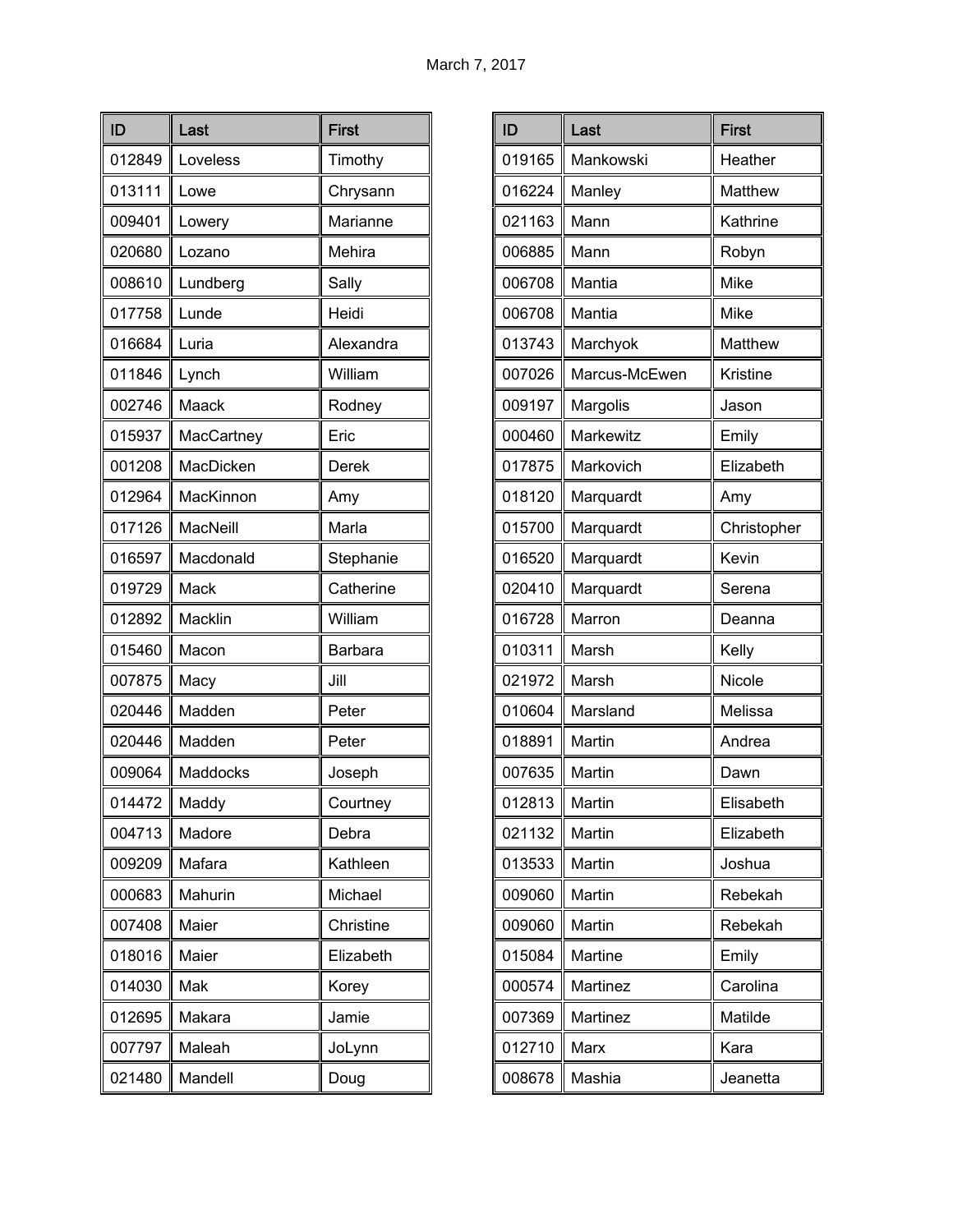| ID     | Last               | <b>First</b> |
|--------|--------------------|--------------|
| 021810 | Matano             | Sara         |
| 008941 | Matthews-Fisher    | Naomi        |
| 013578 | Matyiko            | Geri         |
| 010759 | Mauldin            | Robin        |
| 015431 | Maves              | Randall      |
| 018052 | May                | Kellie       |
| 001036 | Mayer              | Elizabeth    |
| 000590 | Maynard            | Allyson      |
| 012725 | Maynard            | Jamie        |
| 001340 | Mayo               | Jennifer     |
| 007704 | <b>McAdams</b>     | Cynthia      |
| 003601 | <b>McArthur</b>    | Martha       |
| 016977 | <b>McBride</b>     | Amy          |
| 014199 | McCann             | Luke         |
| 012686 | <b>McCarter</b>    | Andrea       |
| 015509 | McCarthy           | Nicholas     |
| 007978 | <b>McCarthy</b>    | Thomas       |
| 020473 | McCartney          | Kathryn      |
| 017762 | McCartney          | Layne        |
| 019016 | <b>McCarty</b>     | Christine    |
| 000888 | McCarty            | Scott        |
| 012654 | McClain            | Brandan      |
| 016248 | McClay             | Mauria       |
| 007444 | McClendon          | William      |
| 008264 | McClincy           | Clare        |
| 001347 | McClure            | Cheryl       |
| 020130 | McClure            | Melissa      |
| 021778 | <b>McCollister</b> | Wakana       |
| 008415 | McCormick          | Mary         |
| 006270 | <b>McCormick</b>   | Rosalind     |
| 015403 | McCoy              | Caroline     |

| ID     | Last                 | <b>First</b> |
|--------|----------------------|--------------|
| 002699 | McCulloch            | Caroline     |
| 021911 | McDowell             | Elizabeth    |
| 000973 | McEwan               | Karen        |
| 019580 | McFadden             | Morgan       |
| 016381 | McFarland            | Camden       |
| 018798 | McGhee               | Shalonda     |
| 020643 | McGlotten            | James        |
| 007157 | McGrady              | Patrick      |
| 011833 | <b>McHaley Foley</b> | Saneun       |
| 013988 | McIntosh             | Teresa       |
| 008315 | McIntyre             | Linda        |
| 000209 | <b>McKee</b>         | Sarah        |
| 014152 | McKelvey             | Da'Anyel     |
| 008705 | McKelvey             | Terry        |
| 021881 | McKenzie             | Sharitha     |
| 005625 | McKenzie             | Valerie      |
| 012993 | McKibben             | Darci        |
| 018765 | McKie                | Donald       |
| 021839 | McKie                | Jessica      |
| 016154 | <b>McKinney</b>      | Yolanda      |
| 004797 | McLaughlin           | John         |
| 001284 | McLaughlin           | Shannon      |
| 007927 | McLellan             | Linda        |
| 008893 | McLellarn            | Palmyra      |
| 004254 | McLernon             | Gayle        |
| 012750 | McMahon              | Jill         |
| 016599 | McMahon              | Shawn        |
| 021797 | McNeal               | Jeffrey      |
| 006178 | McNeely              | James        |
| 010999 | <b>McNutt</b>        | Nicole       |
| 021928 | McQueen              | Adam         |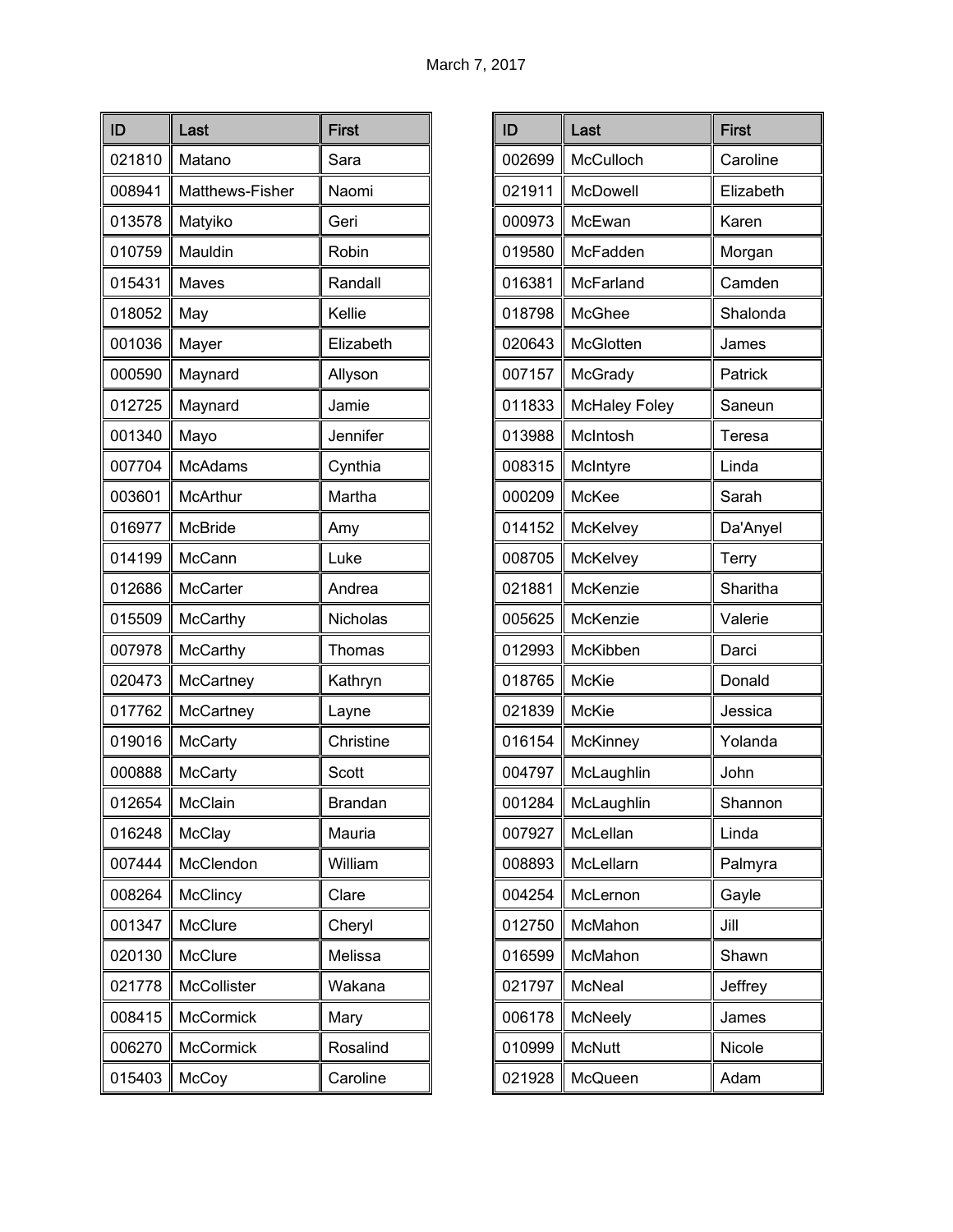| ID     | Last         | <b>First</b>  |
|--------|--------------|---------------|
| 004279 | Meadows      | Anneliese     |
| 011848 | Meadows      | Richard       |
| 008816 | Mease        | Sara          |
| 003637 | Medley       | Ethan         |
| 016694 | Meguire      | Rian          |
| 021185 | Melcher      | Katie         |
| 012349 | Melling      | Richard       |
| 019085 | Mendels      | Sharon        |
| 008306 | Mercer       | Stacy         |
| 015538 | Merrick      | Nikolaus      |
| 015813 | Merrill      | Gracia        |
| 008565 | Merriman     | Carol         |
| 000052 | Meskimen     | John          |
| 008363 | Metz         | Michael       |
| 015360 | Meyer        | Jennifer      |
| 016498 | Meyer        | Marie         |
| 007422 | Meyer        | Mia           |
| 019125 | Meyers       | Craig         |
| 014930 | Mi           | Wenrong       |
| 010089 | Michael      | Janet         |
| 013695 | Michels      | Rose          |
| 015617 | Middleton    | Elizabeth     |
| 007156 | Mildenberger | Marjory       |
| 004911 | <b>Miles</b> | Anne          |
| 007437 | <b>Miles</b> | Douglas       |
| 016564 | Milford      | Kelly         |
| 017285 | Miljkovic    | Hannah        |
| 001326 | Millar       | Alain         |
| 013416 | Miller       | <b>Brandi</b> |
| 008796 | Miller       | Christia      |
| 012606 | Miller       | Dana          |

| ID     | Last            | <b>First</b> |
|--------|-----------------|--------------|
| 006767 | Miller          | Deborah      |
| 013072 | Miller          | Jamie        |
| 021128 | Miller          | Jason        |
| 013723 | Miller          | John         |
| 008444 | Miller          | Jolinda      |
| 008187 | Miller          | Karen        |
| 007124 | Miller          | Lynn         |
| 021647 | Miller          | Paige        |
| 021939 | Minato          | Joseph       |
| 021930 | Mininger        | Madeline     |
| 021139 | Mitchell McVay  | Angela       |
| 000638 | Mode            | Connie       |
| 006275 | Mogi            | Eriko        |
| 000329 | Moist           | Dennis       |
| 015624 | Molina          | Jose         |
| 006337 | Molloy          | David        |
| 005742 | Monroe          | Melanie      |
| 020383 | Montalbano      | Marie        |
| 001218 | Monteith        | Aaron        |
| 017943 | Montfort        | Alex         |
| 008743 | Moon            | Kristin      |
| 005522 | Moore           | Darrell      |
| 013787 | Moore           | Kathryn      |
| 000211 | Moore           | Kathryn      |
| 021201 | Moore           | Michael      |
| 019663 | Morales-Vazquez | Karina       |
| 017887 | Moren           | Michael      |
| 015438 | Moreno          | Aaron        |
| 015877 | Morgan          | Darci        |
| 003603 | Morgan          | Debra        |
| 013193 | Morgan          | Jennifer     |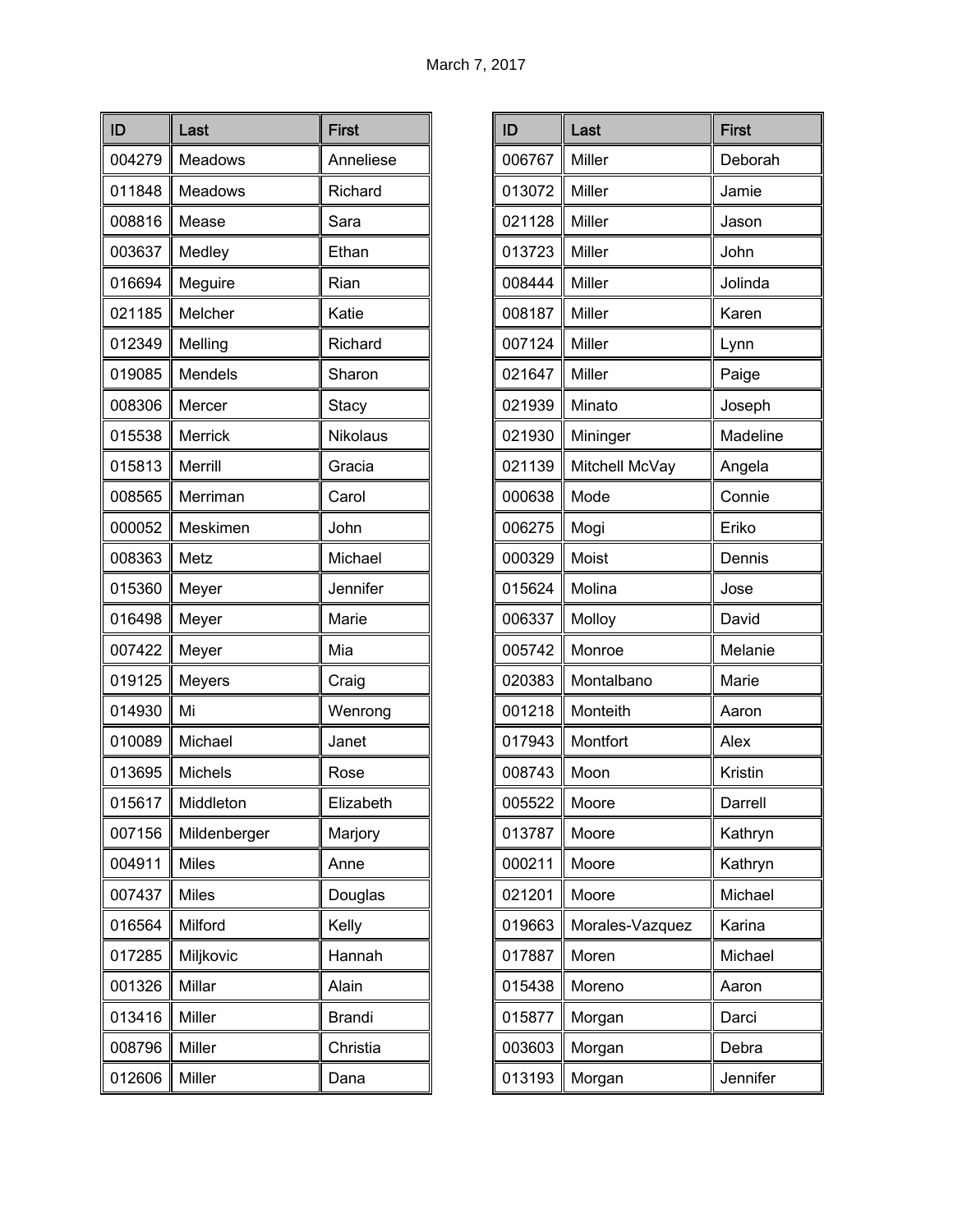| ID     | Last          | <b>First</b>  |
|--------|---------------|---------------|
| 011041 | Morgan        | Laura         |
| 000207 | Morgan        | Melissa       |
| 015966 | Morgan        | Ronald        |
| 016580 | Morley        | David         |
| 001150 | Morrell       | Lisa          |
| 010608 | Morris        | Jacy          |
| 007421 | Morris        | Melanie       |
| 013590 | <b>Morris</b> | Shae          |
| 013794 | Morse         | Cynthia       |
| 020464 | Mosqueda      | Martha        |
| 010852 | Moule         | Matthew       |
| 005617 | Mowe          | Kristi        |
| 016664 | Moxley        | Robert        |
| 018879 | Moyer         | Megan         |
| 007392 | Muir          | Kevin         |
| 017940 | Mulvihill     | Michele       |
| 018540 | Munana        | Anabel        |
| 018921 | Muncie-Jarvis | Ashley        |
| 019697 | Munoz         | Deborah       |
| 022007 | Munoz         | Mercedes      |
| 002430 | Munro         | Avril         |
| 018174 | Murchison     | Jessica       |
| 009305 | Murdock       | Melinda       |
| 005562 | Murdock       | Rose          |
| 009116 | Murer         | Margaret      |
| 015004 | Murphy        | <b>Brooke</b> |
| 021894 | Murr          | Gillian       |
| 012087 | Murray        | Catherine     |
| 021864 | Murray        | Jessica       |
| 006683 | Musaeus       | Steven        |
| 006794 | Musashino     | Keisuke       |

| ID     | Last            | <b>First</b> |
|--------|-----------------|--------------|
| 019096 | Mussio          | Sarah        |
| 018966 | <b>Myers</b>    | Carolyn      |
| 021871 | <b>Myers</b>    | Thomas       |
| 018726 | Naberhaus       | Chad         |
| 007665 | Naganuma        | Steve        |
| 012591 | Nahurski        | Andrea       |
| 002205 | Nally           | David        |
| 007934 | Nam             | Hyung        |
| 012415 | Naze            | Christopher  |
| 000089 | Naze            | Craig        |
| 006176 | Neal            | Carolyn      |
| 008596 | Needham         | Benton       |
| 001086 | Neff            | Suzanne      |
| 007021 | Nelsen          | Laura        |
| 017687 | Nelson          | Bethany      |
| 000058 | Nelson          | Heather      |
| 000246 | Nelson          | Susan        |
| 013096 | Nelson          | Susan        |
| 008351 | Nelson-Cahill   | Amy          |
| 001052 | Nemeth          | Zsuzsa       |
| 018102 | <b>Ness</b>     | Diane        |
| 007536 | Neufeld-Griffin | Teri         |
| 021805 | Newton          | Allison      |
| 001247 | Ngai            | Lillian      |
| 021860 | Nguyen          | Donna        |
| 004174 | Nguyen          | Nguyen       |
| 005923 | Nguyen          | Thuy         |
| 007262 | Nichenko        | Linda        |
| 017874 | Nicholl         | Alicia       |
| 007967 | Nicholson       | Deborah      |
| 021097 | Nicola          | Jill         |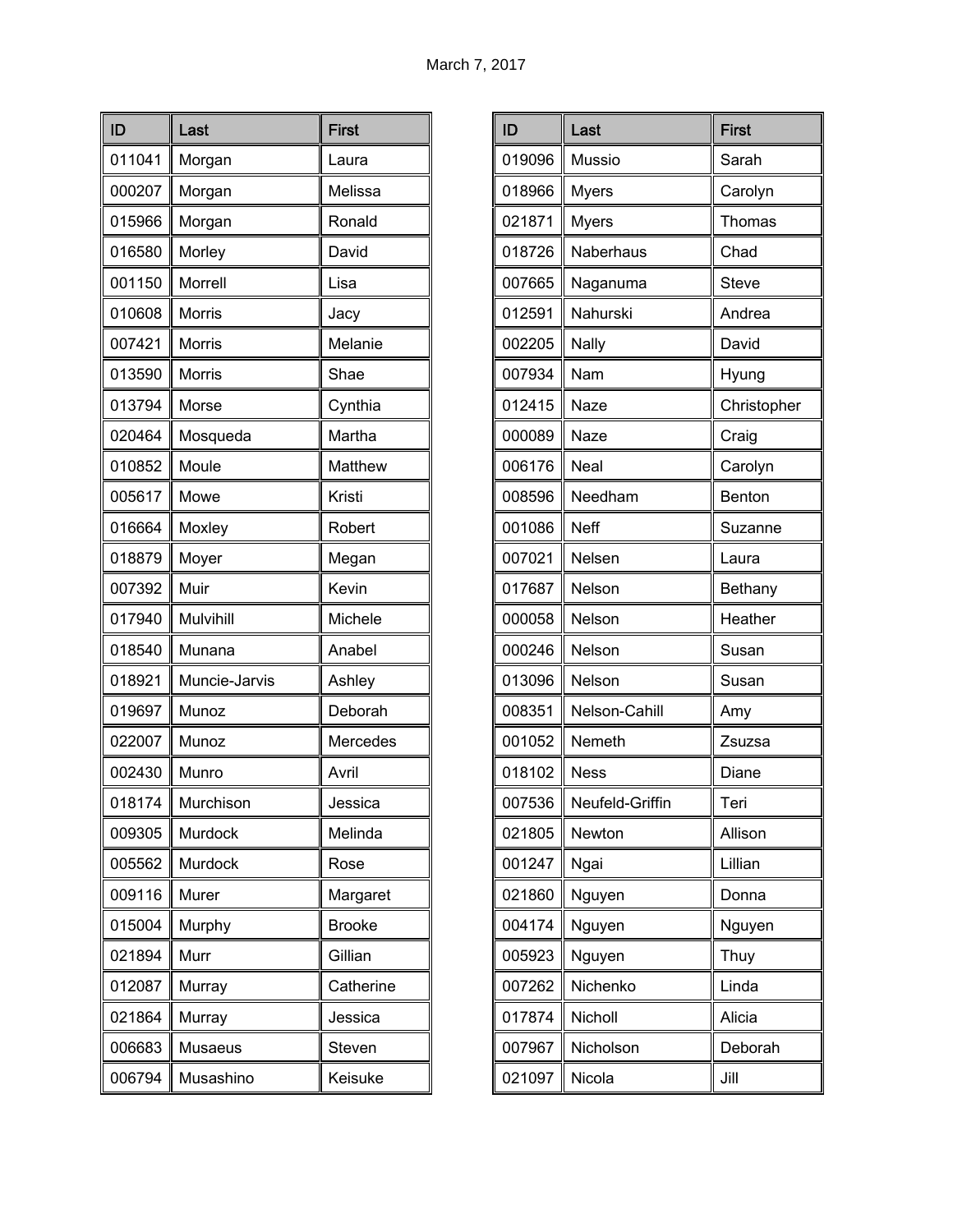| ID     | Last                   | <b>First</b>     |
|--------|------------------------|------------------|
| 021097 | Nicola                 | Jill             |
| 008529 | Niebergall             | <b>Briggette</b> |
| 008572 | Niebergall             | Christopher      |
|        | Niebergall-            |                  |
| 015472 | Eltagonde              | Christopher      |
|        | Niebergall-            |                  |
| 018841 | Eltagonde              | Keala            |
| 000022 | <b>Nims</b>            | Stephen          |
| 018013 | <b>Noakes</b>          | Kianne           |
| 001162 | Nolan                  | Michael          |
| 000997 | <b>Nordwall Keller</b> | Genevieve        |
| 022114 | Norquist               | Melissa          |
| 020505 | <b>North</b>           | Kelsey           |
| 003768 | Noyer                  | Nanci            |
| 013651 | Nunn                   | Amy              |
| 010839 | <b>Nutter</b>          | Jennifer         |
| 015386 | O'Brien                | Jeanne           |
| 010177 | O'Connell              | Margo            |
| 021125 | O'Hagan                | <b>Brigid</b>    |
| 018084 | O'Hara                 | Mary             |
| 021650 | O'Leary                | Alicia           |
| 014725 | O'Leary                | Megan            |
| 015433 | O'Malley               | Tamara           |
| 012097 | O'Neill                | Michael          |
| 000405 | O'Neill                | Steven           |
| 005301 | O'Shea-Betker          | Patricia         |
| 019665 | ONeal                  | Shawna           |
| 000468 | ONeill                 | Juliana          |
| 001286 | Oesterle               | Carla            |
| 013532 | Olavarrieta            | Jose             |
| 013166 | Olberding              | Claire           |
| 017738 | Oleson                 | Matthew          |

| ID     | Last               | <b>First</b>  |
|--------|--------------------|---------------|
| 019312 | Olivera            | Christine     |
| 001093 | Olsen              | Aaron         |
| 008940 | Olsen              | Martin        |
| 015905 | Olson              | William       |
| 019255 | Omey               | Denise        |
| 021250 | Onnis              | Nicola        |
| 001877 | Oppedisano         | John          |
| 009479 | <b>Orcutt Kane</b> | Lisa          |
| 000063 | Ordway             | <b>Kirk</b>   |
| 010532 | Ortiz              | Esteban       |
| 020429 | Ortiz              | Melissa       |
| 008732 | Osborn             | Robi          |
| 007083 | Oshea              | Andrew        |
| 020618 | Oster              | Cameron       |
| 010923 | Otero              | Mijail        |
| 011057 | Outcalt            | Sara          |
| 006074 | Owen-Cooper        | Linda         |
| 000926 | Owens              | Jason         |
| 007588 | Owens              | Jennifer      |
| 000326 | Page               | Barbara       |
| 002128 | Page               | Kazuko        |
| 014698 | Pagenstecher       | Aubrey        |
| 011316 | Palici             | Sirenna       |
| 017679 | Palmer             | <b>Brooke</b> |
| 003359 | Palmer             | Julie         |
| 000184 | Palmer             | Rosamma       |
| 018763 | Panagopoulos       | Raymond       |
| 003920 | Pao                | Catherine     |
| 016557 | Parente            | Teri          |
| 013990 | Parker             | Catherine     |
| 015961 | Parker             | Robert        |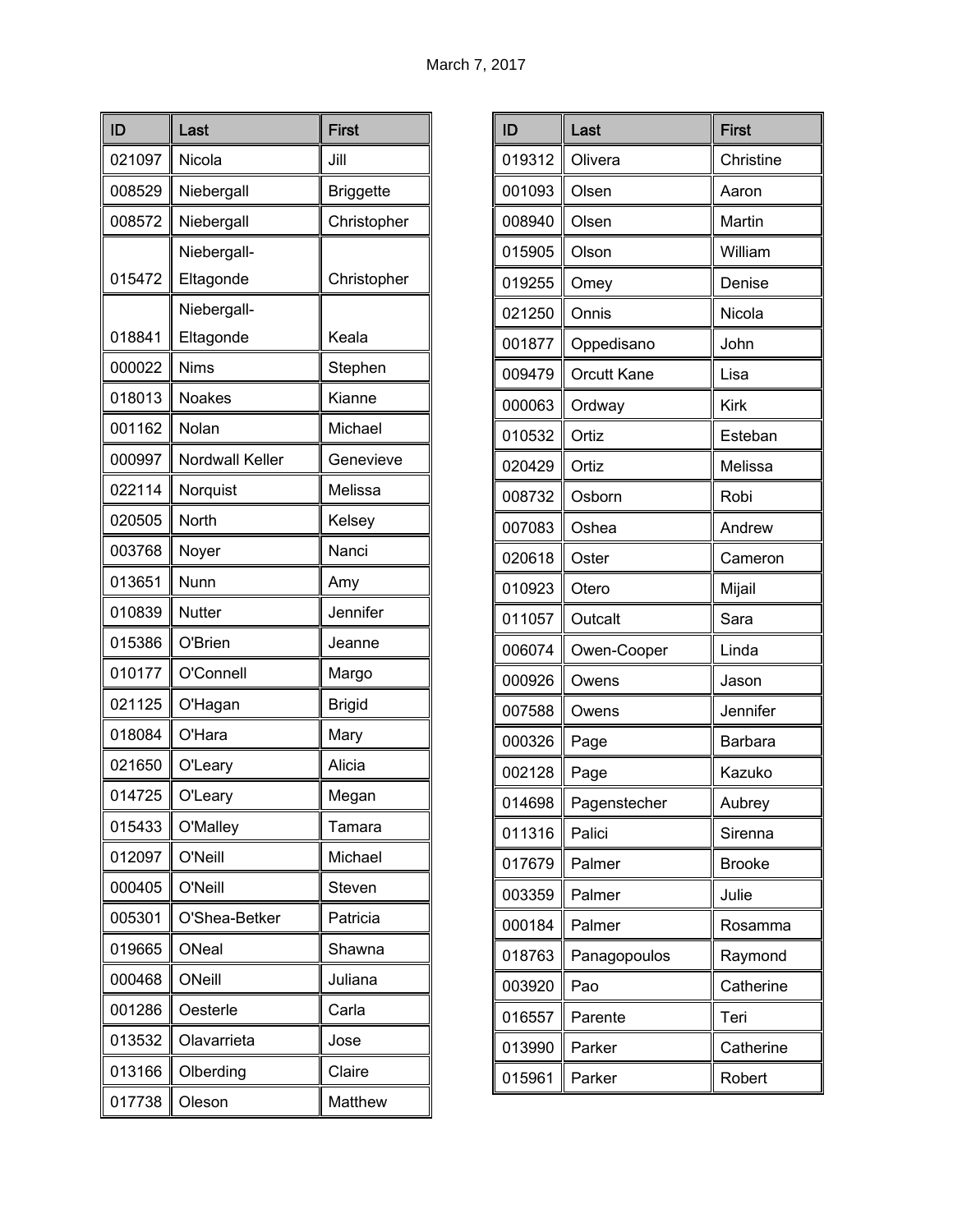| ID     | Last            | <b>First</b> |
|--------|-----------------|--------------|
| 016161 | Parker          | Sarah        |
| 021806 | Parker          | Trevor       |
| 015469 | Parks           | Kylene       |
| 008733 | Parr            | Charlene     |
| 007523 | Parr            | Gary         |
| 013715 | Parrott         | Craig        |
| 010868 | Parrott         | Kirsten      |
| 022664 | Parsons         | Lisa         |
| 007556 | Patterson       | Patricia     |
| 008919 | Pattiani        | Colleen      |
| 007264 | Pauley          | Janice       |
| 019759 | Pawol           | Shannon      |
| 008254 | Paxton          | Lisa         |
| 005186 | Paxton-Williams | Katherine    |
| 007557 | Peake           | Mary         |
| 014665 | Peake           | Michelle     |
| 013149 | Pearl           | Stephanie    |
| 016073 | Pearson         | Marie        |
| 015595 | Pearson         | Melissa      |
| 003547 | Peattie         | Julia        |
| 006477 | Pedersen        | Julie        |
| 010931 | Pederson        | Ryan         |
| 007304 | Peerenboom      | James        |
| 012412 | Penny           | Shelley      |
| 021824 | Penoncello      | Nicole       |
| 000478 | Peoples         | Margarett    |
| 016958 | Pepitone        | Andrea       |
| 020408 | Pepperwood      | Paige        |
| 021157 | Perez           | Marty        |
| 021799 | Perez Vargas    | Celene       |
| 021243 | Perez-Rodriguez | Francisco    |

| ID     | Last       | <b>First</b> |
|--------|------------|--------------|
| 018847 | Perkins    | Jerrie       |
| 019212 | Pernice    | Anthony      |
| 014831 | Peterka    | Sky          |
| 001030 | Peters     | Diana        |
| 013219 | Petersen   | Ingrid       |
| 015110 | Petersen   | Irene        |
| 014395 | Peterson   | Anna-Kate    |
| 021888 | Peterson   | Gabrielle    |
| 008209 | Peterson   | Lucinda      |
| 007779 | Peterson   | Russell      |
| 015054 | Peterson   | Stacy        |
| 015054 | Peterson   | Stacy        |
| 005493 | Petrin     | Kelly        |
| 000114 | Pettit     | Cara         |
| 000886 | Pham       | Michael      |
| 021361 | Pickett    | Russell      |
| 019939 | Pierce     | David        |
| 018156 | Pierre     | Patrice      |
| 000023 | Pierson    | Paul         |
| 012318 | Piper      | Shyla        |
| 016605 | Pixley     | Emily        |
| 016605 | Pixley     | Emily        |
| 011847 | Plank      | Cynthia      |
| 005077 | Plaza      | Linda        |
| 016583 | Plein      | Michael      |
| 021920 | Plies      | Robin        |
| 008584 | Pluymers   | Rochelle     |
| 000983 | Podichetty | Jennifer     |
| 021273 | Pokorny    | Christopher  |
| 003732 | Polis      | Karen        |
| 022009 | Ponz       | Ana          |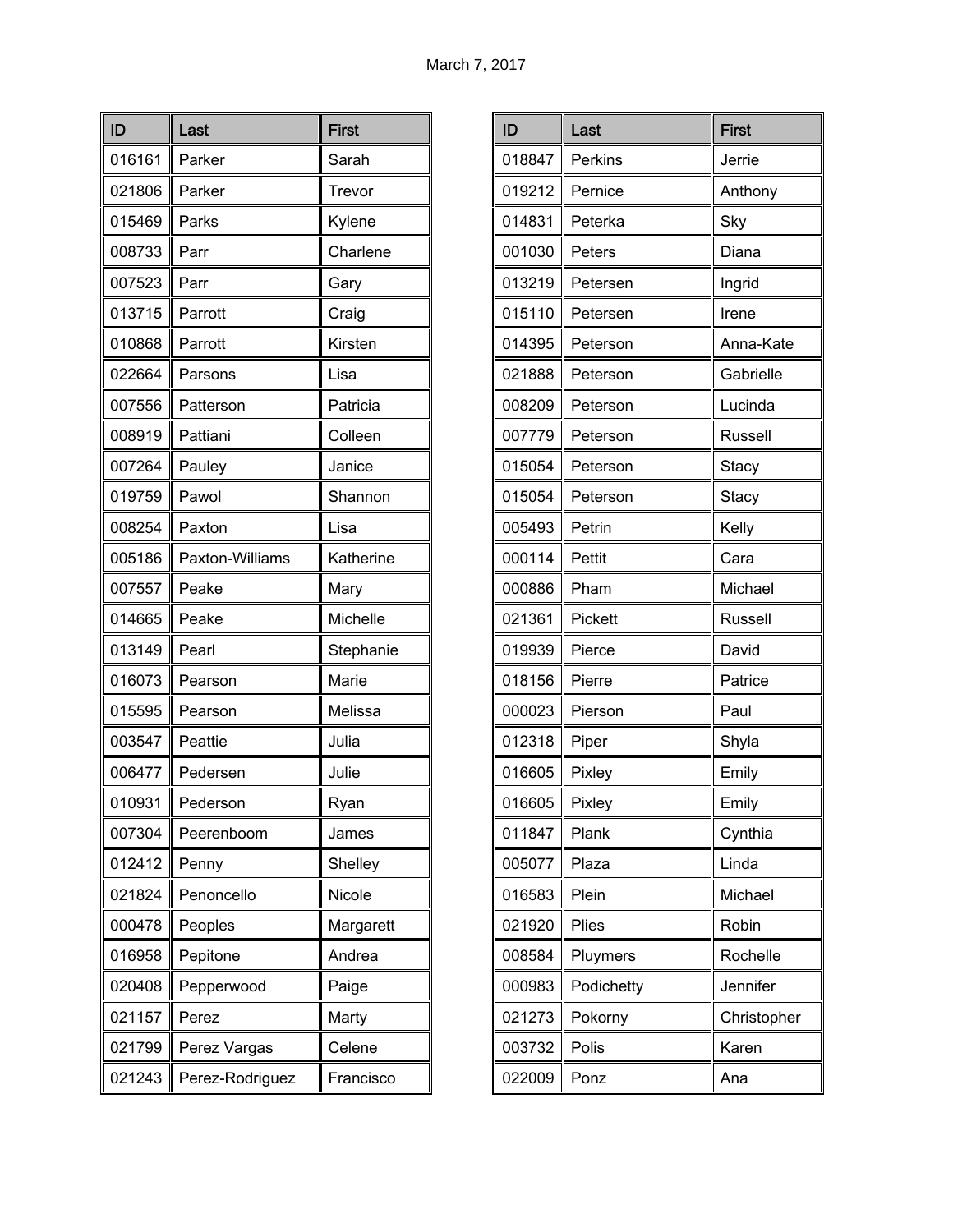| ID     | Last            | <b>First</b> |
|--------|-----------------|--------------|
| 000678 | Porter          | Kristina     |
| 007751 | Porter          | Patrisha     |
| 016602 | Post            | <b>Brian</b> |
| 016607 | Postema         | Anastacia    |
| 007804 | Potestio        | Michele      |
| 012000 | Powell          | Charity      |
| 017647 | Prakken         | Jennifer     |
| 007017 | Pressman-Olson  | <b>Beth</b>  |
| 021904 | Price           | Evan         |
| 013742 | Price           | Robert       |
| 009007 | Pryor           | Melanie      |
| 017659 | Pugh            | Julia        |
| 012955 | Puhvel          | Peter        |
| 012955 | Puhvel          | Peter        |
| 020533 | Putnam-Almaguer | Saaron       |
| 006313 | Putney          | Julie        |
| 013698 | Qualey          | Greg         |
| 008887 | Quan            | Alexander    |
| 019825 | Quigley         | Julieanne    |
| 008294 | Quinn           | <b>Brian</b> |
| 018970 | Quinn           | Caitlin      |
| 018970 | Quinn           | Caitlin      |
| 002703 | Quinton         | Erin         |
| 004864 | Rabchuk         | Alexander    |
| 007953 | Raczek          | Margaret     |
| 008406 | Rader           | Jessica      |
| 019989 | Radler-Okby     | Cynthia      |
| 008900 | Radow           | Helen        |
| 013841 | Railey          | Eddie        |
| 015536 | Rainey          | John         |
| 015536 | Rainey          | John         |

| ID     | Last       | <b>First</b>  |
|--------|------------|---------------|
| 010807 | Raisman    | Elizabeth     |
| 021784 | Ramirez    | Daniel        |
| 015364 | Ramirez    | Guiza         |
| 015364 | Ramirez    | Guiza         |
| 006116 | Ramsey     | Jeffrey       |
| 005884 | Ramsey     | Melanie       |
| 020592 | Rangel     | Gregorio      |
| 014060 | Rasmussen  | Carmen        |
| 021912 | Raspone    | Sara          |
| 006958 | Raujol     | Chris         |
| 011773 | Ray        | Rachel        |
| 005535 | Reardon    | Stephen       |
| 008926 | Rebholz    | Jill          |
| 016146 | Recht      | Isabel        |
| 021796 | Recker     | Laura         |
| 000560 | Redd       | <b>Bonnie</b> |
| 008725 | Reddekopp  | Julianne      |
| 021985 | Redding    | Tawnya        |
| 013179 | Reeser     | Ellen         |
| 000333 | Reeves     | Gage          |
| 018983 | Reeves     | Jennifer      |
| 021900 | Rege       | Stephanie     |
| 007520 | Rehm       | Thomas        |
| 019058 | Reid       | Anne-Marie    |
| 017905 | Reinholt   | Jeremy        |
| 000365 | Reisman    | Deanna        |
| 002665 | Reiter     | <b>Bruce</b>  |
| 019820 | Relaford   | Rosemary      |
| 006839 | Renauer    | Molly         |
| 004806 | Repollet   | Marta         |
| 008873 | Retherford | Chris         |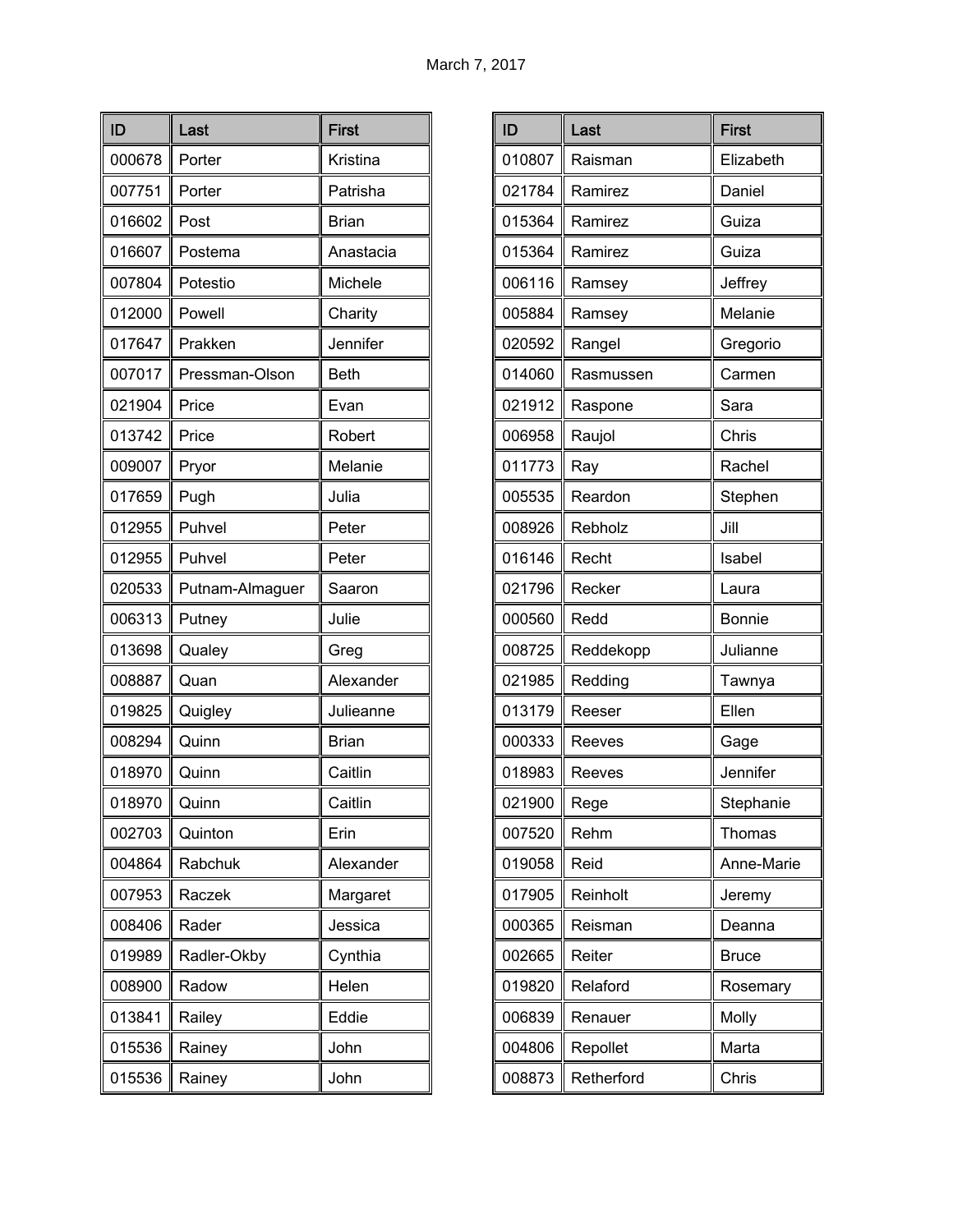| ID     | Last            | <b>First</b>  |
|--------|-----------------|---------------|
| 019173 | Revay           | Akiko         |
| 020646 | Reynolds        | Koll          |
| 008389 | Reynolds        | Ordella       |
| 016903 | Rhoades         | Trisha        |
| 011137 | <b>Richards</b> | Louise        |
| 011573 | Richman         | Christian     |
| 008848 | Ridabock        | Amy           |
| 022059 | Riedel          | Gavin         |
| 006727 | Rier            | Richard       |
| 006727 | Rier            | Richard       |
| 010071 | Rinehart        | Paul          |
| 019128 | Rintoul         | Richard       |
| 004735 | Rischiotto      | Jean          |
| 001028 | Riscol          | Nichole       |
| 020309 | Riser           | Christopher   |
| 021108 | Rivera          | Toshiko       |
| 020577 | Rivera Coca     | Evelyn        |
| 013402 | Rizzo           | Leslie        |
| 008179 | Robb            | <b>Bonnie</b> |
| 010580 | <b>Robbins</b>  | Amy           |
| 007983 | Robert          | Rodney        |
| 013670 | Roberts         | Dawn          |
| 015600 | Robertson       | Elisabeth     |
| 009393 | Robertson       | Heather       |
| 022083 | <b>Robles</b>   | Donna         |
| 011193 | Rockness        | Tor           |
| 012806 | Rockwell        | Melody        |
| 016559 | <b>Roddis</b>   | Aaron         |
| 020218 | Roddis          | JoAnna        |
| 012605 | Rodeback        | Mary          |
| 021124 | Rodgers         | Grace         |

| ID     | Last           | <b>First</b> |
|--------|----------------|--------------|
| 020960 | Rodgers        | Victoria     |
| 016007 | Rodhe          | Casey        |
| 019758 | Rodriguez      | David        |
| 007885 | Rodriguez      | James        |
| 001348 | Rodriguez      | Marisol      |
| 008542 | Rojas          | Agaryvette   |
| 003225 | Rolfe          | Robin        |
| 014962 | Roll           | Liza         |
| 008830 | Romanaggi      | Joanne       |
| 002925 | Romanaggi      | Mike         |
| 002925 | Romanaggi      | Mike         |
| 019589 | Ronyak         | Jennifer     |
| 015105 | Rood           | Jeffrey      |
| 020393 | Rooklyn        | <b>Miles</b> |
| 015601 | <b>Rosales</b> | Laura        |
| 013629 | Rose           | Donald       |
| 000054 | Rose           | Judith       |
| 008972 | Roser          | Jennifer     |
| 018287 | Roska          | Jane         |
| 016524 | Rosman         | Sarah        |
| 016524 | Rosman         | Sarah        |
| 000421 | Rosoff         | Stacy        |
| 012821 | Ross           | Carmel       |
| 012658 | Ross           | Laurie       |
| 022351 | Rossington     | Donald       |
| 015357 | Rossitto       | Kathleen     |
| 008232 | Rossman        | Cathy        |
| 020364 | Rosteck        | Darlene      |
| 000850 | Rothery        | Rebecca      |
| 012748 | Rothwell       | Kristina     |
| 021082 | Rotwein        | Abigail      |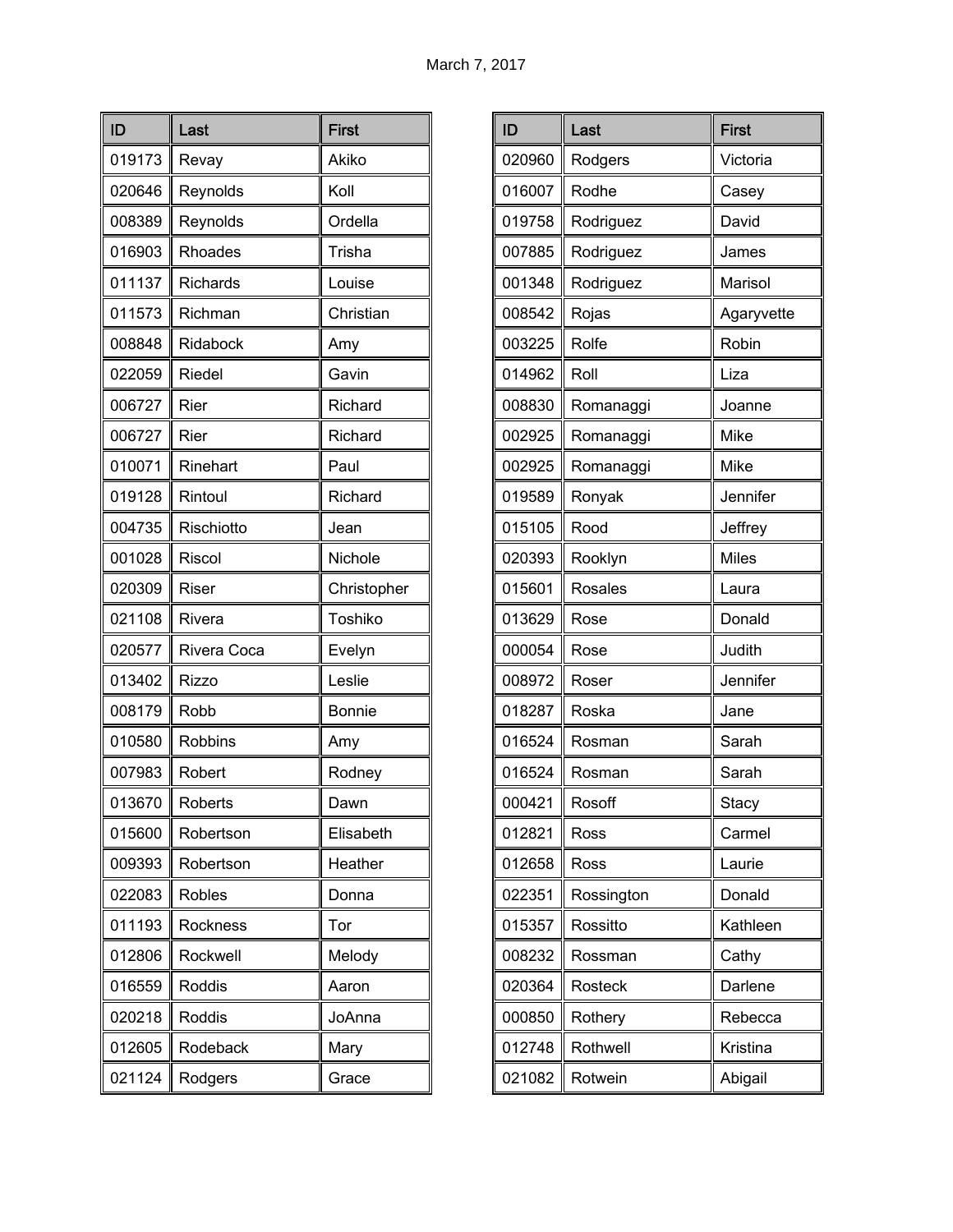| ID     | Last              | <b>First</b>   |
|--------|-------------------|----------------|
| 001376 | Rouse             | Karen          |
| 021855 | Routon-Michelinie | Kyra           |
| 021855 | Routon-Michelinie | Kyra           |
| 016693 | Rowey             | Diana          |
| 003921 | Rozell            | Scott          |
| 015430 | Rozewski          | Joseph         |
| 015675 | Rozman            | Linda          |
| 015675 | Rozman            | Linda          |
| 015675 | Rozman            | Linda          |
| 008018 | Rubrecht          | Michele        |
| 020689 | Rudolph           | Benjamin       |
| 022309 | Rueck             | <b>Bryndle</b> |
| 018209 | Ruhlman           | Margaret       |
| 000799 | <b>Ruiz Riehl</b> | June           |
| 021906 | Rumann            | Meredith       |
| 018699 | Rundle            | Kelly          |
| 006024 | Running           | Erik           |
| 019761 | Russell           | Jessica        |
| 018021 | Russell           | Shannon        |
| 017432 | Russell           | Susan          |
| 021160 | Ryan              | Lori           |
| 006224 | Rvan              | Michael        |
| 021950 | Rybak             | Anne           |
| 007320 | Ryczek            | John           |
| 013729 | Sahib             | Tiffany        |
| 011719 | Sahler            | <b>Brian</b>   |
| 008108 | Said-Hall         | Tai            |
| 008587 | Salley            | Shirley        |
| 014096 | Salmon            | Michael        |
| 001704 | Sammons           | Douglas        |
| 010924 | Sammons           | Kimberly       |

| ID     | Last                | <b>First</b> |
|--------|---------------------|--------------|
| 021578 | Sams                | Marci        |
| 011868 | Sancomb             | Mathew       |
| 017818 | Sanders             | Julia        |
| 014895 | Sandoval            | April        |
| 006285 | Sandri              | Shannon      |
| 020413 | Sanford             | Quinn        |
| 016550 | Sansom              | Merritt      |
| 008509 | Santangelo          | Scott        |
| 013783 | Sapienza            | Anna         |
| 000932 | Saulter             | Douglas      |
| 012720 | Savage              | Erin         |
| 012720 | Savage              | Erin         |
| 021095 | Sayler              | Laura        |
| 002296 | Scevola             | Nancy        |
| 000432 | Schacker            | Sarah        |
| 007982 | <b>Schalk</b>       | Bryan        |
| 011779 | <b>Schar Becker</b> | Angela       |
| 007738 | Schardt             | Е            |
| 019523 | Scheiman            | Anne         |
| 019982 | Scheller            | Mackinsey    |
| 001480 | Schiada             | Stephanie    |
| 008237 | Schiavo             | Stephanie    |
| 012671 | Schlosser           | Jessica      |
| 010767 | Schmidt             | Andrea       |
| 014463 | Schmidt             | Jayson       |
| 016455 | Schmidt             | Jerod        |
| 013035 | Schmidt             | Kylea        |
| 013035 | Schmidt             | Kylea        |
| 011949 | Schmidtke           | Elizabeth    |
| 015352 | Schneider           | Erika        |
| 016101 | Schneider           | Katie        |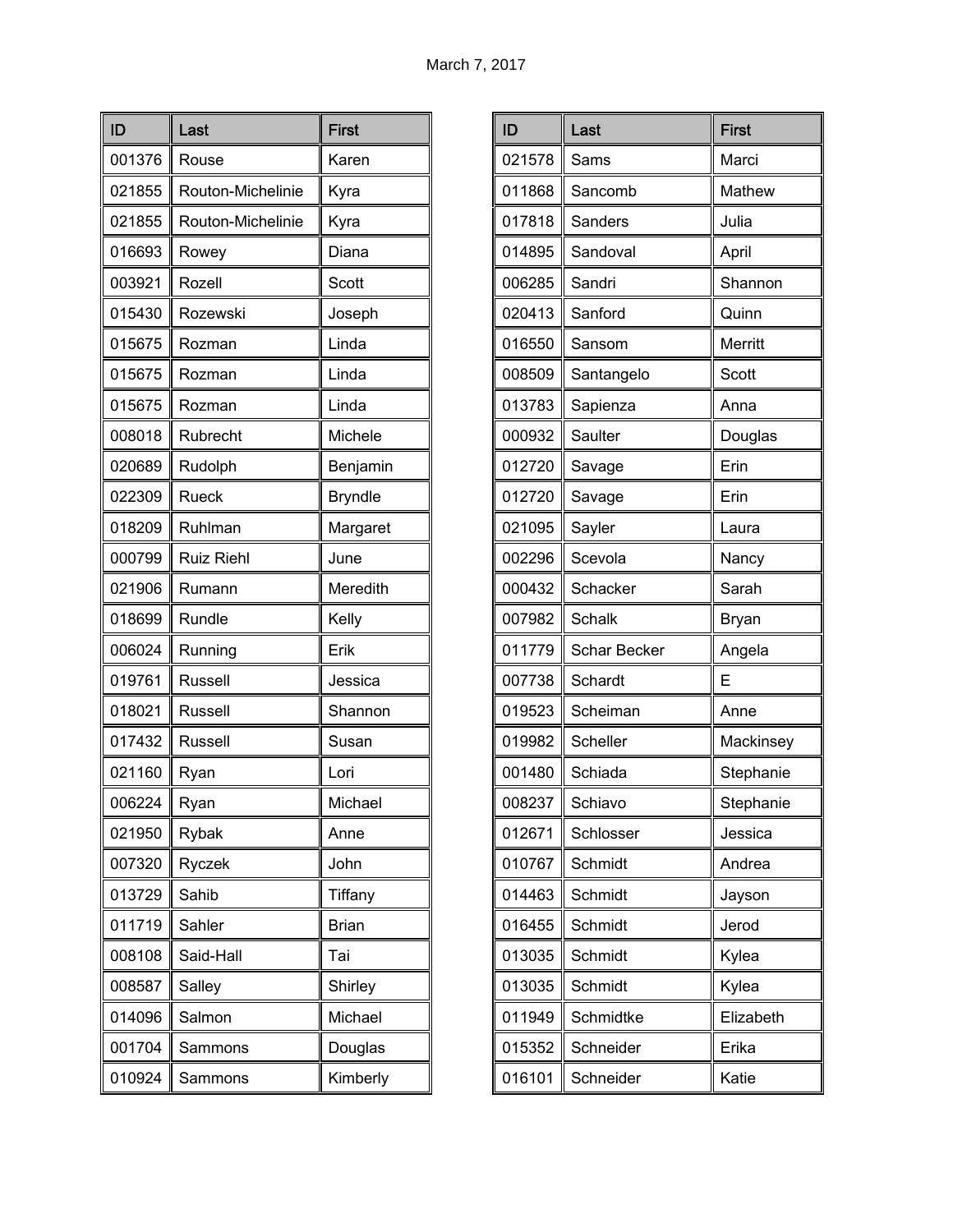| ID     | Last             | <b>First</b>    |
|--------|------------------|-----------------|
| 007524 | Schneider-Barnes | Diana           |
| 010758 | Schoettle        | Peggy           |
| 001038 | Schopmeyer       | Eric            |
| 006409 | Schouten         | Sally           |
| 017712 | Schraer          | Mona            |
| 000180 | Schrepping       | Jane            |
| 000180 | Schrepping       | Jane            |
| 013834 | Schulte          | <b>Tessalie</b> |
| 011619 | Schultz          | Kristine        |
| 019091 | Schulze          | Timothy         |
| 006915 | Schumann         | Julie           |
| 007872 | Schwartzkoph     | Terry           |
| 018625 | Schwing          | Emilia          |
| 021872 | Scott            | Josephine       |
| 008635 | Scott            | Linda           |
| 001462 | Scott            | Michael         |
| 010945 | Scottel          | Dina            |
| 017586 | Scotto           | Angela          |
| 009028 | Scoville         | Steven          |
| 008485 | Seeley           | Theresa         |
| 018691 | Segurola         | Sofia           |
| 016447 | Seifert          | David           |
| 010781 | Sele             | Karen           |
| 009174 | Self             | Christina       |
| 019823 | <b>Sellers</b>   | Andrew          |
| 005166 | Senaga-Freauff   | Nina            |
| 007675 | Sesar            | Pamela          |
| 007675 | Sesar            | Pamela          |
| 020688 | Setiadi          | Yulia           |
| 008985 | Setterholm       | Suzanne         |
| 019732 | Sexton           | Merry           |

| ID     | Last          | <b>First</b>  |
|--------|---------------|---------------|
| 006539 | Shapiro       | Joel          |
| 001001 | Sharp         | Gwendolyn     |
| 014691 | Shatz         | Andrea        |
| 006736 | Shaughnessy   | Elizabeth     |
| 017716 | Shaw          | Clifford      |
| 007610 | Shaw          | Vangie        |
| 003472 | Shay          | Karen         |
| 009039 | Shea          | Cheri         |
| 004214 | Shea          | Susan         |
| 013708 | Sheckels      | Polly         |
| 008095 | Sheldon       | Suzanne       |
| 012522 | Shelton       | Katherine     |
| 021964 | Shelton       | Sarah         |
| 000626 | Shelton       | Wendy         |
| 001356 | Shen          | Yin           |
| 002346 | Sherden       | David         |
| 021802 | Sheridan      | <b>Brenna</b> |
| 019763 | Sherman       | Martha        |
| 000868 | Shetler       | Jeremy        |
| 021822 | Shippy        | Lori          |
| 005439 | Shonkwiler    | Laurie        |
| 001544 | Shore         | Alla          |
| 013786 | Short         | Richard       |
| 015542 | Shriki        | Rina          |
| 006764 | Shue          | Robin         |
| 019598 | Shuler-Krause | Elizabeth     |
| 007059 | Shumway       | Lori          |
| 003289 | Siam          | Jose          |
| 006858 | Siebold       | Kent          |
| 021899 | Siegel        | Douglas       |
| 014034 | Siegel        | Jennifer      |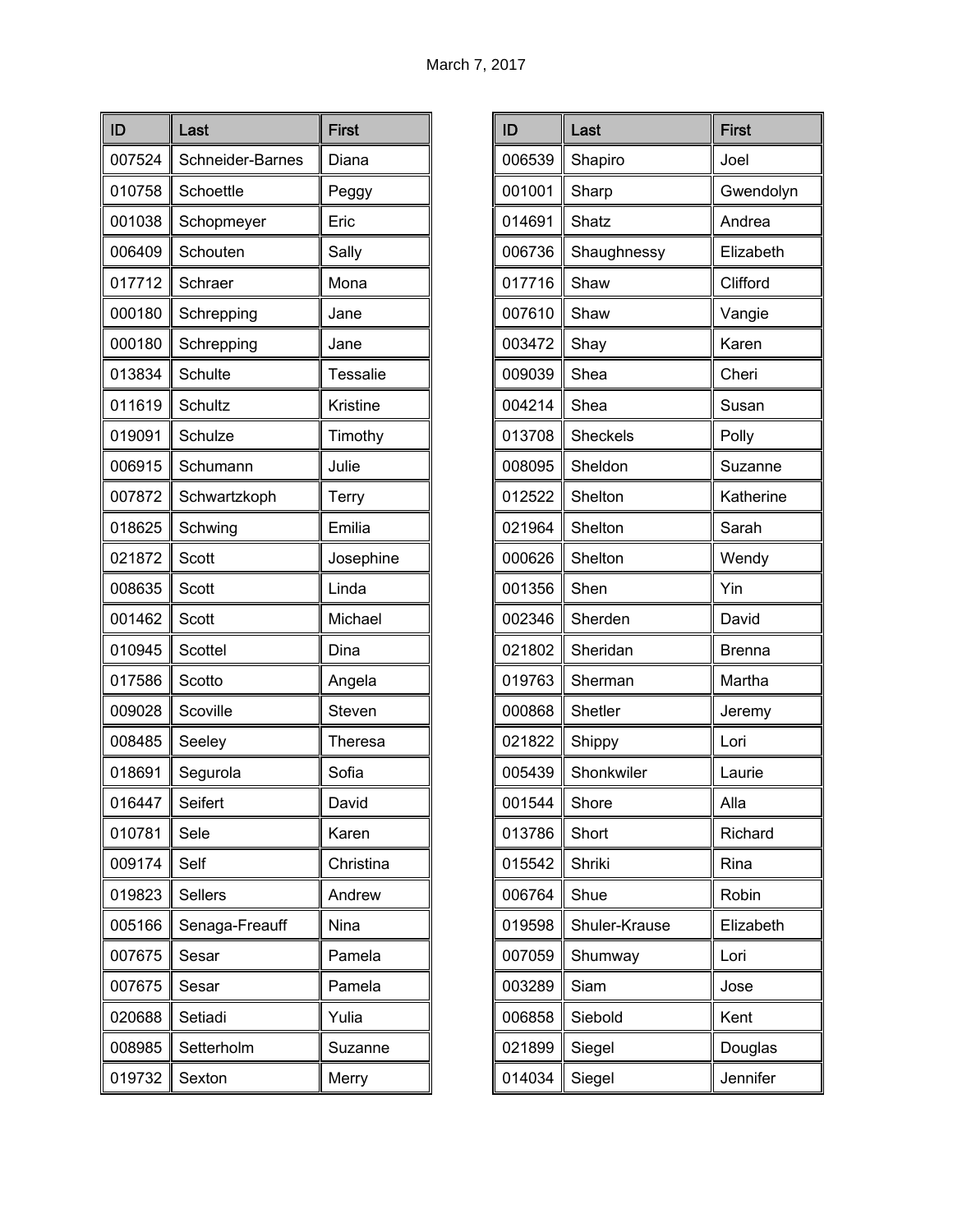| ID     | Last         | <b>First</b>   |
|--------|--------------|----------------|
| 006566 | Siegfried    | Heather        |
| 021982 | Silvernail   | Daniel         |
| 009208 | Simonsen     | Shelley        |
| 017341 | Simpson      | Crystal        |
| 000535 | Siprian      | Daniel         |
| 009155 | Siri         | Wendy          |
| 009098 | <b>Sisk</b>  | <b>Brian</b>   |
| 012633 | Siu          | Caroline       |
| 014811 | Skybak       | Leslie         |
| 010812 | Skye         | Lauren         |
| 014853 | Slaughter    | Amy            |
| 012899 | Sletmoe      | Gary           |
| 012623 | Slusher      | Charles        |
| 015280 | Smith        | Alicia         |
| 020980 | Smith        | Allison        |
| 012687 | Smith        | Amy            |
| 009002 | Smith        | <b>Bridget</b> |
| 010783 | Smith        | Bryan          |
| 011886 | Smith        | Bryan          |
| 016085 | Smith        | Calvin         |
| 019818 | Smith        | Catherine      |
| 017961 | Smith        | Heather        |
| 014661 | Smith        | Jason          |
| 013620 | Smith        | Julie          |
| 005736 | Smith        | Kathryn        |
| 006110 | Smith        | Nancy          |
| 021137 | Smith        | Steven         |
| 013297 | Smith        | Suzanne        |
| 013869 | Smith        | Vanessa        |
| 014675 | Smith-Wallis | Tija           |
| 014675 | Smith-Wallis | Tija           |

| ID     | Last            | <b>First</b> |
|--------|-----------------|--------------|
| 000694 | Snowadski       | Andrea       |
| 016672 | Snyderbrown     | Christopher  |
| 005981 | Soderquist      | Dawn         |
| 001853 | Soliz           | Ronald       |
| 012589 | Sorensen        | Andrew       |
| 006403 | Sorensen        | Dena         |
| 015716 | Sorg            | Kelly        |
| 016806 | Sorric          | Carrie       |
| 015902 | Sossel          | Richard      |
| 015745 | Soto            | Jacob        |
| 012753 | Souther         | Lisa         |
| 012698 | Spector         | Lesley       |
| 012698 | Spector         | Lesley       |
| 021886 | Speer           | Matthew      |
| 018948 | Speer           | Natalie      |
| 013498 | Speerstra       | Jane         |
| 006627 | Spella          | Sarah        |
| 012717 | Spencer-Mylet   | David        |
| 009005 | Spring          | Tanya        |
| 012595 | Springgate      | Liza         |
| 009221 | Staab           | Matthew      |
| 017578 | Stabler         | Laramie      |
| 018931 | Stagner         | Rachel       |
| 017347 | Standley        | Melissa      |
| 004429 | Stanich         | Patricia     |
| 016801 | <b>Stark</b>    | Anita        |
| 021203 | <b>Stark</b>    | Julia        |
| 007835 | Stearns-Gannett | Janet        |
| 021857 | <b>Steeves</b>  | Amy          |
| 017112 | <b>Stelter</b>  | Amanda       |
| 010567 | Stember         | Samuel       |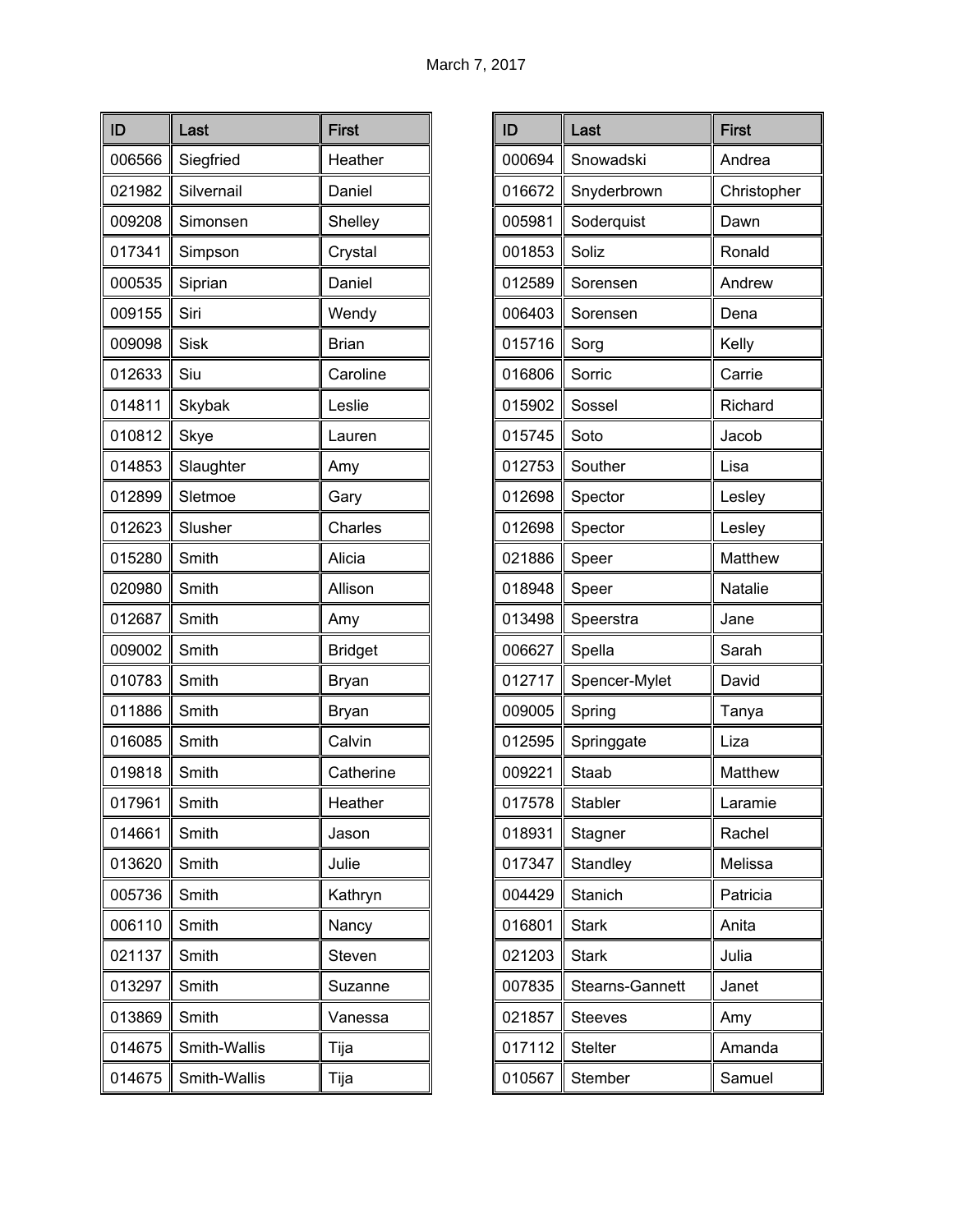| ID     | Last                  | <b>First</b> |
|--------|-----------------------|--------------|
| 010331 | Sten                  | Matthew      |
| 011906 | Stephens              | Megan        |
| 008414 | Stephenson            | Sally        |
| 021354 | Steranko              | James        |
| 019718 | Sterry                | Claudia      |
| 008220 | <b>Stevens</b>        | Heather      |
| 019649 | Stewart               | Matt         |
| 008908 | <b>Stewart-Rinier</b> | Todd         |
| 020508 | <b>Stilwell</b>       | Kathryn      |
| 009093 | Stinson               | Christine    |
| 015471 | Stockstad             | Kimberly     |
| 021713 | <b>Stolte</b>         | Kayla        |
| 014821 | Stone                 | Jillian      |
| 013526 | Stone                 | Lindell      |
| 012305 | Stone                 | Susan        |
| 000127 | Stonecipher           | Geoff        |
|        | Storm van             |              |
| 021990 | Leeuwen               | Janine       |
| 007134 | Straub                | Mary         |
| 015597 | Straube               | Renee        |
| 009303 | Streano               | Anna         |
| 018868 | Stremming             | Norman       |
| 021955 | <b>Strickler</b>      | Michelle     |
| 006785 | Strobel               | Michelle     |
| 003886 | Stronko               | Anne         |
| 003886 | Stronko               | Anne         |
| 003886 | Stronko               | Anne         |
| 003886 | Stronko               | Anne         |
| 021947 | Stroup                | David        |
| 004795 | Struble               | Laura        |
| 000462 | <b>Stubbs</b>         | Roberta      |

| ID     | Last           | <b>First</b>  |
|--------|----------------|---------------|
| 022098 | <b>Studt</b>   | Ryan          |
| 008470 | <b>Stultz</b>  | James         |
| 014497 | <b>Sturges</b> | Jeffrey       |
| 015467 | Su             | Jianying      |
| 013472 | Suckow         | RaeAnn        |
| 021158 | Sudermann      | Richard       |
| 008375 | Sullivan       | Gwendolyn     |
| 007544 | Sullivan       | Kathleen      |
| 002456 | Sullivan       | Nancy         |
| 020472 | Sumiya         | Naomi         |
| 008640 | Sumner         | <b>Vickie</b> |
| 010321 | Sussman        | Gabrielle     |
| 012201 | Sutton         | Amy           |
| 011900 | Sutton         | Jacqueline    |
| 004215 | Swan           | <b>Brian</b>  |
| 020441 | Swanson        | Shawn         |
| 007183 | Swanson-Wright | Gail          |
| 017884 | Sweeney        | Lisa          |
| 000045 | Sweeney        | Michelle      |
| 005349 | Swehla         | Eric          |
| 017808 | Swerdlik       | Anthony       |
| 017787 | Swinehart      | Timothy       |
| 004975 | Switalla       | Craig         |
| 020889 | <b>Szok</b>    | Ann Marie     |
| 004054 | Tabor          | Kathleen      |
| 018796 | Tabshy         | Joshua        |
| 007448 | <b>Talent</b>  | Lynn          |
| 017739 | Tanaka         | Yuki          |
| 017739 | Tanaka         | Yuki          |
| 012614 | Tanner         | Gabrielle     |
| 012614 | Tanner         | Gabrielle     |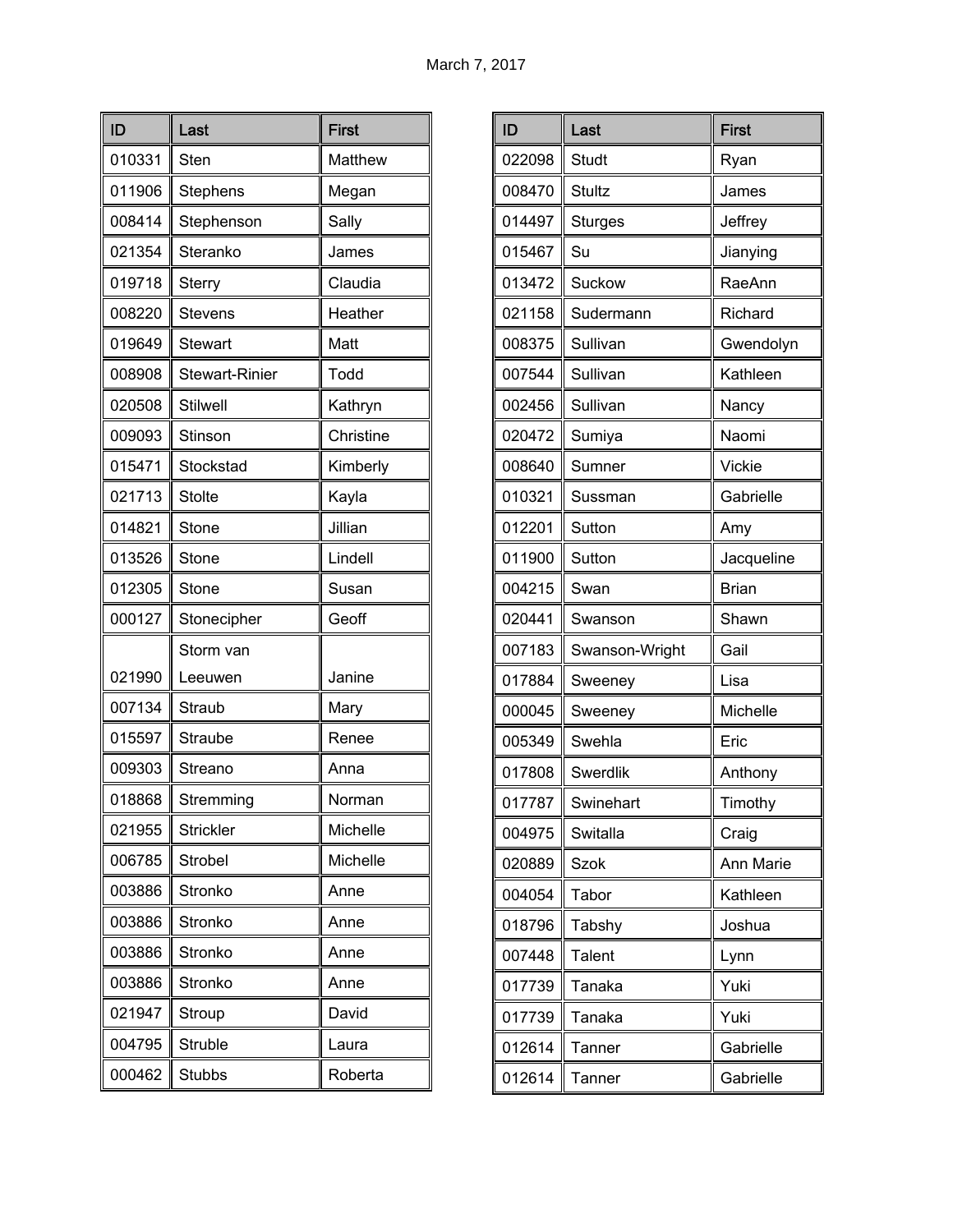| ID     | Last            | <b>First</b>   |
|--------|-----------------|----------------|
| 018028 | Tapfer          | Caley          |
| 012669 | Taramasso       | Amy            |
| 011838 | Tarnowski       | Ivan           |
| 011772 | Tate            | Raymond        |
| 018871 | Tate            | Shelley        |
| 012754 | Taylor          | Alison         |
| 012855 | Taylor          | Ginger         |
| 007438 | Taylor          | Lorie          |
| 000074 | Taylor          | Marie          |
| 013538 | Taylor          | Mary           |
| 011473 | Telles-Ferreira | Henise         |
| 005954 | Temple          | <b>Tracy</b>   |
| 018030 | <b>Tetrick</b>  | Allison        |
| 017782 | <b>Tews</b>     | Nicole         |
| 019872 | Tharp           | Jonathan       |
| 021891 | Thatcher        | <b>Brieana</b> |
| 012823 | <b>Thiel</b>    | Elizabeth      |
| 018917 | Thomas          | Erin           |
| 015657 | Thomas          | Jennifer       |
| 013769 | Thomas          | Jeremy         |
| 019958 | Thomas          | Paige          |
| 002614 | I homason       | Marcia         |
| 009172 | Thompson        | David          |
| 010940 | Thompson        | Jeffrey        |
| 011122 | Thompson        | Raeann         |
| 006150 | Thompson        | Rory           |
| 009314 | Thompson        | William        |
| 008987 | <b>Tibbetts</b> | Daniel         |
| 018159 | <b>Tighe</b>    | <b>Betsy</b>   |
| 009316 | <b>Tillery</b>  | Mary           |
| 009316 | <b>Tillery</b>  | Mary           |

| ID     | Last                    | <b>First</b>      |
|--------|-------------------------|-------------------|
| 021893 | Timmerman               | Christian         |
| 018716 | Timmons                 | Peter             |
| 010145 | Tims                    | Margaret          |
| 019734 | Tinling                 | James             |
| 000395 | <b>Tischleder</b>       | <b>Bree</b>       |
| 000695 | Tobey                   | Jill              |
| 015814 | Todd                    | Rachel            |
| 008665 | Todd                    | Trisha            |
| 020409 | Tofanelli-<br>Dougherty | Moira             |
| 020409 | Tofanelli-<br>Dougherty | Moira             |
| 020409 | Tofanelli-<br>Dougherty | Moira             |
| 017284 | Tofel                   | Anna              |
| 001699 | Tolentino               | Heidi             |
| 013804 | Torain                  | Heather           |
| 016671 | Toren Hrin              | Melissa           |
| 016671 | Toren Hrin              | Melissa           |
| 019360 | Tovar Valdes            | Nayibe            |
| 021975 | Tracy                   | Kayla             |
| 010854 | Tran                    | Ailien            |
| 013807 | Tran                    | Hoang             |
| 015506 | <b>Trask</b>            | <b>Bren-Marie</b> |
| 012661 | Trinchero               | Nadine            |
| 013511 | Trinh                   | Hung              |
| 010772 | <b>Triplett</b>         | Tara              |
| 000510 | <b>Triplett</b>         | Tearale           |
| 011714 | Troehler                | Keri              |
| 008491 | <b>Trotter</b>          | David             |
| 020562 | Truman                  | Kirsten           |
| 009086 | Trump                   | Patricia          |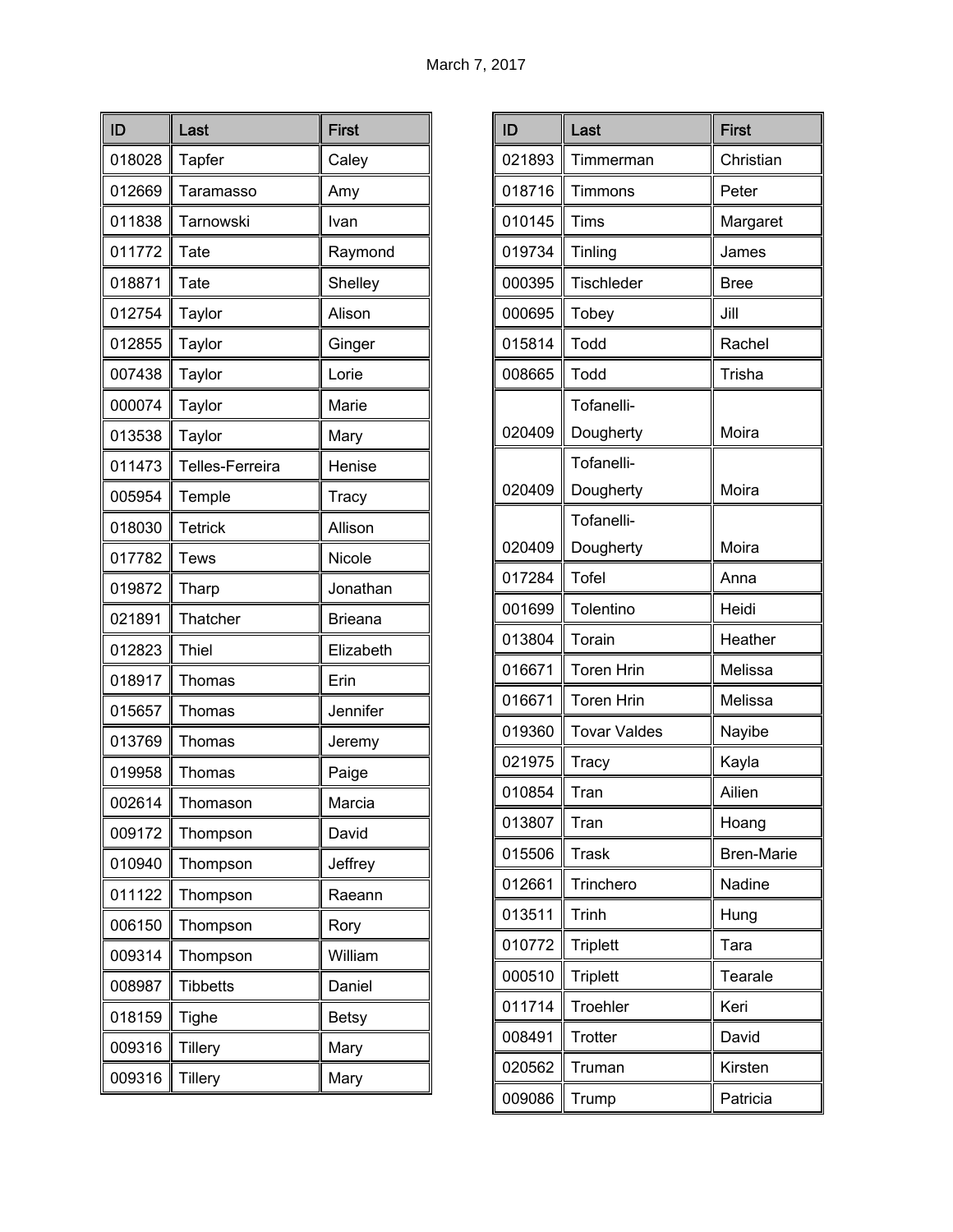| ID     | Last           | <b>First</b>  |
|--------|----------------|---------------|
|        |                | Veronique-    |
| 008904 | Truong         | Thu           |
| 001414 | Truong         | Yen           |
| 006548 | <b>Tucker</b>  | James         |
| 016608 | Tucker         | Roslyn        |
| 000303 | Tuggle         | <b>Brooke</b> |
| 012922 | Turley         | Danielle      |
| 013914 | Turley         | Janine        |
| 000513 | Turner         | Theresa       |
| 015459 | Turner         | Valerie       |
| 016059 | Tyler          | Sid           |
| 002018 | Uchida         | Sumiko        |
| 004964 | Underwood      | Barbara       |
| 004849 | Urbano-Neilson | Diane         |
| 007890 | Urke           | Eric          |
| 001460 | Ustach         | Thomas        |
| 010925 | Vala           | Kristine      |
| 007474 | Valenti        | Michael       |
| 007276 | Valley         | <b>Brian</b>  |
| 012920 | Van Clock      | Lisa          |
| 000018 | Van Dam        | Jane          |
| 009139 | Van Farowe     | Vonda         |
| 012441 | Van Kopp       | Jennifer      |
| 000608 | Van Witzenburg | Melanie       |
| 007415 | VanEngel       | Elizabeth     |
| 007415 | VanEngel       | Elizabeth     |
| 015362 | VanLehman      | Gayle         |
|        | VanMarter-     |               |
| 013944 | Sanders        | Richard       |
| 006860 | Vancleve       | Madonna       |
| 019483 | Vandenburgh    | Lauren        |
| 019483 | Vandenburgh    | Lauren        |

| ID     | Last           | <b>First</b> |
|--------|----------------|--------------|
| 017682 | Vann-Tessmer   | Jonquil      |
| 006551 | Vasquez        | Luis         |
| 001925 | Vaughn-Edmonds | Holly        |
| 021351 | Vega           | Jaeger       |
| 018719 | Velazquez      | Alma         |
| 011597 | Ventura        | Mary         |
| 015307 | Vercher        | Jonalee      |
| 013718 | Vestal         | Zachary      |
| 008648 | Vigna          | Debra        |
| 000208 | Vinger         | Dana         |
| 017902 | Vogl           | Clifton      |
| 000554 | Vorasai        | Kim          |
| 012653 | Wade           | David        |
| 012302 | Wadkins        | JoAnn        |
| 008681 | Wager          | Wendy        |
| 022165 | Wages          | David        |
| 000291 | Wagner         | Rebecca      |
| 016013 | Wagner         | Sarah        |
| 021131 | Wahl-Stephens  | Jeremy       |
| 013826 | Wahl-Stephens  | Lauren       |
| 012622 | Waldron        | Teresa       |
| 015623 | Walker         | Britta       |
| 015841 | Walker         | Derrell      |
| 016883 | Walker         | Jennifer     |
| 008493 | Walker         | Jerrine      |
| 008760 | Walker         | Joseph       |
| 020459 | Walker         | Kyla         |
| 008417 | Walker         | Lisa         |
| 022154 | Walker         | Matthew      |
| 012824 | Walker         | Molly        |
| 008347 | Walker         | Phillip      |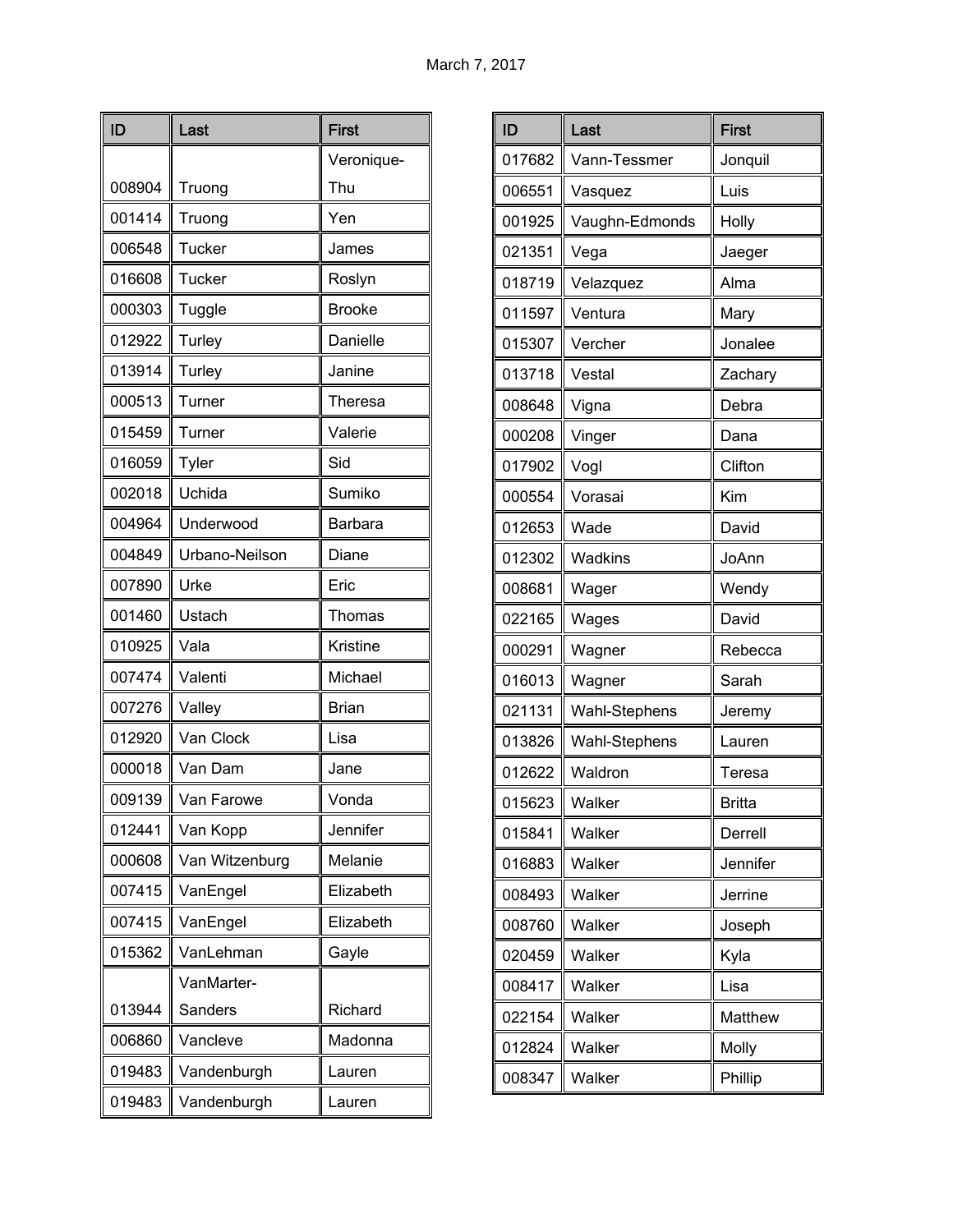| ID     | Last                | <b>First</b>   |
|--------|---------------------|----------------|
| 016906 | Walker              | Susanna        |
| 007981 | Walker-Byrne        | Margaret       |
| 016544 | Wall                | Gregory        |
| 014985 | Wall                | Helen          |
| 018185 | Wall                | Sarah          |
| 015376 | Wallace             | Kristin        |
| 018189 | <b>Wallace Sosa</b> | Jacquelyn      |
| 008807 | Walmer              | Steven         |
| 014048 | Walrod              | John           |
| 016532 | Walrod              | Julianne       |
| 002317 | Walterbach          | Sandra         |
| 008198 | Walters             | Douglas        |
| 010432 | Walters             | Rhonda         |
| 022675 | Walz                | Edward         |
| 022675 | Walz                | Edward         |
| 005082 | Ward                | James          |
| 001173 | Warfield            | Virginia       |
| 021833 | Warner              | Mark           |
| 021168 | Warren              | Erica          |
| 019788 | Washington          | Andre          |
| 010777 | Washington          | Kenneth        |
| 012758 | Wasserman           | Debra          |
| 000263 | Wasson              | Shannon        |
| 016628 | <b>Waters</b>       | <b>Bradley</b> |
| 021111 | Waters              | Jeffrey        |
| 012119 | <b>Watkins</b>      | Lily           |
| 012997 | Watkins             | Mary           |
| 008086 | Watkins             | Terresa        |
| 019668 | Watson              | Nathan         |
| 019787 | Watson              | Nicole         |
| 019053 | Watson              | Wendi          |

| ID     | Last       | <b>First</b> |
|--------|------------|--------------|
| 013825 | Waymire    | Kerrie       |
| 001521 | Weatherill | Megan        |
| 006240 | Weatheroy  | Lisa         |
| 007029 | Webb       | Susan        |
| 000302 | Weber      | Chris        |
| 006867 | Weber      | Richard      |
| 008249 | Webster    | Clark        |
| 010919 | Webster    | Randall      |
| 016674 | Weesner    | Lurena       |
| 000006 | Weidner    | Paula        |
| 017945 | Weigandt   | Elise        |
| 005990 | Weimer     | Laurie       |
| 012721 | Weinberg   | Kenneth      |
| 017113 | Weiner     | Adam         |
| 002692 | Weiner     | Joshua       |
| 017822 | Weitman    | Tina         |
| 013476 | Wellington | Cory         |
| 019797 | Wendel     | Kara         |
| 015680 | Wenger     | Melissa      |
| 018355 | Werner     | Adele        |
| 017923 | Werts      | Kristin      |
| 017923 | Werts      | Kristin      |
| 012765 | Wessinger  | Anna         |
| 009258 | West       | Kerri        |
| 013820 | West       | S            |
| 008806 | West       | Tammy        |
| 011258 | West       | Tara         |
| 021120 | Weston     | Mago         |
| 018998 | Whatmore   | Ellen        |
| 016517 | Wheeler    | Christen     |
| 018411 | Whisler    | Casey        |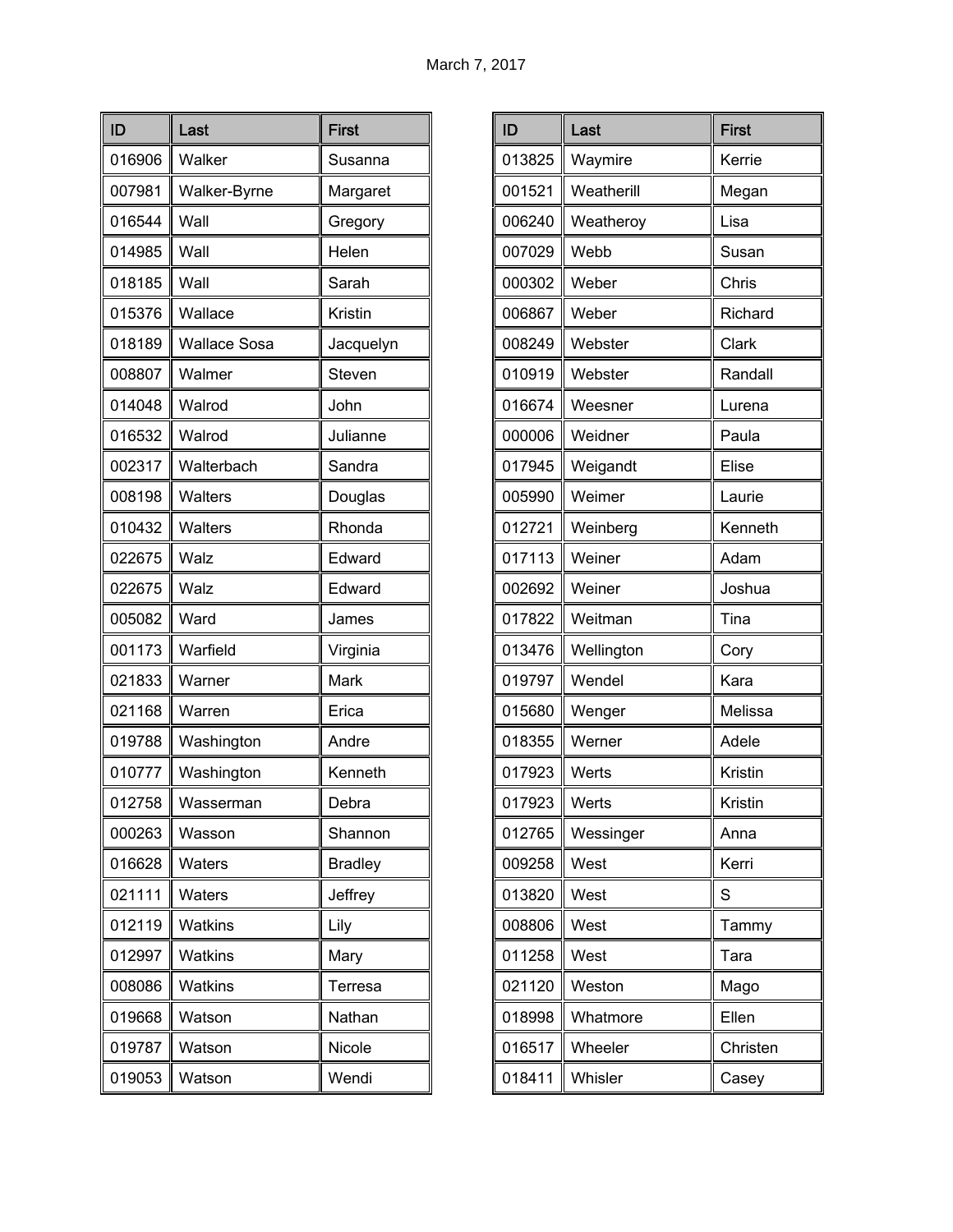| ID     | Last           | <b>First</b> |
|--------|----------------|--------------|
| 007865 | Whisnand       | Megan        |
| 015715 | Whitaker       | Jennifer     |
| 013579 | Whitaker       | Liza         |
| 021099 | White          | Laura        |
| 018479 | White          | Linda        |
| 014666 | White          | Rosa         |
| 006776 | Whitmore       | Carole       |
| 021014 | Wich           | Katherine    |
| 018446 | Wicker         | Tarehna      |
| 019329 | Wiencke        | Susan        |
| 009232 | Wierth         | David        |
| 019859 | Wierth         | Dorothy      |
| 000399 | Wiesner        | William      |
| 006823 | Wilcox         | Susan        |
| 008361 | Wilde          | Rose         |
| 018959 | WilderTack     | Elenoir      |
| 018717 | Wilebski       | Katy         |
| 016715 | Wilhelmi       | Kasia        |
| 018723 | Wilken         | <b>Huck</b>  |
| 021134 | <b>Wilkins</b> | Jayme        |
| 005610 | <b>Wilkins</b> | Laurel       |
| 012598 | Williams       | Anne         |
| 010668 | Williams       | Diane        |
| 020005 | Williams       | Jamie        |
| 008913 | Williams       | Jane         |
| 002975 | Williams       | Kathleen     |
| 020462 | Williams       | Kelsey       |
| 017775 | Williams       | Lori         |
| 000776 | Williams       | Michael      |
| 020538 | Williams       | Sharese      |
| 007022 | Williams       | Takiyah      |

| ID     | Last          | <b>First</b> |
|--------|---------------|--------------|
| 016598 | Williamson    | Anne         |
| 018076 | <b>Willis</b> | Kernan       |
| 017596 | Wilson        | Courtney     |
| 000981 | Wilson        | Curtis       |
| 017041 | Wilson        | Daniel       |
| 018324 | Wilson        | Gina         |
| 017770 | Wilson        | Holly        |
| 011993 | Wilson        | John         |
| 007551 | Wilson        | Jon          |
| 007551 | Wilson        | Jon          |
| 012523 | Wilson        | Kimberlee    |
| 021853 | Wilson        | Kimberly     |
| 020405 | Wilson        | Mark         |
| 007397 | Wilson        | William      |
| 001473 | Windham       | Stephanie    |
| 002654 | Windle        | Lilly F      |
| 014808 | Winn          | Elaine       |
| 021112 | Winn          | Susan        |
| 021829 | Winterspring  | С            |
| 001006 | Wisdom        | Larisa       |
| 019701 | Wisher        | Tracy        |
| 012597 | Wixon         | Benjamin     |
| 007123 | Wolf          | James        |
| 006000 | Wolfe         | Marsha       |
| 016357 | Wolfer        | Stephanie    |
| 016521 | Wolff         | Kathryn      |
| 016712 | Wolff-Myren   | Desiree      |
| 001082 | Wong          | Elisa        |
| 008334 | Wood          | Daphne       |
| 014418 | Woodhouse     | Leslie       |
| 008350 | Woods         | Kenneth      |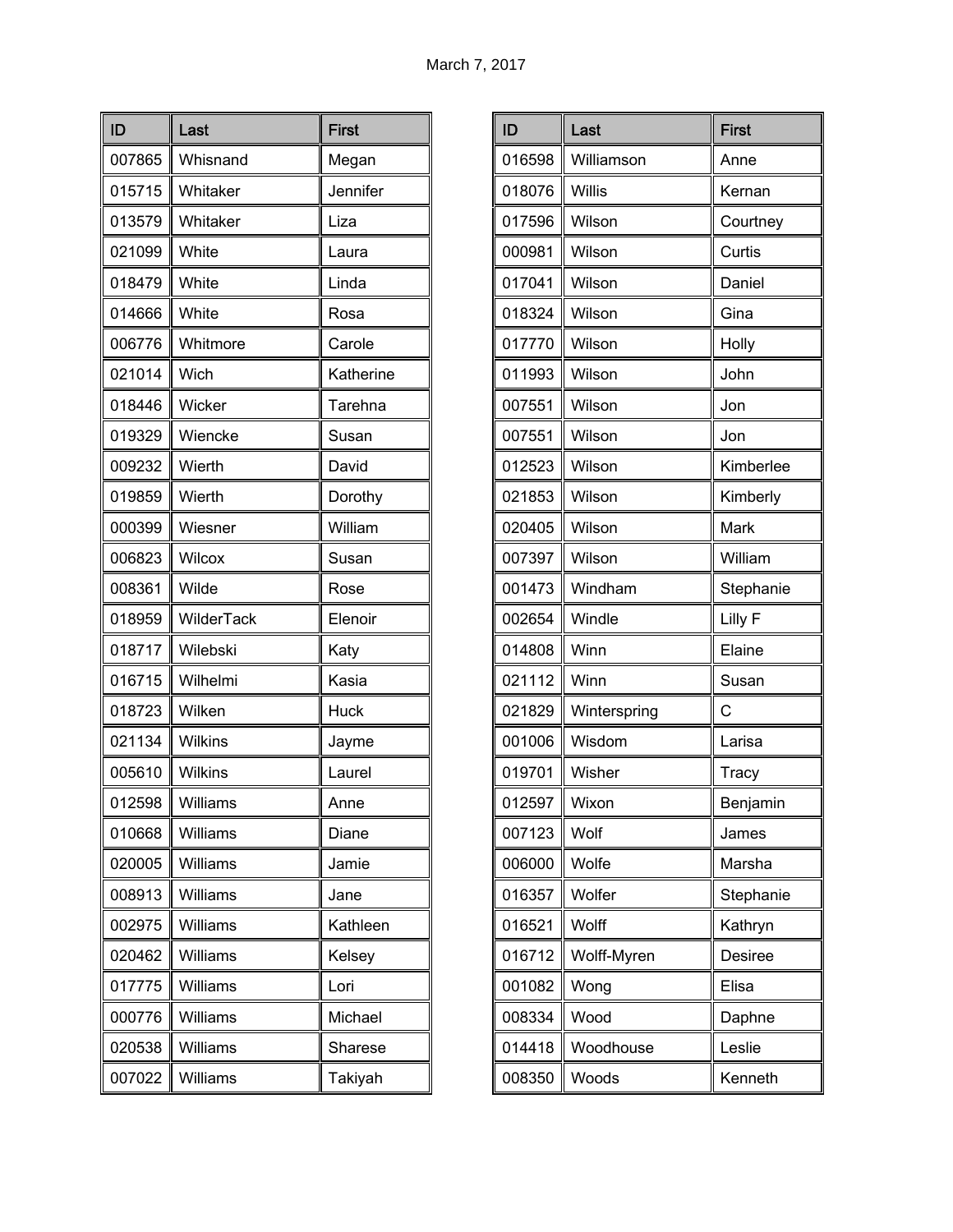| ID     | Last            | <b>First</b> |
|--------|-----------------|--------------|
| 016944 | Woods           | Tanan        |
| 008067 | Wortham         | Cecile       |
| 006008 | Wren            | Steven       |
| 017418 | Wright          | Emily        |
| 018993 | Wright          | Julie        |
| 008583 | Yago            | Ernest       |
| 018915 | Yang            | Xiaonan      |
| 021869 | Yao             | Kendra       |
| 013842 | Yarlott         | Katherine    |
| 013043 | Yoder-Corvi     | Stephanie    |
| 020837 | Yonamine        | Moe          |
| 013797 | York            | Anna-Sophia  |
| 000044 | York            | Michelle     |
| 000989 | Yoshida         | Lainie       |
| 003914 | Yoshida         | Reiko        |
| 014592 | Yoshiwara       | Mariko       |
| 011859 | Young           | Gerald       |
| 008867 | Young           | Megan        |
| 008234 | Young           | Richard      |
| 008726 | Younie          | Gail         |
| 020953 | Yovu            | Christine    |
| 015305 | Yu              | Chiung-Chen  |
| 014352 | Zadoff          | Dina         |
| 016502 | Zakharchenko    | Yuliya       |
| 003080 | Zartler         | James        |
| 015561 | Zelazek         | Daniel       |
| 021909 | Zeller-Williams | Lavonna      |
| 009141 | Zerba           | Jeffrey      |
| 012586 | Ziady           | Joshua       |
| 021121 | Zibelman        | Michael      |
| 009164 | Zimmer          | Sarah        |

| ID     | Last      | <b>First</b>   |
|--------|-----------|----------------|
| 021446 | Zimmerman | Janie          |
| 010336 | Zimtbaum  | Mark           |
| 000420 | Zipp      | Kathleen       |
| 018362 | Zogas     | <b>Brianne</b> |
| 018362 | Zogas     | <b>Brianne</b> |
| 019235 | Zook      | Daren          |
| 021080 | Zwissler  | Karen          |
| 021151 | de Boer   | Katrina        |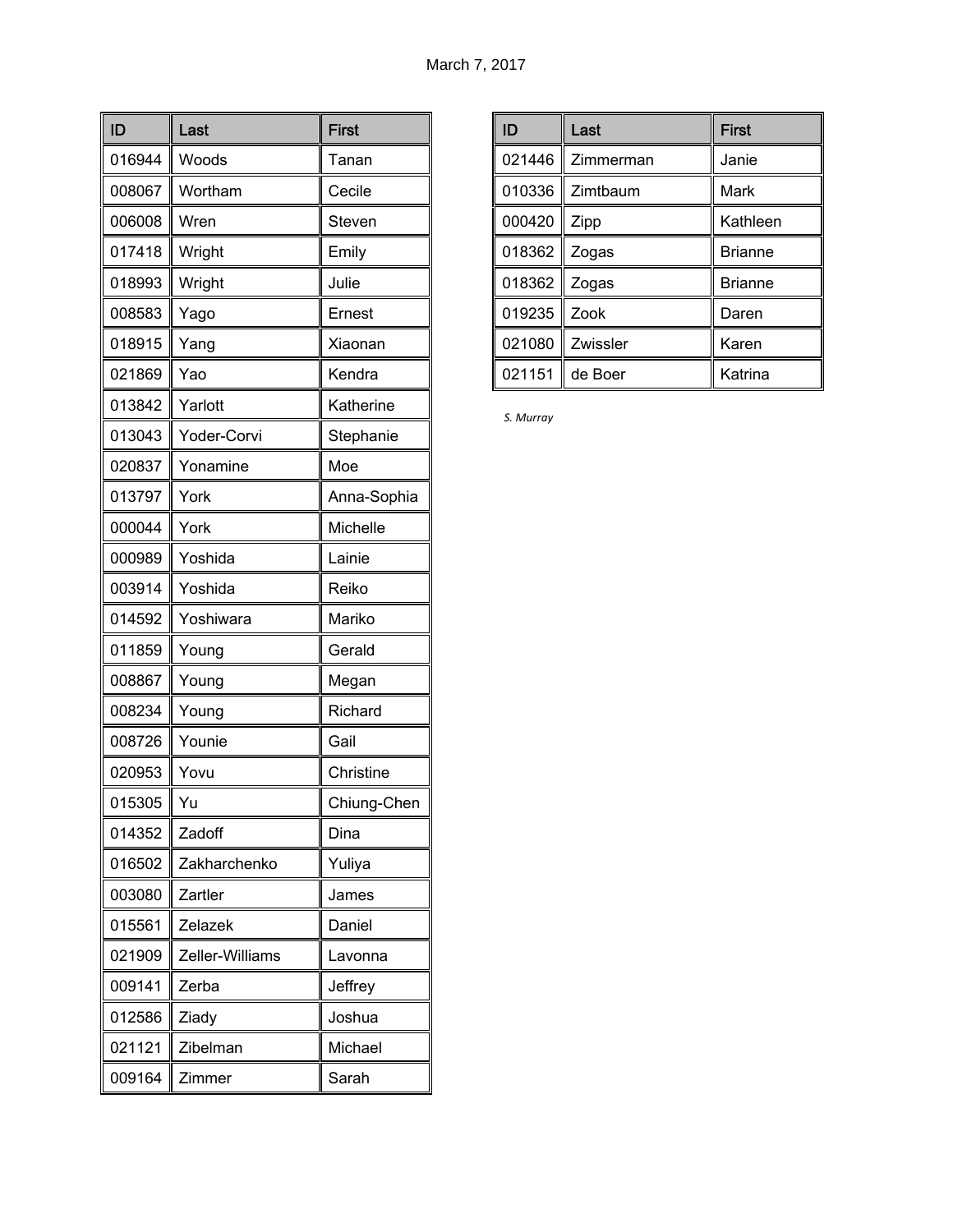# Election of Second Year Probationary Administrators

# **RECITAL**

On the advice of the Chief Human Resources Officer, the Superintendent recommends the following persons serving in administrative positions are elected as Second Year Probationary Administrators.

## **RESOLUTION**

The Board of Education accepts the Superintendent's recommendation and by this resolution hereby elects as Second Year Probationary Administrators for the 2017-2018 school year the following persons, according to the employment terms and conditions set out in the standard District contract.

| Last             | <b>First</b> |
|------------------|--------------|
| Blekhman         | Irina        |
| <b>Breuckman</b> | Thomas       |
| Stubbs           | Teresa       |
| Harold           | Jane         |
| Gwynn            | Pamela       |
| Loveland         | James        |
| Zeller           | Joshua       |
| Peeler           | Jeffrey      |
| Kelsey           | Paige        |
| Kruger           | Diana        |
| Wood             | Lavell       |
| Robertson        | <b>Blake</b> |
| Roepel           | Jason        |
| Burns            | Christopher  |
| Holm             | David        |
| Vickers          | Candice      |
| Berry            | Rebecca      |
| Walker           | Kevin        |
| Plumeau          | Kirsten      |
| Sun              | Regina       |
| <b>Silas</b>     | Shaunice     |
| Bryant           | Jill         |

| Last     | First   |
|----------|---------|
| Jamieson | David   |
| O'Daniel | Thelina |
| Odell    | Deborah |
| Lockhart | John    |
| Vawter   | Julie   |
| Johnson  | Travis  |
| Self     | Denise  |
| Davis    | Sarah   |
| Kelly    | Patrick |
| Eide     | Matthew |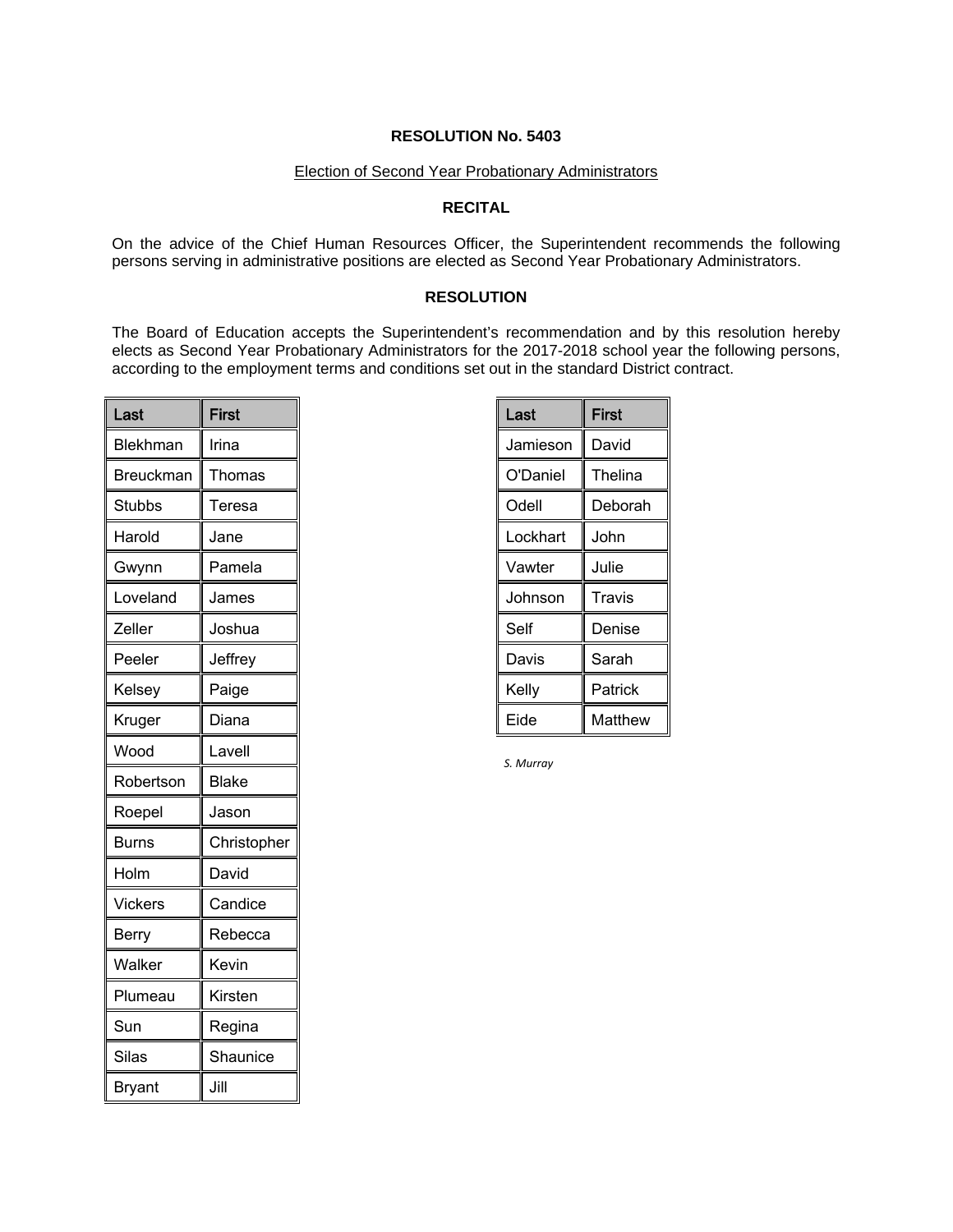#### Election of Third Year Probationary Administrators

# **RECITAL**

On the advice of the Chief Human Resources Officer, the Superintendent recommends the following persons serving in administrative positions are elected as Third Year Probationary Administrators.

# **RESOLUTION**

The Board of Education accepts the Superintendent's recommendation and by this resolution hereby elects as Third Year Probationary Administrators for the 2017-2018 school year the following persons, according to the employment terms and conditions set out in the standard District contract.

| Last       | First          |
|------------|----------------|
| Mailey     | Sean           |
| Skyles     | Adam           |
| Pearson    | Alexa          |
| Fontana    | Jennifer       |
| Mather     | Emily          |
| Parker     | <b>Bradley</b> |
| Chargualaf | Satrina        |
| Cardona    | Isaac          |
| Belanger   | Alfredo        |
| Johnson    | Seth           |
| Lockard    | Andrea         |
| Brewer     | Cleann         |
| Young      | Ronald         |
| Swingen    | Cynthia        |
| Casale     | Grace          |
| Hightower  | Klarissa       |
| Seidel     | Teresa         |
| Cantwell   | Robert         |
| Adams      | Allison        |
| Karsten    | Kristy         |
| Miles      | Darryl         |
| Page       | Lauren         |

| Last       | First       |
|------------|-------------|
| Skelly     | Claire      |
| Mahlum     | Elizabeth   |
| Pakseresht | Kaveh       |
| Parman     | Kristan     |
| Masunaga   | Kiya        |
| Lewis      | Christopher |
| Malone     | Daniel      |
| Wall       | Scott       |
| Boyer      | Keylah      |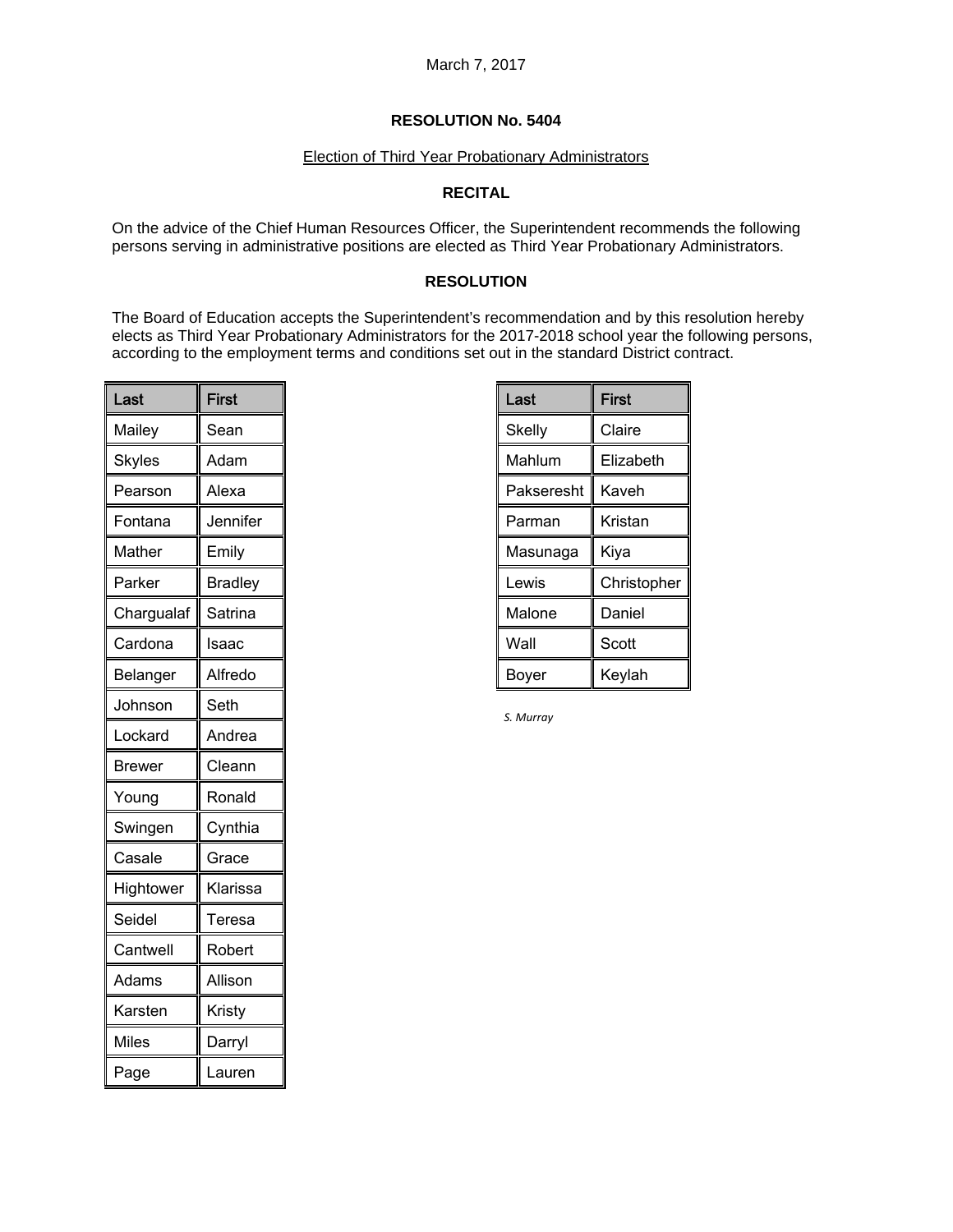#### Election of Contract Administrators

# **RECITAL**

On the advice of the Chief Human Resources Officer, the Superintendent recommends the following probationary administrators who have been employed as regularly appointed administrators for three successive school years are elected as Contract Administrators.

### **RESOLUTION**

The Board of Education accepts the Superintendent's recommendation and by this resolution hereby elects the following persons as Contract Administrators and extends the employment contracts of the following persons until June 2020, subject, according to the employment terms and conditions set out in the standard District contract.

| Last        | <b>First</b>   |
|-------------|----------------|
| Dickey      | Leah           |
| Haupu       | Kehaulani      |
| Rowell      | Michael        |
| Sasaki      | Katherine      |
| Kirschmann  | Richard        |
| Rierson     | Julie          |
| Ragaisis    | Samantha       |
| Hendershott | <b>Bradley</b> |
| Gaitan      | Kathleen       |
| Bertram     | Serene         |
| Allen       | David          |
| Mjelde      | Tonya          |
| Frazier     | Christopher    |
| Nguyen-     |                |
| Johnson     | Anh            |
| Schlegel    | Dawn           |
| Wagner      | Kathryn        |
| Kuether     | <b>Britt</b>   |
| Reed        | Lenichtka      |
| Plotzke     | Meisha         |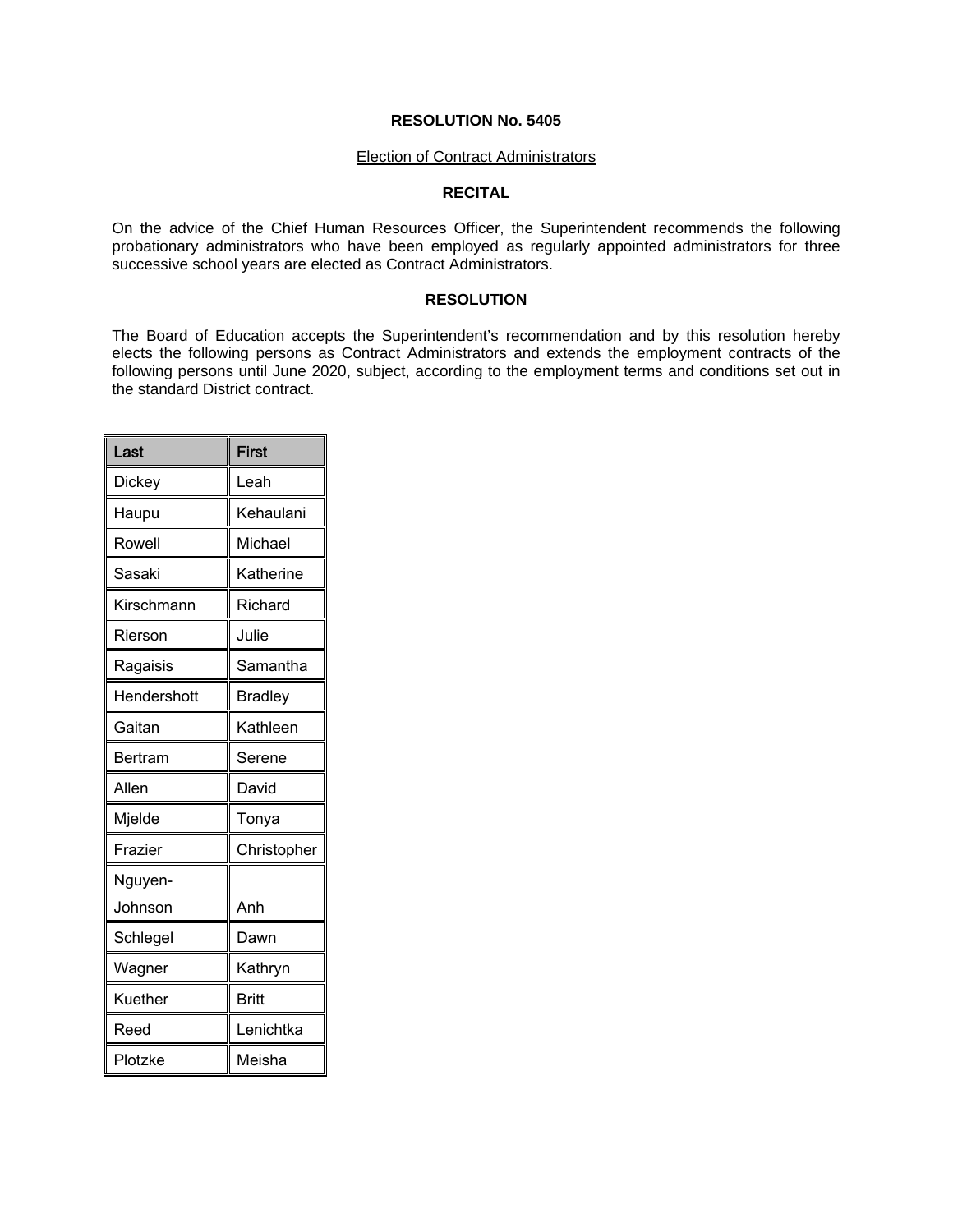| Last       | <b>First</b> |
|------------|--------------|
| Nerenberg  | Dana         |
| Quintero   | Alfredo      |
| Gandarilla | Maria        |
| Coleman    | Yolanda      |
| McClure    | Shannon      |
| Johnson    | William      |
| Cohen      | William      |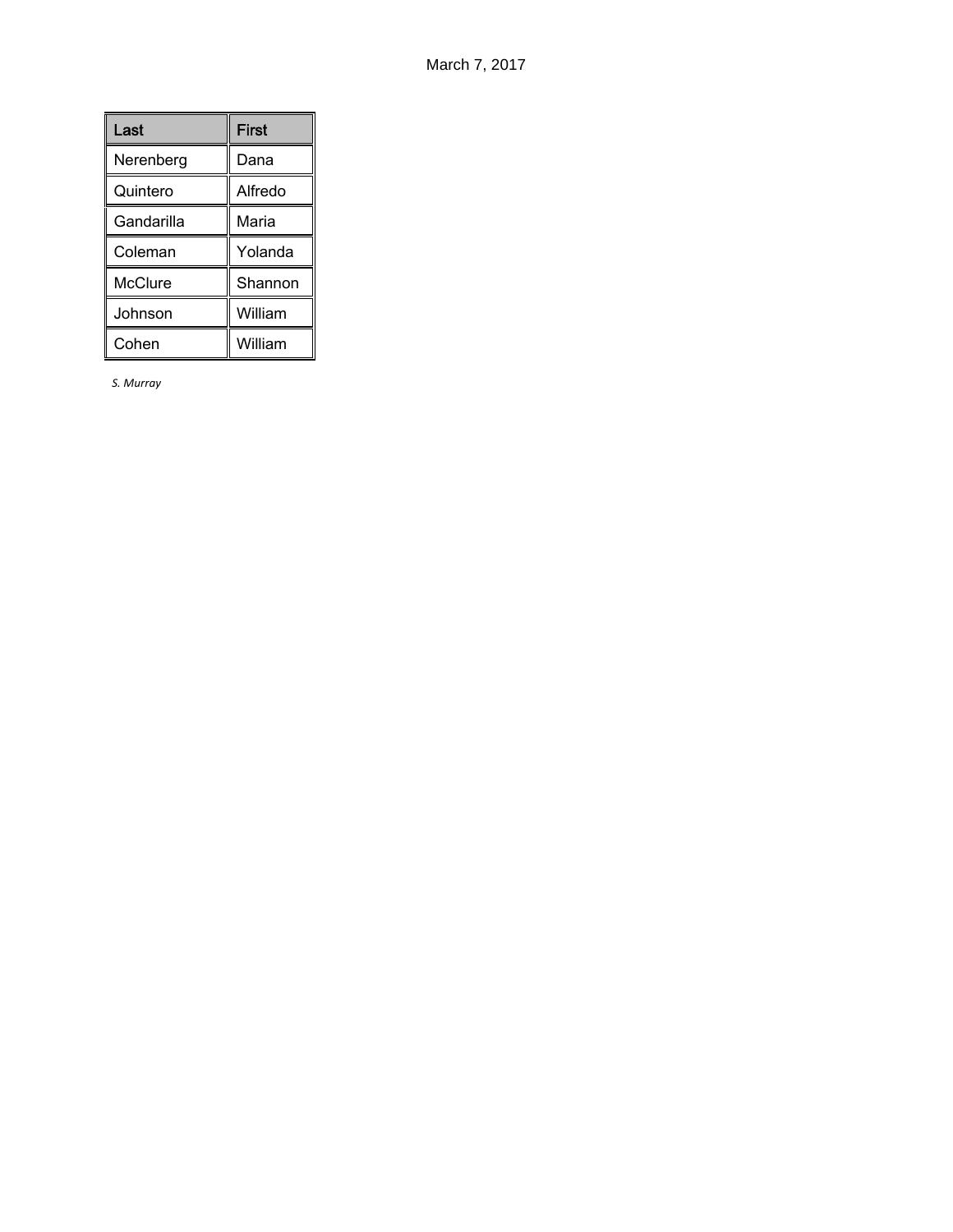#### Contract Extension for Administrators

# **RECITAL**

On the advice of the Chief Human Resources Officer, the Superintendent recommends that the employment contracts of the contract administrators listed below be extended.

## **RESOLUTION**

The Board of Education accepts the Superintendent's recommendation and by this resolution hereby extends the employment contracts of the following persons until June 2020, subject to the employment terms and conditions contained in the standard form contract approved by the legal counsel for the District.

| Last          | <b>First</b> |
|---------------|--------------|
| Poole         | Lydia        |
| Lizaola       | David        |
| Freeman       | Ayesha       |
| Berthoin-     |              |
| Hernandez     | Diane        |
| Penley        | Lana         |
| Allen         | Ricky        |
| Dauch         | Andrew       |
| Truong        | Thu          |
| Whitney       | Amy          |
| Sing          | Teresa       |
| Van Hoomissen | Mark         |
| Lamont        | Maude        |
| Madison       | Elizabeth    |
| Chatard       | <b>Brian</b> |
| Walden        | John         |
| Williams      | Jonathan     |
| Ferraro       | John         |
| Taylor        | Ginger       |
| Sage          | Jill         |
| Broadous      | Lajena       |
| Robertson     | Lavert       |

| Last           | <b>First</b> |
|----------------|--------------|
| Snyder         | David        |
| Tabshy         | Ann          |
| Clark          | Lori         |
| Galindo        | Carlos       |
| Phillips       | Barry        |
| <b>Haskins</b> | Marshall     |
| Callin         | Petra        |
| Polizos        | Katherine    |
| MacLeod        | Cynthia      |
| Locke          | Frederic     |
| Meyer          | Kristen      |
| Newsome        | Tamala       |
| Moon           | Linda        |
| <b>Blount</b>  | Lisa         |
| Calvert        | Margaret     |
| Porter-Lopez   | Andrea       |
| O'Dell         | Leslie       |
| Lewins         | Sarah        |
| Brown          | Jeffrey      |
| Chapman        | Peyton       |
| Isham          | Eileen       |
| Lurie          | Radislav     |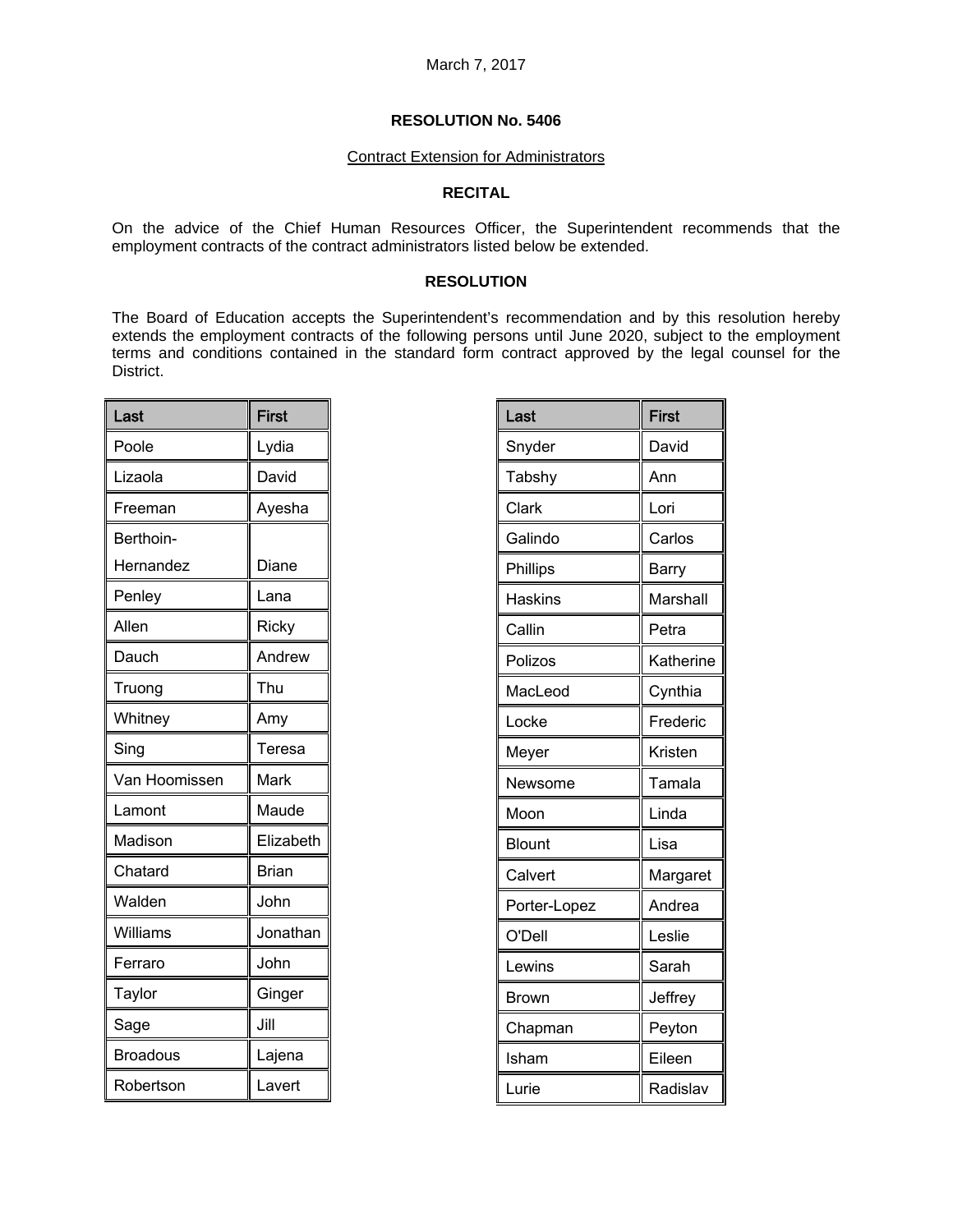| Last      | <b>First</b> |
|-----------|--------------|
| Acker     | Tina         |
| Watros    | Chrystal     |
| Wilson    | Curtis       |
| Newsome   | Karl         |
| McCalley  | Jennifer     |
| Hurdle    | F            |
| Crotchett | Kevin        |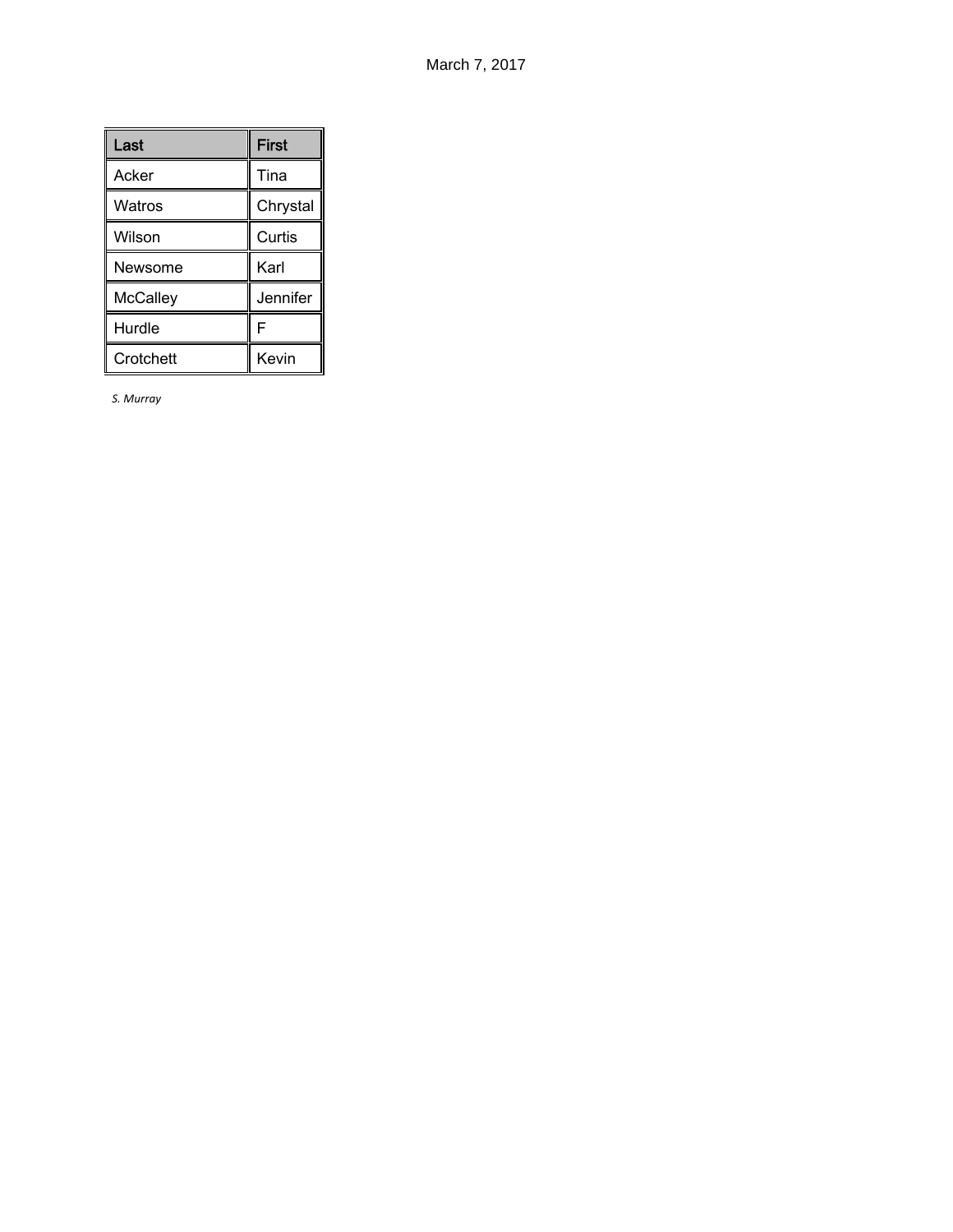### **RESOLUTION No. 5407**  *(FAILED)*

#### Notice of Non-Renewal

# **RECITAL**

On the advice of the Chief Human Resources Officer, the Superintendent recommends that the contracts of the probationary teachers below not be renewed. This means that the educators listed below will not be re-employed.

# **RESOLUTION**

The Board of Education accepts the Superintendent's recommendations and by this resolution hereby does not renew the contracts of the probationary teachers listed below, under ORS 342.835. The Human Resources Department is instructed to notify these personnel that their employment contracts are not renewed for the 2017-2018 school year and that their contracts will terminate June 2017.

| Last Name | <b>First Name</b> |
|-----------|-------------------|
| Samore    | <b>Brian</b>      |
| Smith     | Stuart            |

*S. Murray*

# **RESOLUTION No. 5408**  *(FAILED)*

#### Notice of First Time Non-Extension Contract Teachers

# **RECITAL**

On the advice of the Chief Human Resources Officer, the Superintendent recommends that the contracts of the teachers below not be extended for the first time. First time non-extensions generally result in placement on a program of assistance for improvement and continuation of employment for another school year.

### **RESOLUTION**

The Board of Education accepts the Superintendent's recommendations and by this resolution hereby does not extend the contracts of the contract teachers listed below, on the grounds and processes identified in state law (ORS 342.865, ORS 342.895, ORS 342.905). The Human Resources Department is instructed to notify these personnel that their employment contracts are not extended for the 2017-2018 school year.

| Last Name      | <b>First Name</b> |
|----------------|-------------------|
| <b>Bradley</b> | Rachael           |
| Grant          | Derek             |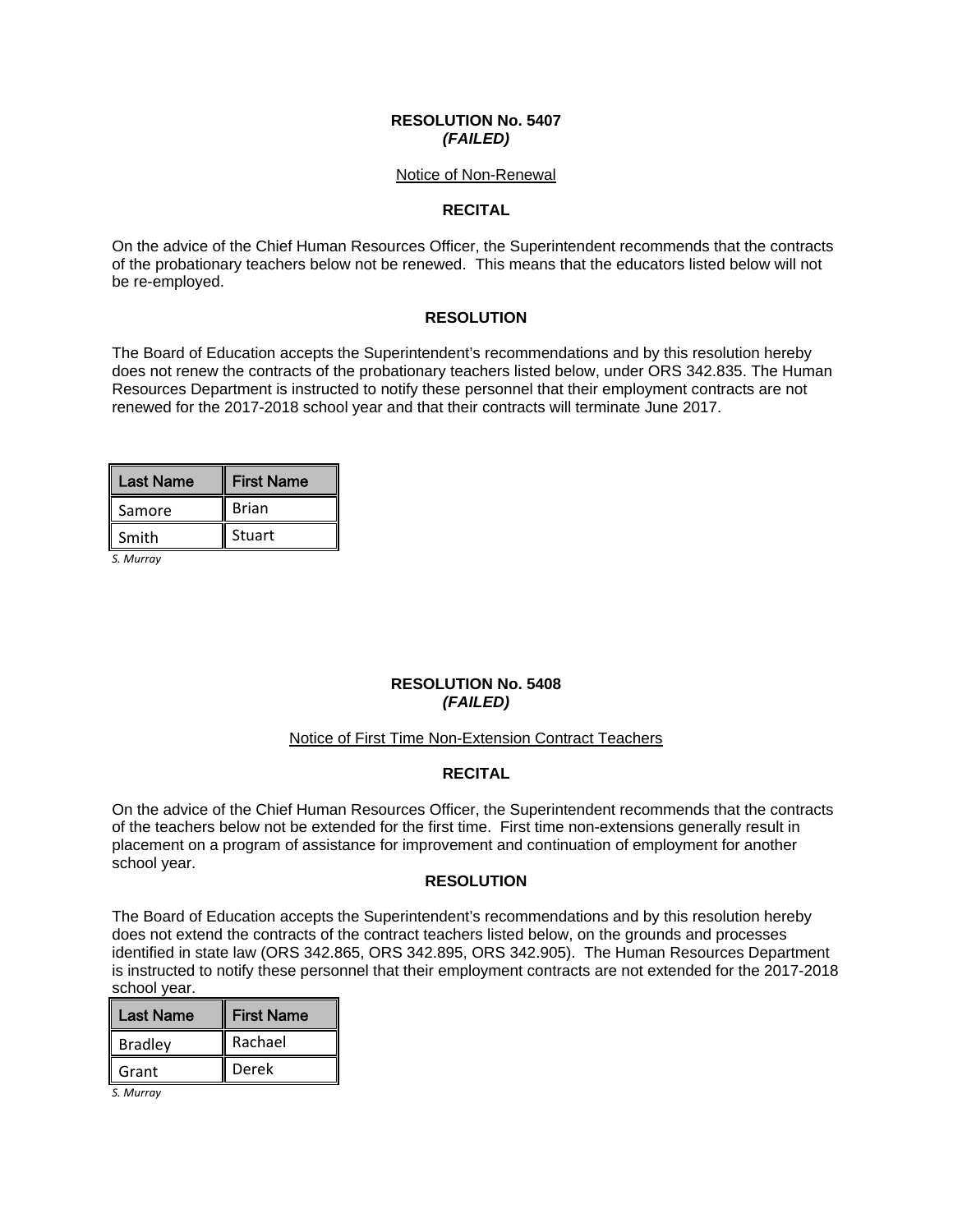March 7, 2017

#### **RESOLUTION No. 5409**

#### **WITHDRAWN**

#### **RESOLUTION No. 5410**  *(TABLED TO MARCH 14, 2017 BOARD MEETING)*

#### Notice of Non-Renewal of a Probationary Administrator

#### **RECITAL**

On the advice of the Chief Human Resources Officer, the Superintendent recommends that the administrator listed below not be re-employed.

#### **RESOLUTION**

The Board of Education accepts the Superintendent's recommendation and by this resolution hereby does not renew the contract of the probationary administrator listed below. The Human Resources Department is instructed to notify this administrator that his/her employment is not renewed for the 2017- 2018 school year and that their contract will terminate June 2017.

| Last Name       | <b>First Name</b> |
|-----------------|-------------------|
| <b>Bertrand</b> | Antony            |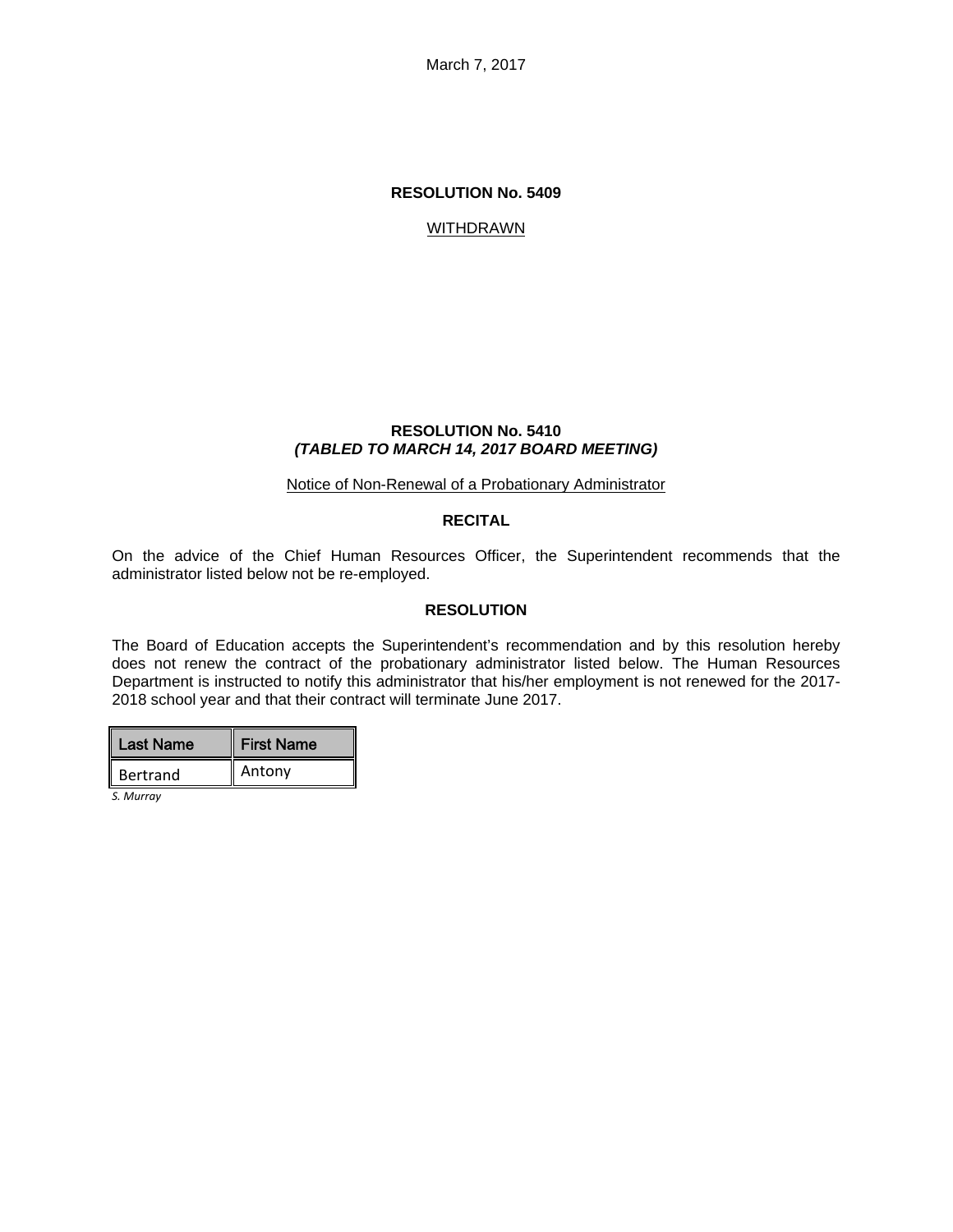March 7, 2017

# Other Matters Requiring Board Approval

The Interim Superintendent RECOMMENDED adoption of the following items:

# Numbers 5411 through 5422

Director Knowles moved and Director Anthony seconded the motion to adopt the above numbered items. The motion was put to a voice vote and passed unanimously (6-yes, 0-no), with Chair Koehler absent and Student Representative Bradley voting yes, unofficial.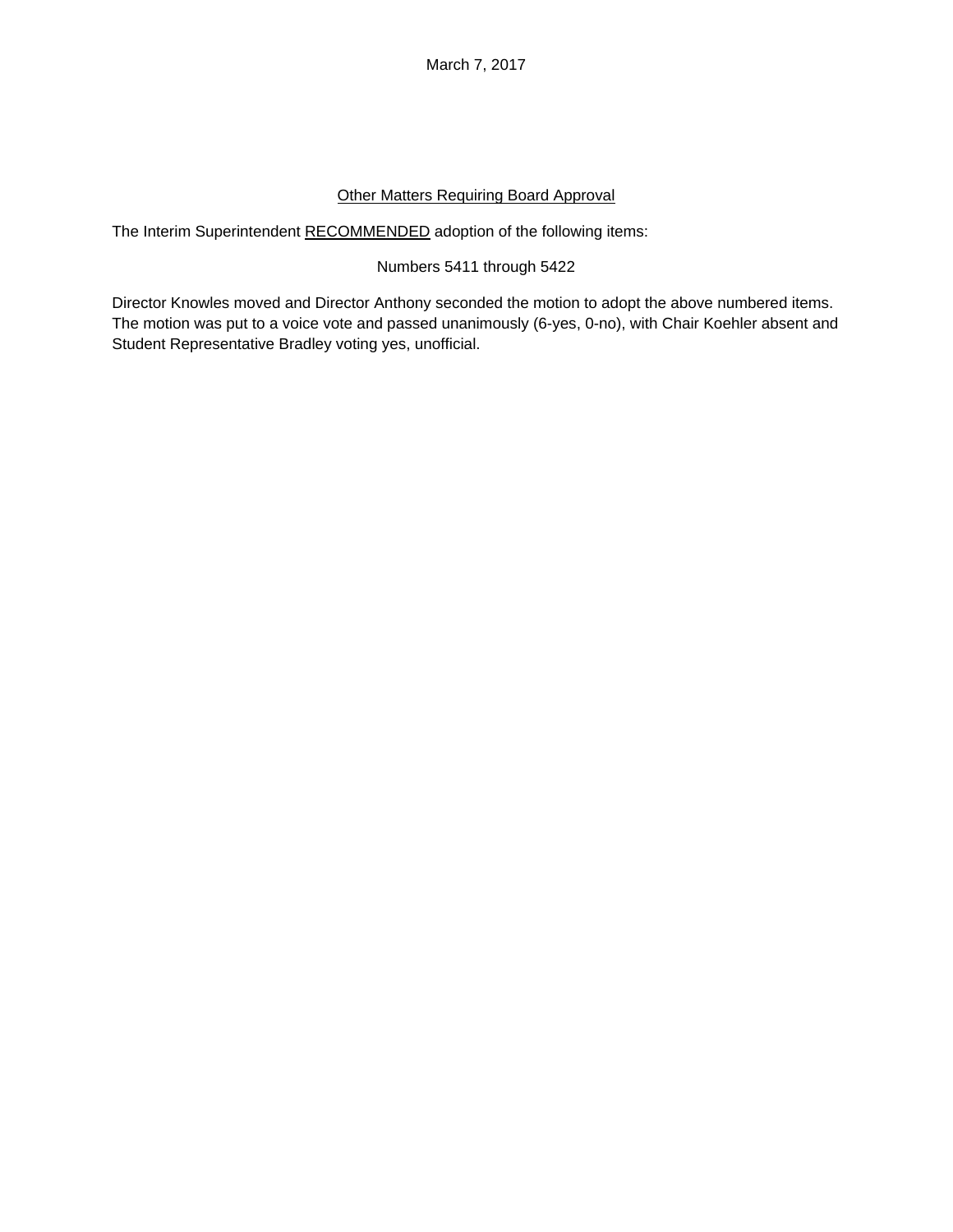### Resolution to Recognize Classified and Non-Represented Employee Appreciation Week March 6-10, 2017

# **RECITALS**

- A. Portland Public Schools' Classified and Non-Represented employees are essential members of our educational team. From the moment a student steps on a school bus each weekday morning, their learning experience is shaped by members of our Classified and Non-Represented staff. On the front lines and behind the scenes, the men and women of our Classified and Non-Represented staff are in a unique position to influence our school communities. They create a positive learning environment for our students by assisting them in the classroom; preparing and serving meals; caring for their physical needs; transporting them; keeping them safe, and aiding their families. Classified and Non-Represented staff keep our administrative and school offices humming; attend to our buildings and grounds; help us communicate with each other and our community; shepherd supplies and equipment, and because of this vital and integral role, we are grateful for their work and support.
- B. The Board of Education for Portland Public Schools acknowledges and applauds Portland Public Schools' Assistive Tech Practitioners, Attendance Monitors, Book Clerks, Bookkeepers, Bus Drivers, Campus Monitors, Clerks, Community Agents, CNA's, Custodians, Educational Assistants (ESL, Head Start, Gen Ed), Food Service Assistants, Instructional Tech Assts., Library Assistants, Licensed Physical Therapists (LPTA), Certified Occupational Therapy Assistants (COTA), Maintenance Workers, Nutrition Services, Orthopedic Equip Techs, Occupational and Physical Therapists, Para Educators (Special Ed), Secretaries, Security Techs, Sign Language Interpreters, Transportation Route Schedulers, Analysts, Associates, Coordinators, Functional Leads, Developers, Advocates, Evaluators, Photojournalists, Supervisors, Technicians and Specialists and Senior Specialists and more too numerous to mention.
- C. For their efforts on behalf of the more than 49,000 students in the Portland Public Schools community, the Classified and Non-Represented employees deserve our collective recognition and thanks.

#### **RESOLUTION**

- 1. Be it resolved that the Board of Education declares March 6-10, 2017 Classified and Non-Represented Employee Appreciation Week in recognition of the many daily services provided to enrich and support students in Portland Public Schools toward their highest achievement possible.
- 2. Be it further resolved, that the Board encourages the Portland Public Schools community to join in honoring Classified and Non-Represented Employees for their impact on our students and our community.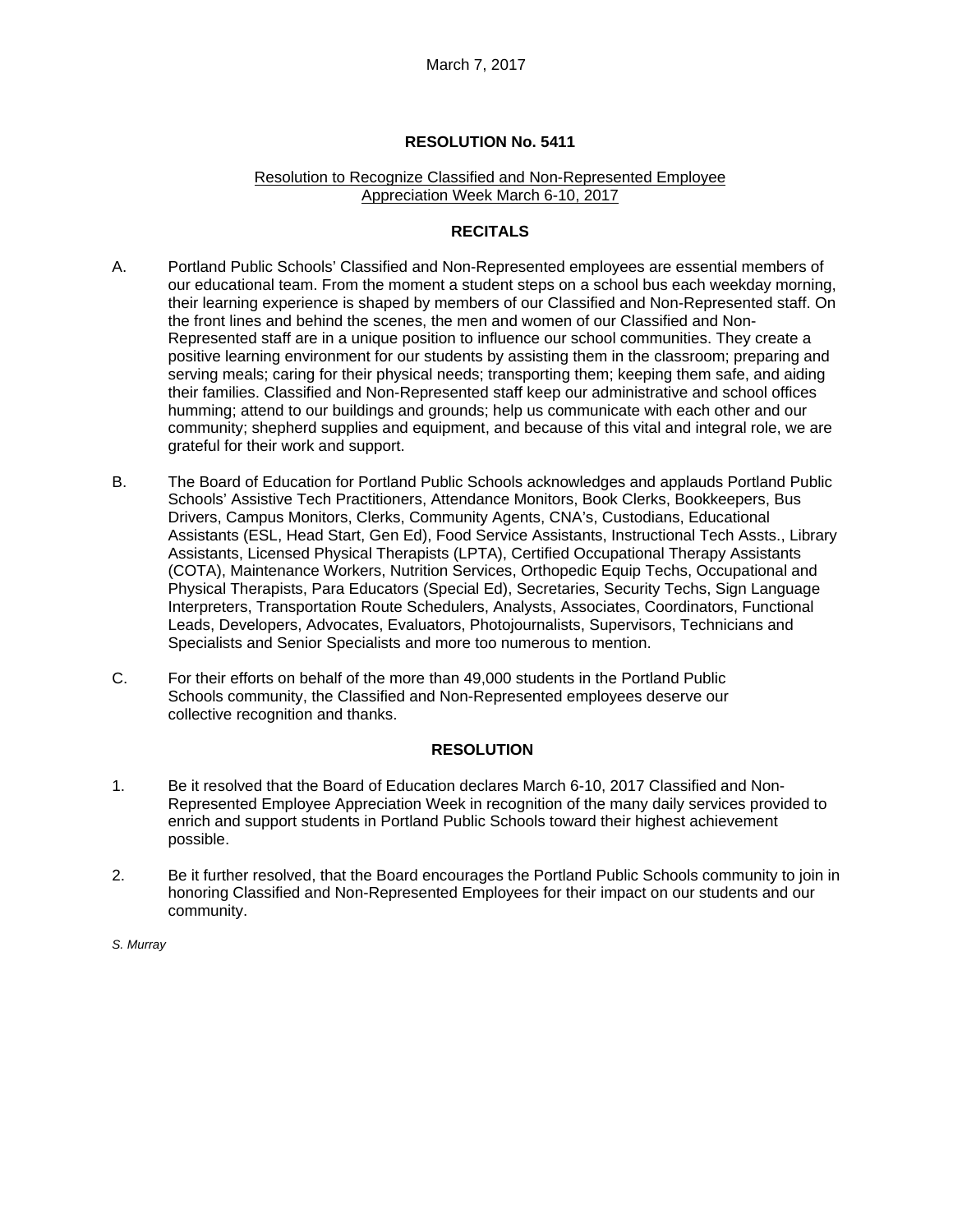# Resolution Approving Renewal of the Charter Agreement with KairosPDX Learning Academy

# **RECITALS**

- A. On June 5, 2014, Portland School District 1J (District) entered into an initial contract with KairosPDX Learning Academy ("Kairos") for the operation of a K-5 charter school. The term of the contract is for three years and expires June 30, 2017.
- B. The process and criteria for considering the renewal of a charter are described in ORS 338.065. The criteria include a requirement that the first renewal of a charter must be for the same term as the initial charter, and all future renewals must be for a term of no less than five and no more than 10 years. Kairos will be entering its first renewal period.
- C. Kairos delivered its request for renewal of its charter agreement consistent with ORS 338.065.
- D. The District Charter School Program Director reviewed Kairos' renewal request in good faith using criteria consistent with ORS 338.065(6), which require an evaluation of whether the public charter school is:
	- a. in compliance with ORS Chapter 338 and all other applicable state and federal laws;
	- b. in compliance with the charter of the public charter school;
	- c. meeting or working toward meeting the student performance goals and agreements specified in the charter or in any other written agreements between the District and Kairos;
	- d. fiscally stable and has used the sound financial management system described in the proposal and incorporated into the written charter; and
	- e. in compliance with any other renewal criteria specified in the charter.
- E. On February 21, 2017, the Board Charter Schools Committee held a public hearing to hear Kairos' charter renewal request. A video recording and a copy of the hearing minutes and materials are on file at the District Board office.
- F. On March 1, 2017, after reviewing the information presented by Kairos in support of its renewal request, including information from the public hearing and the staff report, Superintendent McKean recommended that the District renew the charter agreement with Kairos. A copy of Superintendent McKean's recommendation is on file at the District Board office.

# **RESOLUTION**

- 1. The Board of Education for Portland Public Schools has determined that Kairos' request to renew its charter meets the criteria of ORS Chapter 338.
- 2. The Board of Education for Portland Public Schools directs staff to negotiate a three-year charter agreement between the District and Kairos that is consistent with ORS Chapter 338 and with District policies, is in a form approved by the District's General Counsel, and that includes the following provisions:
	- a. The contract with Kairos shall be for a maximum enrollment of 244 students in grades K-5. Kairos will continue to receive pass-through State School Funds at the statutory minimum of 80% of the per-student rate for charter school students in grades K-8 in accordance with ORS 338.
	- b. District and Kairos' staffs will cooperate in developing specific performance measures and benchmarks for student achievement that will be used to continuously measure student progress toward state, District, and school standards and to inform Kairos' school improvement and accountability planning.
	- c. Kairos will provide evidence satisfactory to the District that:
		- i. Sources of donations and grants are reasonably assured, and that there is a plan in place for supplementing funds received from the State School Fund (SSF) as necessary;
		- ii. Kairos has a contingency plan in place if revenues are significantly less than or expenses are significantly more than projected, or if there is a significant cut in the SSF charter school rate; and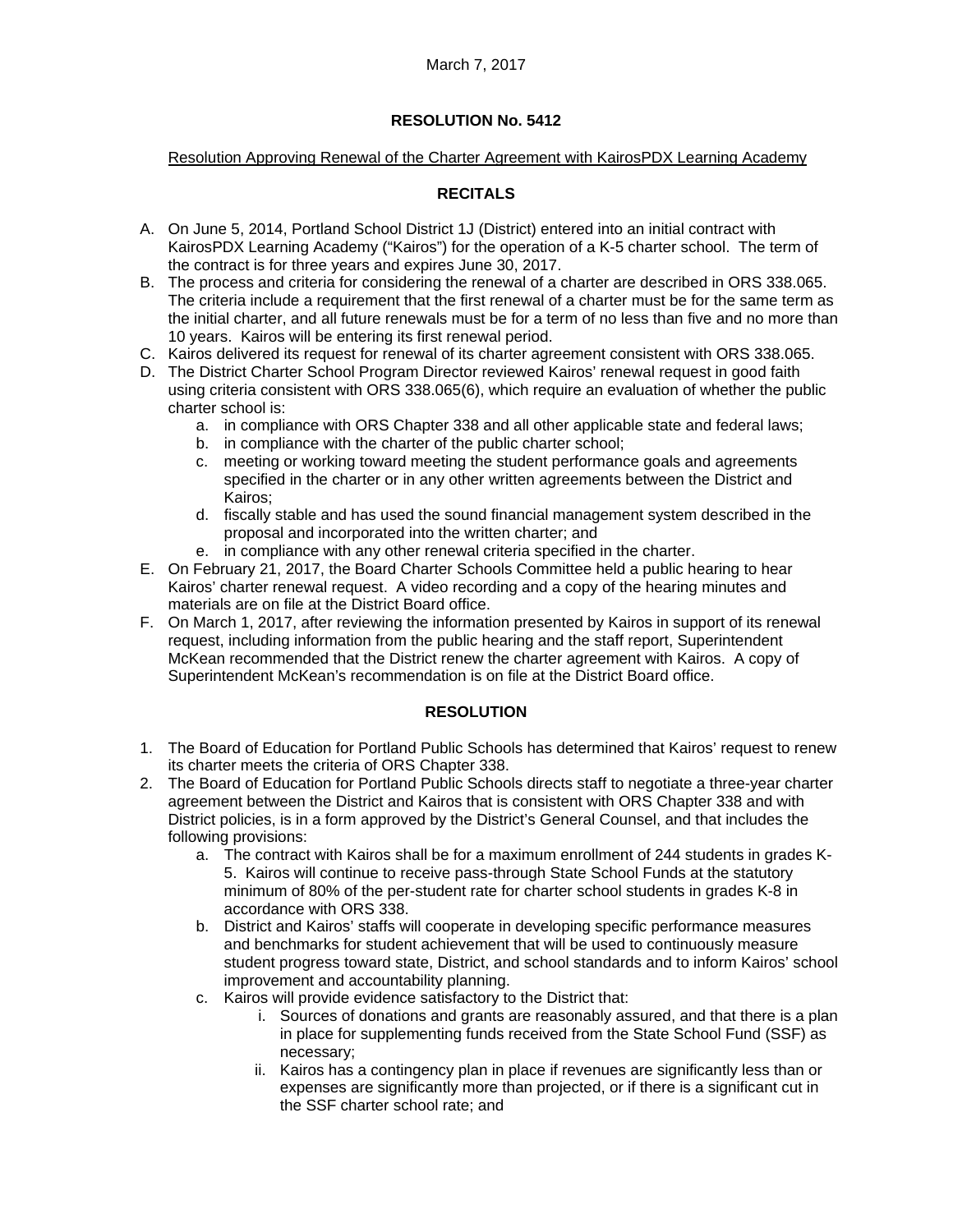- iii. Each school year's budget will be amended and resubmitted to the District when there are any significant changes to the SSF charter school rate.
- d. Kairos will ensure that all teaching staff are appropriately licensed or registered, and are credentialed per ESSA teacher quality requirements. These procedures to ensure appropriate qualifications will take place before any offers to hire are made.
- e. Kairos will consult with District Charter Schools Office and/or other District staff as necessary when determining any change in school location during the term of the contract, prior to any lease or purchase agreement being finalized.
- f. Kairos will work with District staff to formulate a plan to increase dissemination of best practices to include more PPS teachers and administrators.
- 3. The Board of Education for Portland Public Schools directs the Superintendent to report to the Board each year on Kairos' compliance with the terms of the charter agreement. This report may be part of an overall report for all District-sponsored charter schools.

*T. O'Neil / K. Wolfe*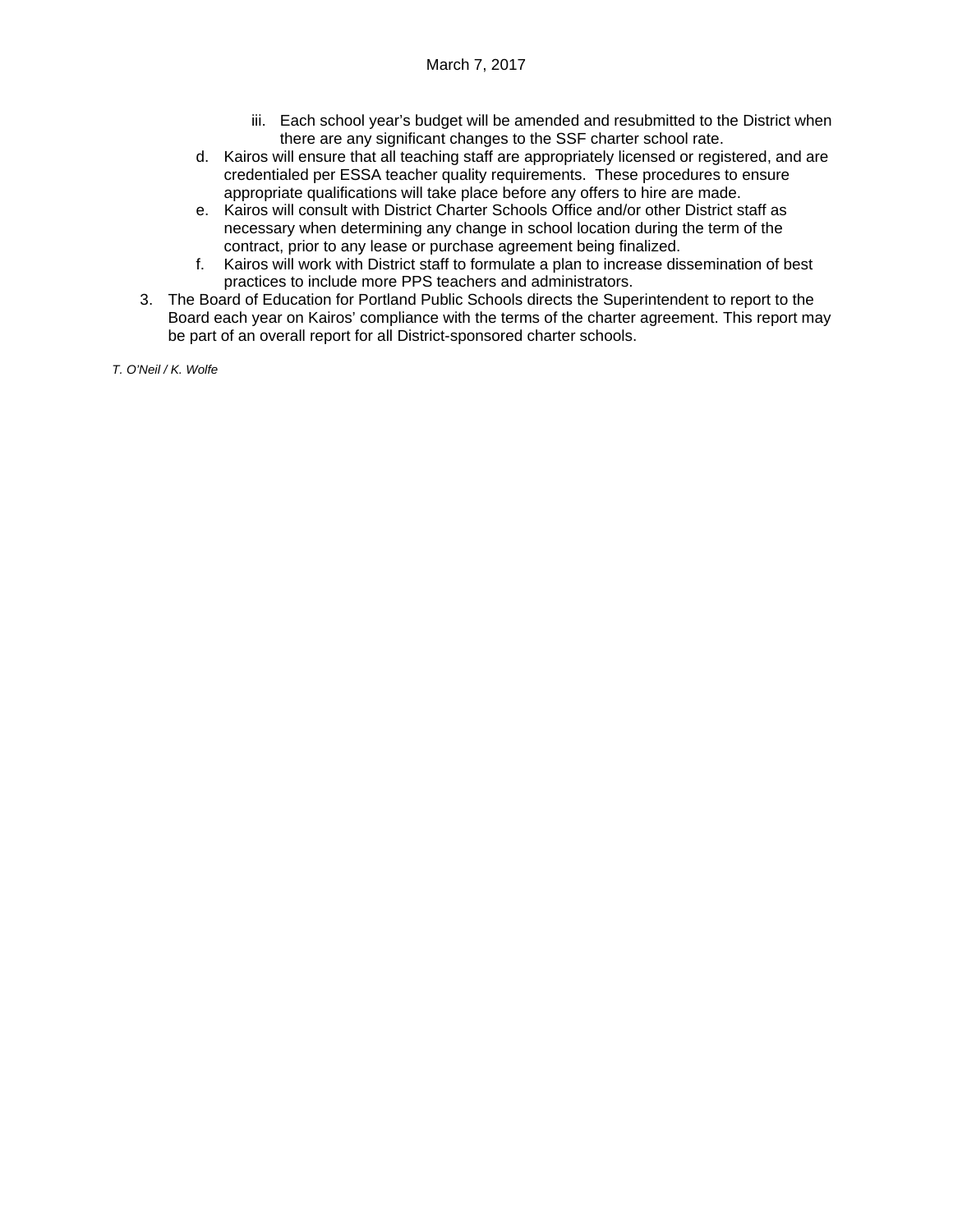#### Resolution Approving Renewal of the Charter Agreement with Trillium Charter School

# **RECITALS**

- A. On May 15, 2002, Portland School District 1J (District) entered into a five-year initial contract with Trillium Public Charter School ("Trillium") for the operation of a K-12 charter school.
- B. On October 9, 2007, after a process in accordance with ORS 338.065, the District entered into a renewal contract with Trillium for a second five-year term.
- C. On August 16, 2012, in accordance with ORS 338.065, the District again entered into a renewal contract with Trillium. The term of that contract is for five years, and expires June 30, 2017.
- D. The process and criteria for considering the renewal of a charter are described in ORS 338.065. The criteria include a requirement that the first renewal of a charter must be for the same term as the initial charter, and all future renewals must be for a term of no less than five and no more than 10 years. Trillium Charter School will be entering its third renewal period and has requested a five-year renewal term.
- E. Trillium delivered its request for renewal of its charter agreement consistent with ORS 338.065.
- F. The District Charter School Program Director reviewed Trillium's renewal request in good faith using criteria consistent with ORS 338.065(6), which require an evaluation of whether the public charter school is:
	- a. in compliance with ORS Chapter 338 and all other applicable state and federal laws;
	- b. in compliance with the charter of the public charter school;
	- c. meeting or working toward meeting the student performance goals and agreements specified in the charter or in any other written agreements between the District and Trillium;
	- d. fiscally stable and has used the sound financial management system described in the proposal and incorporated into the written charter; and
	- e. in compliance with any other renewal criteria specified in the charter.
- G. On February 14, 2017, the Board Charter Schools Committee held a public hearing to hear Trillium's charter renewal request. A video recording and a copy of the hearing minutes and materials are on file at the District Board office.
- H. On March 1, 2017, after reviewing the information presented by Trillium in support of its renewal request, including information from the public hearing and the staff report, Superintendent McKean recommended that the District renew the charter agreement with Trillium. A copy of Superintendent McKean's recommendation is on file at the District Board office.

## **RESOLUTION**

- 1. The Board of Education for Portland Public Schools has determined that Trillium's request to renew its charter meets the criteria of ORS Chapter 338.
- 2. The Board of Education for Portland Public Schools directs staff to negotiate a five-year charter agreement between the District and Trillium that is consistent with ORS Chapter 338 and with District policies, is in a form approved by the District's General Counsel, and that includes the following provisions:
	- a. The contract with Trillium shall be for a maximum enrollment of 365 students in grades K-12. Trillium will continue to receive pass-through State School Funds at the statutory minimum of 80% of the per-student rate for students in grades K-8, and 95% of the perstudent rate for students in grades 9-12, in accordance with ORS 338.
	- b. District and Trillium's staffs will cooperate in developing specific performance measures and benchmarks for student achievement that will be used to continuously measure student progress toward state, District, and school standards and to inform Trillium's school improvement and accountability planning.
	- c. Trillium will provide evidence satisfactory to the District that: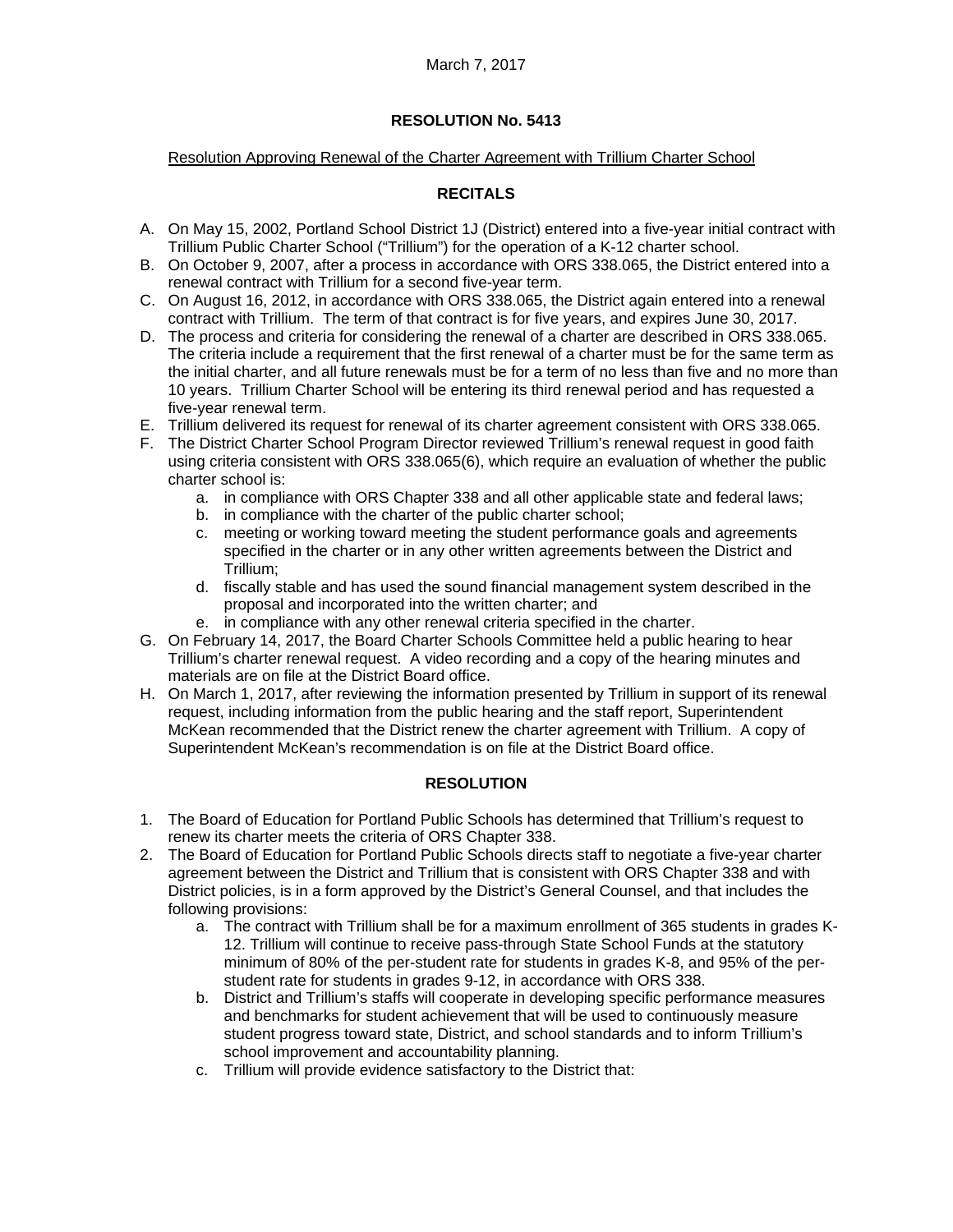- i. Sources of donations and grants are reasonably assured, and that there is a plan in place for supplementing funds received from the State School Fund (SSF) as necessary;
- ii. Trillium has a contingency plan in place if revenues are significantly less than or expenses are significantly more than projected, or if there is a significant cut in the SSF charter school rate; and
- iii. Each school year's budget will be amended and resubmitted to the District when there are any significant changes to the SSF charter school rate.
- d. Trillium will put procedures in place to ensure that all teaching staff are appropriately licensed or registered, and are credentialed per ESSA teacher quality requirements. These procedures to ensure appropriate qualifications will take place before any offers to hire are made.
- e. Trillium will provide a written plan to improve the performance of its students in math at all grade bands, and a written plan to improve its graduation rate. Trillium will report on the implementation of these plans and their ongoing results in its Annual Accountability Report.
- f. Trillium will provide a written policy for parent and other stakeholder complaint resolution that includes multiple avenues for addressing the complaint using a transparent and clearly communicated process, and escalation procedures should a complaint be unresolved.
- g. Trillium will provide a written plan to attract a diverse population of students, and a plan to continue progress toward achieving greater diversity in hiring of staff. Trillium will report on the implementation of these plans and their ongoing results in its Annual Accountability Report.
- h. Trillium will work with District staff to formulate a plan to increase dissemination of best practices to include more PPS teachers and administrators.
- 3. The Board of Education for Portland Public Schools directs the Superintendent to report to the Board each year on Trillium's compliance with the terms of the charter agreement. This report may be part of an overall report for all District-sponsored charter schools.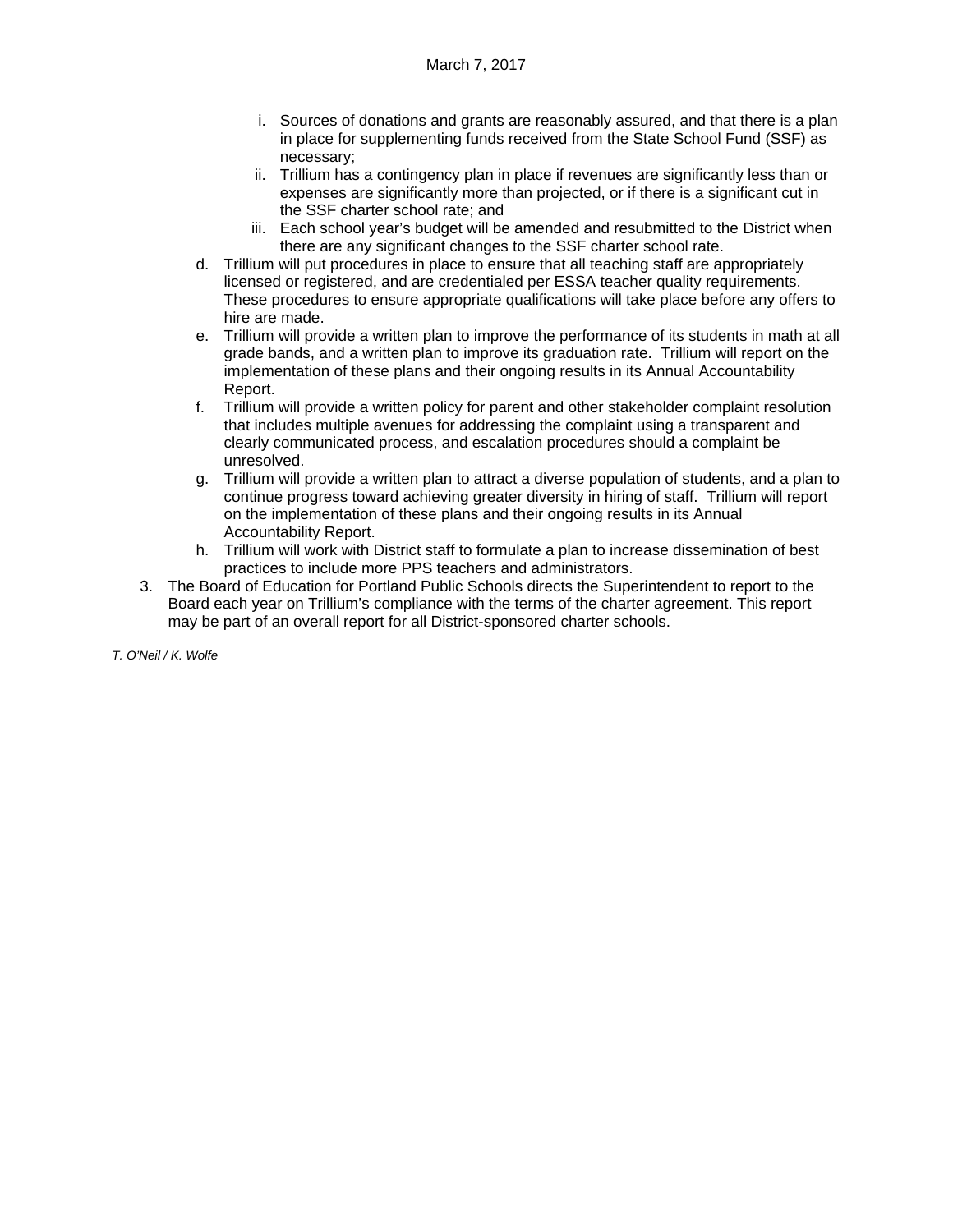## March 7, 2017

#### **RESOLUTION No. 5414**

#### Resolution Approving the Request for Extension of the Charter Agreement with The Arthur Academy Public Charter School

#### **RECITALS**

- A. On March 28, 2011, the Portland Public School Board ("Board") approved Resolution 4437 to renew the contract with The Arthur Academy Public Charter School ("Arthur Academy").
- B. The term of this contract was a five-to-ten-year "flexible" term, which is defined in Section J of the contract with Arthur Academy as the following:

"The term of this agreement shall be for five years, scheduled to terminate as of June 30, 2016 (unless earlier terminated as provided herein). However, this agreement shall be considered a "flexible term" agreement, and will contain the following provisions:

- 1. During the fifth year of this contract, the Board and/or the school will determine whether a renewal process is deemed necessary based on Arthur Academy's ability to meet academic performance standards, its fiscal stability, its adherence with all applicable state laws, and its compliance with all terms of this contract.
- 2. If the Board and/or the school determine that a renewal process is not necessary, then the term of the contract shall be extended by one year.
- 3. If the Board and/or the school determine that a renewal process is necessary, then the renewal process will take place in that school year.
- 4. The process described above will repeat annually until the  $10<sup>th</sup>$  year of the contract, at which time the renewal process will be mandated in accordance with ORS 338.065(c).
- 5. At any point between the fifth and  $10<sup>th</sup>$  year of the contract, either party (Arthur Academy or the District) may request that the renewal process be initiated and, provided that this request falls within a reasonable timeline, the renewal process will take place within that school year."
- C. As per the contract, the PPS Charter Schools Program Director made a formal visit to Arthur Academy on December 14, 2016.
- D. Arthur Academy's performance has been reviewed on an annual basis in three major areas: academic, organizational, and financial. According to the data and information gathered, Arthur Academy's performance is strong in all areas.
- E. On February 7, 2017, the Charter Schools Committee of the Board heard the school's request and the staff review of Arthur Academy's program and moved to bring Arthur Academy's contract extension request to the full board.
- F. Staff recommends that the contract with Arthur Academy be extended by one year.

## **RESOLUTION**

The Board approves Arthur Academy's request, and directs staff to extend Arthur Academy's contract by one year.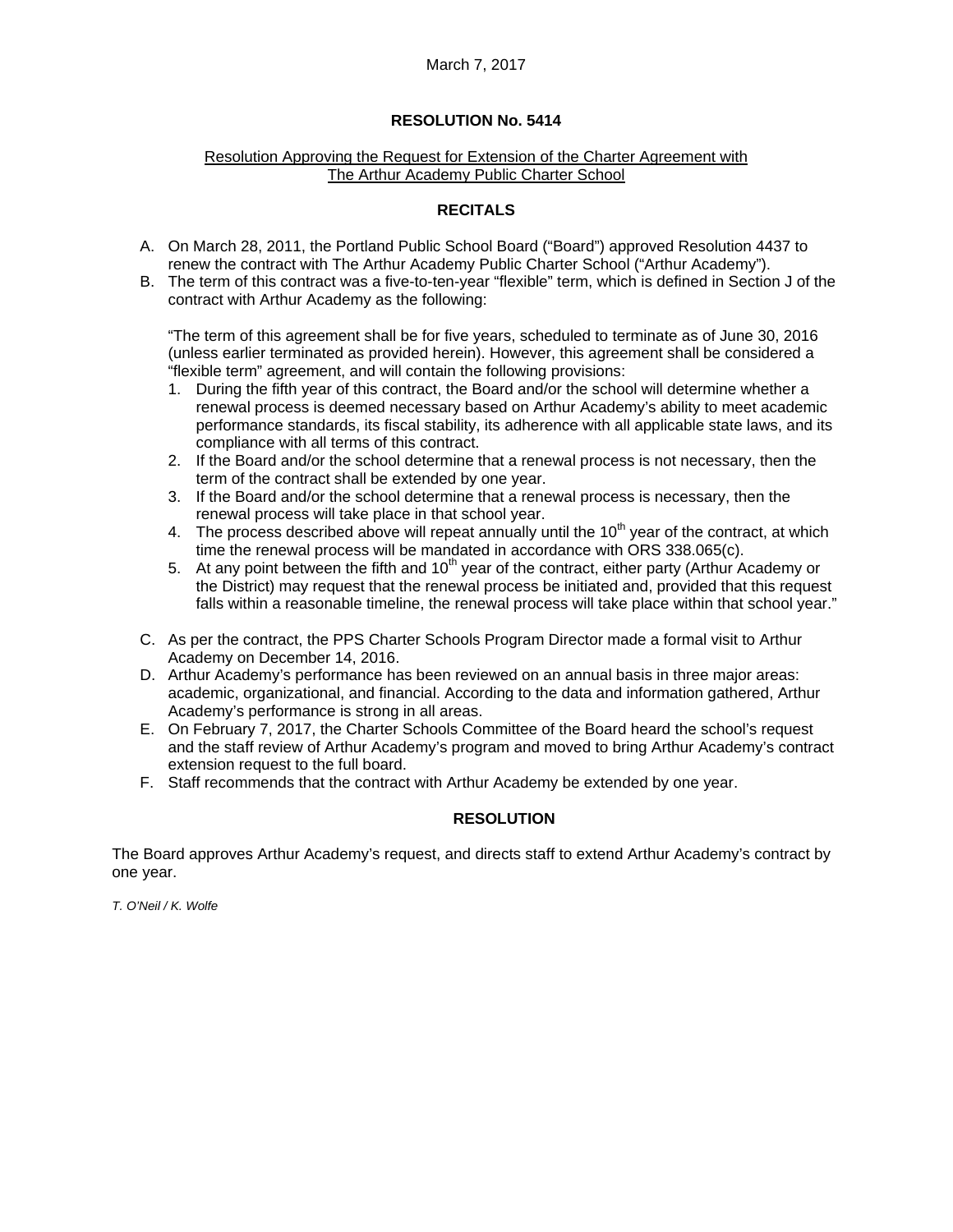## March 7, 2017

#### **RESOLUTION No. 5415**

#### Resolution Approving the Request for Extension of the Charter Agreement with The Emerson Public Charter School

#### **RECITALS**

- A. On March 30, 2009, the Portland Public School Board ("Board") approved Resolution 4064 to renew the contract with The Emerson Public Charter School ("Emerson").
- B. The term of this contract was a five-to-ten-year "flexible" term, which is defined in Section J of the contract with Emerson as the following:

"The term of this agreement shall be for five years, scheduled to terminate as of June 30, 2014 (unless earlier terminated as provided herein). However, this agreement shall be considered a "flexible term" agreement, and will contain the following provisions:

- 1. During the fifth year of this contract, the Board and/or the school will determine whether a renewal process is deemed necessary based on Emerson's ability to meet academic performance standards, its fiscal stability, its adherence with all applicable state laws, and its compliance with all terms of this contract.
- 2. If the Board and/or the school determine that a renewal process is not necessary, then the term of the contract shall be extended by one year.
- 3. If the Board and/or the school determine that a renewal process is necessary, then the renewal process will take place in that school year.
- 4. The process described above will repeat annually until the  $10<sup>th</sup>$  year of the contract, at which time the renewal process will be mandated in accordance with ORS 338.065(c).
- $5.$  At any point between the fifth and  $10<sup>th</sup>$  year of the contract, either party (Emerson or the District) may request that the renewal process be initiated and, provided that this request falls within a reasonable timeline, the renewal process will take place within that school year."
- C. As per the contract, PPS's Charter Schools Program Director made a formal visit to Emerson on December 13, 2016.
- D. Emerson's performance has been reviewed on an annual basis in three major areas: academic, organizational, and financial. According to the data and information gathered, Emerson's performance is strong in all areas.
- E. On February 7, 2017, the Charter Schools Committee of the Board heard the school's request and the staff review of Emerson's program and moved to bring Emerson's contract extension request to the full board.
- F. Staff recommends that the contract with Emerson be extended by one year.

## **RESOLUTION**

The Board approves Emerson's request, and directs staff to extend Emerson's contract by one year.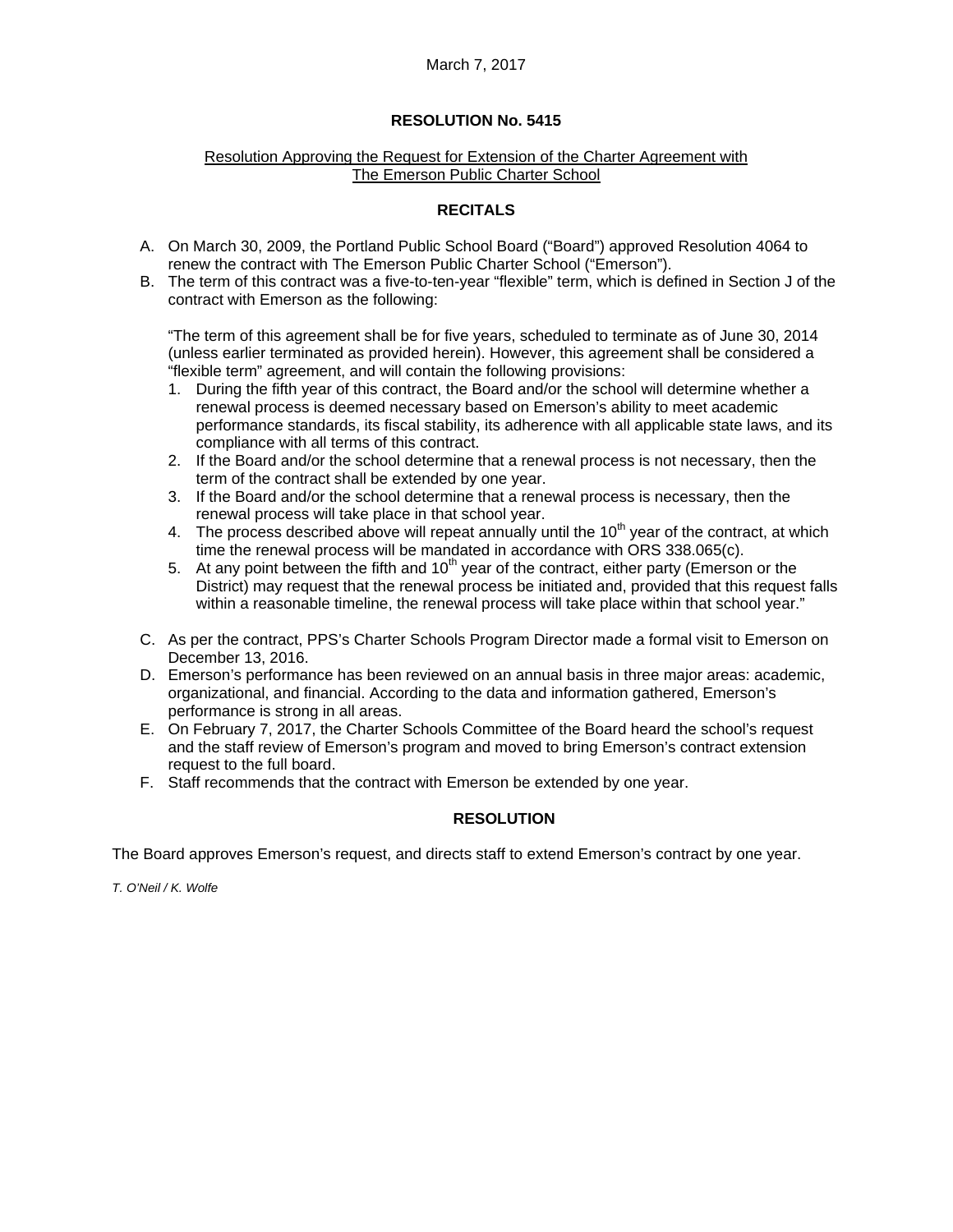## March 7, 2017

## **RESOLUTION No. 5416**

#### Resolution Approving the Request for Extension of the Charter Agreement with Opal Public Charter School

## **RECITALS**

- A. On March 28, 2011, the Portland Public School Board ("Board") approved Resolution 4436 to renew the contract with Opal Public Charter School ("Opal").
- B. The term of this contract was a five-to-ten-year "flexible" term, which is defined in Section E of the contract with Opal as the following:

"The term of this agreement shall be for five years, scheduled to terminate as of June 30, 2016 (unless earlier terminated as provided herein). However, this agreement shall be considered a "flexible term" agreement, and will contain the following provisions:

- 1. During the fifth year of this contract, the Board and/or the school will determine whether a renewal process is deemed necessary based on Opal's ability to meet academic performance standards, its fiscal stability, its adherence with all applicable state laws, and its compliance with all terms of this contract.
- 2. If the Board and/or the school determine that a renewal process is not necessary, then the term of the contract shall be extended by one year.
- 3. If the Board and/or the school determine that a renewal process is necessary, then the renewal process will take place in that school year.
- 4. The process described above will repeat annually until the  $10<sup>th</sup>$  year of the contract, at which time the renewal process will be mandated in accordance with ORS 338.065(c).
- $\frac{1}{2}$ . At any point between the fifth and 10<sup>th</sup> year of the contract, either party (Opal or the District) may request that the renewal process be initiated and, provided that this request falls within a reasonable timeline, the renewal process will take place within that school year."
- C. As per the contract, PPS's Charter Schools Program Director made a formal visit to Opal on December 12, 2016.
- D. Opal's performance has been reviewed on an annual basis in three major areas: academic, organizational, and financial. According to the data and information gathered, Opal's performance is strong in all areas.
- E. On February 7, 2017, the Charter Schools Committee of the Board heard the school's request and the staff review of Opal's program and moved to bring Opal's contract extension request to the full board.
- F. Staff recommends that the contract with Opal be extended by one year.

## **RESOLUTION**

The Board approves Opal's request, and directs staff to extend Opal's contract by one year.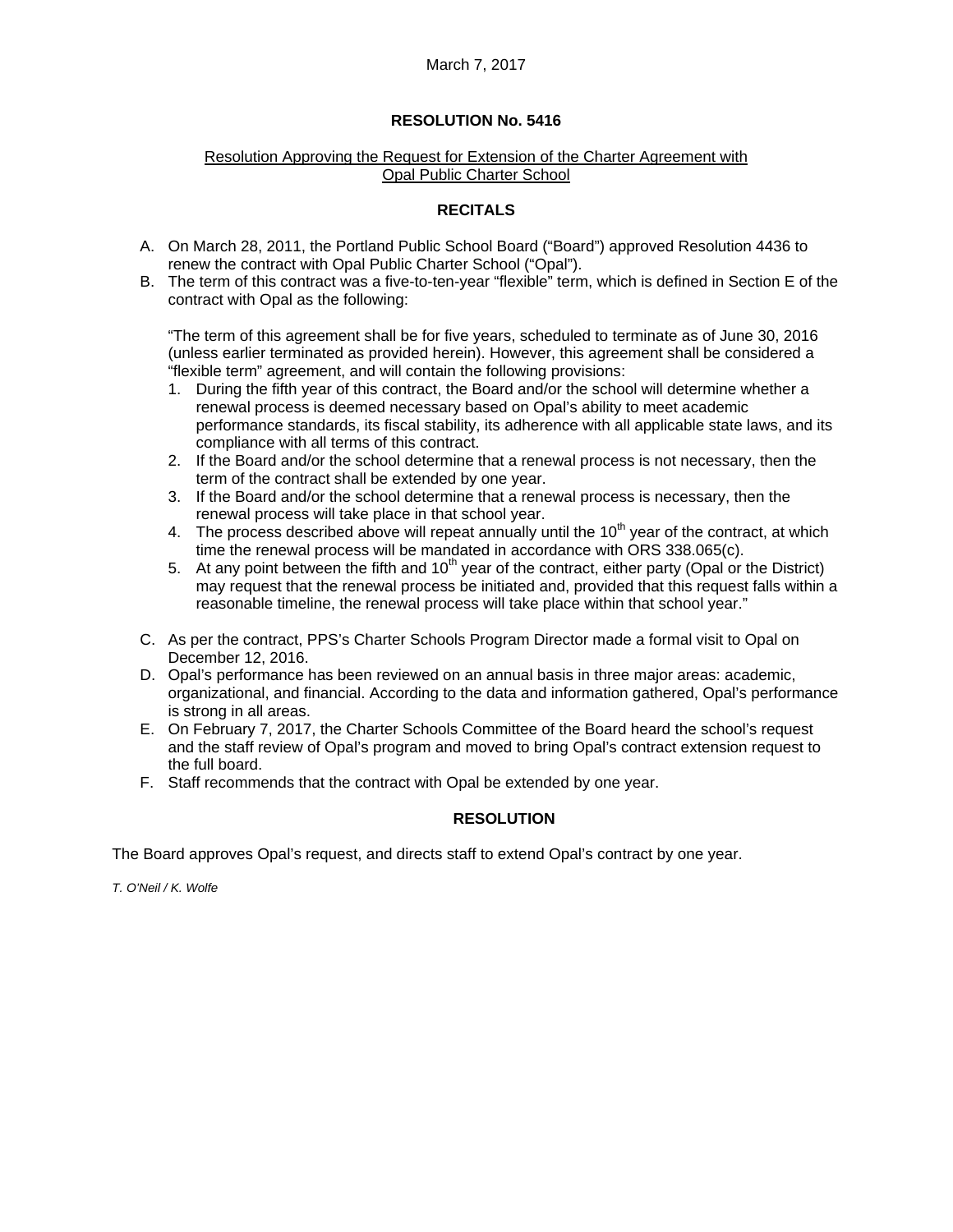#### Resolution Approving Le Monde French Immersion to Occupy a Secondary Location, or if no Location is Found, to Operate with no Kindergarten in the 2017-2018 School Year

## **RECITALS**

- I. On January 27, 2012, Portland School District 1J (District) entered into an initial contract with Le Monde Immersion for the operation of Le Monde French Immersion Public Charter School ("Le Monde"). The term of the contract was for three years and expired June 30, 2015.
- J. On April 28, 2015, by Resolution 5074, the District renewed the original contract for three years. The current contract expires on June 30, 2018.
- K. During the current contract, Le Monde leased and moved to a new location, intending to expand to portables as they grew to full K-8 enrollment.
- L. Le Monde was not able to receive permits for portable classrooms at their current location, which has left them at full building capacity with their current grades of K-5, while they are approved and contracted to grow to K-8.
- M. Per the contract between Le Monde and District,

 *O. School Location. Le Monde is responsible for securing a location for the operation of the charter school. This contract authorizes Le Monde to operate one charter school in one primary physical location. If Le Monde desires to open additional schools or branches of Le Monde within the District, it must receive prior approval of the PPS Board of Education.* 

- N. Le Monde delivered a written request on December 27, 2016, to operate a temporary secondary location where they would locate grades k-1 to allow for continued expansion to grades K-8 of its charter agreement consistent with the contract.
- O. If approved, this temporary location may be used for up to 3 years, adding a grade each year, while Le Monde expands to full capacity, after which Le Monde will find a permanent location for combined grades K-8.
- P. Concurrently, Le Monde requests a contingency approval to be used in case they don't acquire a secondary location, to operate in the 2017-18 school year without an incoming kindergarten class due to space limitations.
- Q. Because Le Monde's current contract expires on June 30, 2018, the timeframe beyond the 2017- 2018 school year will be discussed and negotiated as part of the upcoming renewal process and contract.
- R. On February 7, 2017, the Board Charter Schools Committee moved to bring Le Monde's request to the full board.
- S. After reviewing the information presented by Le Monde in support of its request, staff recommends that the Board approve the concurrent requests.

## **RESOLUTION**

The Board approves Le Monde's request, and directs staff to amend Le Monde's contract to include allowance of a temporary secondary location for the 2017-2018 school year, and if no secondary location is secured, to operate in 2017-2018 without kindergarten.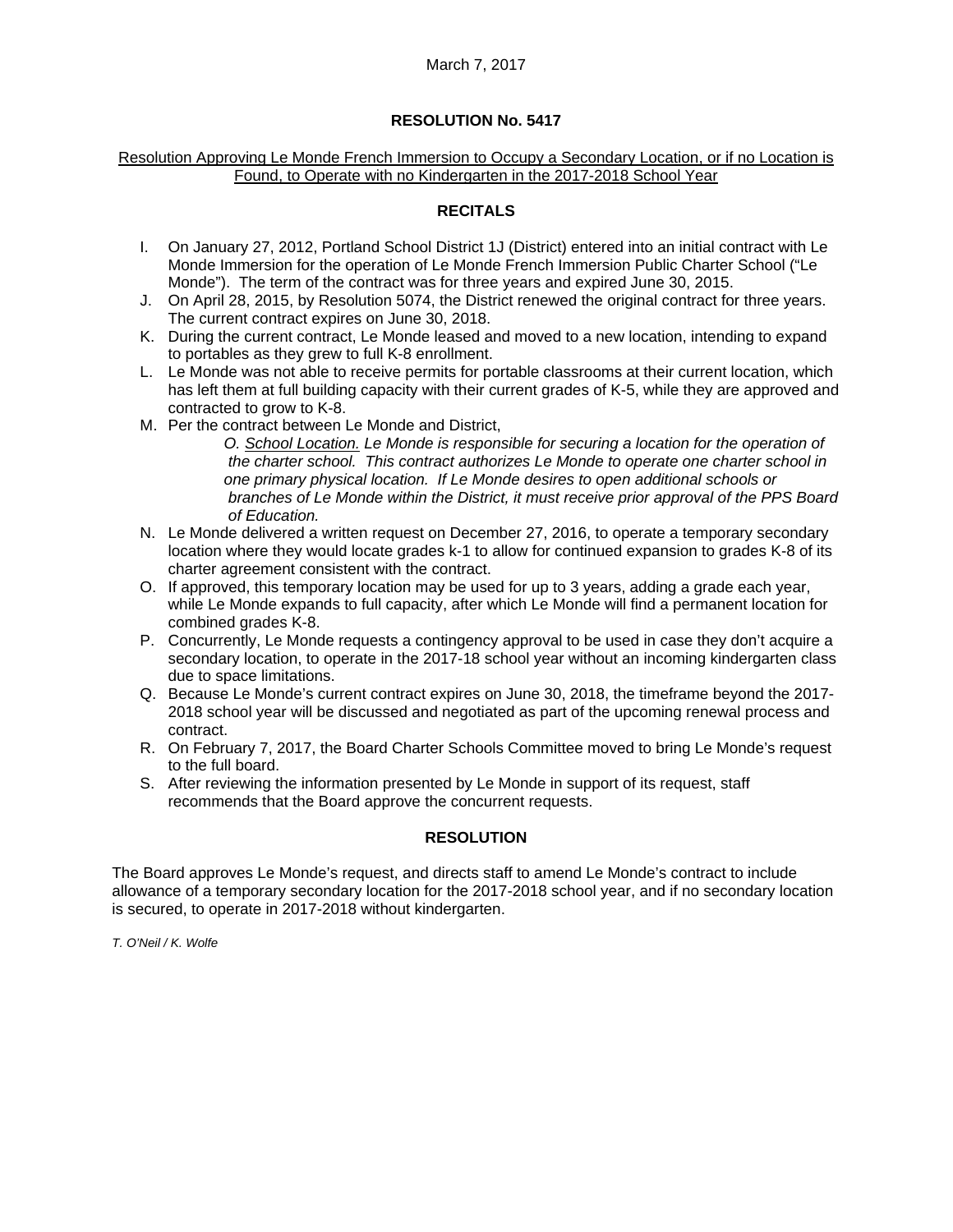Pursuant to ORS 332.075(3) and the Public Employee Collective Bargaining Agreement Act, a set of Tentative Agreements between Multnomah County School District #1J (District) and Portland Association of Teachers (PAT) is presented to the Board of Directors for their Consideration and Approval

#### **RECITALS**

- A. The District and PAT have been engaging in an interest based bargaining process (IBB) for a successor agreement to the 2013-2016 contract.
- B. The parties have reached a number of tentative agreements through the bargaining process.
- C. The PAT ratified these tentative agreements with their membership, and have requested that the District approve the tentative agreements before the bargaining process for all aspects of the contract have been completed.
- D. As part of the on-going process of improving and maintaining labor relations between the District and the PAT, the District has agreed to approve these tentative agreements prior to completing the bargaining process.
- E. The tentative agreements are not major changes to the agreement or of significant cost, but provide clarity and improvement in the working conditions for PAT members.

## **RESOLUTION**

It is agreed that the Board will approve the tentative agreements in Attachment A, and will implement the terms of such agreements in the timelines agreed between the parties.

*L. Cusack / S. Murray*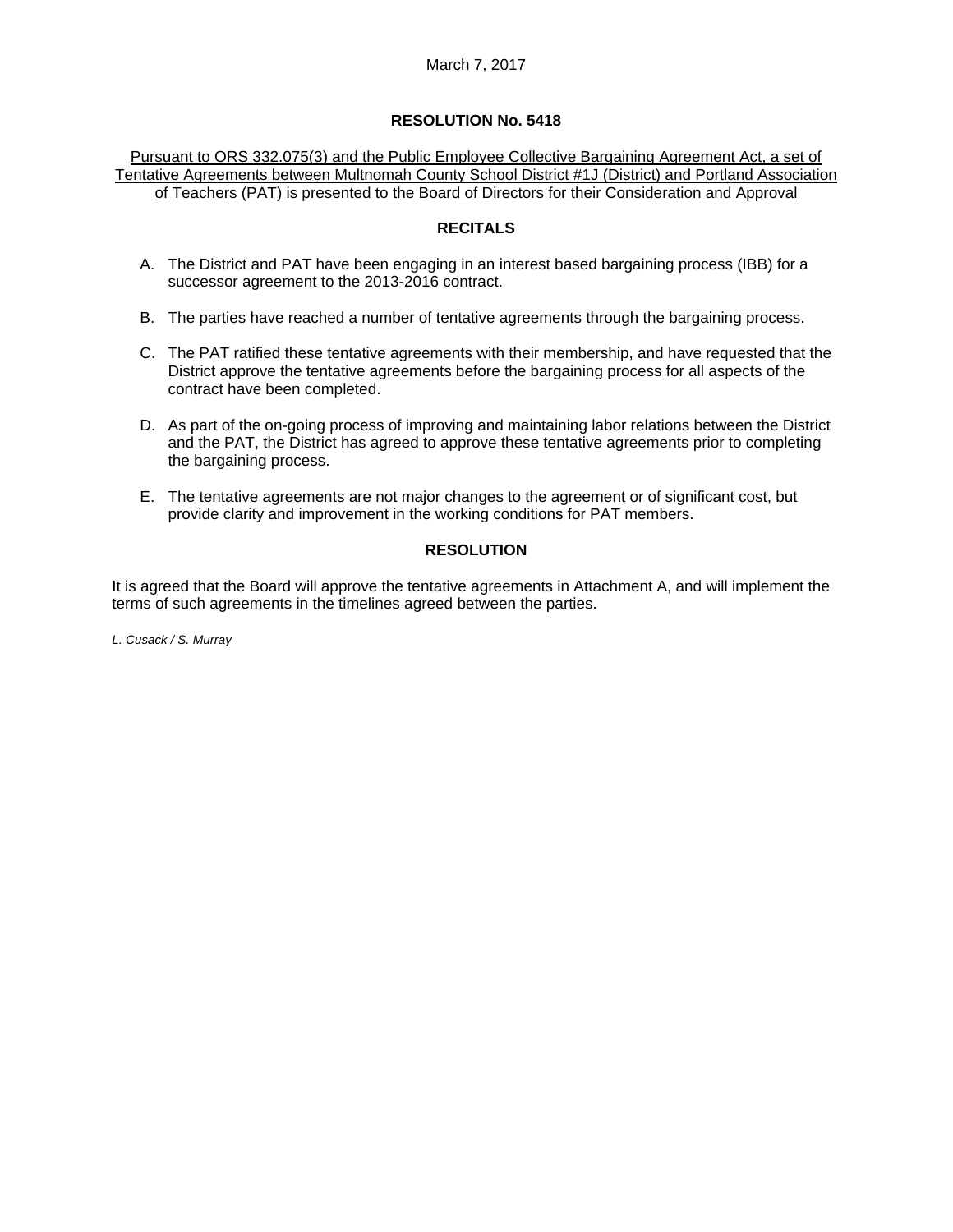# **Attachment A to Resolution No. 5418**

# PAT/PPS Negotiations

| <b>Consensus Tentative Agreements Reached</b>                                            | Page |
|------------------------------------------------------------------------------------------|------|
| Article 20 Nondiscrimination - additions                                                 | 001  |
| Article 23 Evaluations - setting schedule for probationary educators 2017-18 School year | 002  |
| Article 15.A.5 and 15.F.4 - Transfers - Posting requirements                             | 003  |
| Article 15.C Transfers - Posting requirements                                            | 004  |
| Building Classroom moves - Establishing days of compensation                             | 005  |
| Article 14 (Bereavement Leave & Sick Leave)                                              | 007  |
| New Article 1 section - Union notice about Board policies and Administrative Directives  | 010  |
| Article14.B.1.b(6)Sick Leave Bank increase                                               | 011  |
| New Article 16 section Building and classroom moves -                                    | 012  |
| Article 17 - Tuition reimbursement for Temporary teachers working 135 days               | 014  |
| Article 18 - Expense reimbursement system/Professional improvement for Temporary         | 018  |
| Teachers working 135 days -                                                              |      |
| Article 19 Representatives in meetings                                                   | 020  |
| Article 19 - Letters of Expectation                                                      | 022  |
| Personnel Files - Reviews include Letters of expectation                                 | 026  |
| Appendix C - Domestic Partner definition                                                 | 028  |
| Rosa Parks / calendar 2017-18                                                            | 029  |
| School psychologist transfer process                                                     | 032  |
| Article 5 - Multiple changes                                                             | 038  |
| Site Support Instructors,<br>$\bullet$                                                   |      |
| New Hire Orientation and Training                                                        |      |
| Protecting weekends/holidays<br>$\bullet$                                                |      |
| Staff Meetings on Tuesdays starting in 2017-18 School year                               |      |
| Mother Friendly Workplace                                                                |      |
| Parent Teacher Conferences starting in 2017-18 School year                               |      |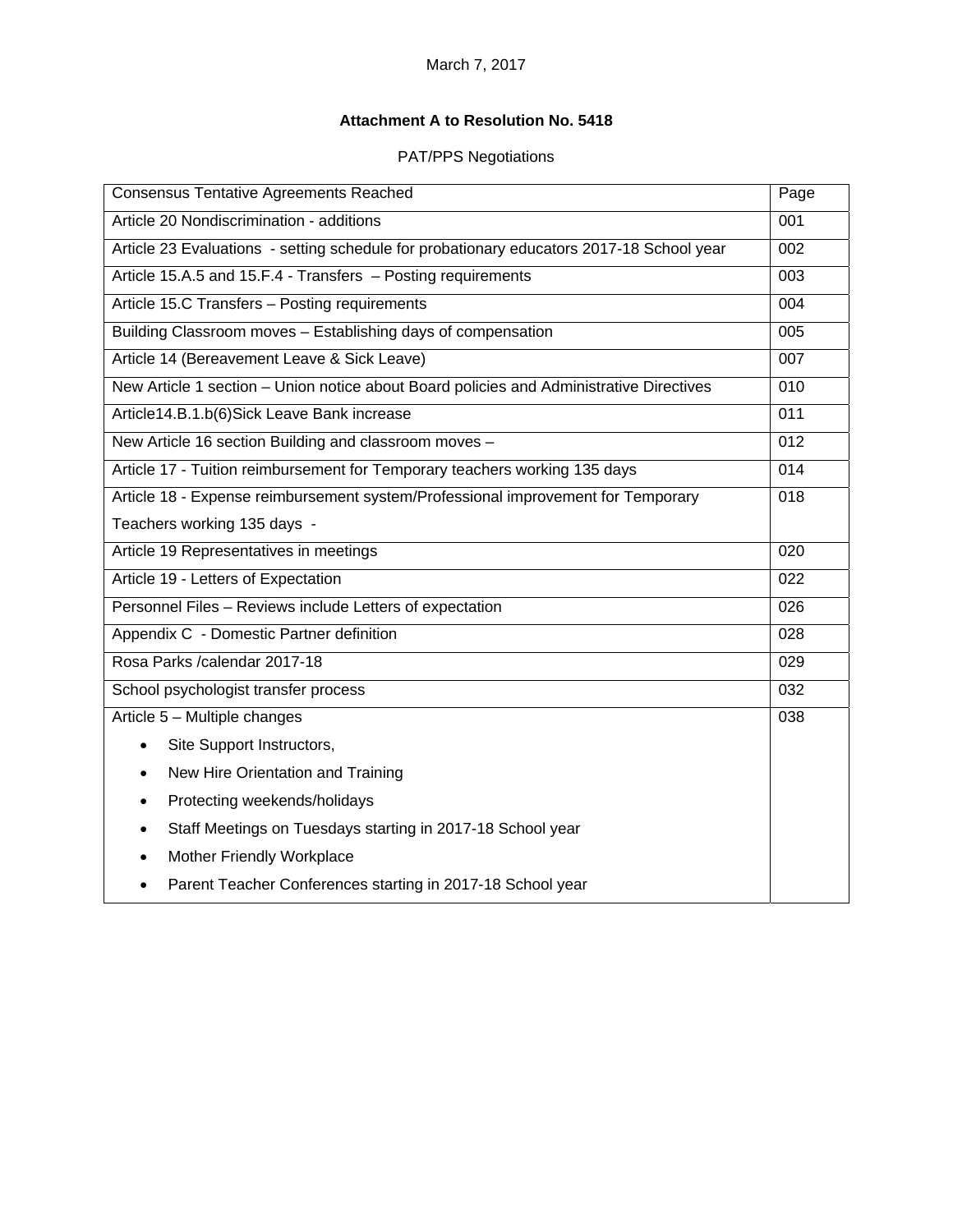#### Memorandum of Agreement (MOA) between Portland Public Schools (the District) and the Portland Association of Teachers (PAT) regarding Conversion of Two Planning Days to Instructional Days and the Extension of the Instructional Calendar

#### **RECITALS**

- A. The District closed school for 9 instructional days in the 2016-17 school year, four days in December 2016 and five days in January 2017.
- B. On December 13, 2016 the Board voted to restore two days at the end of the year to make up for lost instruction earlier in December.
- C. On January 25, 2017 the Board voted to restore instructional hours by canceling all late openings and early releases for the remainder of the year and extending the year by an additional day to June 14.
- D. The District sought a Memorandum of Agreement (MOA) with the Portland Association of Teachers (PAT), to add two additional instructional days to comply with the Oregon State Instructional Hour requirements for the majority of students.
- E. During discussions with PAT regarding the extending the contract year, certain questions arose about compensation for PAT members on snow days.
- F. The District and PAT have come to an agreement to restore two additional instructional days by converting the planning/grading days on April 7 and June 15 to instructional days, with an exception for Roosevelt which cannot participate in the June 15 day due to moving requirements.
- G. The parties have also reached agreement regarding certain snow day pay issues for the 2016-17 school year.

## **RESOLUTION**

It is agreed that the District will accept the MOA and will implement the terms of such MOA.

*L. Cusack / S. Murray*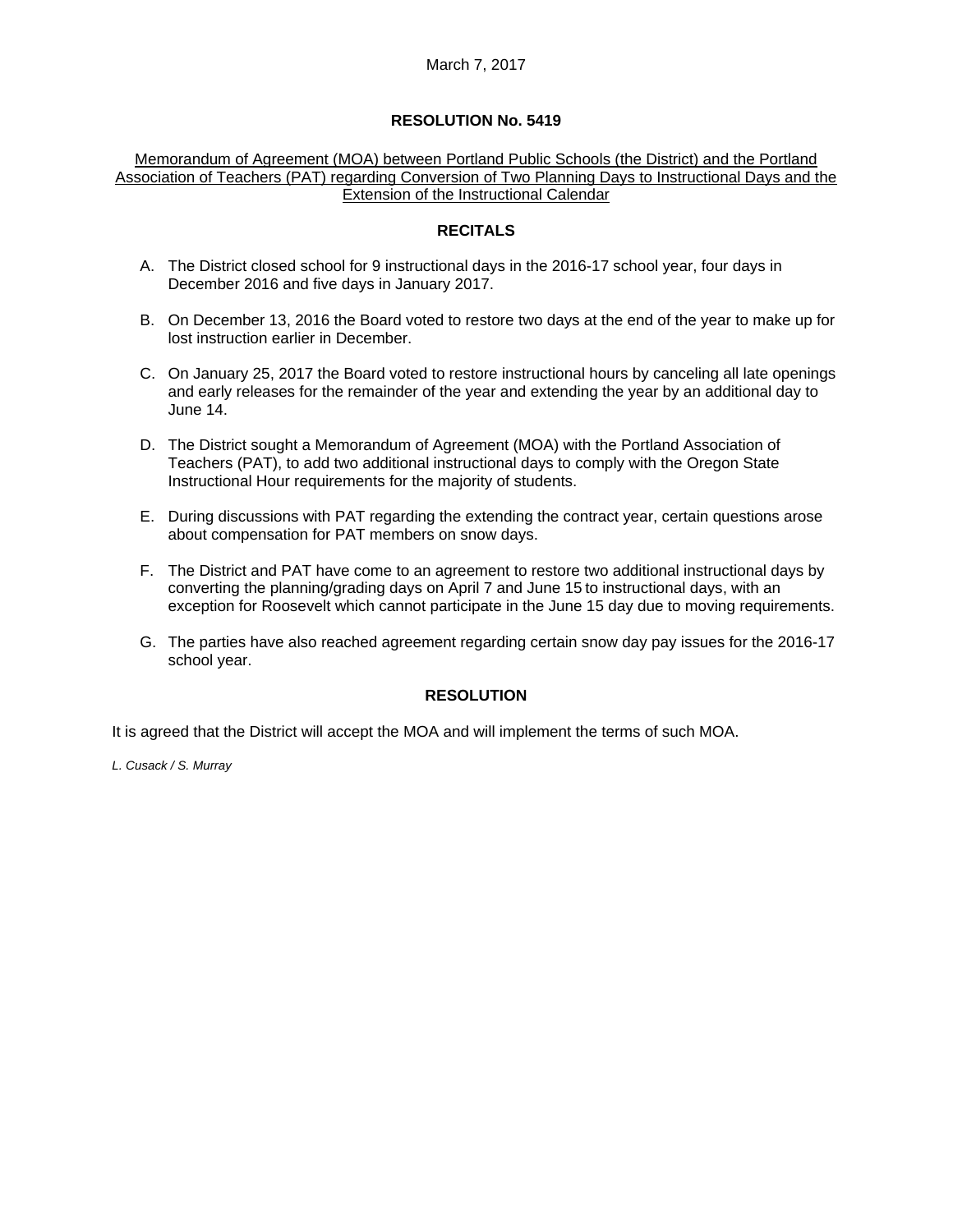#### Approving Next Steps for Superintendent Vetting Process

#### **RECITALS**

- A. Oregon law authorizes the Board of Education to employ a superintendent of schools, fix the terms and conditions of employment, and compensate for a contract term that does not exceed three years. ORS 332.505.
- B. Board Policy 1.10.010-P provides that the Board recruits and hires a superintendent as chief executive and evaluates the performance of the superintendent in accordance with the district's adopted mission, core values and strategic objectives.
- C. Board Policy 1.20.011-P provides for the duties of the Board chair, including signing instruments as the Board may authorize.
- D. Board Policy 1.40.080-P provides that expenditure related to out-of-town travel by Board members must have prior authorization by Board leadership, and also, that Board members attending meetings at district expense will make a report to the Board of meeting highlights.
- E. The Board of Education has led a superintendent search process and is advancing a final candidate, Dr. Donyall Dickey, to the next stage of the process. The vetting process will continue over the next several weeks as additional references are gathered and an extensive background investigation is conducted; this will include a site visit to Atlanta by members of the Board and the District's Deputy Chief Executive Officer, to meet with staff, students, parents, and community members who have worked with Dr. Dickey in his current role. Conditional contract negotiations may begin but an official contract approval and appointment will require a vote of the Board in a public meeting, which will occur upon completion of the vetting process and contract negotiations.

#### **RESOLUTION**

- 1. The Board affirms that two Board Directors and the District's Deputy CEO are authorized to travel to Atlanta, Georgia and represent the District in order to participate in the next step of the Superintendent search vetting process, and make a report to the Board of highlights.
- 2. Chair Koehler is authorized to engage in contract negotiations with Dr. Dickey, upon successful completion of the next steps in the vetting process.
- 3. District staff are authorized to engage in the work necessary to support the Board regarding its process.